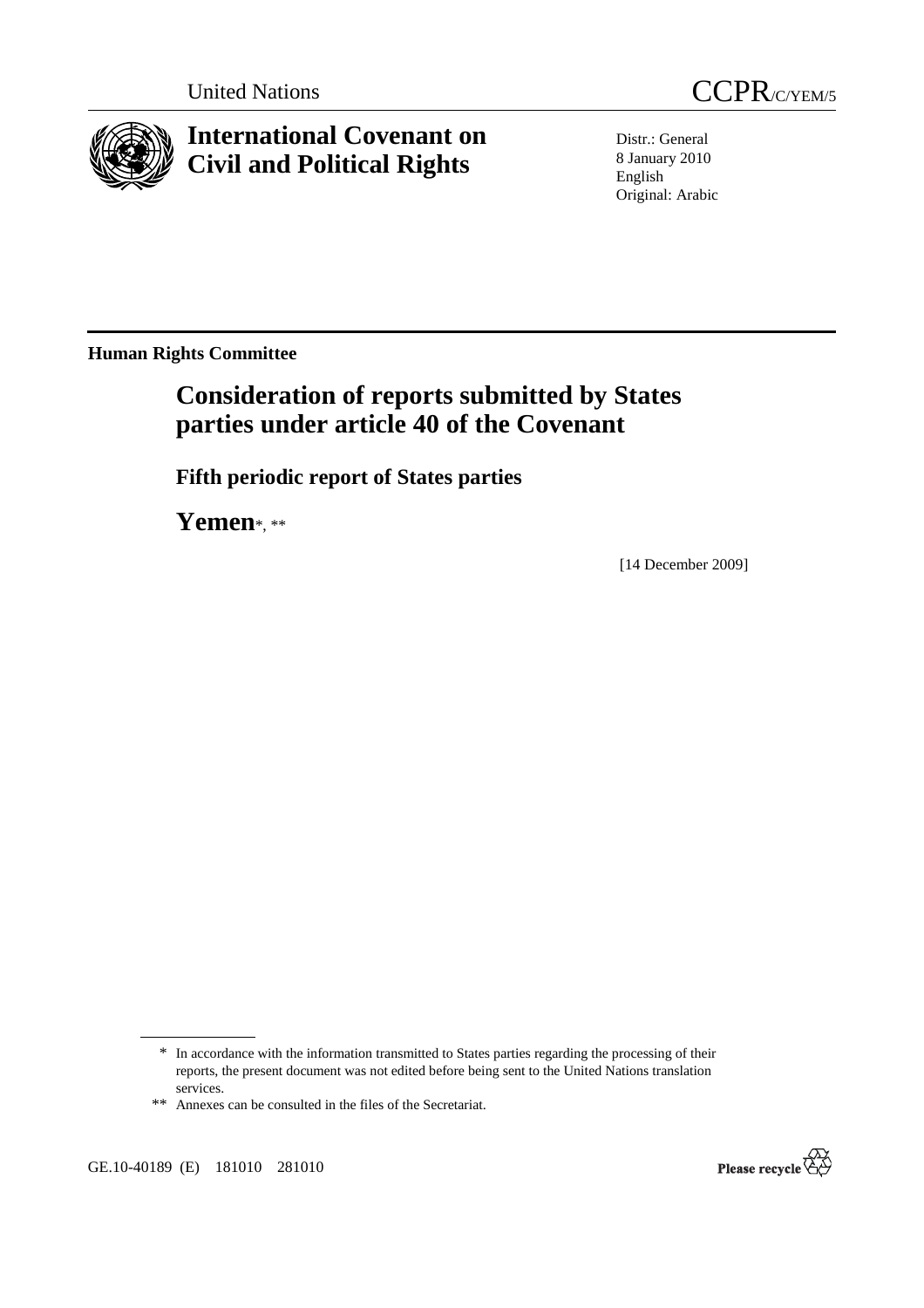## CCPR/C/YEM/5

## Contents

|        |                                                                                 | Paragraphs  | Page |
|--------|---------------------------------------------------------------------------------|-------------|------|
| I.     |                                                                                 | $1 - 10$    | 5    |
| Π.     |                                                                                 | $11 - 304$  | 7    |
|        |                                                                                 | $11 - 31$   | 7    |
|        |                                                                                 | $32 - 54$   | 12   |
|        |                                                                                 | $55 - 70$   | 20   |
|        |                                                                                 | 71          | 30   |
|        |                                                                                 | 72          | 30   |
|        | Article 6, paragraph 1 (right to life) and paragraph 2 (death penalty)          | $73 - 74$   | 30   |
|        |                                                                                 | $75 - 84$   | 31   |
|        |                                                                                 | $85 - 106$  | 33   |
|        |                                                                                 | $107 - 151$ | 38   |
|        |                                                                                 | $152 - 181$ | 46   |
|        |                                                                                 | 182-248     | 65   |
|        |                                                                                 | 249-250     | 92   |
|        |                                                                                 | 251         | 92   |
|        |                                                                                 | 252         | 93   |
|        |                                                                                 | 253         | 93   |
|        |                                                                                 | 254-282     | 93   |
|        |                                                                                 | 283         | 100  |
|        |                                                                                 | 284         | 100  |
|        |                                                                                 | 285         | 100  |
|        |                                                                                 | 286-297     | 100  |
|        |                                                                                 | 298         | 102  |
|        |                                                                                 | 299-302     | 102  |
|        |                                                                                 | 303         | 104  |
|        |                                                                                 | 304         | 104  |
| Tables |                                                                                 |             |      |
| 1.     |                                                                                 |             | 9    |
| 2.     |                                                                                 |             | 11   |
| 3.     |                                                                                 |             | 17   |
| 4.     |                                                                                 |             | 20   |
| 5.     | Women's representation in the House of Representatives and the Advisory Council |             | 21   |
| 6.     | Number and percentage of female and male candidates in elections to the         |             | 22   |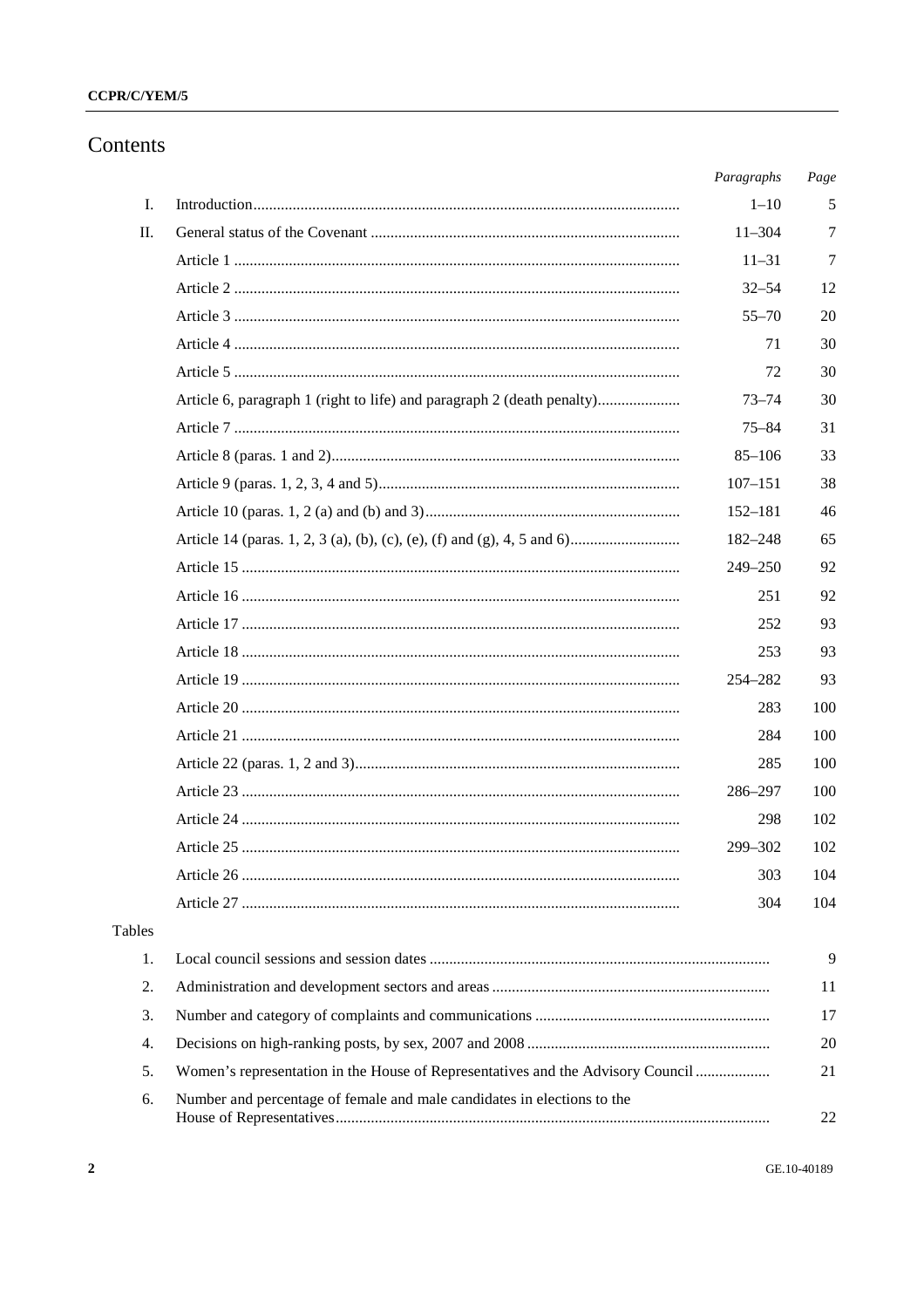## **CCPR/C/YEM/5**

| 7.  |                                                                                                                                                                       |
|-----|-----------------------------------------------------------------------------------------------------------------------------------------------------------------------|
| 8.  |                                                                                                                                                                       |
| 9.  | Legal articles on women's issues adopted by the Cabinet at its thirty-first session                                                                                   |
| 10. | Cases of torture reported to the Ministry of Human Rights and action taken                                                                                            |
| 11. |                                                                                                                                                                       |
| 12. | Legal assistance provided by the State in 2005 to prisoners ordered to pay blood money,<br>indemnities for bodily wounds and private debts, and to indigent prisoners |
| 13. | Prisoners released, amounts they were ordered to pay and that were paid by a                                                                                          |
| 14. |                                                                                                                                                                       |
| 15. |                                                                                                                                                                       |
| 16. | Prisoners released, amounts they were ordered to pay and that were paid by the State, 2006                                                                            |
| 17. |                                                                                                                                                                       |
| 18. | Male and female prisoners enrolled in vocational training centres in prisons in 2005                                                                                  |
| 19. |                                                                                                                                                                       |
| 20. |                                                                                                                                                                       |
| 21. | Numbers of prisoners whose cases had been taken up by public prosecutor's offices                                                                                     |
| 22. | Public prosecutor's offices at appeal courts which were connected to the prisoner database                                                                            |
| 23. |                                                                                                                                                                       |
| 24. |                                                                                                                                                                       |
| 25. |                                                                                                                                                                       |
| 26. |                                                                                                                                                                       |
| 27. |                                                                                                                                                                       |
| 28. | Action taken to deal with juvenile offenders' cases, 2007, Office of the Public Prosecutor                                                                            |
| 29. |                                                                                                                                                                       |
| 30. |                                                                                                                                                                       |
| 31. |                                                                                                                                                                       |
| 32. | Training courses held for members of the Department of Public Prosecutions, 2007                                                                                      |
| 33. |                                                                                                                                                                       |
| 34. | Number and types of courses attended by members of the Department of Public                                                                                           |
| 35. |                                                                                                                                                                       |
| 36. |                                                                                                                                                                       |
| 37. |                                                                                                                                                                       |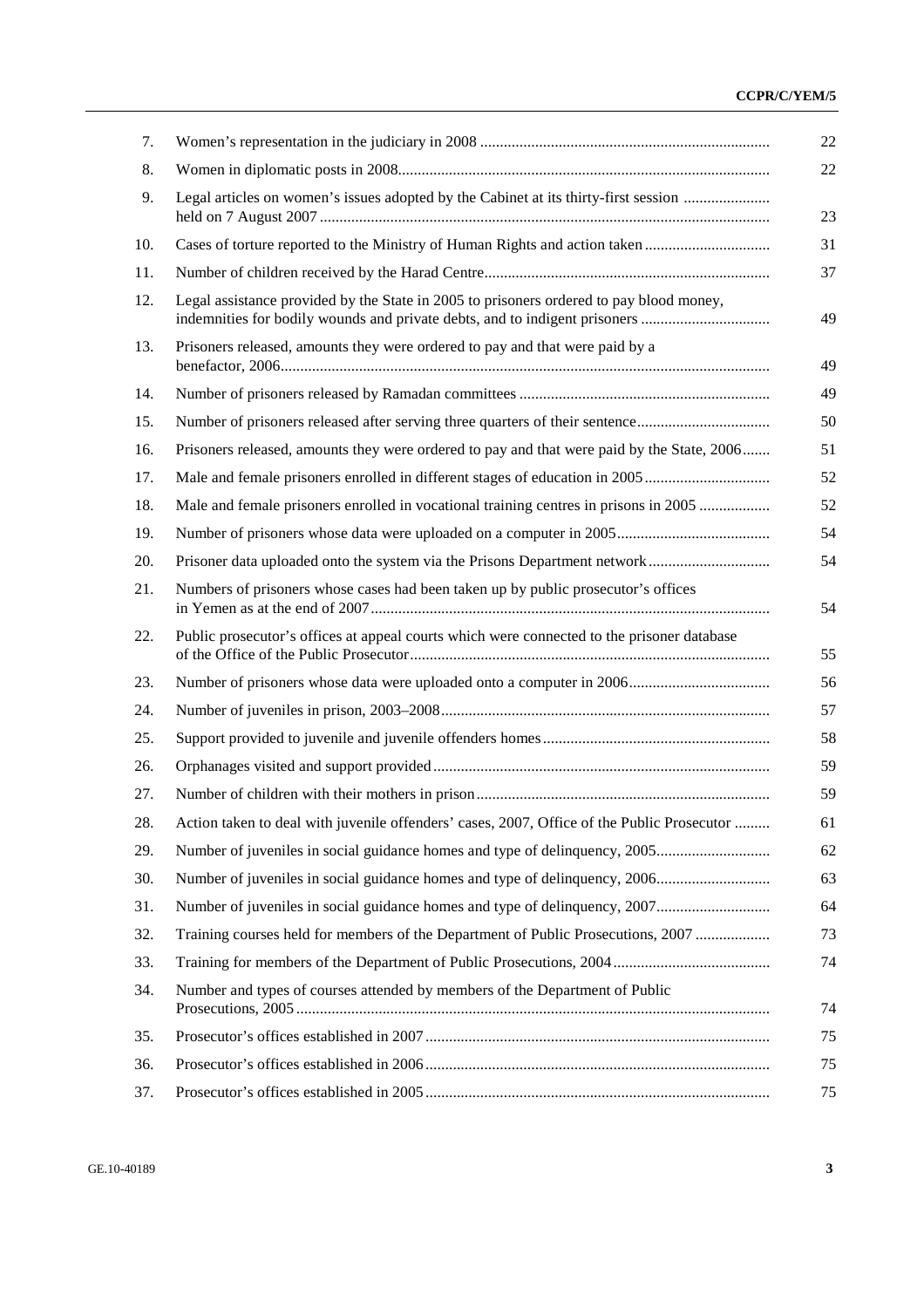| 38. | Data on the number of members of the Department of Public Prosecutions working at      | 76  |
|-----|----------------------------------------------------------------------------------------|-----|
| 39. | Cases referred, processed and pending in 2007, including cases carried over from       | 77  |
| 40. |                                                                                        | 78  |
| 41. |                                                                                        | 80  |
| 42. |                                                                                        | 82  |
| 43. | Findings of report by the Judicial Inspectorate on regular inspections in 2005 of work | 83  |
| 44. |                                                                                        | 85  |
| 45. |                                                                                        | 87  |
| 46. |                                                                                        | 88  |
| 47. |                                                                                        | 89  |
| 48. |                                                                                        | 89  |
| 49. |                                                                                        | 91  |
| 50. |                                                                                        | 94  |
| 51. |                                                                                        | 95  |
| 52. |                                                                                        | 95  |
| 53. |                                                                                        | 96  |
| 54. | Number of hours of television and radio broadcasts on women's issues and daily average | 99  |
| 55. |                                                                                        | 103 |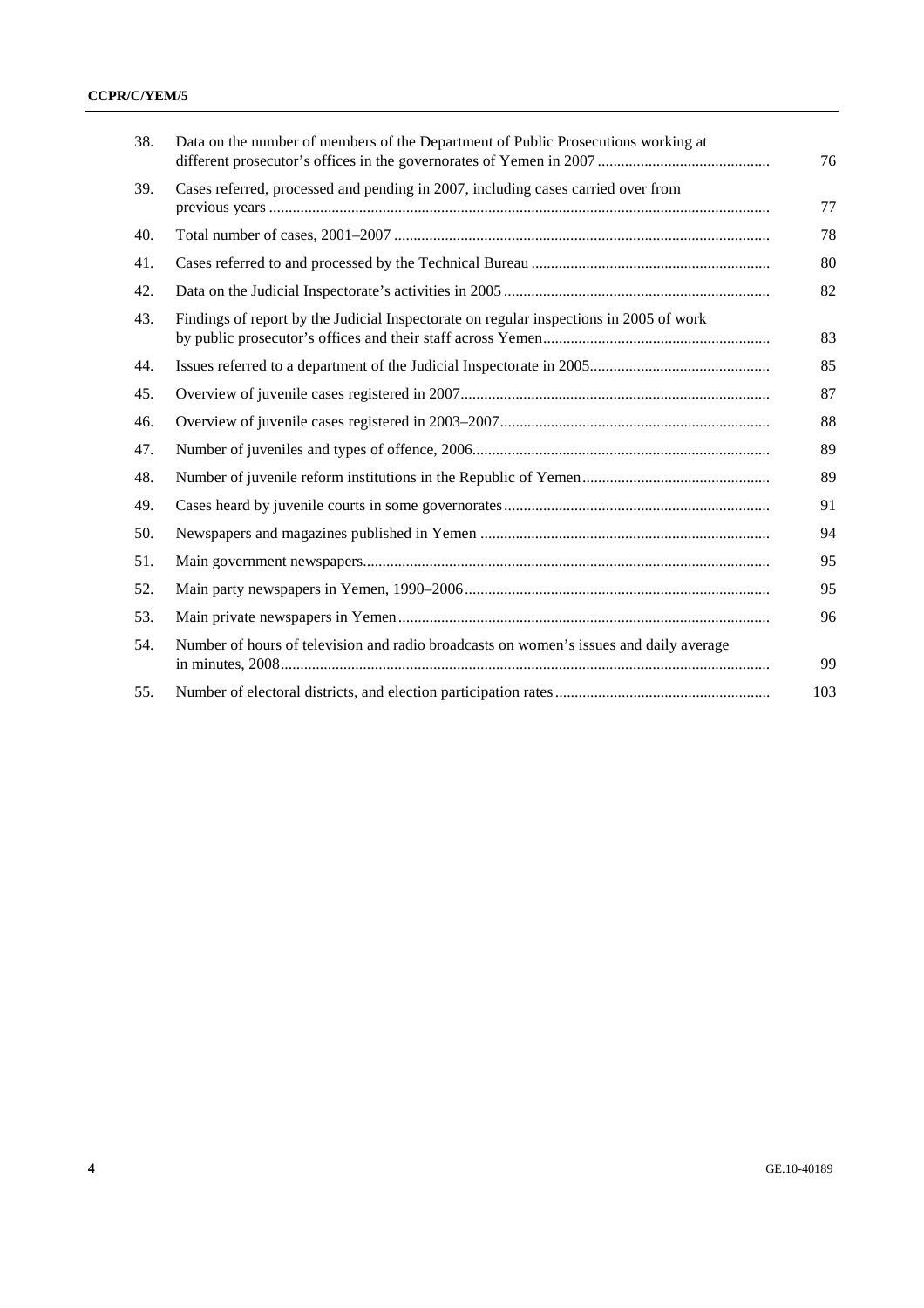## **I. Introduction**

1. The Government of the Republic of Yemen consistently strives, in the framework of Yemen's commitments under all the international human rights treaties and instruments to which the State is a party, to strengthen cooperation with the various international mechanisms and bodies of the Human Rights Council, together, naturally, with the human rights treaty bodies. Yemen has undertaken to provide these bodies, including the Human Rights Committee, with information on all the legislative, judicial and administrative developments that have occurred in the interval between the submission of the previous report and the new report. In this, it adheres to the harmonized guidelines on reporting under international human rights treaties, which were adopted following inter-committee meetings held between the treaty bodies and meetings of the treaty body chairpersons.

2. The present report contains a description of the general status of the implementation of the Covenant, together with an explanation of actions taken in response to the recommendations set out in the Committee's concluding observations. The report offers data on and examples of steps taken by State institutions to ensure that the Covenant is applied and that training and awareness programmes are implemented. Details of actual cases are provided to illustrate how the Covenant is applied in practice.

3. Democracy and human rights are becoming part of the way of life in Yemen. In this democratic setting, Yemen is seeing the constant development of the legislative and institutional safeguards that are essential if civil society institutions and members of society are to be able to apply the principles and values underpinning rights and freedoms and to participate actively in political, economic, social and cultural life. These are key elements in comprehensive and sustainable development and provide an important framework for individual and collective initiatives and the expression of a consciousness which prompts everyone to contribute to the achievement of development goals and to adjust to social and political changes. Yemen is convinced that democracy and human rights are part of an integrated system, and there is no better evidence of this than the State's early ratification of more than 56 international treaties and instruments and the establishment of the Ministry of Human Rights in 2003.

4. On the subject of the judiciary, all trials are conducted according to constitutional and legal procedures and the principle that the accused is innocent until proved guilty beyond all doubt on the basis of compelling evidence. There is an effective institutional mechanism to conduct systematic assessments of judges' performance and ensure that those who are at fault are held to account. Under the Constitution and the laws in force, arbitrary detention and torture of suspects or detainees on remand constitute offences which are not time-barred from prosecution, and the perpetrators of such offences must be given their just punishment.

5. The courts impose the death penalty only for the most serious crimes. No extrajudicial execution has ever been carried out on a Yemeni or foreigner [in Yemen]. Moreover, the law strictly limits the scope of the death penalty, establishing judicial safeguards to curb its use, including the right of the President of the Republic, under the legally specified circumstances, to grant a pardon to persons sentenced to death. The Yemeni Criminal Code sets the age of full criminal responsibility at 18 years. It is illegal to incarcerate a minor in a penal institution; instead, the Department of Public Prosecutions must have young offenders placed in a welfare and rehabilitation facility.

6. Mention may be made of the judicial reform strategy, which encompasses various regulatory and legislative objectives and measures. The strategy provides inter alia for the transfer of the functions of the President of the Supreme Council of the Judiciary from the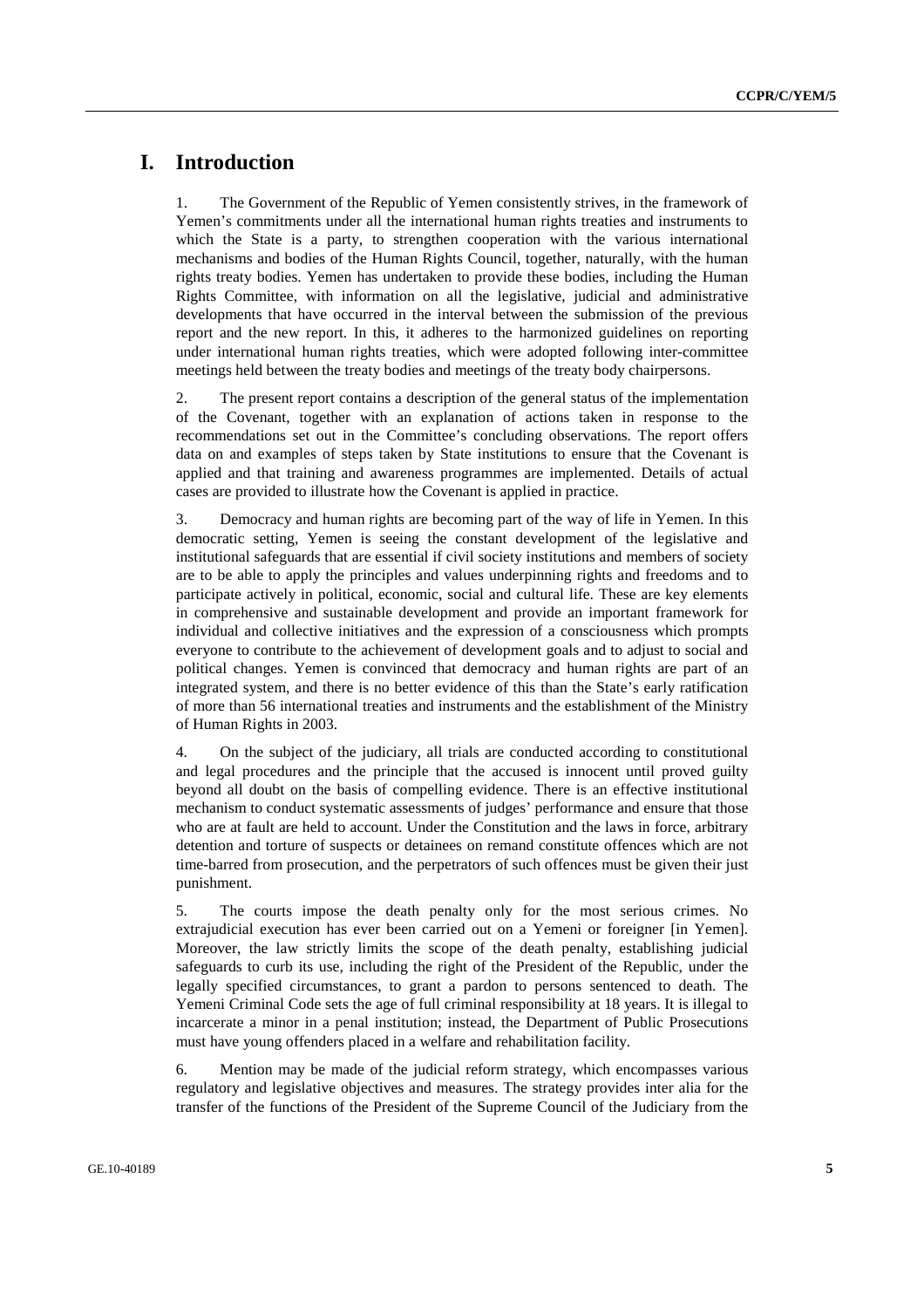Office of the President of the Republic to the President of the Supreme Court, and the laws on the judiciary are now being amended with a view to strengthening judicial independence. The Accountability Council of the Supreme Council of the Judiciary, which is responsible for disciplining judges in the cases referred to it, has been restructured. Included in the judicial reforms are measures to boost the monitoring and inspection role of judicial inspectors vis-à-vis the work of judges. Inspectors appraise judges' performance based on periodic and unannounced inspections and citizens' complaints, which they investigate by conducting desk and field research.

7. With regard to Yemen's efforts to deal with discrimination and violence against women, equal rights and duties are assigned to citizens under the Constitution. The Government has instituted a set of measures to tackle discrimination and violence against women, in particular the following:

(a) A team of legal experts was formed to review the domestic legislation on women and eliminate any discriminatory provisions that were incompatible with international treaties on women's rights. The following results were achieved:

Act No. 6 of 1990 was amended to grant Yemeni women married to foreigners the right to transmit their nationality to their children in the same way as Yemeni men;

 (ii) An article was added to the Police Act No. 15 of 2000 granting Yemeni women the right to serve in the police force;

 (iii) The Social Insurance Act No. 26 of 1991 was amended so as to establish the same official retirement age for women and men;

 (iv) Article 95 of the Diplomatic and Consular Corps Act was amended to grant Yemeni women the right to work with their husbands in the same mission abroad;

(b) The problem of violence against women is being addressed in a number of different ways, including under a strategy comprising various measures and objectives. In particular, a programme for the elimination of violence against women was established and a Yemeni network to combat violence against women was founded in 2003. The First Conference on the Elimination of Violence against Women was held in 2001, several studies have been conducted on domestic violence and other additional measures have been taken;

(c) The House of Representatives has set marrying age at 17 years, thereby rendering marriage of underage girls a legally punishable offence. The relevant legislation will enter into force once the procedures for adoption are completed;

A gender strategy was established six years ago with the aim of achieving de facto equality between men and women.

8. The Cabinet decided to take up the question of establishing an independent national human rights body in accordance with the Principles relating to the Status of National Institutions (the Paris Principles) and meaningful action is being taken with a view to the achievement of this goal in the near future.

9. Notwithstanding the considerable efforts made by our country in the promotion and protection of human rights, many challenges and difficulties continue to hinder progress in attaining the ambitious outcome that we seek. A number of these challenges and difficulties are mentioned in the State party report which you have before you.

10. Lastly, we hope that everyone will have the opportunity to review the present report, which covers many issues and responds to many questions. We would be remiss if we were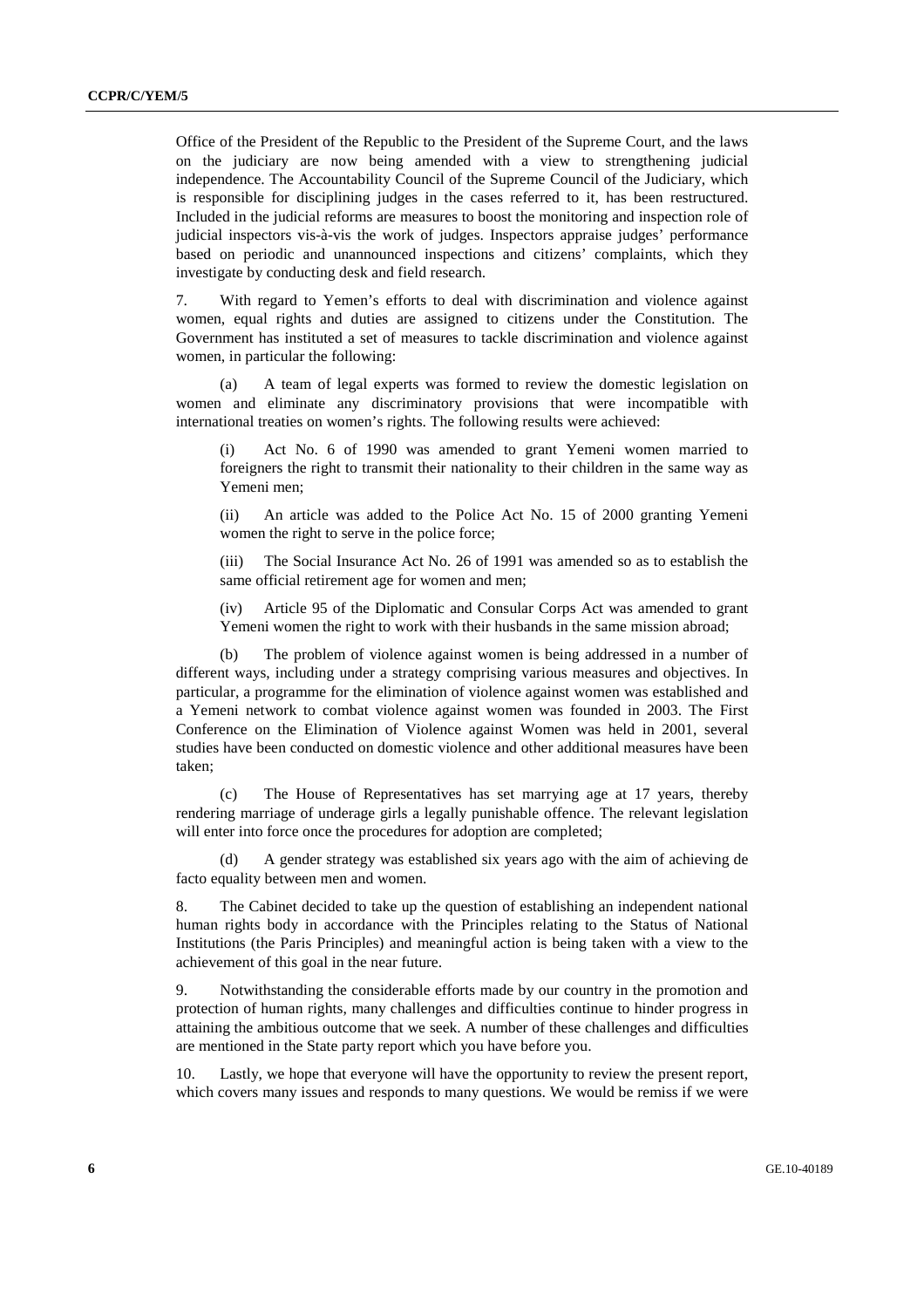to fail to commend the Human Rights Committee for its efforts to promote human rights principles across the world.

## **II. General status of the Covenant (art. 1)**

### **Local administration in Yemen**

11. Yemen has worked tirelessly to develop local administration (administrative units) and expand its functions and role so that it not only performs traditional administrative duties but also plays a wider role in the development of local communities and promotion of citizen's initiatives, consistent with the prevailing conditions of freedom.

12. In order to expand popular participation, following earnest discussions between political parties both in and outside parliament, objectives were set, in accordance with the Constitution, in relation to the nature of local administration. The Constitution provided the building bricks for the construction of a system in which power is devolved to the local level as part of the constitutional powers exercised by the people, who are the holders and source of power.

13. The Local Authority Act No. 4 was issued on February 2000 and its implementing regulation was issued on 21 August of the same year. Further to the Act and the regulation, the first local council elections were held in February 2001.

14. In accordance with the Constitution and the Local Authority Act, the local authority system is founded on administrative and financial decentralization and wider public participation in decision-making and the local management of economic, social and cultural development via elected councils. These councils are empowered to recommend programmes, plans and investment budgets for the administrative units and play their part in implementing development plans and programmes in accordance with the Act. They also ensure that the executive organs of local authorities are subject to public scrutiny and are held accountable for their actions.

15. Administratively, Yemen is divided into 22 governorates, including the Sana`a City governorate. The governorates are divided into 33 districts, which are in turn divided into 2,200 subdistricts and sections. In addition, there are 36,986 villages with 91,489 quarters and neighbourhoods. There are a total of 5,620 local government divisions (electoral wards).

#### **Functions of the Ministry of Local Administration**

16. The Ministry of Local Administration, acting in accordance with the Constitution, the laws in force and the State's general policies, oversees the local authority system and determines what resources are needed to ensure that it works and is developed in furtherance of its goals. To this end, the Ministry performs a set of tasks and duties, of which the main ones are listed here below.

- Overseeing the running of the local authority system; reviewing and assessing how the system is applied in the administrative units; and dealing with any problems and obstacles encountered in the process
- Formulating general strategies, plans and policies to develop the local authority system, ease the burdens placed upon it and meet its needs, and monitoring implementation
- Presenting proposals on the coordination and development of Government policies and key public administration systems so as to ensure consistency and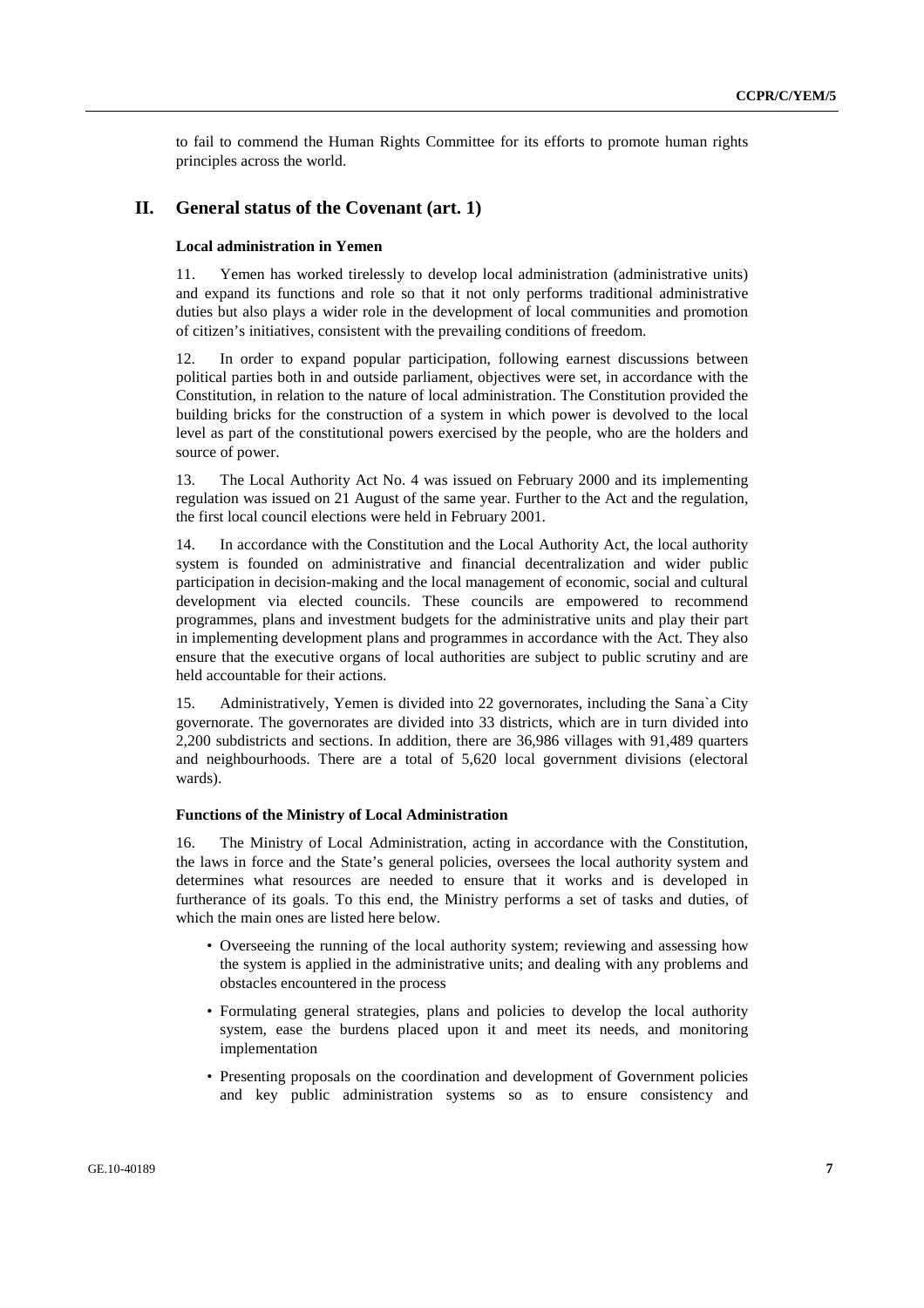complementarity between these policies and systems and thereby strengthen administrative and financial decentralization

- Making recommendations on systems for running local authorities, based on the terms of the Act and the requirements for its implementation
- Reviewing and analysing the administrative, economic and social conditions and reports and outputs of administrative units, and liaising with ministries and other centrally-located institutions on the delivery of technical services, essential administrative, human and material resources and operational supplies to further the work of local authority institutions
- Following up with centrally-located institutions involved in implementing development projects for administrative units
- Drawing up local council lists for each governorate and district, based on the norms and criteria specified in law and transmitting them to the Higher Committee for Elections to use as the basis for organizing elections
- Following up on and liaising with the Higher Committee for Elections on local council elections in the administrative units
- Setting up training plans and programmes for local council members and other local leaders, designing training programmes for administrative unit staff, and liaising with the institutions concerned on implementation
- Designing development plans and programmes for local leaders, together with training and briefings on the constitutional and legal rules on State administration, local administration and other areas of activity that have a bearing on their tasks and functions
- Organizing local council annual conferences, proposing agendas for them, following up on their decisions and recommendations, and preparing reports on implementation
- Proposing policies to strengthen communication between local authority institutions, local communities, community-based organizations and the local business sector, and following up on and monitoring implementation
- Raising awareness of the local authority system through the media, including through publications and booklets, and disseminating information about the system in Arab and international forums

#### **How local councils work**

17. Every local council in a governorate or district has its own headquarters, at which it holds meetings and keeps its documents, records and correspondence. The headquarters of a governorate-level local council is in the seat of the governorate, while that of a district council is in the administrative centre of the district.

18. In situations of force majeure, local councils may hold their meetings away from their headquarters, when requested to do so by at least one third of their members.

19. All local councils at both levels have sufficient numbers of staff to carry out their day-to-day work and perform secretarial tasks for them and for their special committees. The staff must be selected from among the civil servants of the administrative unit or the State administration.

20. Local councils in the governorates and districts hold ordinary sessions every three months, based on the dates specified in the following table.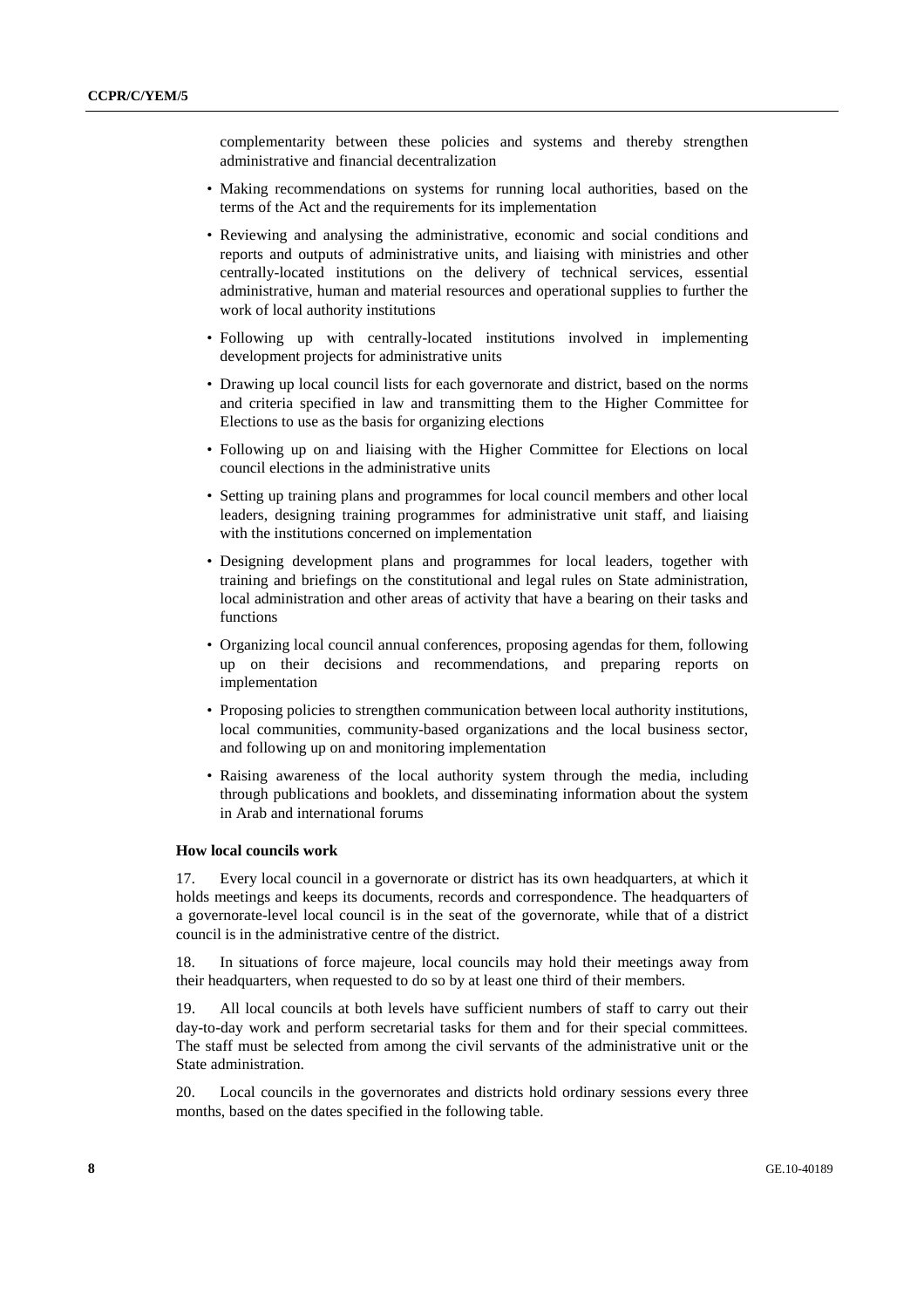| <b>Local council sessions and session dates</b> |                                           |                                              |  |  |  |  |
|-------------------------------------------------|-------------------------------------------|----------------------------------------------|--|--|--|--|
| Ordinary sessions                               | Session dates for district local councils | Session dates for governorate local councils |  |  |  |  |
| First meeting                                   | 15 March                                  | 31 March                                     |  |  |  |  |
| Second meeting                                  | 15 June                                   | 30 June                                      |  |  |  |  |
| Third meeting                                   | 15 September                              | 30 September                                 |  |  |  |  |
| Fourth meeting                                  | 1 December                                | 15 December                                  |  |  |  |  |

Table 1

21. The duration of ordinary sessions is decided at the governorate and district level. Projects, plans, annual budgets and final accounts are discussed at the sessions, which last for from five days to a maximum of one week. Otherwise, each ordinary session will last for from three to five days, depending on the forecasts prepared by the administration of each council based on the subjects on the agenda for the session.

22. The special committees of local councils operating at the governorate and district levels consist in:

- A planning, development and finance committee
- A services committee
- A social affairs committee

#### **Structure of district local councils**

23. In addition to a president, who is appointed pursuant to the Act, district local councils operating at four different levels are structured as follows:

- In a district with a population of 35,000 and under, the local council has 18 members
- In a district with a population of between 35,000 and 75,000, the local council has 20 members
- In a district with a population of between 75,000 and 150,000, the local council has 26 members
- In a district with a population of over 150,000, the local council has 30 members

#### **Side conferences for local authorities in the governorates**

24. Initiatives have been launched in Yemen to involve citizens in State construction, development and reconstruction efforts, which are carried out in cooperation with the private sector, charities and cooperatives. In this way, a framework has been established to involve people in mobilizing and harnessing the resources and energies of citizens for use in the construction and development process in Yemen.

25. In 2009, the governorates ran side conferences for local authorities, at which indepth discussions were held on ways of moving towards a system of local government with fully devolved powers. These conferences show how members of a single nation can work in full partnership with one another to deal with national and local challenges, issues and concerns in pursuance of strengthened security, stability and social peace, which are vital to expediting the overall development process.

26. The discussions at the conferences focused on the national strategy for local government, the national programme for implementation of the strategy, and development and services requirements in various domains.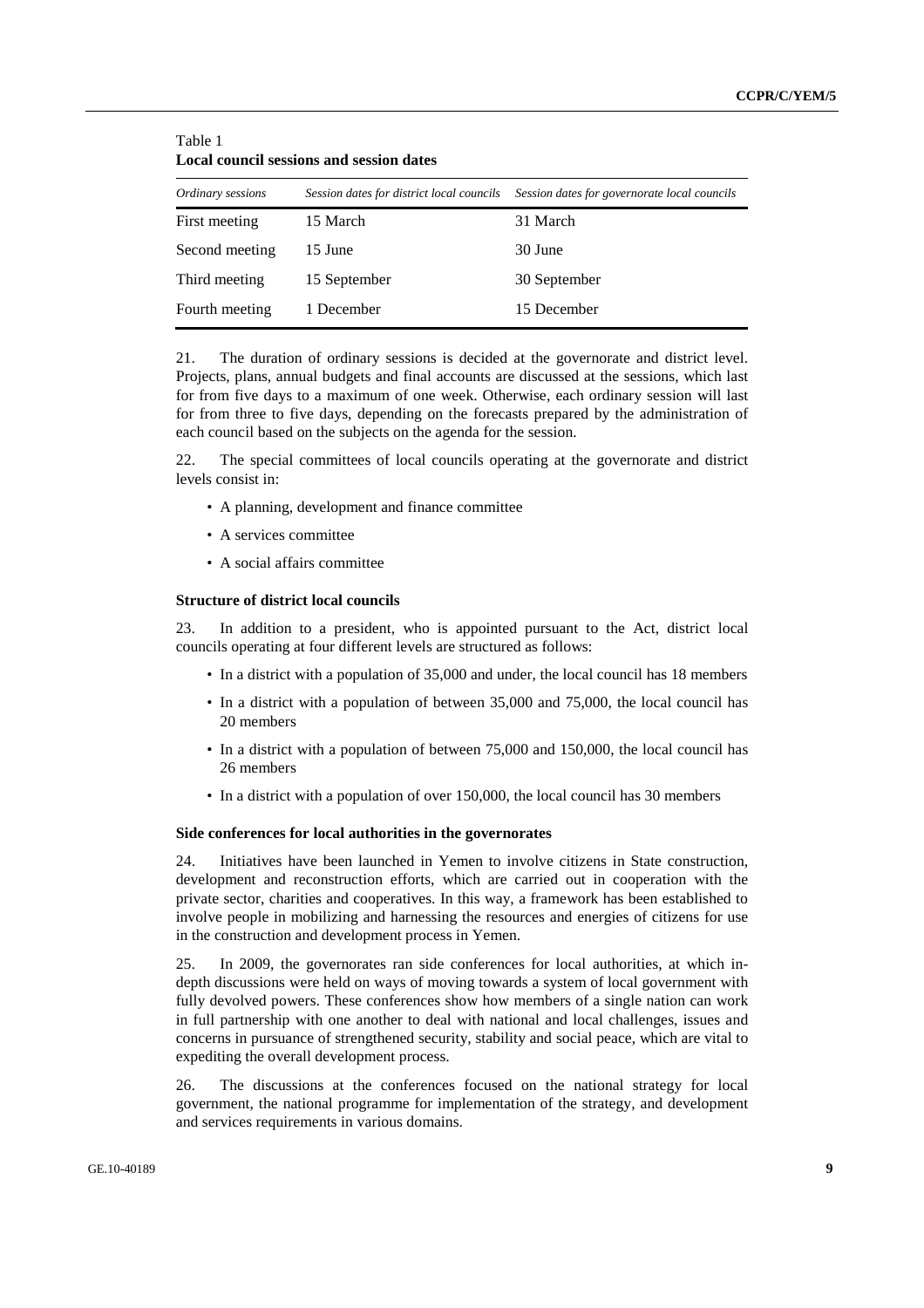#### **Challenges**

- Training programmes are not able to provide members of local council administrative bodies in all districts with capacity-building assistance that will teach them skills in areas such as preparing annual budgets, designing development plans and programmes and overseeing the work of executive bodies, including the implementation of development projects
- Services and infrastructure development need to keep pace with urban and population growth
- Governorates with meagre resources are not provided with sufficient central Government support and capital
- The organizational structure of the districts is incomplete and work on opening up branches of district executive bureaux has not been completed
- Technical staff in some executive organs have weak skills

## **Aims**

27. The establishment of the local authority system was a strategic choice for the management of economic and social development and the expansion of popular participation in local and rural development. The Third Development Plan for Poverty Reduction focuses considerable attention on the administrative and financial decentralization experiment, which it seeks to build on by involving civil society and development partners in providing local authorities with support and assistance to enable them to build their own capacities and develop their own resources in meeting development needs and creating sustainable development such as to absorb surplus labour and diversify income sources in rural areas. This objective encompasses the following aspects:

- Promoting sustainable economic growth by improving the economic and social infrastructure in rural areas; and focusing on promising activities in the governorates and encouraging the private sector to invest in them
- Closing the gap between rural areas and urban centres
- Completing the legislative and institutional framework for local authorities with the aim of expanding their financial, administrative and development functions and assigning developmental responsibilities to senior officials in local authority structures
- Building human resources capacities in local authorities; redeploying manpower from central Government to local government in order to supply local authorities with the qualified staff that they need; and focusing attention on the training, planning and oversight functions of local authorities
- Creating an environment favourable to local authority involvement in development, by providing premises and equipment and giving the governorates a larger role in rural development, including in defining development indicators and goals for monitoring and assessment purposes; and also combating corruption and job selling
- Supporting the drive to establish populated economic centres over the medium to long term, as a means of dealing with the problem of population dispersal and encouraging people to move into secondary towns and coastal areas
- Strengthening women's role in rural development and narrowing the gender gap in education, health, inheritance and property rights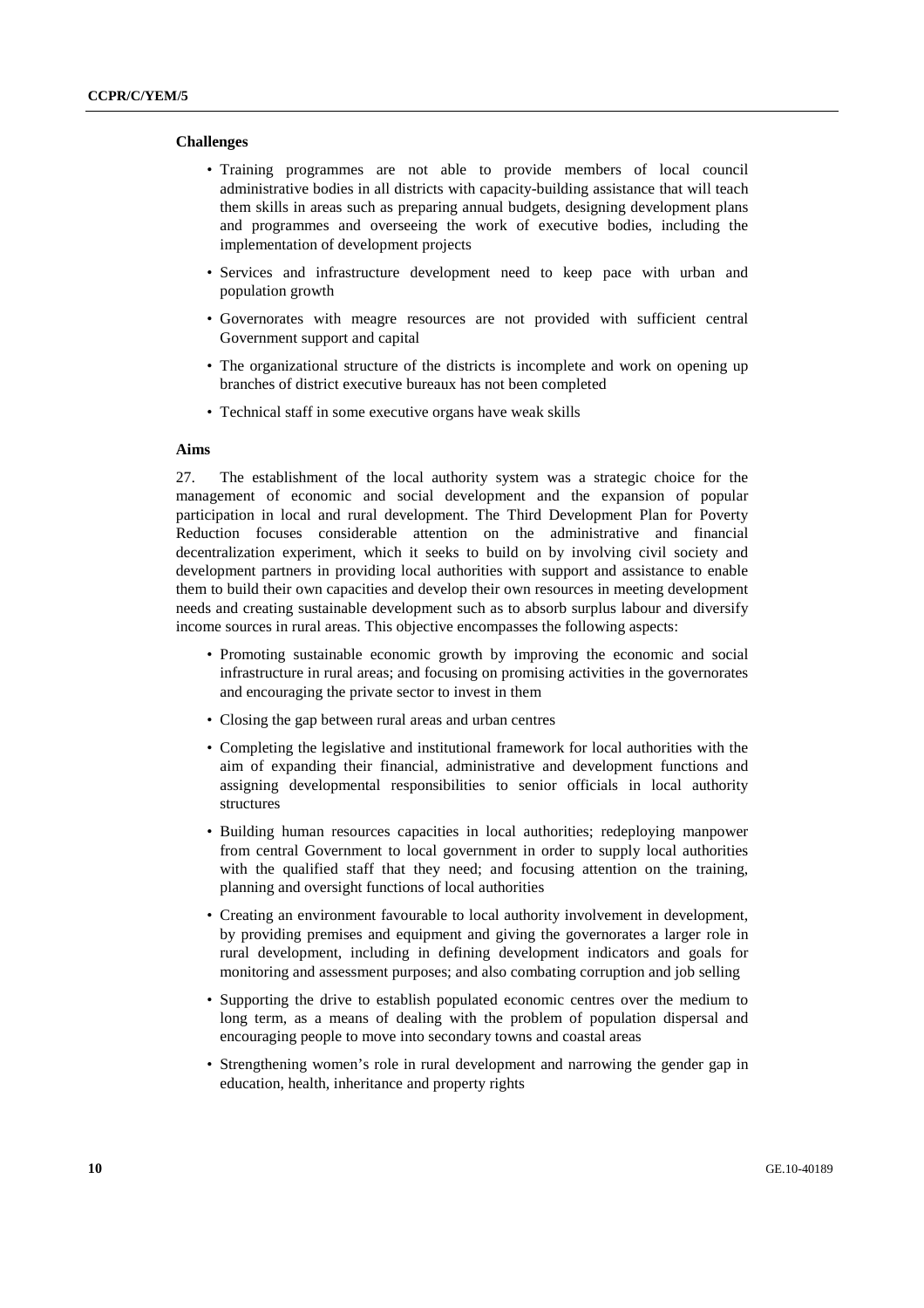• Dealing with the depletion of water resources; managing reservoirs; channelling support to activities which help the rural poor, such as research on the results of antidesertification measures; supporting rainwater harvesting and providing inputs for agricultural production, such as good quality seeds and fertilizers; improving livestock productivity and increasing its contribution to household income; and encouraging agricultural and fishing cooperatives

#### **Achievements in 2008**

28. The Government amended the Local Authority Act to allow for governors to be elected by a body made up of local council members in the governorates. The first elections were held under this arrangement. A list was compiled of 70 pieces of legislation, including laws and regulations, which are incompatible with the Act. These instruments are in the process of being amended.

29. The National Strategy for Local Government was adopted pursuant to Cabinet Decision No. 411 of 2008. It will help to develop the institutional structure and lay the groundwork for the formulation of policies and plans of action and the delineation of the roles of central and local agencies and development partners. The Government has taken steps to complete the institutional and regulatory framework for local authorities so as to enable them to play their role in local development and the delivery of public services. To that end, a total of 37 administrative complexes had been constructed in the governorates and districts by the end of 2008, at a cost of 28 billion Yemeni rials (YRI). Technical studies have been carried out for 214 complexes and the construction of government complexes in the districts of Sa`dah governorate. Invitations to bid for the construction of complexes in the Aden and Ta`izz governorates were furthermore announced.

30. The Financial Resources for Local Administration Bill was drawn up and training plans were designed for 5,921 local council members and 2,124 tender committee members and technical officers. Local authorities absorb 30 per cent of the resources allocated each year to special funds (the Agriculture and Fisheries Promotion Fund, the Road Maintenance Fund and the Young People and Youth Fund).

31. The development projects carried out during the year focused on a number of sectors and areas of administration. Infrastructure sectors were in first place, accounting for 55 per cent of project spending, followed by production sectors at 26 per cent, the human resources development sector at 14 per cent and the public administration and Government services sector at around 4.7 per cent. These figures are set out in the following table.

#### Table 2

#### **Administration and development sectors and areas**

|                | Administration and development<br>sectors and areas | No. of projects | Costs (in Yemeni rials) Percentage |     |
|----------------|-----------------------------------------------------|-----------------|------------------------------------|-----|
| $\mathbf{1}$ . | Production sectors                                  | 488             | 108 010 518                        | 26  |
| 2.             | Human development sector                            | 2 0 7 7         | 58 464 970                         | 14  |
| 3.             | Infrastructure sector                               | 1662            | 225 858 895                        | 55  |
| 4.             | Social development sector                           | 41              | 1 316 153                          | 0.3 |
| .5.            | Other services                                      | 327             | 198 059 932                        | 4.7 |
|                | <b>Total</b>                                        | 4595            | 413 456 468                        | 100 |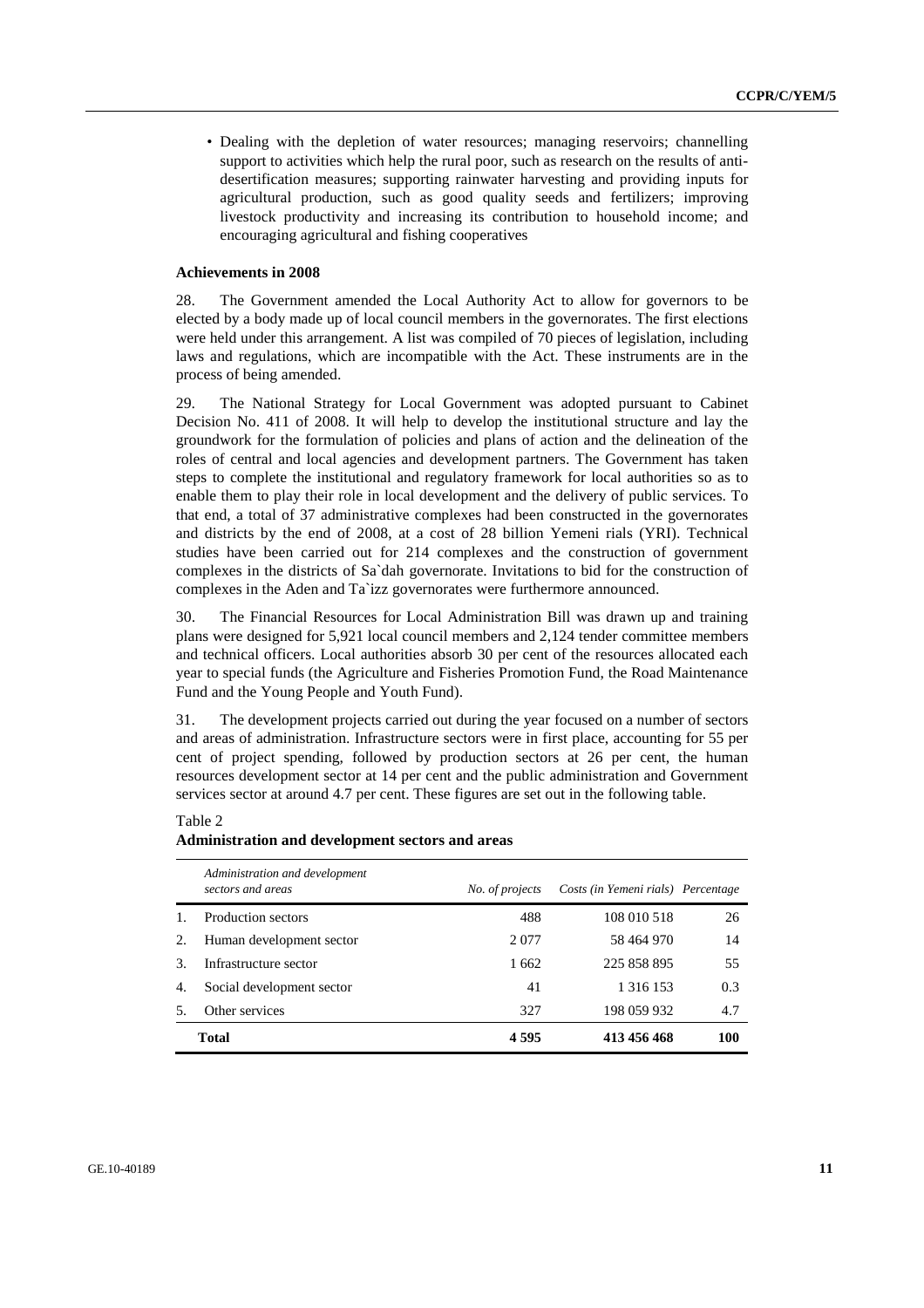## **Article 2**

#### **Legislative and institutional measures**

#### *Legislative measures*

Harmonizing domestic laws with international instruments

32. The Yemeni Government has taken numerous steps to review domestic laws and bring them into line with international human rights treaties; several general and special committees have been established for the purpose. In particular, by Cabinet Decision No. 29 of 2004, a legal committee was formed to review domestic laws and legislation and bring them into line with the international human rights treaties to which Yemen is a party.

33. With regard to legislative reforms on women's issues, several legal committees have been established since 2001 to review the relevant domestic laws. The Cabinet approved most of the amendments proposed and decided to refer them to the Ministry of Legal Affairs in preparation for their being submitted to the House of Representatives for discussion and adoption.

34. With regard to children, efforts were made to: improve and systematize the provisions of domestic laws on children's rights; eliminate any inconsistencies between them; place these provisions in a single integrated system; add other or better provisions offering maximum protection for these rights; and create a system of legislation on children's and young people's rights consistent with international and regional human rights instruments. Accordingly, a matrix of laws on children was drawn up, with support from the United Nations Children's Fund (UNICEF) bureau in Sana`a, and legal and awareness-raising processes to further the implementation of these laws were set in motion.

 Ministry of Human Rights initiative on a comprehensive view of legislation and the criminal justice system in Yemen

35. With regard to legislative and institutional reform of the criminal justice system, the Government, in cooperation with the Danish Institute for Human Rights, initiated a comprehensive review of legislation and the workings of the criminal justice system in Yemen based on a legal analysis of Yemen's criminal justice laws. The review was carried out in 2007 and 2008. An analytical paper was produced, describing the existing situation with respect to the observance of human rights under the criminal law of the Republic of Yemen, including in connection with the Convention against Torture. The paper was the starting point for the holding of a dialogue conference, at which Yemeni Government decision makers and officials discussed how to create a mechanism for the full application of human rights in the framework of Yemeni criminal law and finalized recommendations on public awareness programmes to promote the observance of these rights in keeping with the rule of law.

#### **Legal analysis of Yemen's criminal justice legislation**

36. The legal analysis consisted in a review of domestic legislation and regional and international instruments on criminal justice. The aim was to identify loopholes and propose legal and institutional reforms that would bring domestic law provisions up to the standard of international law.

37. A list was compiled of 34 rights pertaining to a range of criminal justice principles designed to ensure that the rights of both accused persons and victims are protected. The rights in question are those afforded to individuals under the Yemeni criminal justice system and can be broken down into four main groups.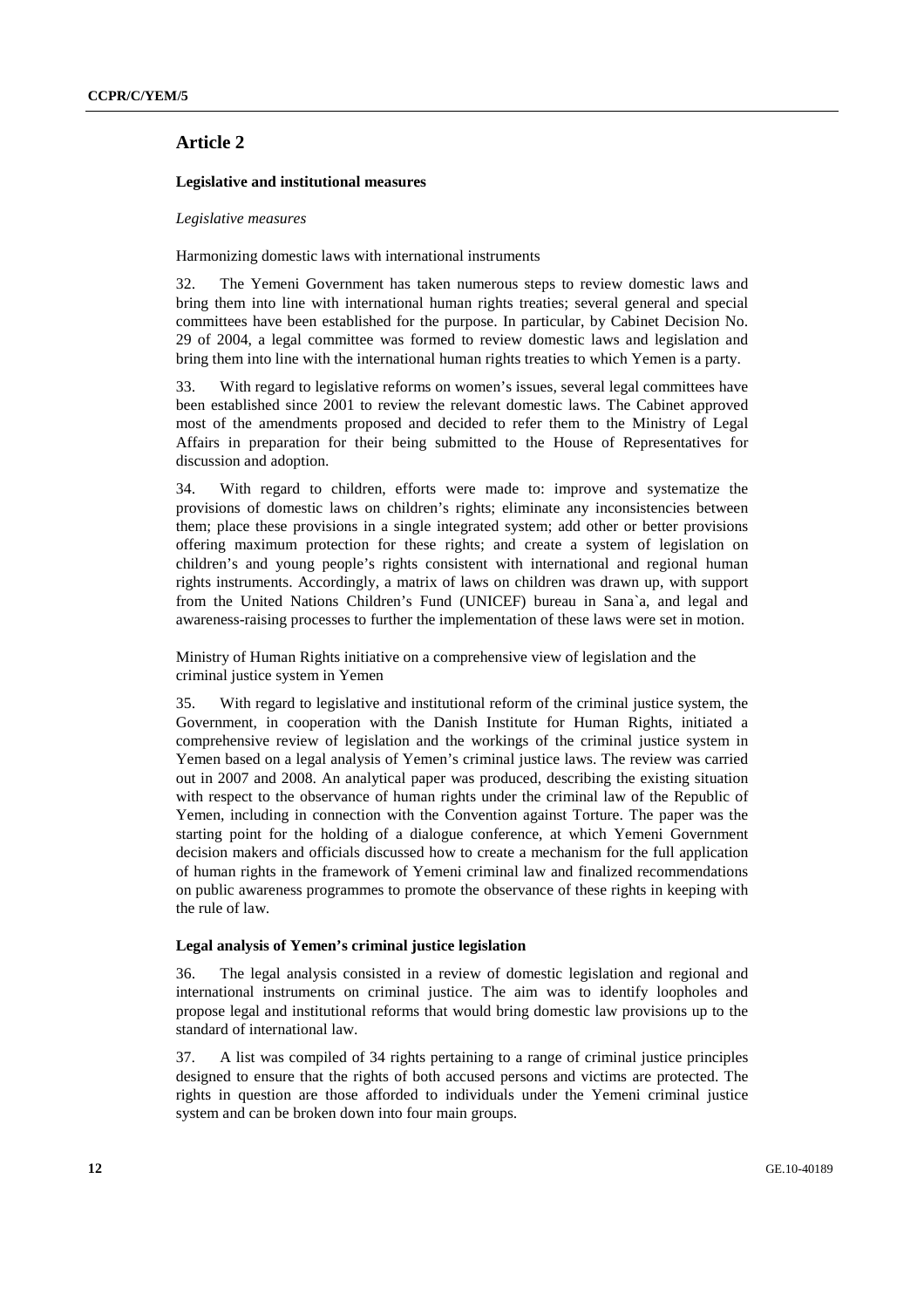#### *(a) General principles*

38. Ten rights are included under this heading: the right to life; equality before the law; the right not to be subjected to torture; the principle of *nulla poena sine lege*; the principle of the non-retroactivity of laws; the right of legal recourse; the right to a fair trial; nondiscriminatory treatment; the right not to be subjected to cruel, inhuman or degrading treatment when under arrest, standing trial or serving a sentence; the right to fair compensation; freedom of belief and religion; and freedom of opinion and expression.

#### *(b) During detention and an investigation*

39. Seven rights come under this heading: the right not to be detained or arrested without any legal justification; the right to a defence; the right of the accused to be informed of the charges against him; the prohibition of arbitrary detention; the right upon arrest to notify a person of one's choosing about what has happened; the right to be detained or imprisoned in a legally designated facility.

#### *(c) During trial*

40. This heading includes personal criminal liability and the right of appeal.

#### *(d) While serving a sentence*

41. Fourteen rights come under this heading: the maintenance of a logbook containing details about each prisoner; separation of different categories of prisoners; personal hygiene; access to food and water; physical exercise; medical services; non-use of physical restraint devices; information ensuring the right of prisoners to make a complaint; communication with the outside world; access to books; storage of prisoners' belongings; reporting of deaths, illnesses, transfers, etc.; moving prisoners; developing prisoner's social contacts; and providing post-release care.

42. The legal analysis paper identifies the articles of the Constitution and the main domestic laws and regulations on criminal justice. It examines each article and compares the provisions in the analysis with the corresponding entry in the list of rights. The laws reviewed were: the Code of Offences and Penalties; the Code of Criminal Procedures; the Department of Prisons Regulation Act; the implementing regulation for the Department of Prisons Regulation Act; the Judicial Authority Act; the Civil Code; the Code of Pleadings; the Law Profession Regulation Act; the Children's Rights Act; the Juvenile Welfare Act; the Civil Code; the Disabled Persons Welfare Act; the Abduction and Highway Robbery Act; the Code of Military Offences and Penalties; the Press and Publications Act; the implementing regulation for the Juvenile Welfare Act; and the Act to Counter the Trafficking and Illegal Use of Drugs and Psychotropic Substances. The analysis also looked at how far the principle of equality before the law was applied to women, children and persons with disabilities.

43. The analysis covered the following instruments:

- (a) The Universal Declaration of Human Rights;
- (b) The International Covenant on Civil and Political Rights;

 (c) The International Convention on the Elimination of All Forms of Racial Discrimination;

 (d) The Convention on the Elimination of All Forms of Discrimination against Women;

 (e) The Convention against Torture and Other Cruel, Inhuman or Degrading Treatment or Punishment;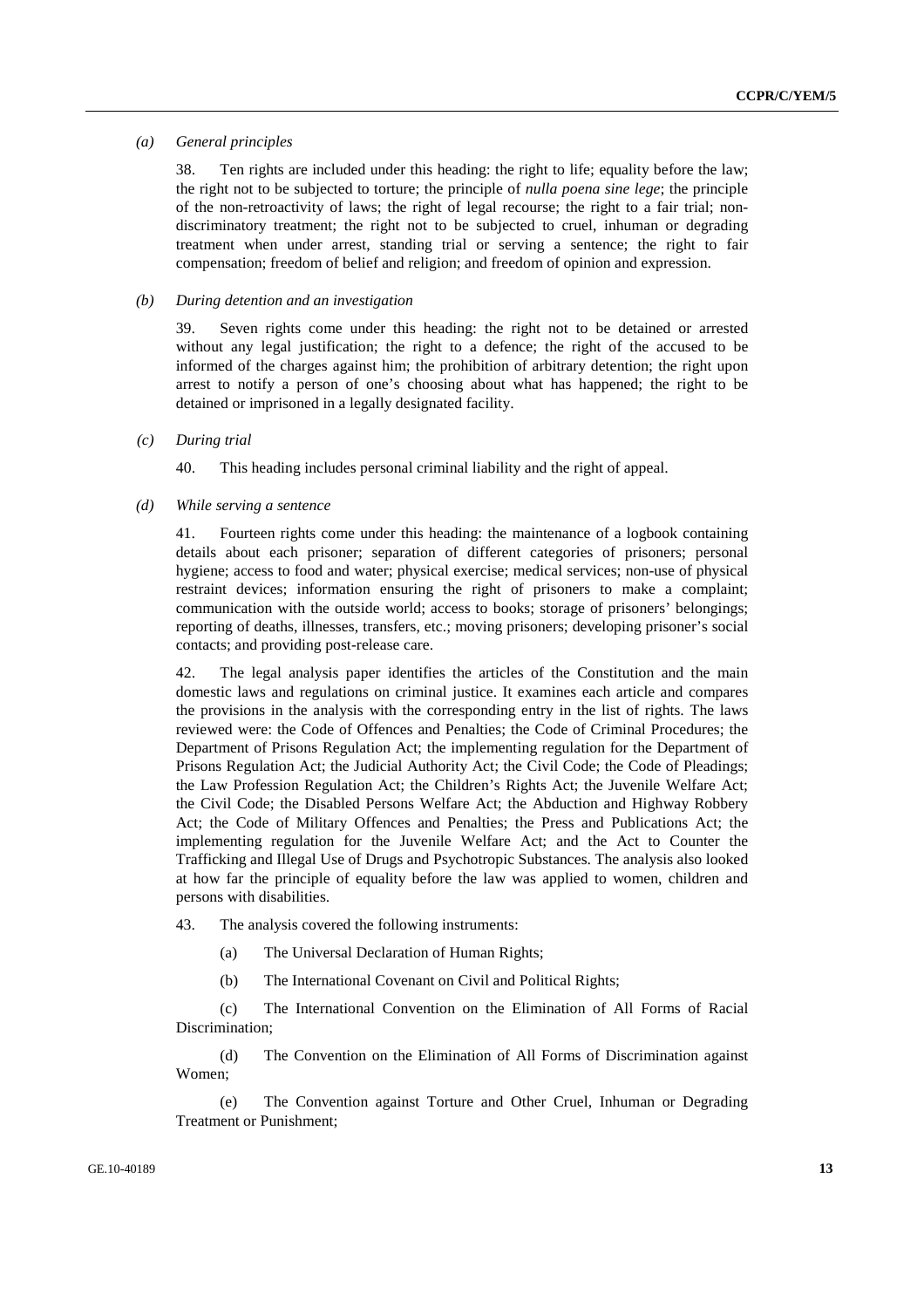(f) The Convention on the Rights of the Child.

44. A number of problems and loopholes resulting from discrepancies between domestic laws and rights definitions and between regional and international instruments and rights definitions were identified. Legislation where there were some loopholes and problems was also identified. Existing policies and strategies to overcome problems identified in the criminal justice system were identified. Several comments and recommendations were included in the analysis paper on ways of addressing the problems and gaps in the legislation.

#### **First Dialogue Conference on Criminal Justice and Yemeni Legislation**

45. The First National Dialogue Conference on Criminal Justice and Yemeni Legislation, which was organized by the Ministry of Human Rights in cooperation with the Danish Institute for Human Rights, was held in Sana`a on 10 and 11 February 2008 under the auspices of the Prime Minister. The Conference was attended by experts from over 50 government institutions and NGOs (judges, members of the Department of Public Prosecutions and the police, lawyers, academics and civil society representatives). The Conference produced a set of recommendations on legal and institutional reform in Yemen geared towards ensuring the proper application of criminal justice principles and standards. The recommendations supplemented those already contained in the legal analysis paper that had been produced prior to the Conference.

### **Conference recommendations**

46. It is important at this juncture to review the Conference recommendations, which encompass general recommendations, recommendations on amending certain domestic laws and recommendations on prison reform.

#### A. General recommendations

- Action should be taken to implement Cabinet Decision No. 29 of 2004, concerning the establishment of a committee to review the laws and legislation in force in the light of the human rights treaties to which Yemen is a party
- Domestic provisions should be systematized and any found to be incompatible with the international instruments which have been ratified should be repealed
- The independence and impartiality of judges should be strengthened. In this connection, a code of conduct for members of the judiciary should be drawn up and the principle of judicial and personal immunity of judges should be given overt recognition
- Existing criminal law procedures should be revised in order to ensure that justice is served, that the human right to presumption of innocence is upheld and that defendants are afforded humane treatment in recognition of their personal dignity
- Legislation should be enacted on standards of conduct for law enforcement officials in connection with arrests, searches and surveillance
- Law enforcement officials should be made aware of the main rules and principles relating to the observance, protection and defence of human rights, which should be taken as the principal standard for determining conduct and the treatment to be afforded to all persons without discrimination
- Special attention should be paid to children, persons with special needs, the poorest groups and those who need to be given special consideration when they turn to the courts in order to defend their rights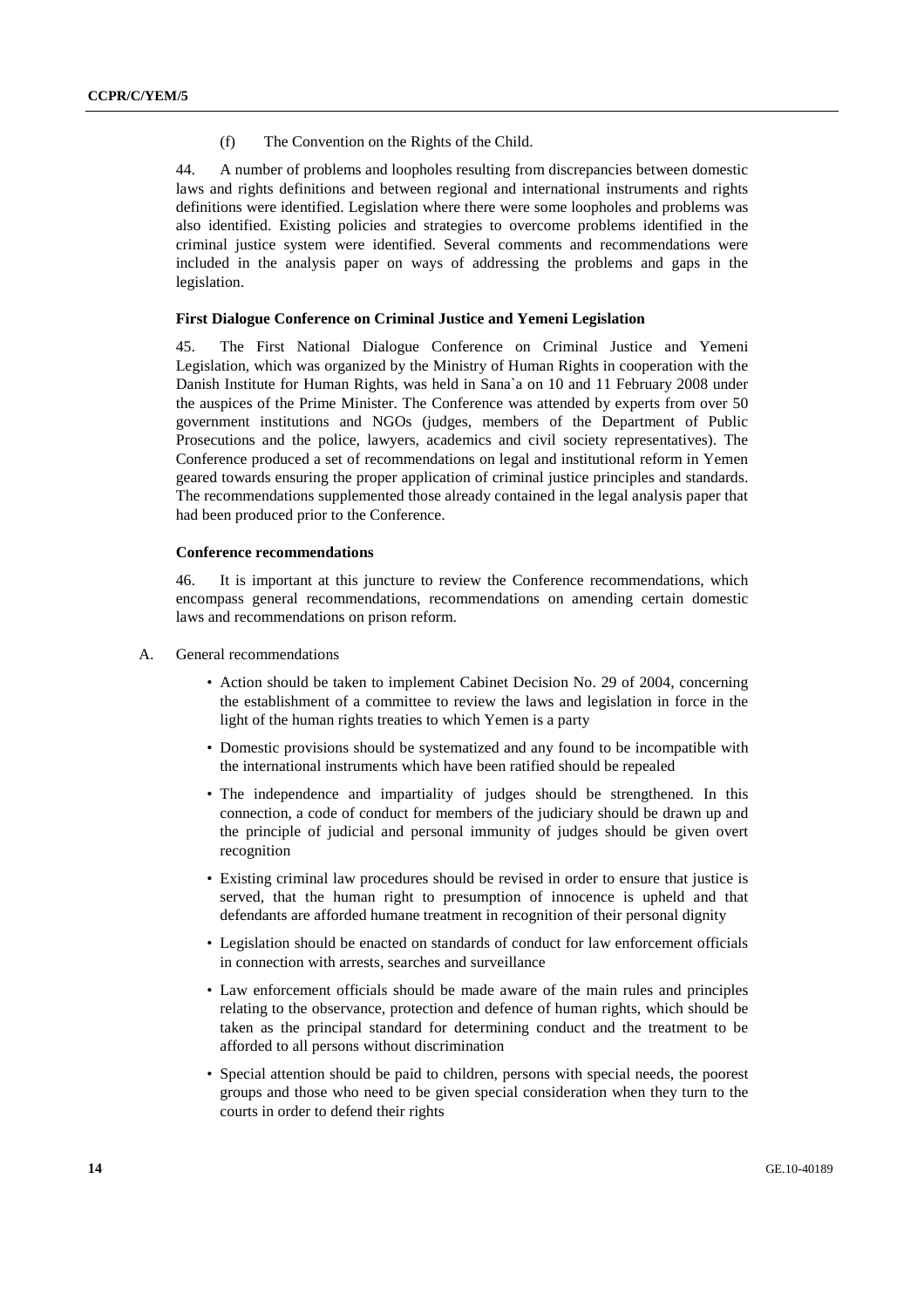- The laws on criminal justice should be disseminated via the media and national seminars and conferences
- The Ministry of Human Rights should follow up on the implementation of the recommendations set out in the closing statement [of the Conference] and of the recommendations in the legal analysis paper
- B. Recommendations on amending domestic laws
	- Articles defining the terms "the right to life", "torture" and "racial discrimination" should be added to the Code of Offences and Penalties
	- The scope of capital punishment as a discretionary penalty should be limited so as to ensure that it is only imposed for the most serious crimes
	- Article 42, paragraph 11, of the Code of Offences and Penalties, concerning payment of blood money (*diyah*), should be amended to guarantee women the right to equal treatment in law, in conformity with the Islamic sharia
	- In accordance with article 48 of the Constitution, physical, psychological or mental torture should be added to the list in article 38 of the Code of Criminal Procedures of offences which are not time-barred from prosecution
	- An article should be added to domestic legislation stipulating that victims of physical and mental torture must be compensated by the State
	- Tougher disciplinary sanctions should be introduced for any public servant who exploits his position or office to carry out torture; the sanctions should include a maximum penalty of termination of employment
	- Article 232 of the Code of Offences and Penalties should be amended to allow both male and female defendants the right to benefit from consideration of the mitigating factors specified in the article
	- Investigation and trial procedures should be declared null and void if the accused or a witness — who is not familiar with Arabic — is a foreigner who was not provided with the services of an interpreter
	- The parts of the Code of Offences and Penalties which refer to restrictions on freedom of opinion in connection with publishing offences should be amended to make them clearer and more explicit
	- A provision should be added to the Code of Criminal Procedures, the Prisons Regulation Act and its implementing regulation explicitly stating that the accused has the right to meet with his or her lawyer alone in a suitable place
	- A provision should be added requiring the competent authorities to inform accused persons of developments in the investigation and evidence-gathering stages of their case and also requiring them to inform them of their legal rights upon arrest
	- Domestic legislation should be amended so as to set the age of majority at 18 years, in line with international treaties

#### C. Recommendations on prisons

 (a) A study should be carried out of the current state of prisons, and proposals on plans to develop penal institutions should be made, taking into account the following:

 (i) Existing laws should be put into effect and prison legislation developed, in keeping with the international Standard Minimum Rules for the Treatment of Prisoners;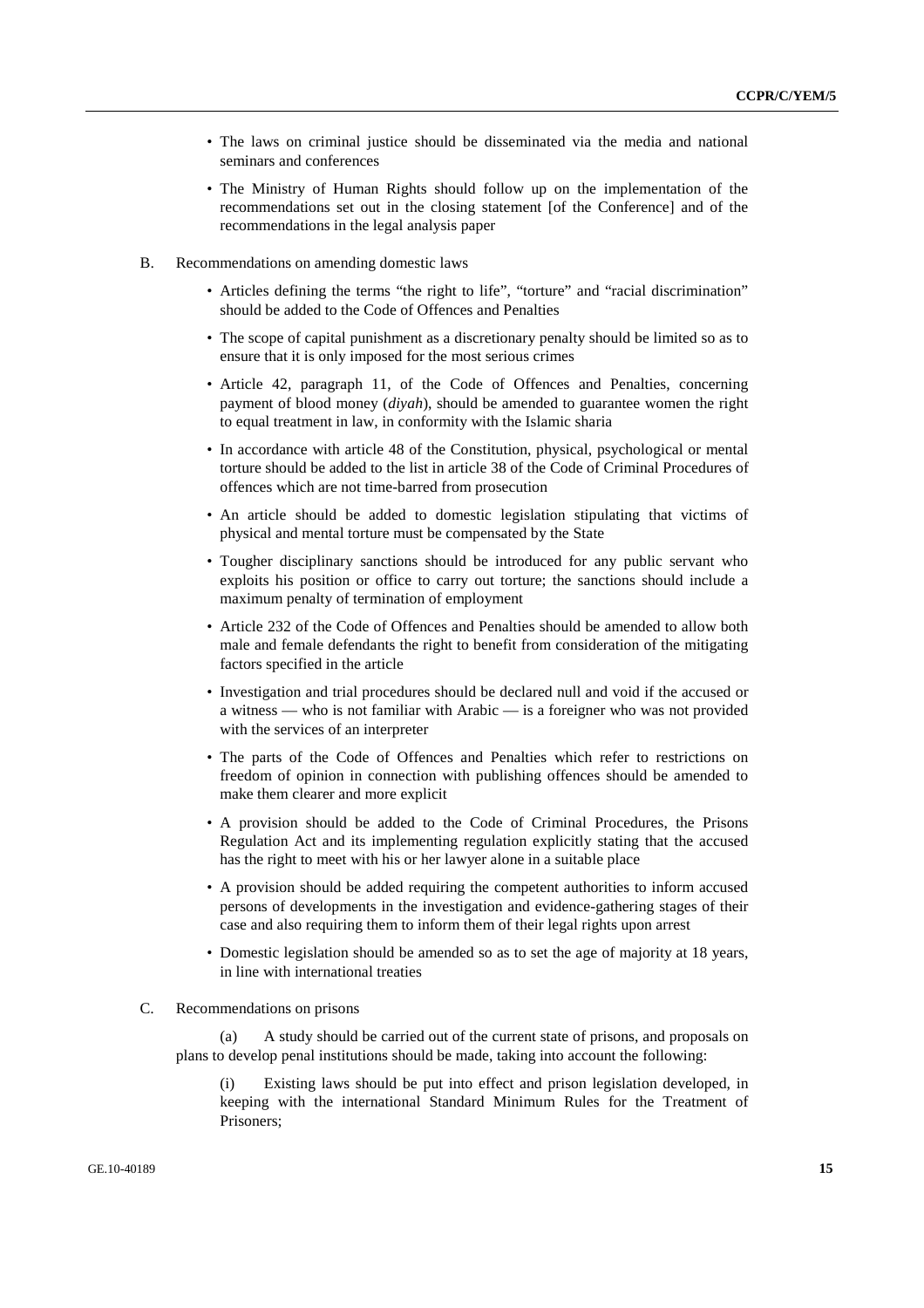(ii) Prison staff should be given training in various areas of specialization;

 (b) International specifications for the construction of prisons should be observed;

 (c) The Standard Minimum Rules for the Treatment of Prisoners should be applied and the inclusion of rule 32, which places an absolute prohibition on the use of reduction of diet as a disciplinary sanction in prisons, should be reviewed;

 (d) New provisions should be included in the Prisons Act and its implementing regulation to ensure consistency with international norms. Articles 9, 24, 27, 30 and 32 of the Prisons Regulation Act and article 84 of its implementing regulation should be revised;

Steps should be taken to keep untried prisoners separate from convicted prisoners and civil prisoners separate from persons imprisoned by reason of a criminal offence;

 (f) Instruments of restraint, such as handcuffs, chains, irons and straitjackets, should never be applied as a punishment and the rules on exceptional cases should be defined;

 (g) Care should be taken to provide for physical and moral rehabilitation in prison and the role of the mosque in prisoners' reform and rehabilitation should be strengthened;

 (h) Attention should be given to women who are released from prison in order to guarantee their rights and provide the necessary means for their social reintegration.

### **Establishment of a committee to review the recommendations contained in the closing statement adopted by the First Dialogue Conference on Criminal Justice and Yemeni Legislation**

47. By Cabinet Decision No. 69 of 2008, a committee was established to review the recommendations set out in the closing statement adopted by the First Dialogue Conference on Criminal Justice and Yemeni Legislation. The committee began its work on 28 May 2008, analysing the recommendations emanating both from the Conference and the legal analysis exercise and incorporating them, in cooperation with the Danish Institute for Human Rights, into a single programme consisting of six projects.

48. This programme encompasses projects involving important analytical activities that can be carried out (project 1); initiatives that can be implemented immediately (project 2); projects with a significant link to existing reform programmes in Yemen (projects 3 and 4); and projects related to the need to analyse and reform the legal system (projects 5 and 6). The second national dialogue conference on criminal justice is due to be held once a methodology for implementing the recommendations has been defined. The expectation is that the conference will take place some time during the final quarter of 2009.

#### **Second and third national dialogue conferences on criminal justice**

49. The project structure provides the framework for the second national dialogue conference on criminal justice in Yemen. The Government's proposed initiatives for the implementation of the recommendations of the First National Dialogue Conference and of the analysis, as incorporated into the six projects, will be presented at the conference. The purpose of the conference is to discuss the Government's proposed initiatives, to solicit feedback and suggestions and to secure wide-ranging commitment from stakeholders, including decision makers, before detailed planning begins. On the basis of the second conference, the programme will be finalized and the detailed planning will begin.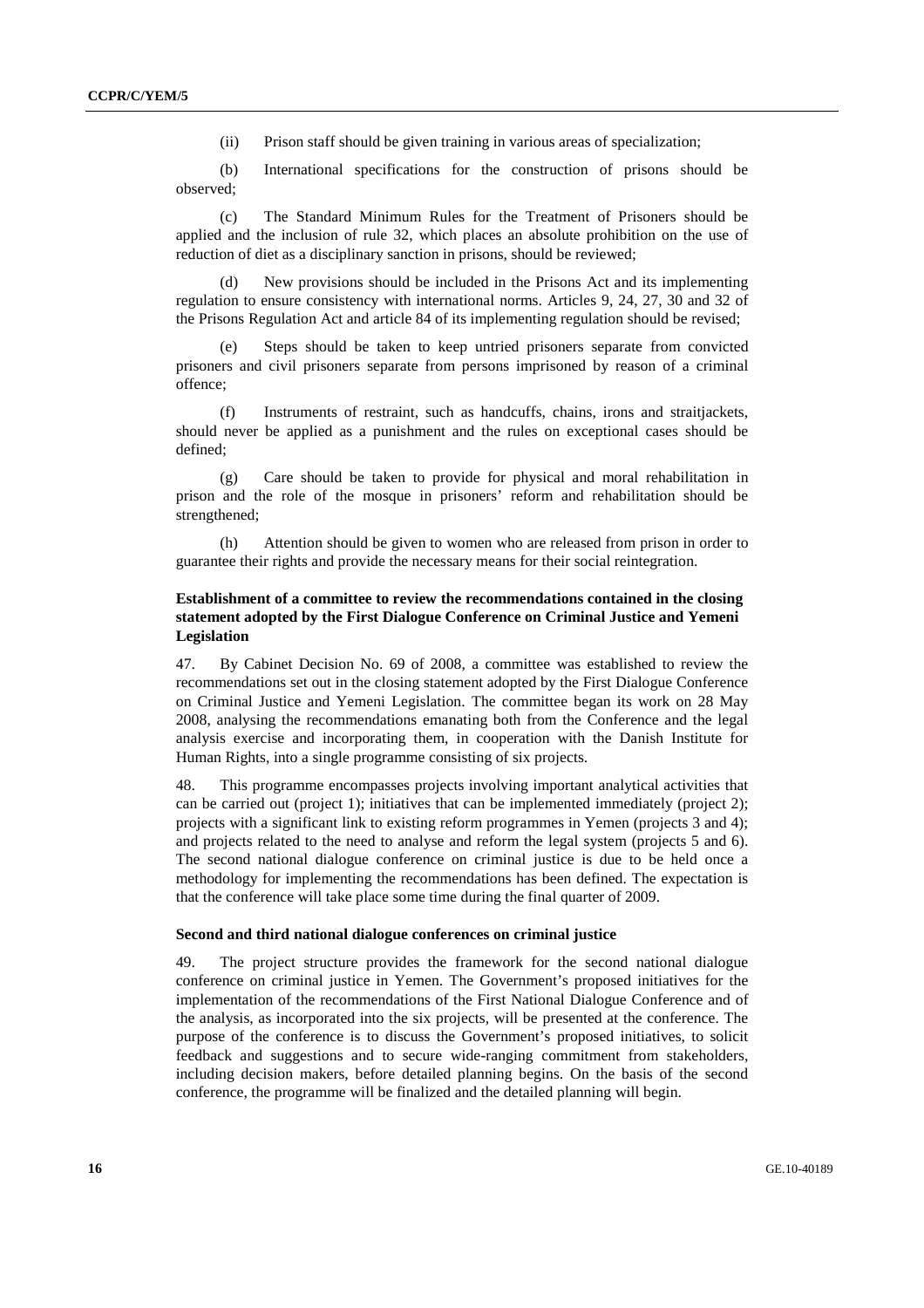50. The event will be followed by a third national dialogue conference on criminal justice, at which a paper on the reform programme and related projects will be presented for discussion to decision makers and other key stakeholders, including donors, with a view to ensuring the effective and efficient implementation of the reform programme.

#### **Institutional measures**

51. Further to the recommendation on the establishment of an independent national human rights institution, as contained in the concluding observations which the Human Rights Committee adopted following its consideration of Yemen's fourth periodic report,<sup>1</sup> the Ministry of Human Rights consulted the bureau of the Office of the United Nations High Commissioner for Human Rights (OHCHR) on the key arrangements for the establishment of such an institution. The Ministry is encouraging civil society organizations to work with the Government in order to bring this important rights-based project to fruition. In this connection, in July 2006, a meeting was held on the national human rights capacity-building project being run by the United Nations Development Programme (UNDP), together with a workshop on national human rights institutions. This matter is currently being discussed with the European Union.

52. In order to develop its mechanisms for dealing with communications and complaints, the Ministry of Human Rights, in cooperation with the UNDP human rights capacity-building project, set up a very simple electronic and manual documentation system for processing complaints. Through this mechanism, the public administration received some 1,428 complaints (see tables) from 2005 to 2006. Most of the complaints were addressed and some were put on file, either because the matter fell outside the Ministry's purview or the papers and supporting documentation were incomplete. In all events, complainants were issued with guidance and advice on the legal avenues for resolving their cases. A total of 145 communications were received and all were processed.

| Complaint category<br>(rights involved) | Related right                                              | No. of<br>complaints and | Responses of the<br>communications competent authorities |
|-----------------------------------------|------------------------------------------------------------|--------------------------|----------------------------------------------------------|
| Personal freedom                        | Unlawful detention                                         | 370                      | 193                                                      |
|                                         | Denial of private rights                                   |                          |                                                          |
|                                         | Security                                                   | 6                        |                                                          |
| Education                               | Access to education                                        | 18                       | 6                                                        |
| Equality before the law                 | Legal recourse                                             | 37                       | 17                                                       |
|                                         | Fair trial                                                 | 4                        |                                                          |
|                                         | Enforcement of court judgements                            | 75                       |                                                          |
|                                         | Utilization of different levels of<br>judicial proceedings | 4                        |                                                          |
| Participation in public life.           | Access to public employment                                | 25                       |                                                          |

## Table 3 **Number and category of complaints and communications**

<sup>&</sup>lt;sup>1</sup> Concluding observations adopted by the Committee on 21 July 2005, following its 2282nd and 2283rd meetings: "The Committee … notes that such an institution has not yet been created … The State party should work towards establishing a national human rights institution in accordance with the Principles relating to the status of national institutions for the promotion and protection of human rights (the Paris Principles)" (CCPR/CO/84/YEM, para.7).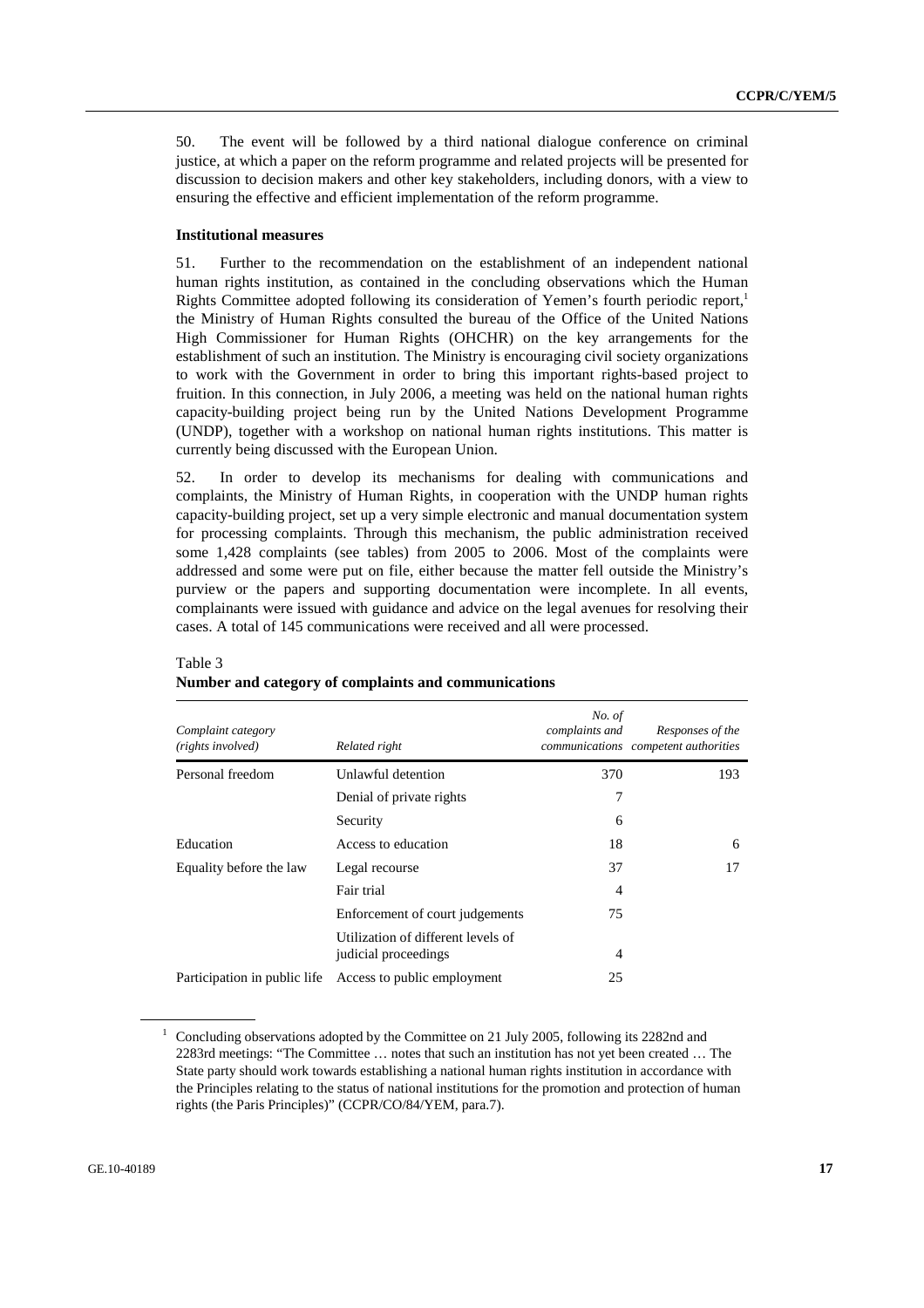## **CCPR/C/YEM/5**

| Complaint category                                 |                                                                      | No. of<br>complaints and | Responses of the                     |
|----------------------------------------------------|----------------------------------------------------------------------|--------------------------|--------------------------------------|
| (rights involved)                                  | Related right                                                        |                          | communications competent authorities |
|                                                    | Martyrs' rights                                                      | 10                       |                                      |
|                                                    | Non-suspension of salary                                             | 16                       |                                      |
| Work                                               | Arbitrary dismissal                                                  | 17                       |                                      |
|                                                    | Fair treatment by an employer                                        | 5                        |                                      |
| Physical and mental health Treatment for incurable | conditions                                                           | 38                       | No reply                             |
|                                                    | Access to government health<br>services                              | 7                        |                                      |
|                                                    | Mental health-care services                                          | 12                       |                                      |
| Defendants                                         | Legal aid                                                            | 360                      |                                      |
| Adequate living standard                           | Social welfare                                                       | 2                        |                                      |
|                                                    | Access to housing                                                    | 32                       |                                      |
| Refugees                                           | Protection                                                           | 41                       |                                      |
|                                                    | Nationality                                                          | 11                       |                                      |
|                                                    | Health                                                               | 8                        |                                      |
|                                                    | Education                                                            | 33                       |                                      |
|                                                    | Asylum                                                               | 12                       |                                      |
|                                                    | Resettlement in a third country                                      | 6                        |                                      |
| Property                                           | Protection of private property                                       | 22                       | 9                                    |
|                                                    | Compensation for expropriation<br>of property in the public interest | 7                        |                                      |
|                                                    | Compensation for natural<br>disasters                                | 7                        |                                      |
| Returnees from exile                               | Access to rights in country of<br>exile                              | 21                       |                                      |
|                                                    | Right to live in country of exile                                    | 3                        |                                      |
| Children                                           | Survival and development                                             | 3                        |                                      |
|                                                    | Expression and opinion                                               | $\overline{4}$           | $\mathbf{1}$                         |
|                                                    | Access to information                                                | 1                        |                                      |
| Prisoners                                          | Access to financial assistance for<br>impoverished prisoners         | 44                       | 6                                    |

#### **Raising public awareness of human rights**

53. With regard to advice and awareness-raising, there are a number of media programmes and publications that seek to raise awareness of the law by offering human rights advice and guidance, providing information on judicial activities and educating the public about judicial and legal matters so as to achieve the judiciary's goal of strengthening the justice system. These public information channels include television and radio programmes and press articles by various relevant government bodies. The main ones are described here below.

 (a) The Ministry of Justice publishes a specialist monthly newspaper on judicial affairs and the Ministry of Human Rights publishes the Yemeni Journal of Human Rights;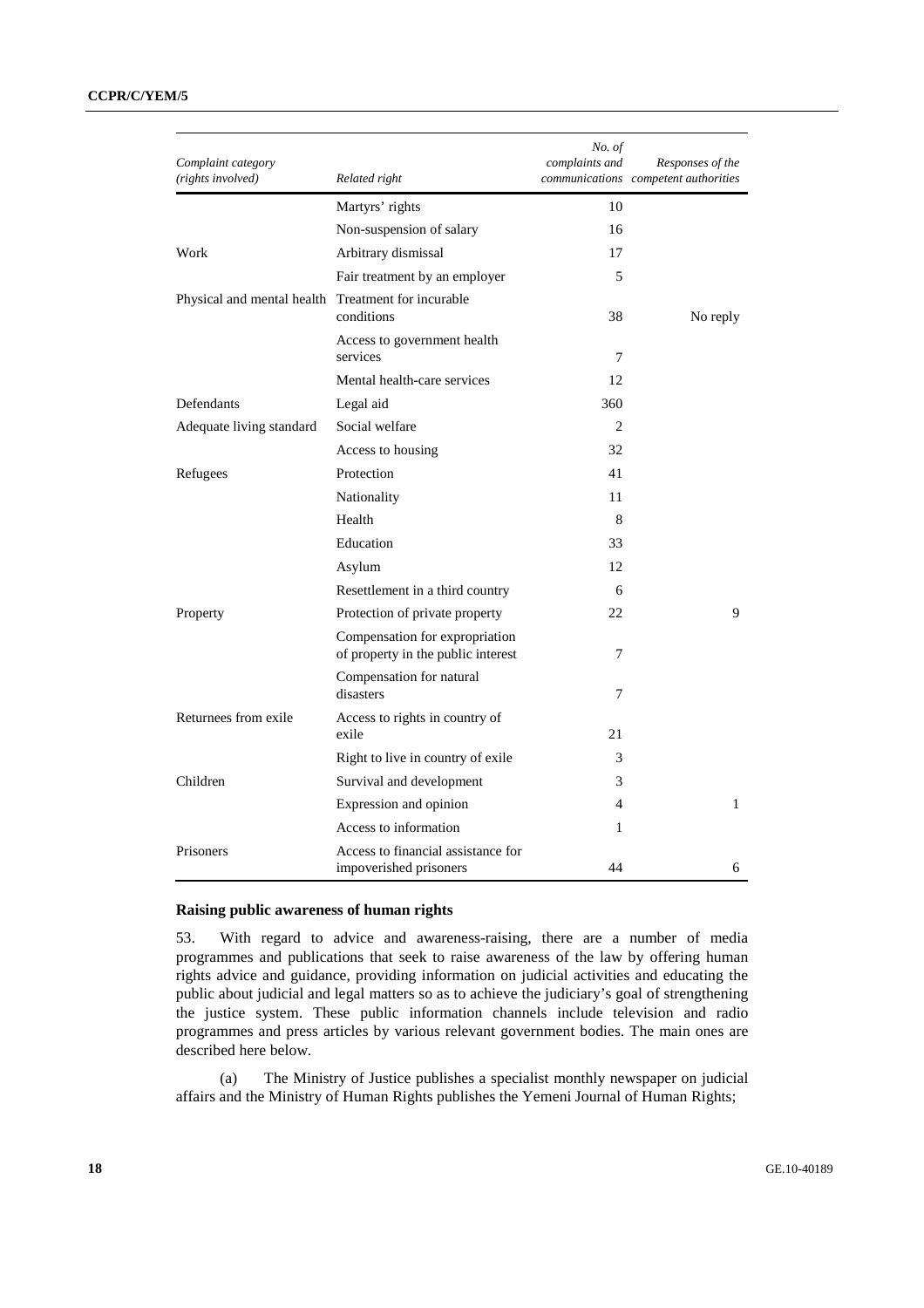(b) Four books containing a series of laws on civil, criminal, personal, labour, procedural and substantive issues and laws regulating various aspects of judicial proceedings were printed and published. They were then distributed to several relevant institutions. In addition, two books containing a series of laws on the judiciary and a set of substantive and procedural laws on judicial matters were printed and distributed;

 (c) Libraries were set up in appeal courts and commercial divisions. A total of 19 libraries with a selection of approximately 10,000 titles were established as an important reference source for judicial personnel;

The Yemeni courts are issued with copies of the Official Gazette containing laws and decisions and amendments thereto, for judges to review and refer to as necessary;

 (e) Five hundred copies of compact discs containing the texts of various regulatory and procedural laws were produced in cooperation with UNDP and distributed to court judges and prosecutor's offices;

 (f) Internet sites were created for ministries and Government offices such as the Ministry of Justice, the Office of the Public Prosecutor, the Ministry of the Interior and the Ministry of Human Rights. The public and accused persons can use these sites to gain access to information. The Ministry of Human Rights website contains all the national human rights reports which Yemen has submitted to international bodies, together with the observations of several of these bodies on Yemen's human rights treaty reports;

 (g) A plan was drawn up to improve awareness of the justice system through, inter alia, a weekly television programme broadcast on a satellite channel and a weekly public radio programme;

 (h) The 2004 national human rights report by the Ministry of Human Rights was distributed to various government institutions, civil society organizations, political parties and organizations, newspapers, prisons and social welfare institutions.

#### **Difficulties**

54. A number of difficulties hamper the implementation of the Covenant. We have summarized them hereunder.

 (a) The prevalence of poverty in general, particularly in rural areas and among women, is a problem which has the most devastating impact on human rights and freedoms. Moreover, poverty is a structural issue, which impedes development and innovation in the human rights domain; existing efforts are focused on providing a minimum level of rights and a decent living, while demand for a qualitative improvement in public and private rights and freedoms is growing;

 (b) The population in Yemen is unevenly distributed; 68 per cent of the population is concentrated in the central highlands, as compared with 13 per cent in the southern and eastern coastal plains, 12 per cent in the Tihamah plain and 5 per cent in the desert areas. This fragmented situation makes it difficult to deliver basic services to all population centres, in particular to provide them with courts and prosecutor's offices;

 (c) The existing training programmes for senior police officers and prison staff on the human rights enshrined in international treaties are inadequate;

Owing to a lack of resources, not enough funding is allocated to do the construction and renovation work that prisons need and to supply prisoners with their full needs and rights;

- (e) There are not enough statistics, data or studies on human rights;
- (f) Oversight mechanisms for penal institutions are not effective;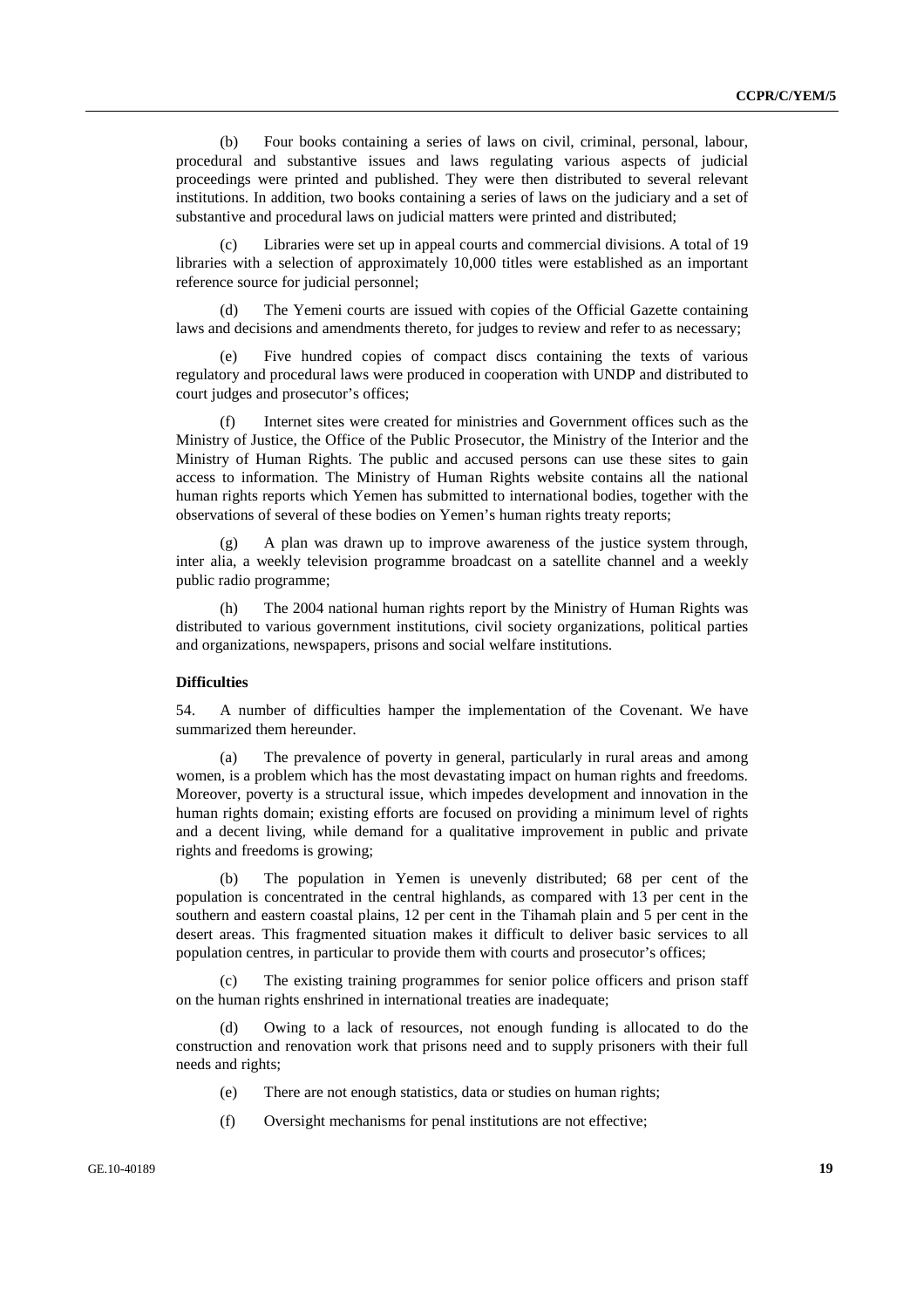(g) A large cross-section of society has no awareness of rights and duties, owing to widespread illiteracy.

## **Article 3**

55. The Yemeni Constitution assigns equal rights and duties to men and women, and the right to political participation and involvement in decision-making is one of the foremost rights guaranteed to women as Yemeni citizens.

56. Nevertheless, success with the advancement of women's rights remains circumscribed in practice, even though democratic life has evolved and women first became active in politics in the early part of the past century.

57. Women's participation in public life is important for change and development – a fact which the State's political leadership, political parties and decision makers understand. Improving women's situation and political participation is one of the greatest challenges. Indeed, it is viewed as a way of helping women to overcome the obstacles to their fuller participation in political life and decision-making, since it would ensure that effective measures were taken to allow women access to genuine representation rather than symbolic representation, thereby ensuring justice in the political process.

#### **Representation in the highest political and administrative positions in the State**

58. Out of 33 ministers in the current Government, 2 are women: the Minister for Social Affairs and Labour and the Minister for Human Rights. This is a relative improvement over the situation in previous Governments but still fails to reflect the role of women in wider society and the desire to have more women making an active contribution to the decisions which affect their future.

59. What is striking about women's representation in administrative and political positions is that the further one gets from the top of the State administrative pyramid the larger the role that women play: there are 2 women in the Cabinet, 6 holding posts at ministerial level, 25 serving as undersecretaries of State and 186 in director-general positions.

60. Overall, there are around 229 women in the upper echelons of the State, as compared with 7,546 men, i.e., 3 women for every 100 men. This is a low level of participation.

#### **Appointments to positions of leadership in 2008**

61. The following table contains data, disaggregated by sex, on appointments to senior positions in 2007 and 2008.

*2007 2008 Leadership position Women Men Female/ male ratio Women Men Female/ male ratio*  Above director-general level  $\begin{array}{ccc} 4 & 1693 & 0.2\% \\ 4 & 1693 & 0.2\% \end{array}$  6 120 5% Director-general level 23 468 4.9% 18 321 5.6% **Total 27 2 161 2.3% 24 441 5.4%** 

#### Table 4

#### **Decisions on high-ranking posts, by sex, 2007 and 2008**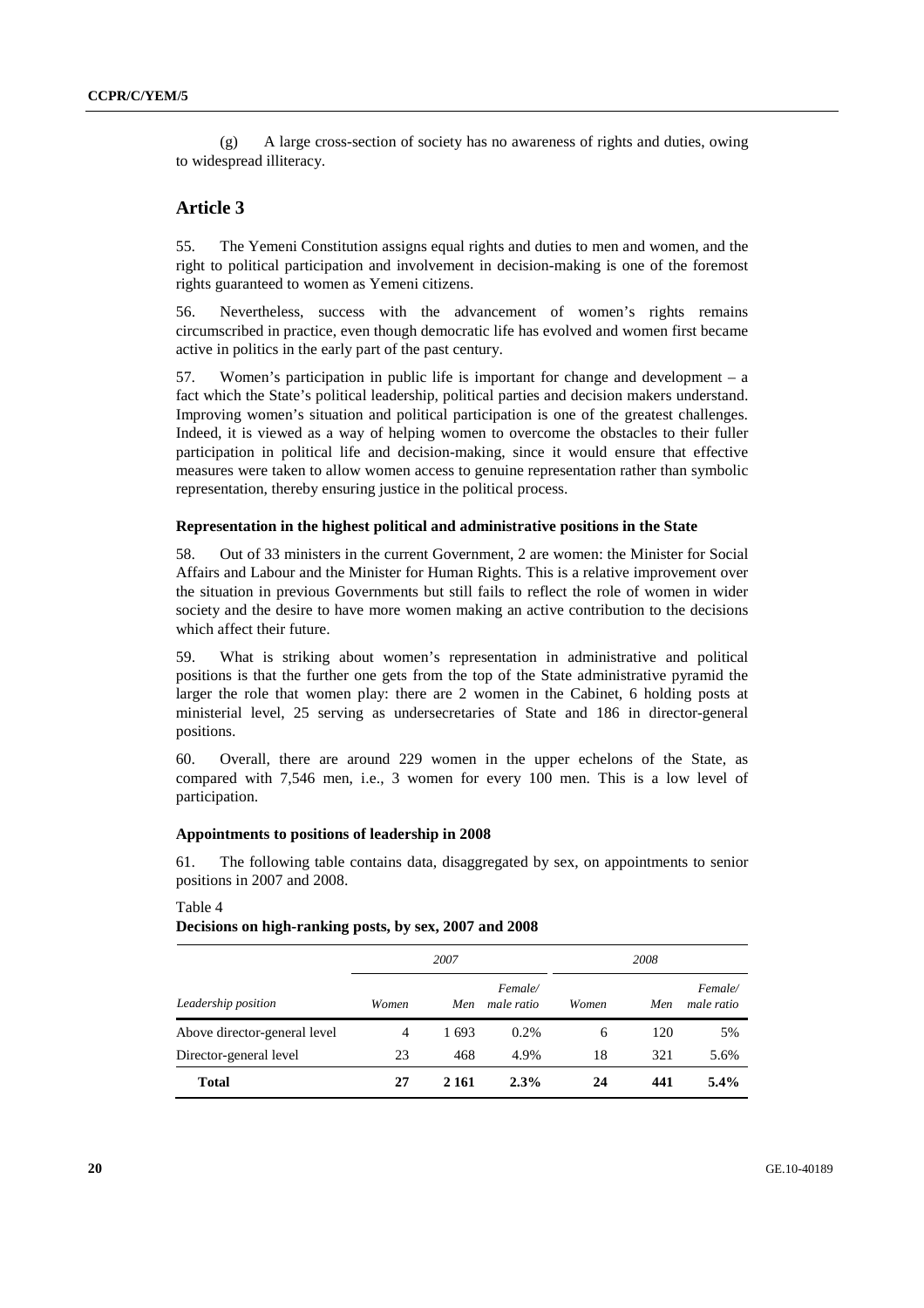62. The above table clearly shows that the number of women appointed in 2008 was low compared with the previous year, notwithstanding the sharp fall in the number of appointments of men. The gender gap remains wide, despite a relative improvement. In 2000, 100 men were appointed for every 2 women, as contrasted with 100 men for every 5 women in 2008.

63. This improvement does nothing to bridge the wide chasm that exists between the number of men and women in higher office. It is hoped that the situation will improve in the next few years to reflect more closely the kind of figures mentioned by the political leadership. In any case, the female participation rate in the House of Representatives needs to be brought up to at least 15 per cent. This would go a long way to ensuring equity for women and would serve as a model in all spheres where women suffer from discrimination as regards their representation.

## **Women's representation in the House of Representatives, the Advisory Council and local councils**

64. The gap in the representation of men and women has remained wide in recent years, as shown by the fact that there is 1 woman but 300 men in the House of Representatives and 2 women and 190 men in the Advisory Council. This situation is an improvement on the previous state of affairs; there used to be only 2 women, both of whom had gained their seats by means of appointment. The following table shows women's representation in three types of assembly.

**Women's representation in the House of Representatives and the Advisory Council**  *Rank Women Men Total Female/male ratio* 

| капк                                | women | Men   | 1 otal | <i>Female/male ratio</i> |
|-------------------------------------|-------|-------|--------|--------------------------|
| Members of House of Representatives |       | 300   | 301    | 0.3%                     |
| Members of Advisory Council         |       | 109   | 111    | 1.8%                     |
| Members of local councils           | 37    | 7 000 | 7 037  | $0.5\%$                  |
|                                     |       |       |        |                          |

65. Clearly, as the Advisory Council is made up of members who are appointed, the level of representation may seem better than in elected councils. The figures suggest that there is inadequate support for women in political parties, reflecting the wider social culture. Moreover, the existing policy, the high female illiteracy rate and low levels of political awareness among women prevent women from gaining places in elected councils.

66. These is less competition for local council seats than there is for the House of Representatives, since local councils have a smaller constituency and geographical scope and there is a greater chance of electoral success. Nevertheless, only 37 women hold seats on local councils, as compared with 7,000 men.

#### **Ensuring women's political participation**

Table 5

67. The Women's National Committee submitted a proposal on a draft amendment to the Elections Act designed to establish a system of temporary positive discrimination in favour of women. The amendment proposes that only women will be allowed to compete for seats in particular wards. The proposal is to target 15 to 30 per cent of electoral wards and seats in the House of Representatives.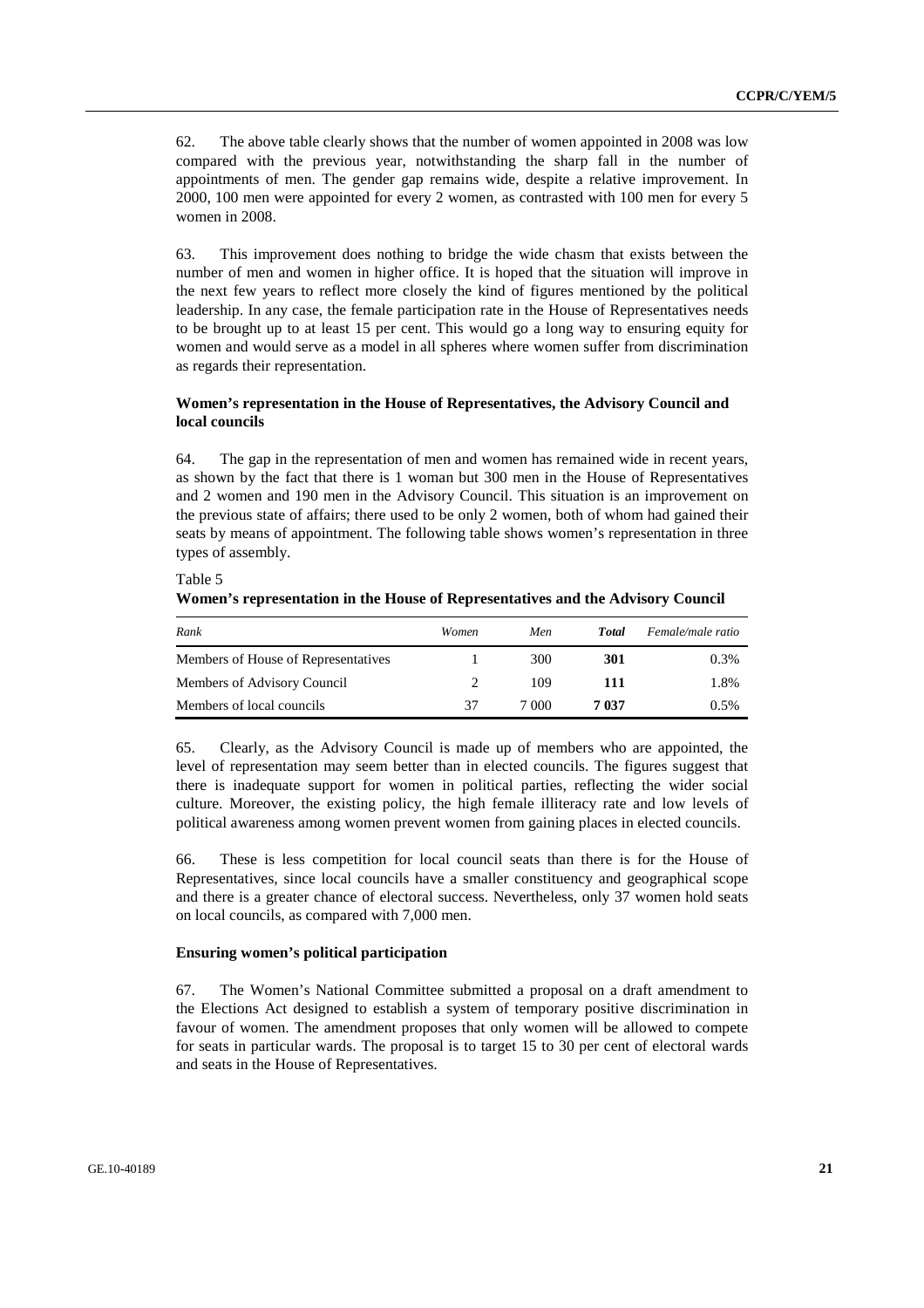68. The President of the Republic presented an initiative on developing women's political participation, although issues relating to mechanisms and representation are still under discussion.

## Table 6

Table 7

**Number and percentage of female and male candidates in elections to the House of Representatives** 

|           |     | Women candidates<br>Men candidates<br>Total candidates |         |      |         |      |               |             |
|-----------|-----|--------------------------------------------------------|---------|------|---------|------|---------------|-------------|
| Elections | No. | $\%$                                                   | No.     | $\%$ | No.     | $\%$ | Women elected | Men elected |
| 1993      | 42  | 0.87                                                   | 3 1 2 4 | 99.2 | 3 166   | 100  |               | 299         |
| 1997      | 19  | 1.4                                                    | 1 2 9 2 | 98.6 | 1 3 1 1 | 100  | 2             | 299         |
| 2003      | 11  | 0.8                                                    | 1 3 8 5 | 99.2 | 1 3 9 6 | 100  |               | 300         |

### **Women in the judiciary**

69. There are still only a few women in the judiciary; this vital area tends to be dominated by men, as the following table clearly shows.

| Leadership/functional status      |                                           | Women |      | Men            |                |                          |
|-----------------------------------|-------------------------------------------|-------|------|----------------|----------------|--------------------------|
|                                   |                                           | No.   | $\%$ | No.            | $\%$           | Female/male ratio (/100) |
| High court president              |                                           |       |      | $\overline{c}$ | 0.1            |                          |
| Prosecutor-General<br>2.          |                                           |       |      | 1              | 0.0            |                          |
| 3. Public attorney (I)            |                                           | 1     | 0.7  | 26             | 1              | $\overline{4}$           |
| High court judge<br>4.            |                                           |       |      | 52             | $\overline{c}$ |                          |
| District appeal court judge<br>5. |                                           | 6     | 4    | 172            | 8              | $\overline{4}$           |
| 6.                                | Chief public prosecutor (a, b and c)      | 19    | 13   | 80             | 4              | 24                       |
| 7.                                | First instance court judge (a, b and c)   | 15    | 10   | 585            | 26             | 3                        |
| 8.                                | Deputy public prosecutor (a and b)        | 31    | 21   | 231            | 10             | 13                       |
| Assistant judge (a and b)<br>9.   |                                           | 41    | 28   | 521            | 23             | 8                        |
|                                   | 10. Assistant public prosecutor (a and b) | 32    | 22   | 587            |                |                          |
| <b>Total</b>                      |                                           | 145   | 100  | 2 2 5 7        | 100            | 6                        |

## **Women's representation in the judiciary in 2008**

### **Women's representation in the diplomatic corps**

70. Even though women are represented to some extent in the higher ranks of the diplomatic corps, the number of women in diplomatic positions is still quite low.

#### Table 8

## **Women in diplomatic posts in 2008**

|            | Women        |  | Men     |    |                                        |
|------------|--------------|--|---------|----|----------------------------------------|
|            | No.          |  |         |    | $\%$ No. $\%$ Female/male ratio (/100) |
| Ambassador | $\mathbf{1}$ |  | 2.5 104 | 22 |                                        |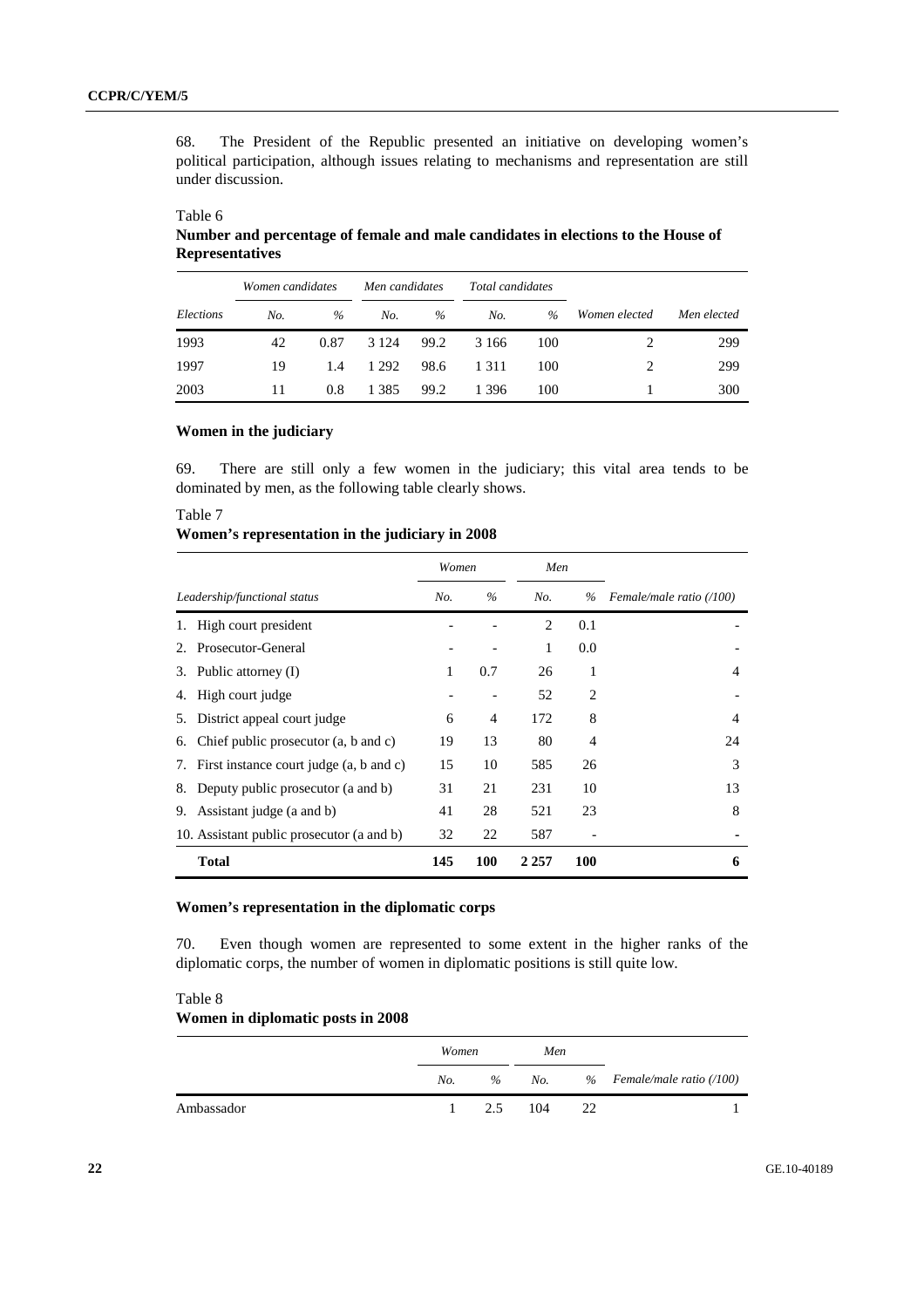|                          | Women | Men           |     |            |                          |  |
|--------------------------|-------|---------------|-----|------------|--------------------------|--|
|                          | No.   | $\frac{0}{0}$ | No. | $\%$       | Female/male ratio (/100) |  |
| Minister plenipotentiary | 2     | 5             | 64  | 13         | 3                        |  |
| Counsellor               | 10    | 25            | 102 | 27         | 10                       |  |
| First secretary          | 6     | 15            | 96  | 20         | 6                        |  |
| Second secretary         | 1     | 2             | 19  | 4          | 5                        |  |
| Third secretary          | 11    | 28            | 73  | 15         | 15                       |  |
| Diplomatic attaché       | 9     | 23            | 19  | 4          | 47                       |  |
| <b>Total</b>             | 40    | <b>100</b>    | 477 | <b>100</b> | 8                        |  |

Table 9

## **Legal articles on women's issues adopted by the Cabinet at its thirty-first session held on 7 August 2007**

| No.              | Proposed text submitted by Women's National Committee                                                                                                                                                                                                               | Text adopted by Cabinet                                                                                                                      |  |
|------------------|---------------------------------------------------------------------------------------------------------------------------------------------------------------------------------------------------------------------------------------------------------------------|----------------------------------------------------------------------------------------------------------------------------------------------|--|
| 1.               | Act No. 2 of 1991, as amended, concerning the<br>diplomatic and consular service.<br>Amendment:                                                                                                                                                                     | Cabinet Decision No. 245 of 2007, approving<br>the draft amendment to article 90 of Act No. 2<br>of 1991, as amended, concerning the         |  |
|                  | Article 90                                                                                                                                                                                                                                                          | diplomatic and consular service. The<br>proposed amendment, as submitted, was                                                                |  |
|                  | (a) A husband and wife employed by the<br>Ministry may be appointed to serve in two different<br>missions under the conditions specified in the<br>regulation;<br>(b) A husband and wife may be appointed to<br>serve in the same mission pursuant to a decision of | approved, together with an article added by<br>the Cabinet, which reads as follows:                                                          |  |
|                  |                                                                                                                                                                                                                                                                     | Article 82                                                                                                                                   |  |
|                  |                                                                                                                                                                                                                                                                     | The Public Pensions Act shall apply to<br>members of the diplomatic corps, having due<br>regard to the following:                            |  |
|                  | the Minister and with the committee's approval, if<br>the expertise of both spouses is needed by the<br>foreign service. In this case, allowances and<br>benefits shall only be given to one of the two<br>spouses;                                                 | • Members of the diplomatic corps shall take<br>retirement when they reach the age of 60<br>or have completed 35 years of actual<br>service. |  |
|                  | (c) In either of the cases mentioned in the two<br>preceding paragraphs, the appointment shall only<br>be made in keeping with the priority list for<br>appointments to accredited missions at the<br>Ministry.                                                     |                                                                                                                                              |  |
| $\overline{2}$ . | Police Act No. 15 of 2000                                                                                                                                                                                                                                           | Cabinet Decision No. 146 of 2007, approving                                                                                                  |  |
|                  | Amendment:                                                                                                                                                                                                                                                          | the amendment to article 90 of the Police Act<br>No. 15 of 2000                                                                              |  |
|                  | Article 158                                                                                                                                                                                                                                                         | The proposed text was approved as submitted.                                                                                                 |  |
|                  | (a) Conducting interviews with women<br>detainees in police stations and centres;                                                                                                                                                                                   |                                                                                                                                              |  |
|                  | (b) Searching women in places where<br>precautions must be taken, such as at airports and<br>in other ports of arrival and departure in the<br>Republic of Yemen;                                                                                                   |                                                                                                                                              |  |
|                  | (c) Receiving women who have been<br>sentenced to deprivation of liberty and sent to                                                                                                                                                                                |                                                                                                                                              |  |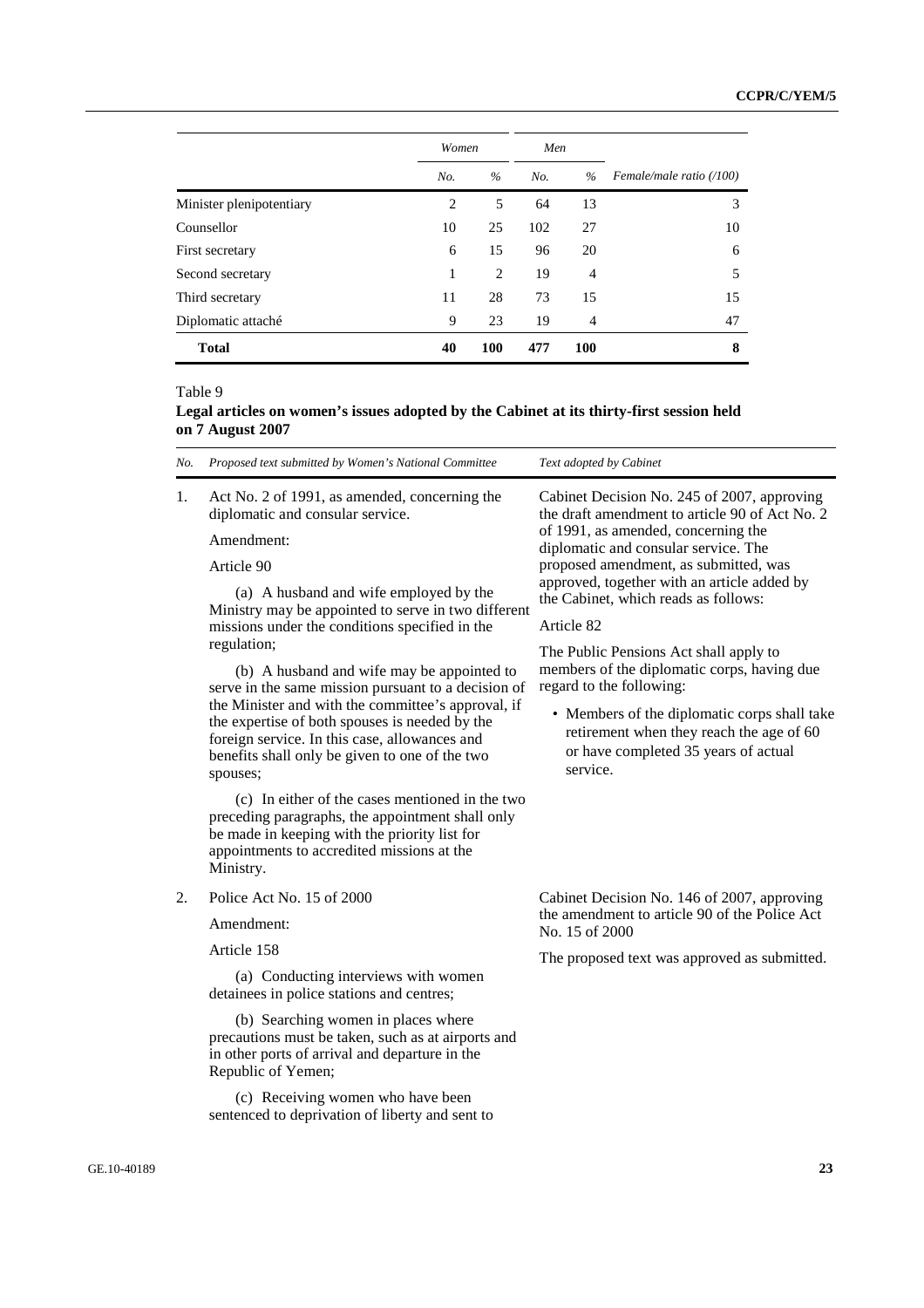| No. | Proposed text submitted by Women's National Committee                                                                                                                                                                                                                                                                      | Text adopted by Cabinet                                                                                                              |  |
|-----|----------------------------------------------------------------------------------------------------------------------------------------------------------------------------------------------------------------------------------------------------------------------------------------------------------------------------|--------------------------------------------------------------------------------------------------------------------------------------|--|
|     | prison;                                                                                                                                                                                                                                                                                                                    |                                                                                                                                      |  |
|     | (d) Guarding and supervising women<br>prisoners and monitoring their behaviour;                                                                                                                                                                                                                                            |                                                                                                                                      |  |
|     | (e) Taking steps to deal with women<br>prisoners, disturbances and infringements of prison<br>regulations;                                                                                                                                                                                                                 |                                                                                                                                      |  |
|     | (f) Any other tasks which are assigned to<br>them and which their work requires them to do.                                                                                                                                                                                                                                |                                                                                                                                      |  |
| 3.  | Act No. 14 of 2002, concerning the Civil Code                                                                                                                                                                                                                                                                              | Cabinet Decision No. 247 of 2007, approving<br>the draft amendment to article 61 of Act No.<br>14 of 2002, concerning the Civil Code |  |
|     | Amendment:                                                                                                                                                                                                                                                                                                                 |                                                                                                                                      |  |
|     | Article 61                                                                                                                                                                                                                                                                                                                 |                                                                                                                                      |  |
|     | Boys and girls who prove capable of discretion and<br>maturity of mind before they come of age may be<br>granted permission by their guardian or<br>testamentary tutor to manage some of their own<br>property. Otherwise, where this is not possible,<br>they may be given some choice, depending on their<br>capacities. | The proposed text was approved as submitted.                                                                                         |  |
| 4.  | Personal Status Code No. 20 of 1992, as amended<br>by Act No. 27 of 1998 and Act No. 24 of 1999                                                                                                                                                                                                                            | Cabinet Decision No. 248 of 2007, approving<br>the draft amendment to some articles of the                                           |  |
|     | Amendments to article 7 and addition of paragraph<br>6:                                                                                                                                                                                                                                                                    | Personal Status Code No. 20 of 1992, as<br>amended                                                                                   |  |
|     | [Marriage shall be concluded under the following<br>conditions]:                                                                                                                                                                                                                                                           |                                                                                                                                      |  |
|     | It shall take place in one sitting.<br>ı.                                                                                                                                                                                                                                                                                  | The proposed text was approved as submitted.                                                                                         |  |
|     | The proposal shall be presented by the<br>2.<br>guardian of the groom or his representative or an<br>authorized person who is male and not a direct<br>blood relative, or a person acting on his behalf, or<br>his representative.                                                                                         |                                                                                                                                      |  |
|     | Acceptance of the proposal overrules any<br>3.<br>objection subsequently made by an authorized<br>person who is not a direct blood relative or a<br>person representing him in accordance with the<br>sharia or with his permission.                                                                                       |                                                                                                                                      |  |
|     | 4. At the time of the contract, the bride and<br>groom shall be identified by their first or family<br>name, or a gesture or any other distinguishing<br>feature.                                                                                                                                                          |                                                                                                                                      |  |
|     | 5.<br>The proposal and acceptance shall be final,<br>consistent with each other as to the terms and not<br>subject to any time limit. Any condition which has<br>no bearing on the legitimate intent of a spouse or<br>that is incompatible with the contract shall be null<br>and void.                                   |                                                                                                                                      |  |
|     | 6. At the time of the contract, both the bride and<br>the groom shall be free of any of the impediments                                                                                                                                                                                                                    |                                                                                                                                      |  |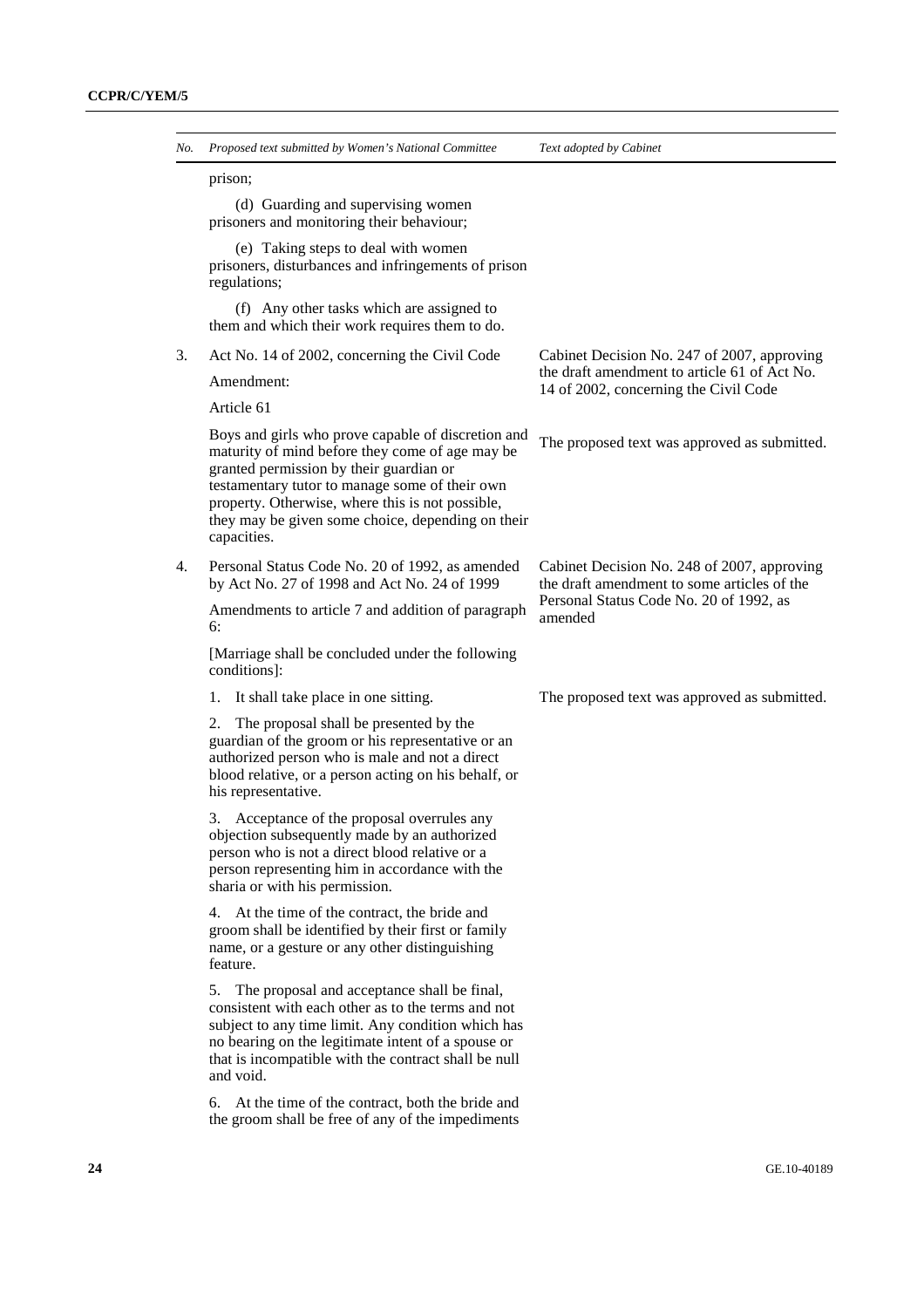| No. Proposed text submitted by Women's National Committee                                                                                                                                                                                                                                                                                                                                                                                                                                                                                                                                       | Text adopted by Cabinet                      |
|-------------------------------------------------------------------------------------------------------------------------------------------------------------------------------------------------------------------------------------------------------------------------------------------------------------------------------------------------------------------------------------------------------------------------------------------------------------------------------------------------------------------------------------------------------------------------------------------------|----------------------------------------------|
| to marriage listed in section III of this part.                                                                                                                                                                                                                                                                                                                                                                                                                                                                                                                                                 |                                              |
| Article 11                                                                                                                                                                                                                                                                                                                                                                                                                                                                                                                                                                                      | The proposed text was approved as submitted. |
| No marriage of an insane person shall be<br>contracted.                                                                                                                                                                                                                                                                                                                                                                                                                                                                                                                                         |                                              |
| Article 12                                                                                                                                                                                                                                                                                                                                                                                                                                                                                                                                                                                      | The proposed text was approved as submitted. |
| A man may take up to four wives, subject to the<br>following conditions:                                                                                                                                                                                                                                                                                                                                                                                                                                                                                                                        |                                              |
| 1. He is able to treat them fairly, otherwise he<br>may take only one wife;                                                                                                                                                                                                                                                                                                                                                                                                                                                                                                                     |                                              |
| He is capable of supporting his wives;<br>2.                                                                                                                                                                                                                                                                                                                                                                                                                                                                                                                                                    |                                              |
| He informs the woman that he is married;<br>3.                                                                                                                                                                                                                                                                                                                                                                                                                                                                                                                                                  |                                              |
| He informs his wife or wives that he wishes to<br>4.<br>marry. If he conceals his new marriage or neglects<br>to inform his wives of it, the first wife or any of the<br>first wives may ask for a divorce or an annulment<br>on grounds of damage.                                                                                                                                                                                                                                                                                                                                             |                                              |
| Article 14                                                                                                                                                                                                                                                                                                                                                                                                                                                                                                                                                                                      | The proposed text was approved as submitted. |
| The person responsible for concluding the contract,<br>the groom and the guardian of the bride shall<br>register the marriage contract with the competent<br>authority in the proper register within one month of<br>the marriage. Registration of the document by one<br>of these persons shall be sufficient to relieve the<br>others of this duty, provided that the document<br>contains the correct information, such as the age of<br>the spouses, their identity card numbers, if any, and<br>the amount of the nuptial gift, whether paid at the<br>time of the marriage or thereafter. |                                              |
| Article 76                                                                                                                                                                                                                                                                                                                                                                                                                                                                                                                                                                                      | The proposed text was approved as submitted. |
| Two witnesses shall provide explicit verbal<br>testimony as evidence that a man has returned to<br>his wife after divorcing her.                                                                                                                                                                                                                                                                                                                                                                                                                                                                |                                              |
| Article 87                                                                                                                                                                                                                                                                                                                                                                                                                                                                                                                                                                                      | The proposed text was approved as submitted. |
| The waiting period for a woman after an<br>irrevocable divorce is governed by six rules,<br>namely:                                                                                                                                                                                                                                                                                                                                                                                                                                                                                             |                                              |
| No remarriage to the former spouse.<br>1.                                                                                                                                                                                                                                                                                                                                                                                                                                                                                                                                                       |                                              |
| No inheritance.<br>2.                                                                                                                                                                                                                                                                                                                                                                                                                                                                                                                                                                           |                                              |
| It is possible to go out without permission.<br>3.                                                                                                                                                                                                                                                                                                                                                                                                                                                                                                                                              |                                              |
| There is no obligation to remain at home.<br>4.                                                                                                                                                                                                                                                                                                                                                                                                                                                                                                                                                 |                                              |
|                                                                                                                                                                                                                                                                                                                                                                                                                                                                                                                                                                                                 |                                              |
| 5.<br>Maintenance shall be paid.                                                                                                                                                                                                                                                                                                                                                                                                                                                                                                                                                                |                                              |
|                                                                                                                                                                                                                                                                                                                                                                                                                                                                                                                                                                                                 |                                              |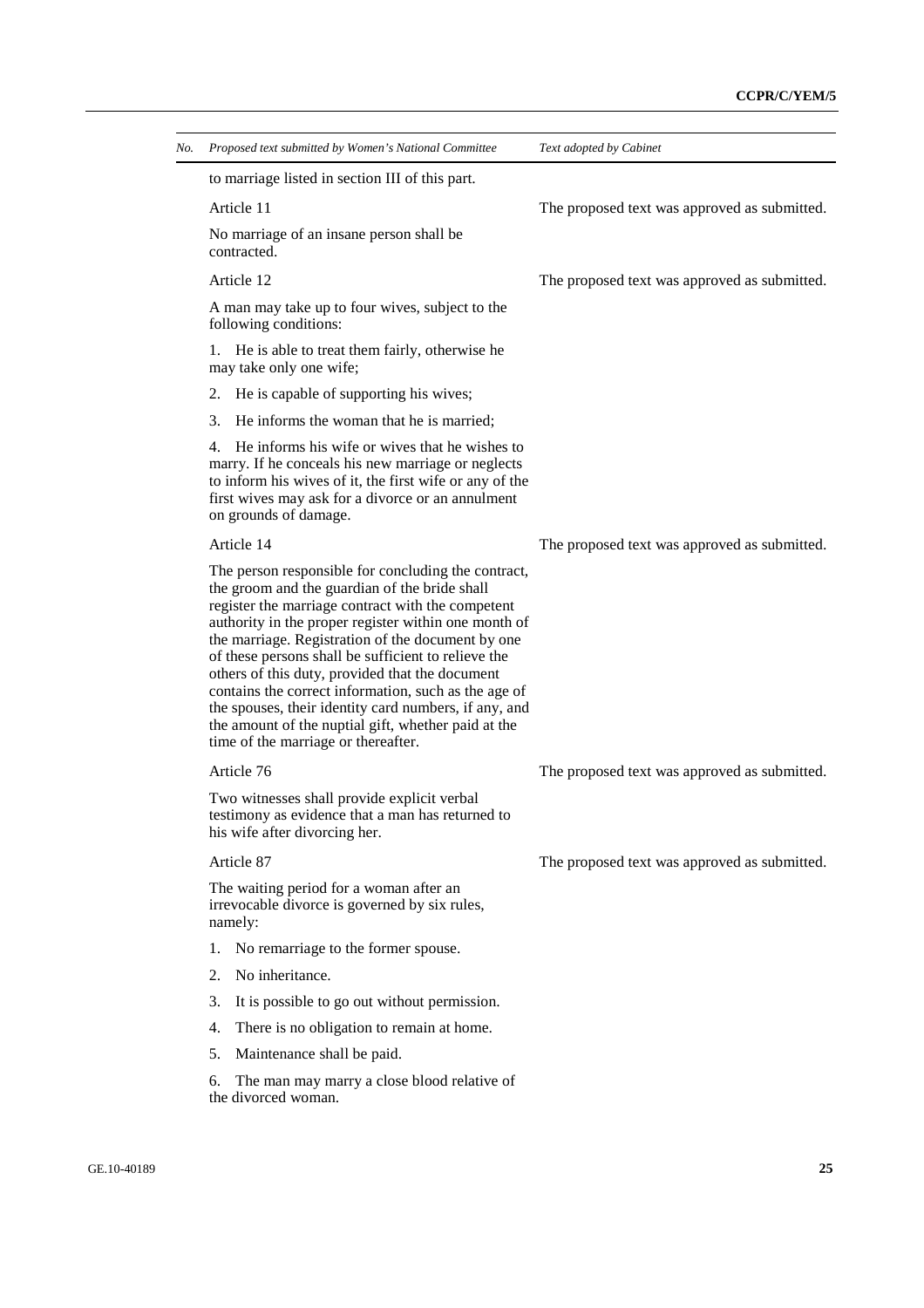| Proposed text submitted by Women's National Committee                                                                                                                                                                                                                                                                                                                                                                                                                                                                                                                                                                                       | Text adopted by Cabinet                      |
|---------------------------------------------------------------------------------------------------------------------------------------------------------------------------------------------------------------------------------------------------------------------------------------------------------------------------------------------------------------------------------------------------------------------------------------------------------------------------------------------------------------------------------------------------------------------------------------------------------------------------------------------|----------------------------------------------|
| Article 262                                                                                                                                                                                                                                                                                                                                                                                                                                                                                                                                                                                                                                 | The proposed text was approved as submitted. |
| If there is no last will and testament, the mother<br>shall serve as testamentary tutor for her minor<br>children and their property after the death of their<br>father. After her death, precedence shall be given to<br>the testamentary tutor. If the legatee dies,<br>precedence shall be given to the father, then his<br>testamentary tutor, then the grandfather, then his<br>testamentary tutor and then the judge.                                                                                                                                                                                                                 |                                              |
| Addition                                                                                                                                                                                                                                                                                                                                                                                                                                                                                                                                                                                                                                    |                                              |
| Article 7 bis: Two persons who are engaged or<br>contracted to marry one another shall have the right<br>to undergo premarital medical tests in order to<br>ensure that they are free from any potentially<br>dangerous hereditary or infectious diseases.                                                                                                                                                                                                                                                                                                                                                                                  | The proposed text was approved as submitted. |
| Article () A divorced woman entrusted with the<br>care of her child shall be allowed to remain in the<br>marital home with the child after her divorce,<br>unless the former husband provides her with<br>another suitable home. If the period of care ends or<br>the divorcee remarries, the former husband may<br>claim back the home.                                                                                                                                                                                                                                                                                                    | The proposed text was approved as submitted. |
| Article () If a husband divorces his wife and a<br>judge decides that the husband acted arbitrarily,<br>without good reason, and that the wife will be<br>destitute as a result, the judge may order the former<br>husband to pay her compensation commensurate<br>with the nature and gravity of the arbitrary act. The<br>compensation shall be the equivalent of one year's<br>maintenance that would be paid to other women in<br>a similar situation, in addition to maintenance<br>during the waiting period. The judge may order the<br>compensation to be paid in a single instalment or<br>on a monthly basis, as the case may be. | The proposed text was approved as submitted. |
| Article () A husband may not return to a wife<br>whom he has divorced, if he intends to do harm by<br>so doing.                                                                                                                                                                                                                                                                                                                                                                                                                                                                                                                             | The proposed text was approved as submitted. |
| Article () A document reversing the divorce shall<br>be deposited with the competent authority.                                                                                                                                                                                                                                                                                                                                                                                                                                                                                                                                             | The proposed text was approved as submitted. |
| Article () A marriage shall not be concluded<br>between two persons with an age difference of<br>more than 20 years, unless the woman is at least 35<br>years old.                                                                                                                                                                                                                                                                                                                                                                                                                                                                          | The proposed text was approved as submitted. |
| Article () A child shall be recognized as the<br>offspring of a man who forces a woman to have<br>sexual intercourse with him or rapes her after<br>marrying her.                                                                                                                                                                                                                                                                                                                                                                                                                                                                           | The proposed text was approved as submitted. |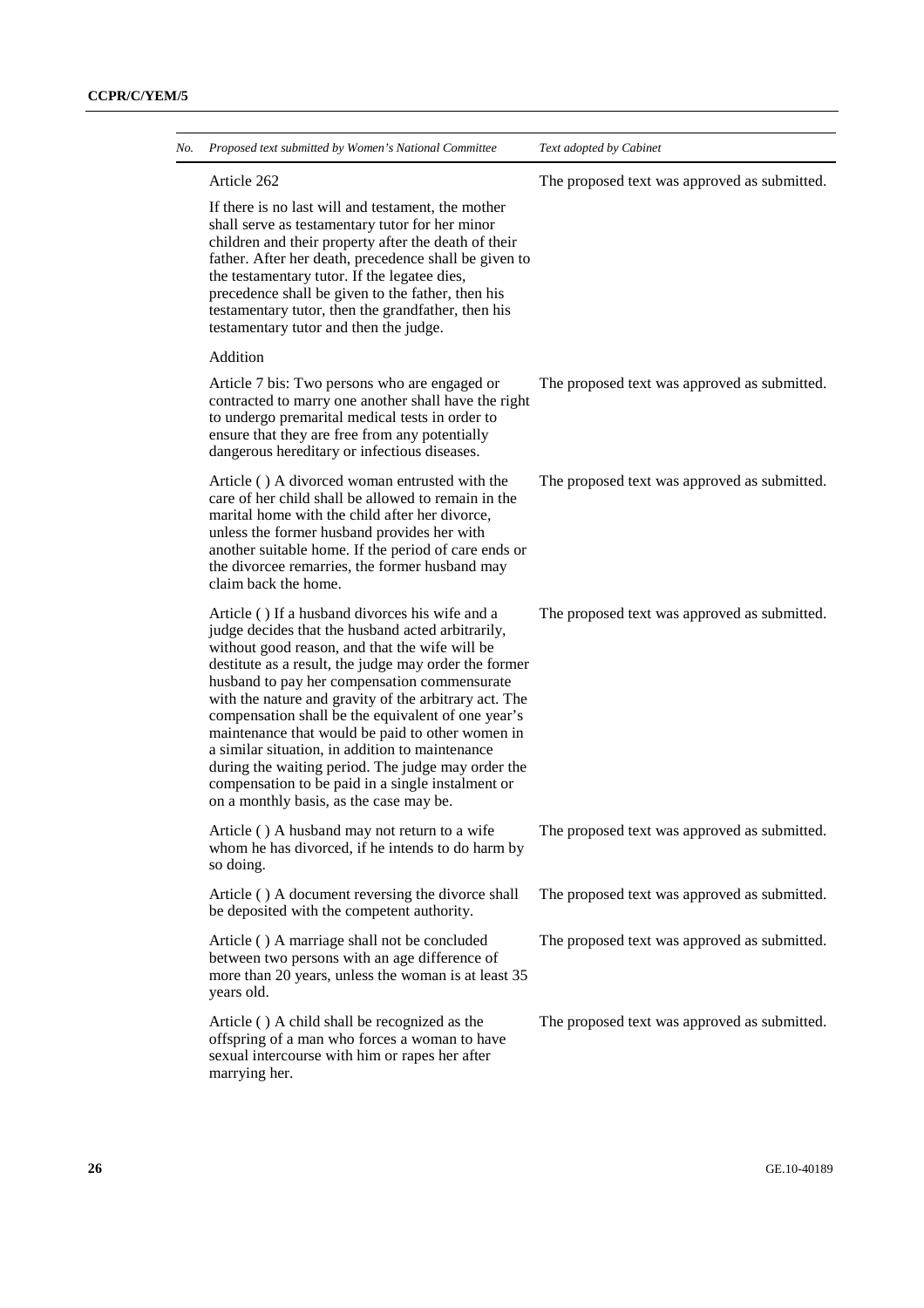| No. | Proposed text submitted by Women's National Committee                                                                                                                                                                                                                                                                                                                                                                                                                                                                                                                                                                                                                          | Text adopted by Cabinet                                                                                                               |
|-----|--------------------------------------------------------------------------------------------------------------------------------------------------------------------------------------------------------------------------------------------------------------------------------------------------------------------------------------------------------------------------------------------------------------------------------------------------------------------------------------------------------------------------------------------------------------------------------------------------------------------------------------------------------------------------------|---------------------------------------------------------------------------------------------------------------------------------------|
|     | Article () The child's filiation shall be established<br>based on the existence of a non-documented<br>marriage.                                                                                                                                                                                                                                                                                                                                                                                                                                                                                                                                                               | The proposed text was approved as submitted.                                                                                          |
|     | Article () Personal status issues shall be deemed<br>urgent matters.                                                                                                                                                                                                                                                                                                                                                                                                                                                                                                                                                                                                           | The proposed text was approved as submitted.                                                                                          |
|     | (a) A man who pronounces a divorce shall<br>deposit the divorce deed with the competent<br>authority;                                                                                                                                                                                                                                                                                                                                                                                                                                                                                                                                                                          |                                                                                                                                       |
|     | (b) The competent registrar shall inform the<br>divorced woman of her divorce within seven days<br>of registration and shall provide her with a copy of<br>the deed.                                                                                                                                                                                                                                                                                                                                                                                                                                                                                                           |                                                                                                                                       |
| 5.  | Decree in Act No. 12 of 1974, concerning offences<br>and penalties, as amended                                                                                                                                                                                                                                                                                                                                                                                                                                                                                                                                                                                                 | Cabinet Decision No. 249 of 2007, approving<br>the draft amendment to some articles of<br>Presidential Decree on the Code of Offences |
|     | Amendment:                                                                                                                                                                                                                                                                                                                                                                                                                                                                                                                                                                                                                                                                     | and Penalties, as amended                                                                                                             |
|     | Article 232                                                                                                                                                                                                                                                                                                                                                                                                                                                                                                                                                                                                                                                                    | The proposed text was approved as submitted.                                                                                          |
|     | Where a man kills his wife and the person with<br>whom he catches her in the act of having sexual<br>intercourse or where a woman kills her husband<br>and the person with whom she catches him having<br>sexual intercourse, or if either spouse assaults the<br>other causing death or a disability, the penalty of<br>retaliation $(qisas)$ shall not be applied. The<br>husband or wife who committed the act may face a<br>penalty of from 6 months to 1 year in prison or a<br>fine of 5,000 Yemeni rials. The same sentence may<br>be imposed on a person who comes upon an<br>ascendant, a descendant or a sibling engaging in<br>sexual intercourse outside marriage. |                                                                                                                                       |
|     | Article 272                                                                                                                                                                                                                                                                                                                                                                                                                                                                                                                                                                                                                                                                    | The proposed text was approved as submitted.                                                                                          |
|     | A term of from 5 to 10 years' imprisonment shall<br>be imposed on anyone who engages in depravity or<br>prostitution.                                                                                                                                                                                                                                                                                                                                                                                                                                                                                                                                                          |                                                                                                                                       |
|     | Article 42                                                                                                                                                                                                                                                                                                                                                                                                                                                                                                                                                                                                                                                                     | The proposed text was approved as submitted.                                                                                          |
|     | Blood money and indemnities for bodily wounds<br>shall be the same for women as for men.                                                                                                                                                                                                                                                                                                                                                                                                                                                                                                                                                                                       |                                                                                                                                       |
| 6.  | Civil Pleadings and Enforcement Code No. 40 of<br>2002                                                                                                                                                                                                                                                                                                                                                                                                                                                                                                                                                                                                                         | Cabinet Decision No. 250 of 2007, approving<br>the draft amendment to article 97 of The Civil                                         |
|     | Amendment:                                                                                                                                                                                                                                                                                                                                                                                                                                                                                                                                                                                                                                                                     | Pleadings and Enforcement Code No. 40 of<br>2002                                                                                      |
|     | Article 97                                                                                                                                                                                                                                                                                                                                                                                                                                                                                                                                                                                                                                                                     | The proposed text was approved as submitted.                                                                                          |
|     | The court in the place where the respondent or<br>plaintiff resides shall have jurisdiction in the<br>following cases:                                                                                                                                                                                                                                                                                                                                                                                                                                                                                                                                                         |                                                                                                                                       |
|     | Maintenance cases.<br>1.                                                                                                                                                                                                                                                                                                                                                                                                                                                                                                                                                                                                                                                       |                                                                                                                                       |
|     | Cases concerning dissolution on grounds of                                                                                                                                                                                                                                                                                                                                                                                                                                                                                                                                                                                                                                     |                                                                                                                                       |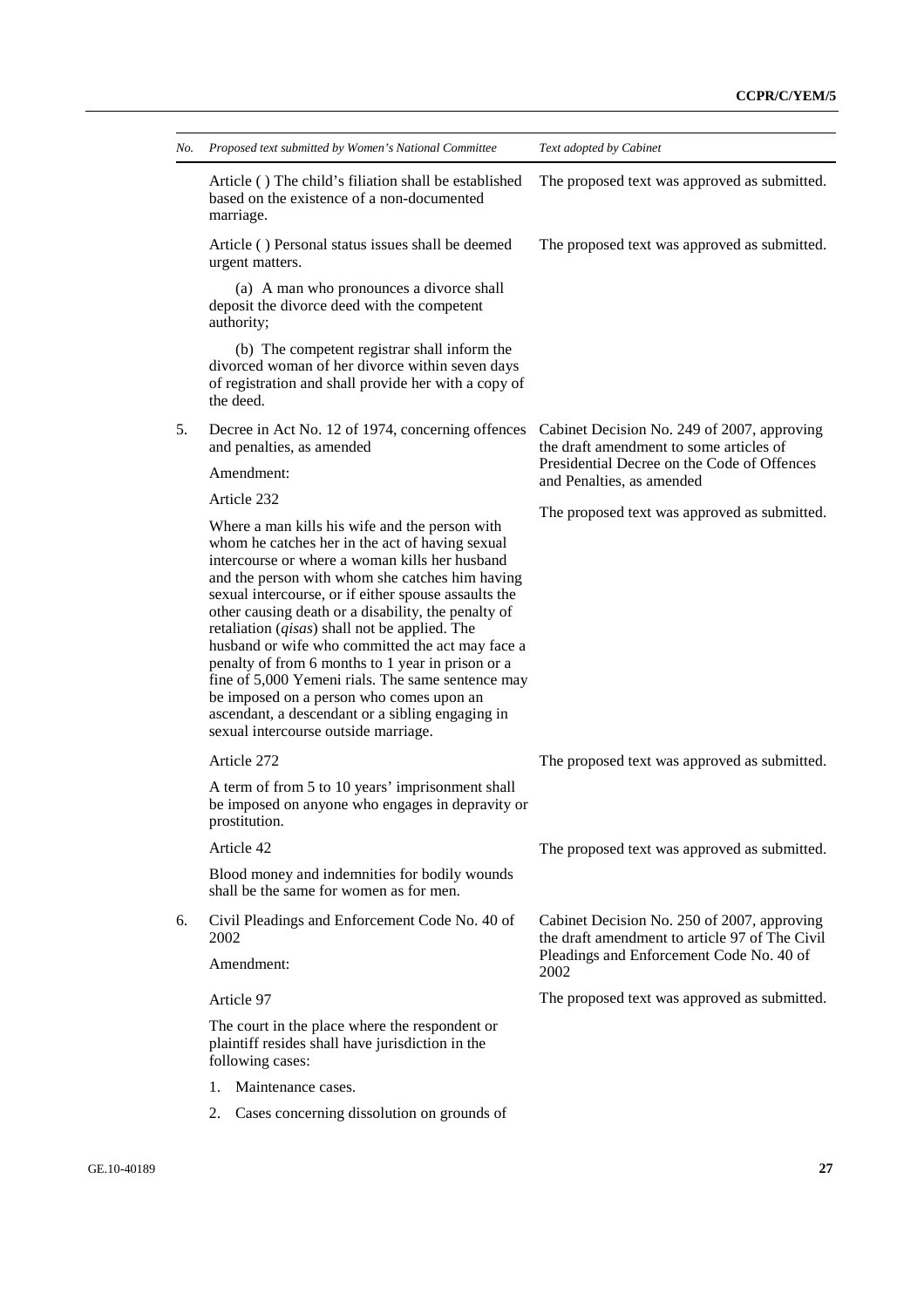| No. | Proposed text submitted by Women's National Committee                                                                                                   | Text adopted by Cabinet                                                                 |  |
|-----|---------------------------------------------------------------------------------------------------------------------------------------------------------|-----------------------------------------------------------------------------------------|--|
|     | failure to pay maintenance.                                                                                                                             |                                                                                         |  |
|     | 3. Cases concerning care of young children, if<br>brought by the mother.                                                                                |                                                                                         |  |
| 7.  | Regulation of Prisons Act No. 48 of 1991, as<br>amended                                                                                                 | Cabinet Decision No. 251 of 2007, approving<br>the draft amendment to the Regulation of |  |
|     | Amendment:                                                                                                                                              | Prisons Act No. 48 of 1991                                                              |  |
|     | Article $32(6)$                                                                                                                                         | The proposed text was approved as submitted.                                            |  |
|     | (a) Prisoners entering prison for the first time<br>shall be separated from those who have previously<br>served time;                                   |                                                                                         |  |
|     | (b) Prisoners who have committed particularly<br>serious offences shall be separated from other<br>prisoners;                                           |                                                                                         |  |
|     | (c) Foreign prisoners shall be separated from<br>Yemeni prisoners;                                                                                      |                                                                                         |  |
|     | (d) Juvenile prisoners shall be separated from<br>adult prisoners;                                                                                      |                                                                                         |  |
|     | (e) Female prisoners shall be separated from<br>male prisoners;                                                                                         |                                                                                         |  |
|     | (f) Women imprisoned for religious or civil<br>offences shall be separated from those imprisoned<br>for criminal offences.                              |                                                                                         |  |
|     | Article 29                                                                                                                                              | The proposed text was approved as submitted.                                            |  |
|     | When children are allowed to remain in institutions<br>with their mothers, measures shall be taken to<br>establish a nursery to provide for their care. |                                                                                         |  |
| 8.  | Insurance and Pensions Act No. 25 of 1991, as<br>amended                                                                                                | Cabinet Decision No. 252 of 2007 approving<br>the draft amendment to the Insurance and  |  |
|     | Amendment:                                                                                                                                              | Pensions Act No. 25 of 1991                                                             |  |
|     | Article 20                                                                                                                                              | The proposed text was approved as submitted.                                            |  |
|     | (a) Retirement shall be compulsory for<br>insured men and women when they reach the age<br>of 60 and shall be optional for women at the age of<br>55:   |                                                                                         |  |
|     | (b) Those covered by this Act shall have<br>completed 35 full years of actual service.                                                                  |                                                                                         |  |
|     | Additional article                                                                                                                                      |                                                                                         |  |
|     | Article 60 bis                                                                                                                                          | The proposed text was approved as submitted.                                            |  |
|     | The husband or wife may combine their own<br>retirement pension with that of the spouse.                                                                |                                                                                         |  |
| 9.  | Social Insurance Act No. 26 of 1991                                                                                                                     | Cabinet Decision No. 253 of 2007, approving                                             |  |
|     | Amendment:                                                                                                                                              | the draft amendment to the Social Insurance<br>Act No. 26 of 1991                       |  |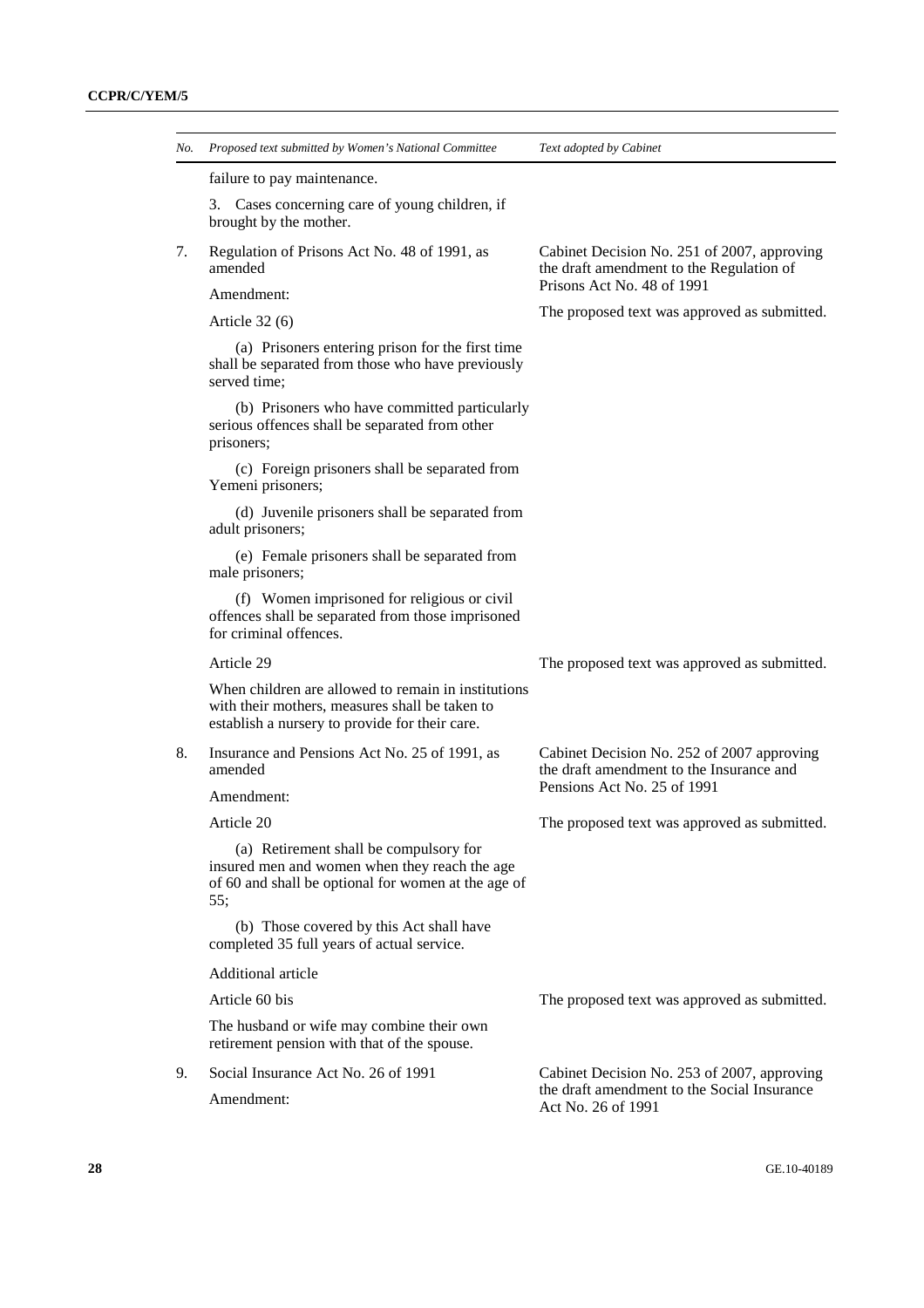| Article 2<br>Retirement age: it is the age at which an insured<br>man or woman retires. It is compulsory when the<br>insured person reaches the age of 60. It is optional<br>for women from the age of 55.<br>Article 57<br>(a) If the insured person has been paying<br>contributions for one year or more, the Institute<br>shall pay compensation in a single instalment in the<br>following cases: where a married, widowed or<br>divorced woman resigns and requests such a<br>payment, on condition that the payment is not<br>made more than once.<br>Additional article<br>Article 74 bis<br>The husband or wife may combine their own<br>retirement pension with that of their spouse.<br>Labour Code No. 5 of 1995, as amended<br>10.<br>Amendment:<br>Article 45<br>1.<br>Working women who are pregnant are entitled<br>to 60 days' maternity leave on full pay.<br>2.<br>Under no circumstances may a working<br>woman be employed during maternity leave.<br>Working women who are pregnant shall be<br>3.<br>given 20 days, in addition to the number of days<br>mentioned in paragraph 1, in the following cases:<br>(a) Where the delivery was difficult, as<br>attested by a physician;<br>(b) Where the woman gives birth to twins.<br>4. Under no circumstances may a working<br>woman be dismissed during her maternity leave.<br>Article 47<br>A person who employs women shall display the<br>regulations on women's employment in a<br>conspicuous area of the workplace and shall set<br>aside a place for women to pray and take the rest<br>breaks specified by law.<br>Article 47 bis<br>Employers shall take such precautions as are<br>necessary to protect working women who are<br>pregnant from any risks to their health or<br>pregnancy. This shall be without prejudice to the | Text adopted by Cabinet                      |
|--------------------------------------------------------------------------------------------------------------------------------------------------------------------------------------------------------------------------------------------------------------------------------------------------------------------------------------------------------------------------------------------------------------------------------------------------------------------------------------------------------------------------------------------------------------------------------------------------------------------------------------------------------------------------------------------------------------------------------------------------------------------------------------------------------------------------------------------------------------------------------------------------------------------------------------------------------------------------------------------------------------------------------------------------------------------------------------------------------------------------------------------------------------------------------------------------------------------------------------------------------------------------------------------------------------------------------------------------------------------------------------------------------------------------------------------------------------------------------------------------------------------------------------------------------------------------------------------------------------------------------------------------------------------------------------------------------------------------------------------------------------------------------------------------------------------|----------------------------------------------|
|                                                                                                                                                                                                                                                                                                                                                                                                                                                                                                                                                                                                                                                                                                                                                                                                                                                                                                                                                                                                                                                                                                                                                                                                                                                                                                                                                                                                                                                                                                                                                                                                                                                                                                                                                                                                                    | The proposed text was approved as submitted. |
|                                                                                                                                                                                                                                                                                                                                                                                                                                                                                                                                                                                                                                                                                                                                                                                                                                                                                                                                                                                                                                                                                                                                                                                                                                                                                                                                                                                                                                                                                                                                                                                                                                                                                                                                                                                                                    |                                              |
|                                                                                                                                                                                                                                                                                                                                                                                                                                                                                                                                                                                                                                                                                                                                                                                                                                                                                                                                                                                                                                                                                                                                                                                                                                                                                                                                                                                                                                                                                                                                                                                                                                                                                                                                                                                                                    | The proposed text was approved as submitted. |
|                                                                                                                                                                                                                                                                                                                                                                                                                                                                                                                                                                                                                                                                                                                                                                                                                                                                                                                                                                                                                                                                                                                                                                                                                                                                                                                                                                                                                                                                                                                                                                                                                                                                                                                                                                                                                    |                                              |
|                                                                                                                                                                                                                                                                                                                                                                                                                                                                                                                                                                                                                                                                                                                                                                                                                                                                                                                                                                                                                                                                                                                                                                                                                                                                                                                                                                                                                                                                                                                                                                                                                                                                                                                                                                                                                    |                                              |
|                                                                                                                                                                                                                                                                                                                                                                                                                                                                                                                                                                                                                                                                                                                                                                                                                                                                                                                                                                                                                                                                                                                                                                                                                                                                                                                                                                                                                                                                                                                                                                                                                                                                                                                                                                                                                    | The proposed text was approved as submitted. |
|                                                                                                                                                                                                                                                                                                                                                                                                                                                                                                                                                                                                                                                                                                                                                                                                                                                                                                                                                                                                                                                                                                                                                                                                                                                                                                                                                                                                                                                                                                                                                                                                                                                                                                                                                                                                                    |                                              |
|                                                                                                                                                                                                                                                                                                                                                                                                                                                                                                                                                                                                                                                                                                                                                                                                                                                                                                                                                                                                                                                                                                                                                                                                                                                                                                                                                                                                                                                                                                                                                                                                                                                                                                                                                                                                                    |                                              |
|                                                                                                                                                                                                                                                                                                                                                                                                                                                                                                                                                                                                                                                                                                                                                                                                                                                                                                                                                                                                                                                                                                                                                                                                                                                                                                                                                                                                                                                                                                                                                                                                                                                                                                                                                                                                                    |                                              |
|                                                                                                                                                                                                                                                                                                                                                                                                                                                                                                                                                                                                                                                                                                                                                                                                                                                                                                                                                                                                                                                                                                                                                                                                                                                                                                                                                                                                                                                                                                                                                                                                                                                                                                                                                                                                                    | The proposed text was approved as submitted. |
|                                                                                                                                                                                                                                                                                                                                                                                                                                                                                                                                                                                                                                                                                                                                                                                                                                                                                                                                                                                                                                                                                                                                                                                                                                                                                                                                                                                                                                                                                                                                                                                                                                                                                                                                                                                                                    |                                              |
|                                                                                                                                                                                                                                                                                                                                                                                                                                                                                                                                                                                                                                                                                                                                                                                                                                                                                                                                                                                                                                                                                                                                                                                                                                                                                                                                                                                                                                                                                                                                                                                                                                                                                                                                                                                                                    |                                              |
|                                                                                                                                                                                                                                                                                                                                                                                                                                                                                                                                                                                                                                                                                                                                                                                                                                                                                                                                                                                                                                                                                                                                                                                                                                                                                                                                                                                                                                                                                                                                                                                                                                                                                                                                                                                                                    |                                              |
|                                                                                                                                                                                                                                                                                                                                                                                                                                                                                                                                                                                                                                                                                                                                                                                                                                                                                                                                                                                                                                                                                                                                                                                                                                                                                                                                                                                                                                                                                                                                                                                                                                                                                                                                                                                                                    |                                              |
|                                                                                                                                                                                                                                                                                                                                                                                                                                                                                                                                                                                                                                                                                                                                                                                                                                                                                                                                                                                                                                                                                                                                                                                                                                                                                                                                                                                                                                                                                                                                                                                                                                                                                                                                                                                                                    |                                              |
|                                                                                                                                                                                                                                                                                                                                                                                                                                                                                                                                                                                                                                                                                                                                                                                                                                                                                                                                                                                                                                                                                                                                                                                                                                                                                                                                                                                                                                                                                                                                                                                                                                                                                                                                                                                                                    |                                              |
|                                                                                                                                                                                                                                                                                                                                                                                                                                                                                                                                                                                                                                                                                                                                                                                                                                                                                                                                                                                                                                                                                                                                                                                                                                                                                                                                                                                                                                                                                                                                                                                                                                                                                                                                                                                                                    | The proposed text was approved as submitted. |
|                                                                                                                                                                                                                                                                                                                                                                                                                                                                                                                                                                                                                                                                                                                                                                                                                                                                                                                                                                                                                                                                                                                                                                                                                                                                                                                                                                                                                                                                                                                                                                                                                                                                                                                                                                                                                    |                                              |
|                                                                                                                                                                                                                                                                                                                                                                                                                                                                                                                                                                                                                                                                                                                                                                                                                                                                                                                                                                                                                                                                                                                                                                                                                                                                                                                                                                                                                                                                                                                                                                                                                                                                                                                                                                                                                    | The proposed text was approved as submitted. |
| right of working women to treatment and<br>compensation. For example, they shall be protected                                                                                                                                                                                                                                                                                                                                                                                                                                                                                                                                                                                                                                                                                                                                                                                                                                                                                                                                                                                                                                                                                                                                                                                                                                                                                                                                                                                                                                                                                                                                                                                                                                                                                                                      |                                              |
|                                                                                                                                                                                                                                                                                                                                                                                                                                                                                                                                                                                                                                                                                                                                                                                                                                                                                                                                                                                                                                                                                                                                                                                                                                                                                                                                                                                                                                                                                                                                                                                                                                                                                                                                                                                                                    | 29                                           |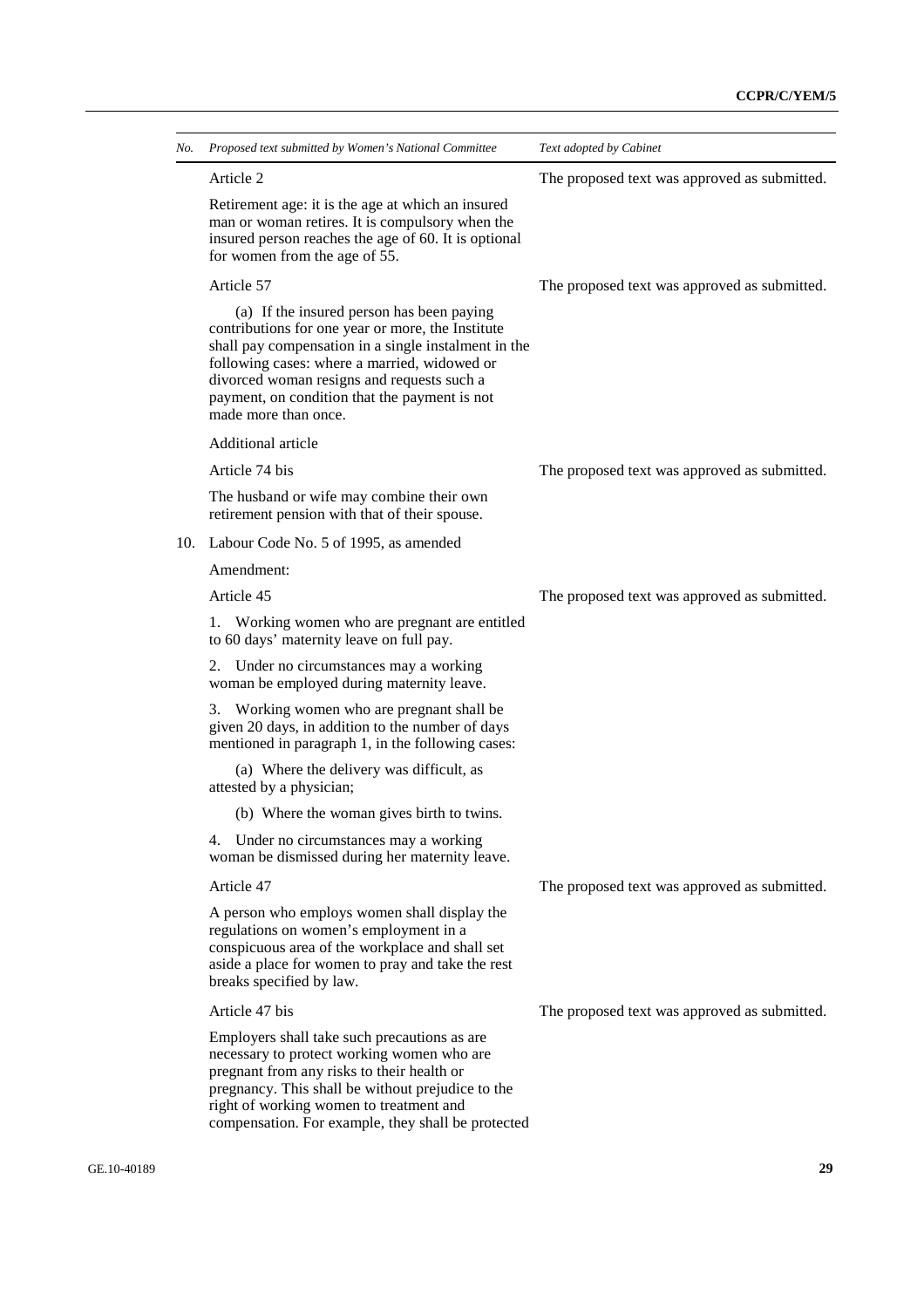| No. | Proposed text submitted by Women's National Committee                                                                                                                                                                                      | Text adopted by Cabinet                      |
|-----|--------------------------------------------------------------------------------------------------------------------------------------------------------------------------------------------------------------------------------------------|----------------------------------------------|
|     | from:                                                                                                                                                                                                                                      |                                              |
|     | Risks from machinery or harmful or hazardous<br>emissions.                                                                                                                                                                                 |                                              |
|     | Risks from vibrations and noise.<br>$2_{1}$                                                                                                                                                                                                |                                              |
|     | 3.<br>Risks from increasing or decreasing air<br>pressure.                                                                                                                                                                                 |                                              |
|     | Article 48 bis                                                                                                                                                                                                                             | The proposed text was approved as submitted. |
|     | Any male or female worker who marries shall be<br>entitled to 15 days' marriage leave on full pay,<br>which shall not be deducted from his or her regular<br>leave entitlement, provided that this is the worker's<br>first ever marriage. |                                              |

## **Article 4**

71. The legal position on this article was explained in the previous report.

## **Article 5**

72. The legal position was explained in the previous report.

## **Article 6**

#### **Paragraph 1 (right to life) and paragraph 2 (death penalty)**

#### *Legislative measures*

73. The previous report outlines the judicial and legal safeguards which must be applied when a death sentence is imposed. The legal analysis paper on how far domestic legislation is consistent with the principle of the right to life includes the recommendation on the death penalty which the Human Rights Committee makes in its concluding observations on Yemen's fourth periodic report.<sup>2</sup> The analysis paper and its recommendations were discussed at the First National Dialogue Conference on Criminal Justice and Yemeni Legislation held on 10 and 11 February 2008 under the auspices of the Prime Minister. The Conference was attended by experts from over 50 government institutions and NGOs (judges, members of the Department of Public Prosecutions and the police, lawyers, academics and civil society representatives). The Conference produced a set of recommendations on institutional and legal reform in Yemen, including one on limiting the scope of capital punishment as a discretionary penalty, by confining its use only in regard to the most serious crimes. A study is expected to be carried out on how best to implement these recommendations (see the explanation provided on article 2).

<sup>&</sup>lt;sup>2</sup> CCPR/CO/84/YEM, para. 15: "The State party should limit the cases in which the death penalty is imposed, ensure that it is applied only for the most serious crimes, and officially abolish the sentence of death by stoning."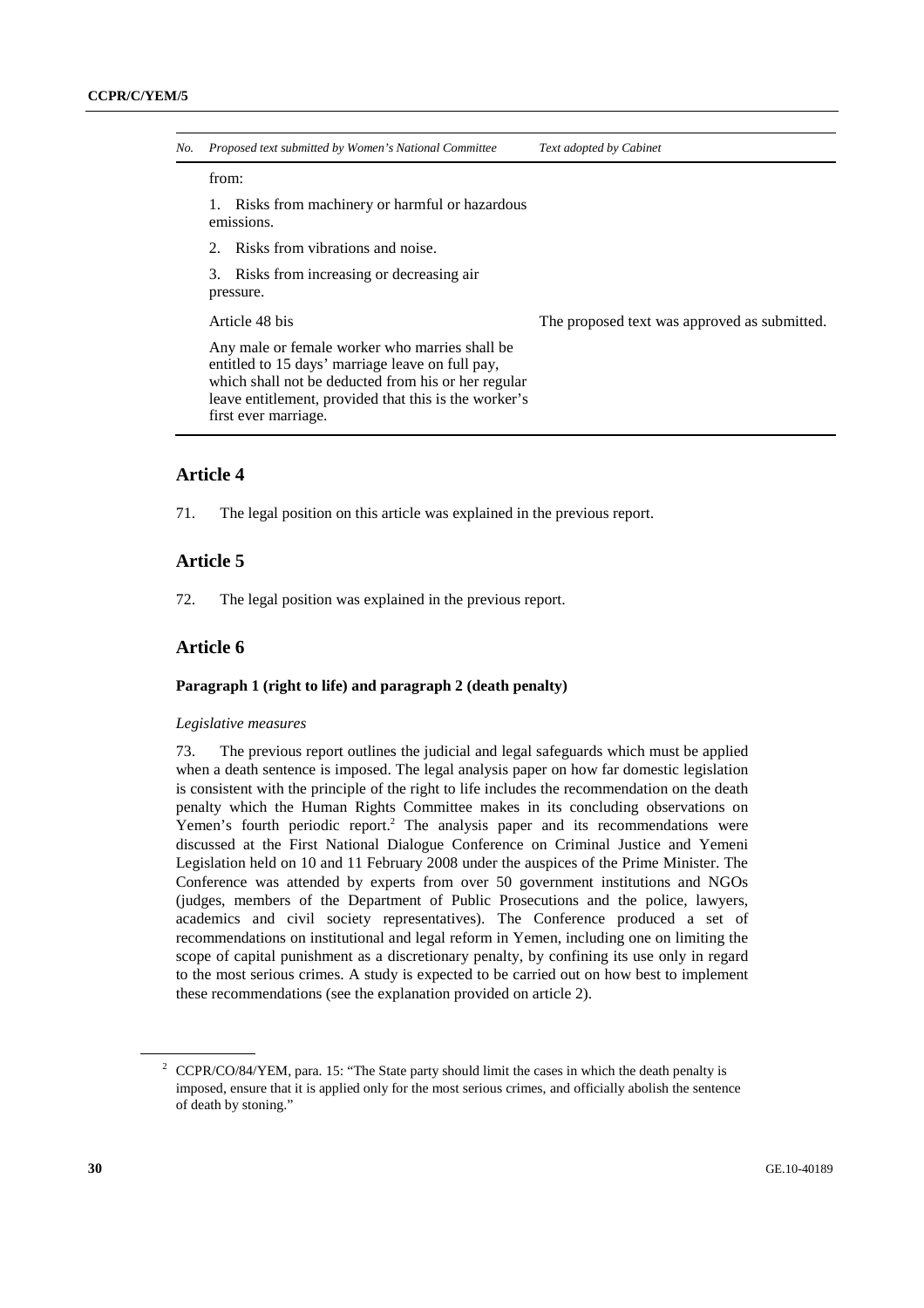74. The penalty of stoning has not been used in Yemen for centuries. Moreover, although the penalty is included in the Criminal Code, it is virtually impossible to apply, given the number of exceptions listed in article 266 of the Code.

## **Article 7**

#### **Procedures and measures**

75. Yemen has instituted several procedures in accordance with this article, as was explained in detail in Yemen's report of 2009 on the implementation of the Convention against Torture and Other Cruel, Inhuman or Degrading Treatment or Punishment (CAT/C/YEM/2). Attention should be drawn to the main recommendations of the First National Dialogue Conference on Criminal Justice and Yemeni Legislation, to which reference was made in the section of this report on article 2 of the Covenant. The Government, in cooperation with the Danish Institute for Human Rights, is considering how these recommendations can be put into effect. The recommendations are as follows:

A provision defining torture in accordance with the Convention against Torture should be added to the Code of Offences and Penalties so as to guarantee the proper application of the relevant legal provisions on this subject;

 (b) The offences of physical, psychological or mental torture should be added to the list in article 38 of the Code of Criminal Procedures of offences which are not timebarred from prosecution in accordance with article 48 of the Constitution;

 (c) A provision should be added to domestic legislation explicitly stating that victims of physical and mental torture must be paid compensation by the State and by the perpetrators of the torture, in addition to any blood money (*diyah*) and indemnities for bodily injury (*arsh*) that may be due to them;

 (d) Tougher disciplinary sanctions should be imposed on any public servant who exploits his or her position or authority to carry out or have others carry out acts of torture, and a maximum penalty of termination of employment should be included in these sanctions.

76. The Ministry of Human Rights carried out a programme of visits to judicial institutions, security offices, public prosecutor's offices, central prisons and detention centres in the governorates of Hajjah, Hudaidah, Ta`izz, Hadramawt and Sana`a City, where the team met with security chiefs, court judges, investigating judges, criminal investigation officials and police station chiefs. Interviews were conducted with detainees to verify their legal and health status and identify possible cases of torture. All the interviews were transcribed onto forms specially prepared for the purpose (see Yemen's second periodic report on the Convention against Torture (CAT/C/YEM/2)).

77. The following table shows the torture cases that were reported to the Ministry of Human Rights and the action taken in 2007 and 2008.

| Item Authority taking the action Subject     | Action taken                                                                                        | Year |
|----------------------------------------------|-----------------------------------------------------------------------------------------------------|------|
| Department of Public Torture<br>Prosecutions | Referred to the prosecutor's 2007<br>office at the Sana`a City<br>appeal court for<br>investigation |      |

#### Table 10 **Cases of torture reported to the Ministry of Human Rights and action taken**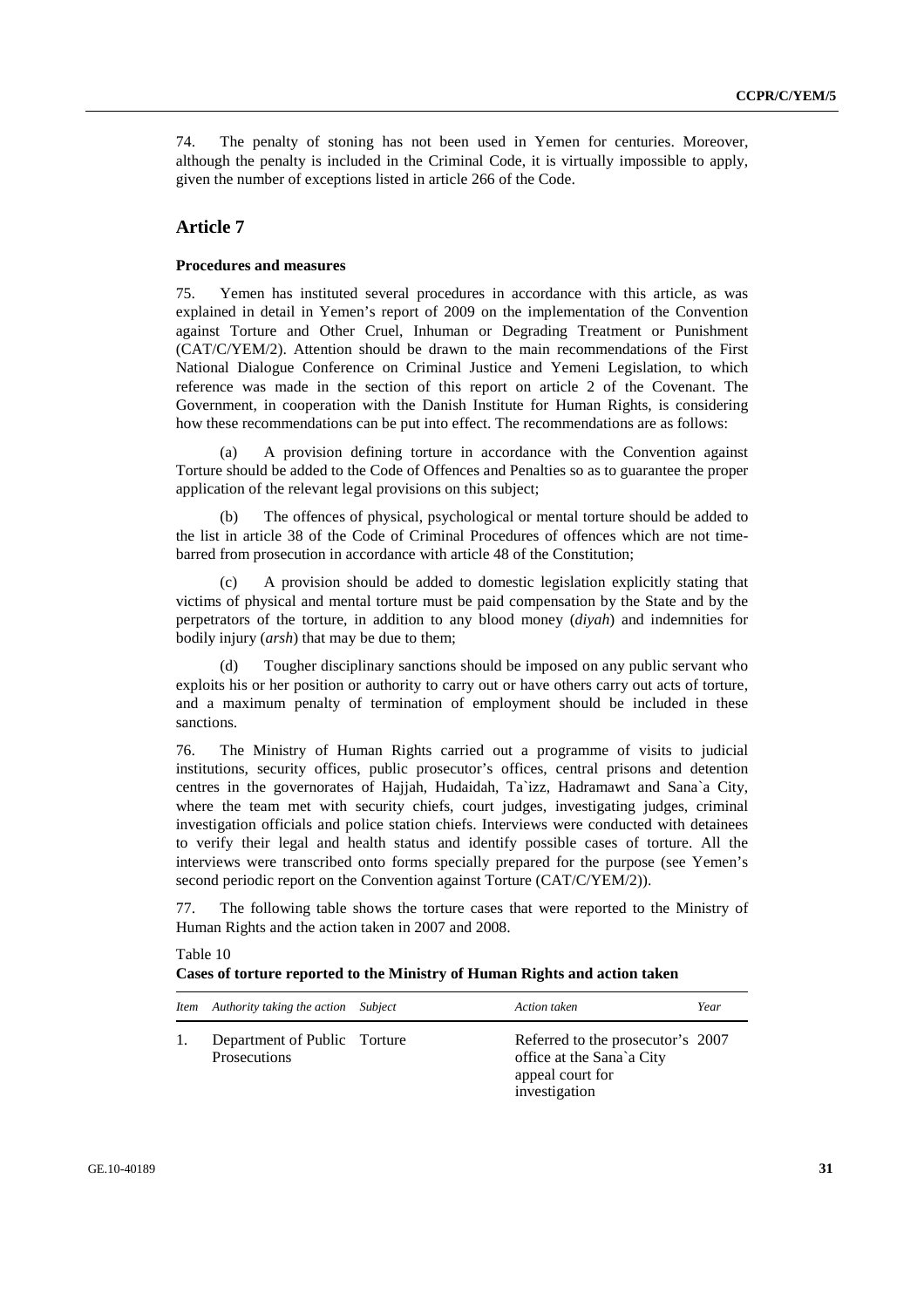| <i>Item</i> | Authority taking the action | Subject                                                                                                             | Action taken                                                                                                        | Year |
|-------------|-----------------------------|---------------------------------------------------------------------------------------------------------------------|---------------------------------------------------------------------------------------------------------------------|------|
|             |                             | A killing by local<br>assembly soldiers                                                                             | Referred to the prosecutor's<br>office at the Sana`a City<br>appeal court for<br>investigation                      |      |
|             |                             | Torture at the criminal<br>investigation<br>department of Amran<br>governorate                                      | Referred to the prosecutor's<br>office at the governorate's<br>appeal court for<br>investigation                    |      |
| 2.          | Ministry of the<br>Interior | Complaints from<br>inmates of Habrah<br>Prison about inhuman<br>treatment                                           | Referred to the Sana`a City<br>security director, and field<br>visit carried out by the<br>Ministry of Human Rights | 2008 |
|             |                             | Torture at Rada' Prison Referred to the Baida'                                                                      | security director for<br>investigation                                                                              |      |
|             |                             | Police cover-up of a<br>battery case                                                                                | Referred to the Sana'a<br>security director for<br>investigation                                                    | 2007 |
|             |                             | Revenge attack by the<br>police                                                                                     | Referred to the Sana`a City<br>security director for<br>investigation                                               |      |
|             |                             | Physical torture,<br>attempted rape and<br>stripping at Siyah<br>police station                                     | Referred to the Sana`a City<br>security director for<br>investigation                                               |      |
|             |                             | Torture at the Amran<br>governorate criminal<br>investigation<br>department                                         | Referred to the Amran<br>security director for<br>investigation                                                     |      |
|             |                             | Complaints from<br>chiefs of the Bani<br>Hasan and Bani<br>Matyan tribes about<br>torture and unlawful<br>detention | Referred to the Hadramawt<br>security director                                                                      |      |
|             |                             | Torture at the Sana'a<br>City investigations<br>department                                                          | Referred to the Sana`a City<br>security director                                                                    |      |

## **Harmful traditional practices**

78. Female genital mutilation is a custom practised in several governorates. The inhabitants of these governorates consider it an important part of their lives, because of its religious and cultural associations.

79. Traditional practices such as female genital mutilation do great harm to girls' physical and psychological health. Indeed, at the International Conference on Population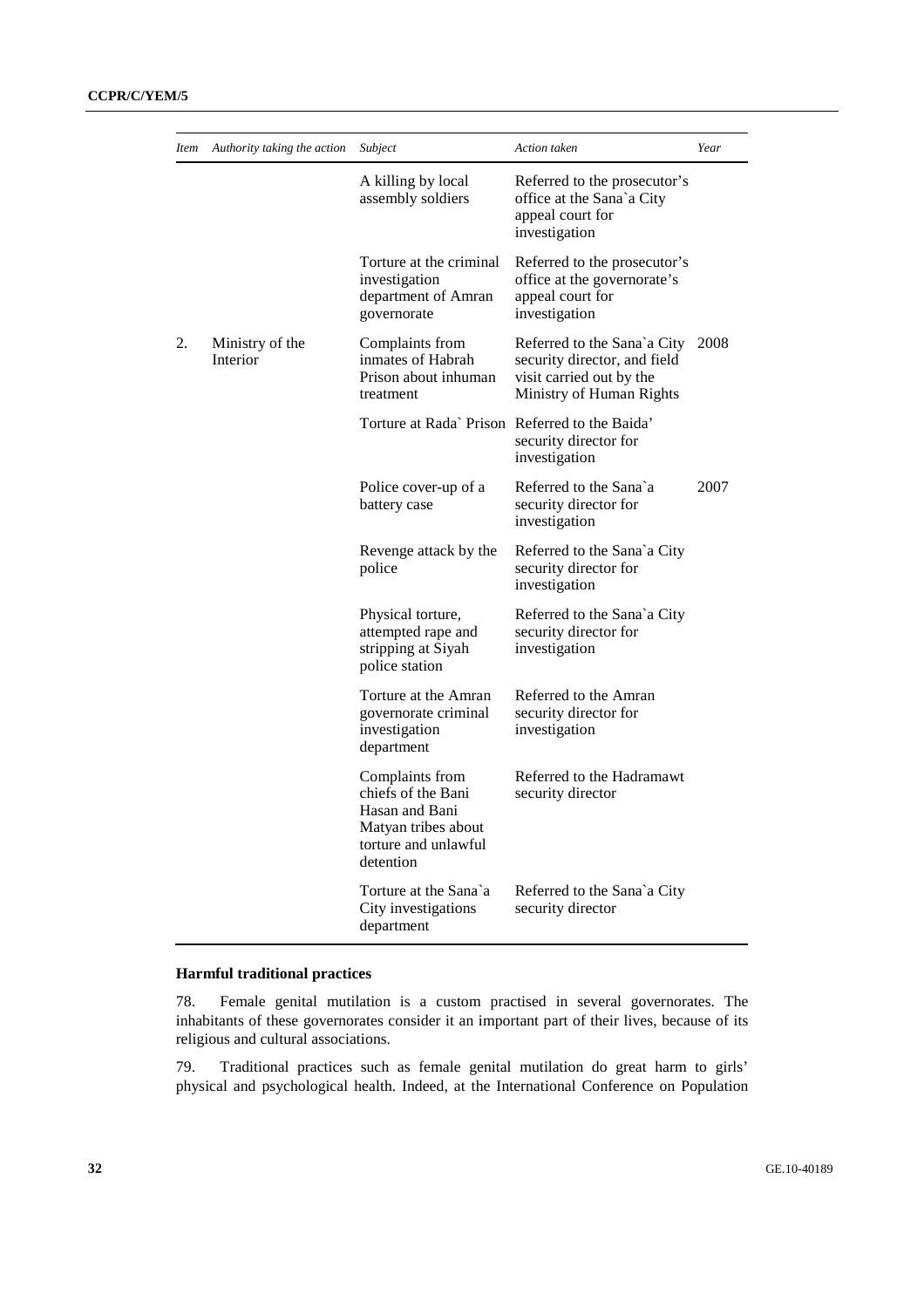and Development held in Cairo in 1994, female genital mutilation was recognized as being prejudicial to women's health and reproductive rights.

80. Studies show that the problem is quite widespread in a number of governorates, including Hudaidah, Aden, Ta`izz, Hadramawt, Mahrah, Ibb and Sa`dah. Yemen has taken various measures to deal with female genital mutilation, including through a Ministry of Health decision which prohibits the performance of the procedure in clinics, health centres and hospitals.

81. In 2008, the Supreme Council for Motherhood and Childhood, in cooperation with relevant organizations and with the support of UNICEF, developed a national plan for the elimination of the practice of female genital mutilation. The plan was designed drawing on national and international expertise, and various social groups and sectors from target areas were involved, including imams, mosque preachers and spiritual counsellors.

82. Articles prohibiting female genital mutilation were added to the draft text amending the Children's Rights Act and scientific studies on female genital mutilation, its consequences and ways of combating the practice were conducted.

83. A large number of seminars and training and awareness-raising courses highlighting the problem and the damage which these practices do have been organized by the Supreme Council for Motherhood and Childhood, the Women's National Committee, the Ministry of Health and the Yemeni Women's Union.

84. The Supreme Council for Motherhood and Childhood, the Women's National Committee, and the Yemeni Women's Union worked with non-governmental associations to carry out awareness campaigns in the governorates of Aden, Hudaidah, Hadramawt, Mahrah and Sana`a City. The Women's National Committee visited the governorate of Sa`dah (the districts of Haydan and Saqin), and the awareness campaigns met with some response.

## **Article 8**

#### **Paragraph 1: Child trafficking**

85. With regard to the Committee's recommendation, in paragraph 17 of the concluding observations, concerning child trafficking,<sup>3</sup> the problem of child smuggling in Yemen, in terms of the motives, aims and means used, is very different from the problem in Western States, the Americas and the Far East. The circumstances and the factors at play are entirely different from the situation that is known to obtain in certain countries which are notorious for child trafficking. A review and an analysis of the reports issued by the Harad Reception Centre, together with the findings of a study conducted in 2004, suggest that approximately 90 per cent of child smuggling cases in Yemen involve the exploitation of children in goods smuggling operations. The other 10 per cent of cases involve children being exploited as beggars in the Kingdom of Saudi Arabia. A child may be exposed to various adverse psychosocial effects and risks during the outward and return journey, while staying in the border areas of neighbouring States or upon return to the home region. The Yemeni Government takes the view that this phenomenon is largely a matter of irregular migration by children and is not child trafficking.

<sup>&</sup>lt;sup>3</sup> CCPR/CO/84/YEM, para. 17: "The Committee is concerned about reports of trafficking of children out of Yemen and of women coming to or through the country, as well as the practice of expelling trafficked persons from the country without appropriate arrangements for their care. The State party should increase its efforts to combat such practices … More detailed information … should be included in the next periodic report."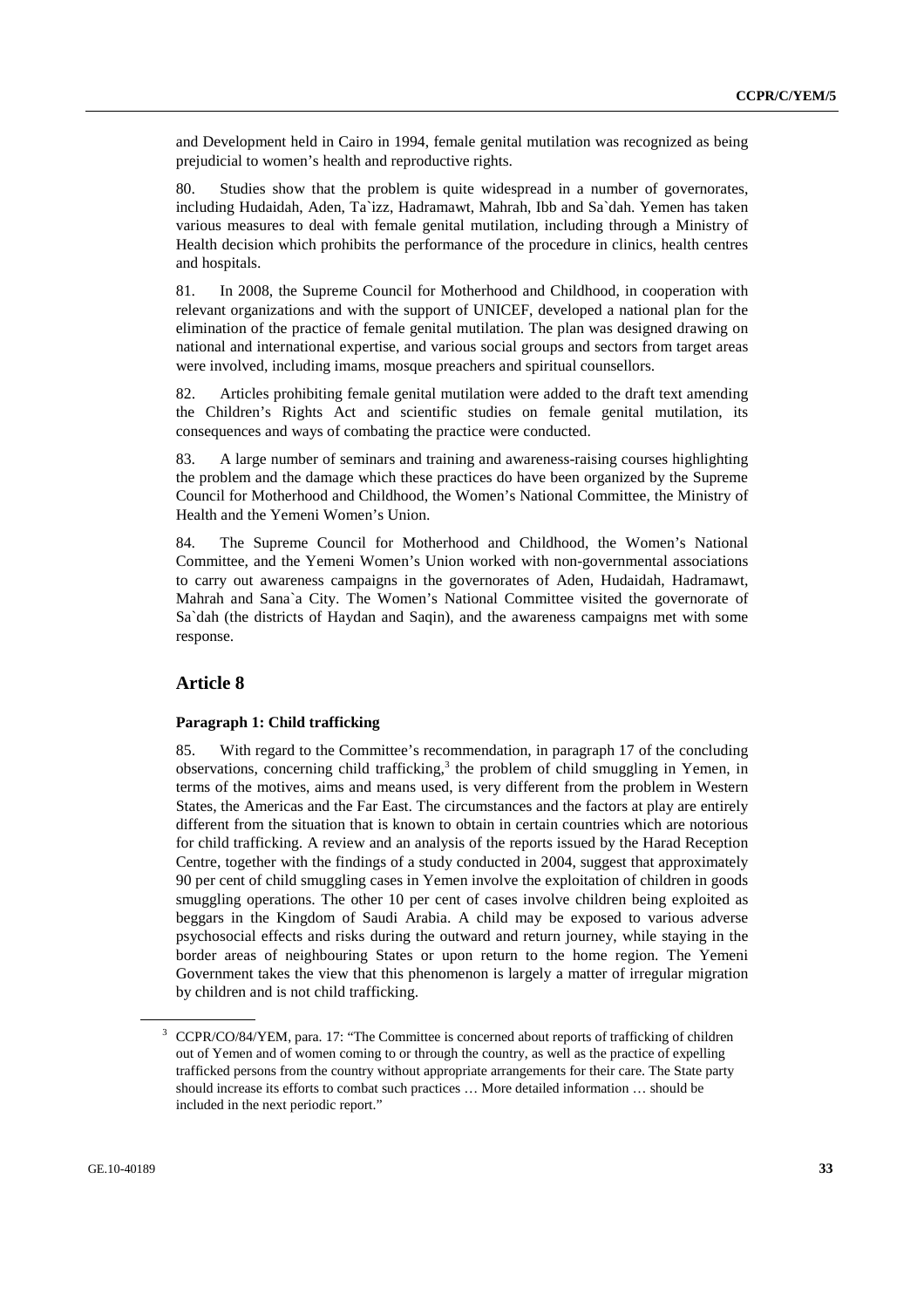86. The reports produced by the Harad Reception Centre show that, between May 2005, when the Centre began operating, and August 2006, a total of 862 children, all of them boys, were taken in by the Centre after being returned to Yemen by the Saudi Arabian authorities. In 2007, the Centre received a total of 622 children, also all boys. This figure is a measure of public awareness of how serious this issue is and what problems a child may face in connection with smuggling. The Government has made numerous efforts to combat this phenomenon, as described below.

#### **1. Plans and strategies**

87. The National Strategy for Children and Young Persons 2006–2015 was adopted in August 2007. A plan for the implementation of the strategy was adopted in October 2007. The plan focuses on Millennium Development Goal No. 3 and the Convention on the Rights of the Child and takes 12 thematic areas as priorities for children and young persons. A component on protecting deprived children is included in one of these areas and entails the following measures:

 (a) Creating a database that will help to promote understanding of the situation of deprived children;

 (b) Developing shared concepts and promoting joint action (government institutions and civil society organizations) in order to help deprived children;

(c) Introducing social welfare measures;

 (d) Strengthening judicial reform and improving laws on young persons by, for example, raising the age of criminal responsibility and establishing provisions on diversionary measures;

 (e) Endeavouring to eliminate violence against children by monitoring and documenting cases and rehabilitating and reintegrating victims.

88. A national plan to combat child trafficking was drawn up and approved by the Supreme Council for Motherhood and Childhood at an annual meeting held on 23 August 2008 under the chairmanship of the Prime Minister. The plan regulates all the activities which all governmental and non-governmental organizations are required to carry out in implementing programmes to protect children from being exploited in smuggling. The plan envisages a number of interventions, focusing on:

- (a) The development of legislation and laws;
- (b) Strengthened coordination, cooperation and partnerships;

 (c) The development of initiatives and programmes to prevent the spread of this phenomenon;

- (d) Protection measures;
- (e) Training, capacity-building and the acquisition of know-how;
- (f) Awareness-raising and the dissemination of information.

#### **2. Development of legislation**

89. Amendments to bring the laws on children's rights into line with the Convention on the Rights of the Child and other international standards were drafted. In addition, amendments were introduced in order to establish provisions explicitly criminalizing and punishing child smuggling, the exploitation of children in begging and the sexual exploitation of children. A new section (section 4) was added to the Code of Offences and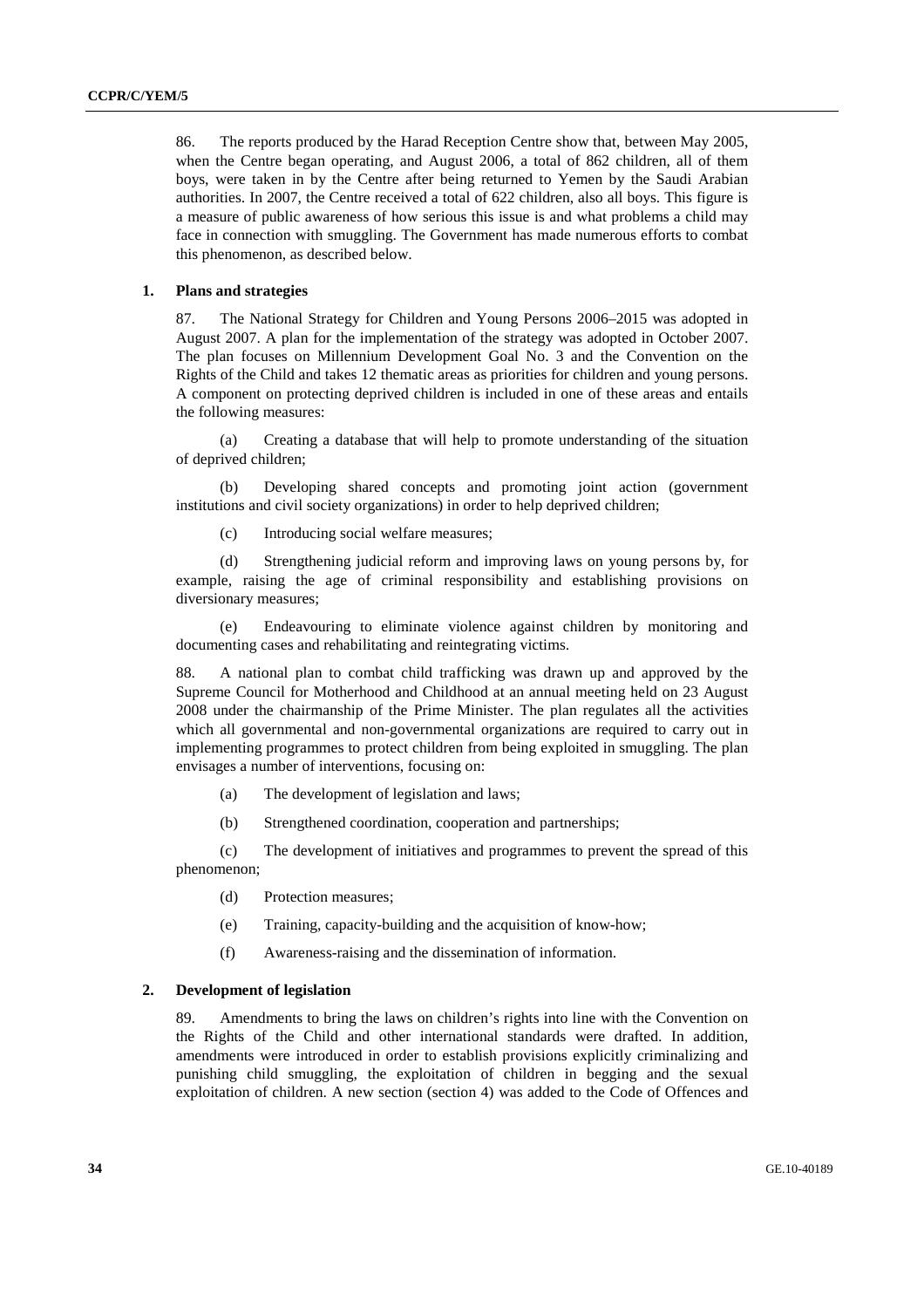Penalties under the title "Child exploitation offences". The section consists of three subsections, one of which refers to child smuggling.

- Article 262: A term of up to 5 years' imprisonment shall be imposed on any natural or legal person that transfers a child under the age of 18 to another State for the purpose of the illegal exploitation of that child. The penalty shall be a term of up to 7 years' imprisonment if the perpetrator uses deception or force. A term of from 3 to 10 years' imprisonment shall be imposed if the transfer was accompanied by a sexual assault or by an act causing bodily harm. This shall be without prejudice to the infliction of the fixed penalty under Islamic law or the penalties of retaliation or payment of blood money or an indemnity for bodily injury, as the case may be.
- Article 262 bis 1: A penalty of up to 5 years' imprisonment shall be imposed on a parent who knowingly hands over a child below the age of 18 to another person in order to have the child taken across the national border to another State. The penalty shall be doubled in the event of a repeat offence or if the child who is handed over is a girl or is below the age of 10. This provision shall apply likewise to legal guardians and testamentary tutors.
- Article 262 bis 2: A term of up to 3 years' imprisonment shall be imposed on any person who participates in the preparation, facilitation, commission or instigation of any of the offences listed in the two preceding articles of this section. The penalty shall be a term of up to 5 years' imprisonment, if the accessory to, or instigator of, the offence is a public official abusing his or her office or a person responsible for the child's education or supervision.
- Article 262 bis 3: In accordance with the provisions of this Code on participation in an offence, the person effecting the transfer, the person receiving the child and the accessory to, and instigator of, the offence shall be deemed as participants in any offence which is committed against a child or which occurs during transfer or in the country of destination.

90. It is worth noting that the Republic of Yemen acceded to the Optional Protocol to the Convention on the Rights of the Child on the sale of children, child prostitution and child pornography by Act No. 20 of 2004. The ratification Act was published in issue No. 16 of the Official Gazette in 2004. Yemen submitted its initial report on the implementation of the Optional Protocol to the Committee on the Rights of the Child in January 2008.

#### **3. Strengthened coordination and partnerships**

91. A technical committee representing the relevant ministries was formed to deal with child smuggling. The committee reports directly to the competent ministers and meets every month. Its work is overseen by the Supreme Council for Motherhood and Childhood. A number of consultative meetings have been held with the Saudi side. The first meeting took place in Riyadh in June 2006, the second in Sana`a in July 2006 and the third in October 2007 in Riyadh.

#### **4. Studies**

92. A field study on child smuggling, entitled "Study on the situation in the governorates of Hajjah and Mahwit", was carried out in 2004. Two rounds of discussions on the findings of the study were held with all governmental and civil organizations, relevant international organizations and the Government, private and foreign media. A feasibility study on social reintegration programmes was conducted from 2005 to 2006. An evaluative study on the problem of child smuggling is due to be carried out in 2009.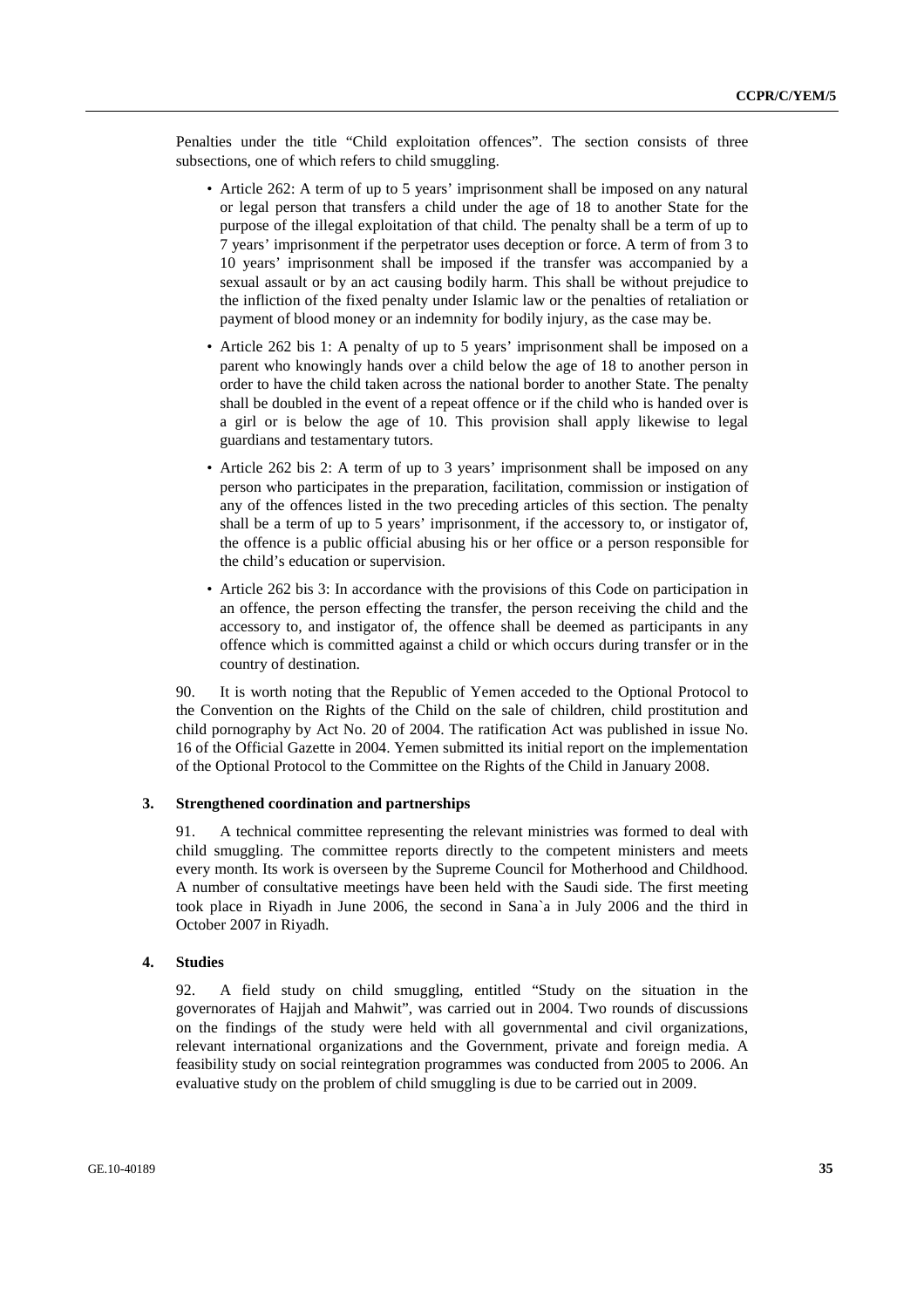#### **5. The media and awareness-raising**

93. This area covers a range of awareness activities and programmes, which are carried out by government agencies and partner civil society organizations, as described below:

 (a) Discussions and media events have been organized in the broadcast and print media to raise awareness of the problem, the dangers involved and ways to prevent it. Radio programmes and messages are continuously aired on Hajjah and Fadliyah Radio and on Radio Sana`a, and a number of articles and media reports on the problem have been published;

 (b) A documentary film on the problem of child smuggling was produced for use in awareness-raising in schools, among families and in target communities;

 (c) Consultations were held with the Department of Civil Status and Civil Registration on mechanisms for improving and developing the birth registration system. This will help to curb the practice of forging children's and smugglers' identity documents;

 (d) The Department of Moral Guidance at the Ministry of the Interior has run awareness campaigns for police officers on child smuggling. These campaigns have helped to sensitize police officers to the methods used, the factors at play and the forms that child smuggling takes, making for improved controls and more success in intercepting child smugglers;

 (e) An animated film was produced on the impact and dangers of child smuggling;

 (f) Awareness campaigns have been carried out locally in targeted regions and districts;

 (g) Children are involved in campaigns to raise awareness of this problem in certain districts;

 (h) An awareness workshop for children was held to discuss child smuggling and to design a wall poster including children's drawings;

Efforts are coordinated with the House of Representatives to help curb the problem and to mobilize parliamentary support for the fight against child smuggling;

 (j) A publication containing children's drawings, which uses the slogan "No violence and no smuggling", was produced.

#### **6. Development and improvement of security and judicial measures**

94. The Ministry of the Interior and its security posts in urban and border areas have stepped up controls and surveillance and have managed to intercept would-be child smugglers before they reach the border. A total of 368 persons were caught in the first half of 2007, and cases of children who were returned to airports and border crossings were recorded and documented.

95. The competent agencies have tightened up the procedures for including children in adults' passports, particularly children who come from areas known for child smuggling.

96. Branches of the Ministry of the Interior have referred a number of persons accused of child smuggling to the Department of Public Prosecutions and the courts. A total of 94 such persons were referred in 2004, as compared to 154 in 2006 and 6 in 2007.

97. Child smuggling cases are treated by the Department of Public Prosecutions and the courts as urgent matters, and a number of convictions have been handed down to child smugglers (terms of imprisonment ranging from 6 months to 3 years). In 2005, 22 individuals were convicted of child smuggling.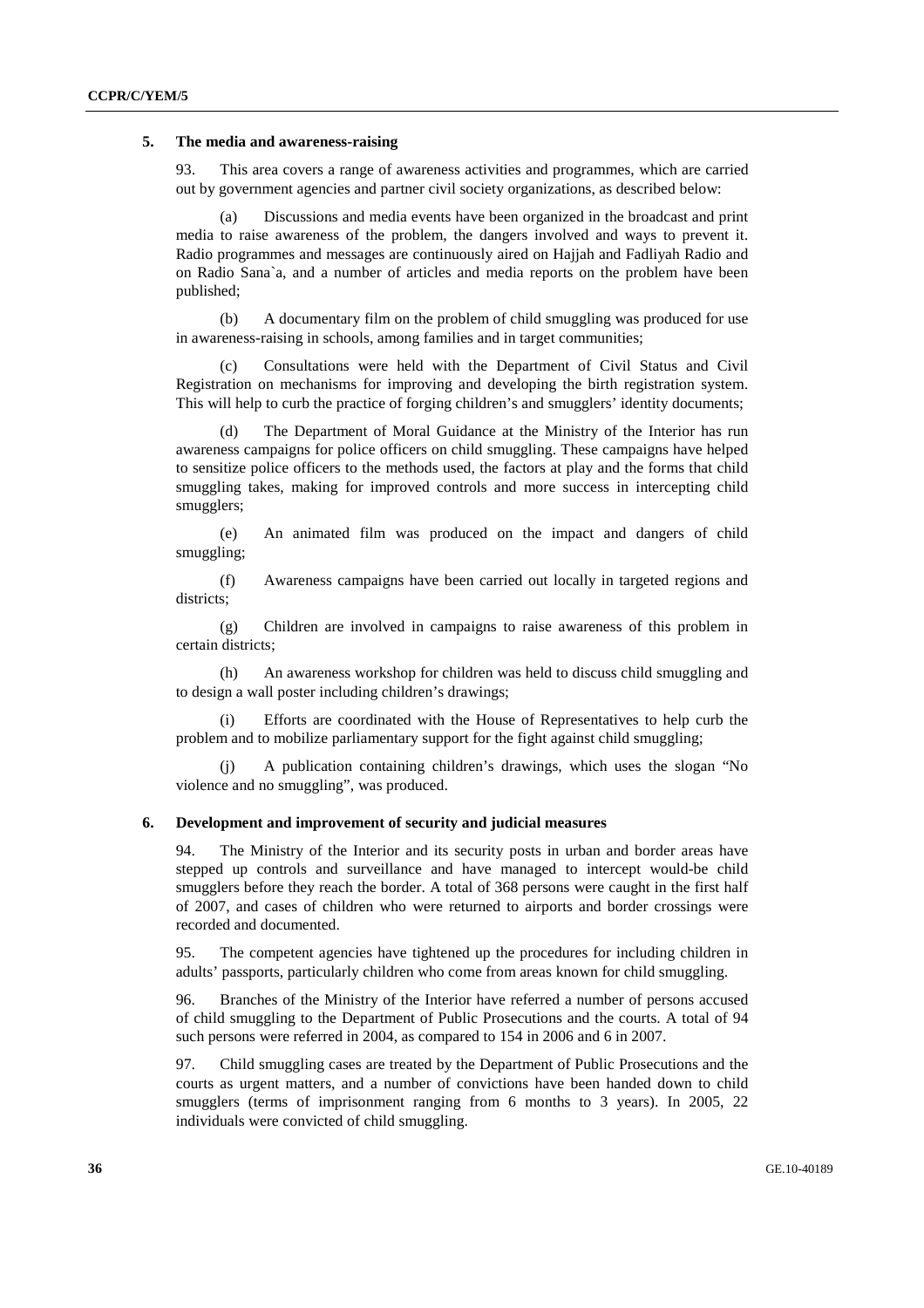# **7. Protection, psychological rehabilitation and reintegration of child victims of smuggling**

98. Social protection centres for children have been established in the regions of Harad and in Sana`a City. These centres offer assistance, psychosocial support and reintegration assistance to child victims of smuggling who are sent back from the Kingdom of Saudi Arabia overland (through Harad) or by air (Sana`a Airport) or who are intercepted by the security services during smuggling operations. The following table shows the numbers of children received by the Harad Centre.

Table 11 **Number of children received by the Harad Centre** 

| Years                                            | 2005 | 2006 | 2007 |
|--------------------------------------------------|------|------|------|
| No. of children expelled                         | 386  | 457  | 622  |
| No. of children intercepted while being smuggled |      |      | 69   |

99. The Sana`a and Harad centres provide rehabilitation services to child victims. In 2008, the Harad Centre received 500 children and the Sana`a Centre received 83 children, of whom 60 were placed with families, 12 were offered vocational training, 4 absconded and 6 are still at the Centre. The children were provided with assistance and returned to their families after guarantees have been given that the children would be cared for and protected from exploitation. Children without families were placed in orphanages in their governorate of origin. Commitments to keep the children in a safe environment were honoured through aftercare programmes for child victims.

100. Under the Access-MENA project, children have been given assistance to enable them to integrate into schools and to stop them from dropping out of education. School uniforms and school bags were issued to 4,101 students and cultural leisure centres for young people, offering programmes and activities designed to attract children to education and help them to complete their schooling, were set up at the schools concerned. Psychological assistance and advice was dispensed in order to protect children from smuggling, and targeted schools were renovated and supplied with their own electricity generators. A youth cultural centre was established in the Aflah al-Sham district, with funding from UNICEF. Teams were formed to offer protection and to create a safe environment for children in that particular district, as it is here that most child smuggling cases occur.

101. The running of the Harad Reception Centre was entrusted to a non-governmental organization, thus boosting the active participation of prominent civil society organizations in child protection programmes. In addition, a child protection team was established at the subdistrict level in the Aflah al-Sham district, in the governorate of Hajjah, as an experiment that could be extended to other districts if it proves successful. A sports and leisure centre for children was established in the district and supplied with equipment and facilities, as a contribution to awareness-raising for young people in the area and to dissuading children from leaving the district.

# **8. Training and capacity-building**

102. Several training programmes for specialists have been run on combating child smuggling. UNICEF supported a training programme run by the International Organization for Migration (IOM) for staff of a centre which offers protection to smuggled children. The training, which was provided to managers of the centre and social workers from social welfare centres and safe childhood centres, focused on the following subjects: protection and psychological recovery; social reintegration; employment procedures in centres and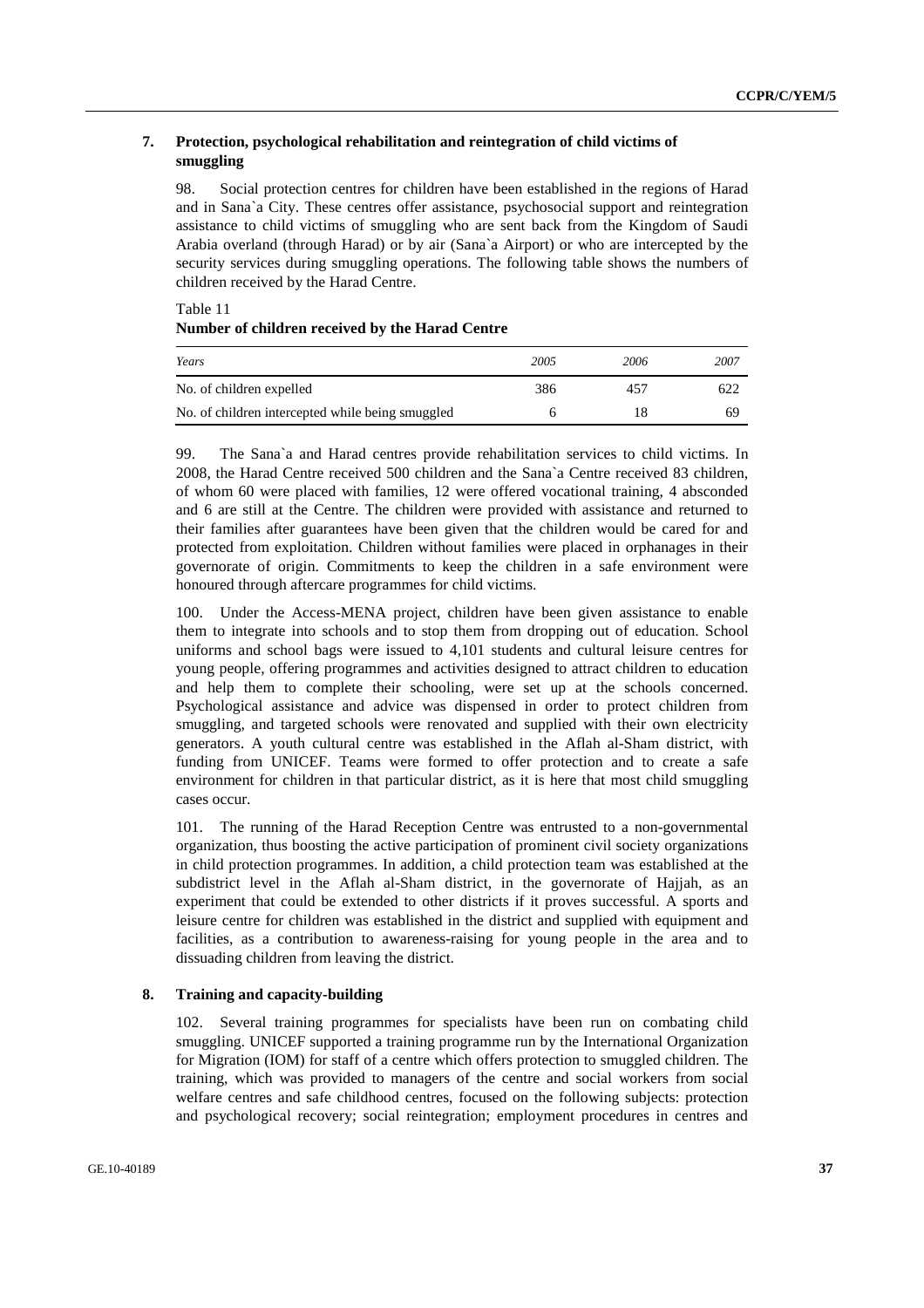institutions established to protect smuggled children; and developing skills in identifying child victims of smuggling. A total of 120 individuals received training, with support from UNICEF and IOM.

103. More than one training course on dealing with child smuggling has been run for members of the police who work at entry and exit points. Under the Access-MENA project, training courses were run for head teachers and social workers in eight schools in the governorate of Hajjah, which had been targeted under a programme to combat child trafficking in five districts. Training on child-centred methodologies was provided to 15 trainers who work in the target areas. These trainers in turn trained 189 teachers in selected schools.

#### **Paragraph 2: Forced labour**

104. Article 12 of the Prisons Regulation Act states: "The prison administration shall organize prison work in conditions which approximate work conditions outside the prison, in terms of the type of work, the means by which it is performed and the tools and equipment used." Article 13 stipulates that work must be part of the execution of the penalty but not part of the penalty itself. The work should be regarded as necessary in order to preserve the welfare of the prisoner and serve the interests of society. Article 14 states that work should occupy not less than four and not more than six hours a day. Prisoners may not be set to work on official and weekly holidays. Article 15 states that it is forbidden to set prisoners who are remanded in custody to work.

105. Article 17 states that the purpose of prison work must be to rehabilitate prisoners and provide them with vocational training in order to assist with their social reintegration and to turn them into upstanding citizens. Article 18 provides that industrial safety measures must be put in place in prison workplaces in accordance with the practice in effect in workplaces outside prison.

106. Article 19 states that prisoners are entitled to be paid for the work that they do and to receive compensation for occupational injuries in accordance with the Labour Code. Pay and rewards are determined by the Minister, in coordination with the Minister for the Civil Service and the Minister for Labour and Vocational Training.

# **Article 9**

## **A. Legislative measures**

## **Paragraph 1: Right to freedom and security**

107. In addition to the explanation provided in the previous report, we should like to state that the domestic laws include several safeguards and procedures which law enforcement officials are expected to apply in order to guarantee this right. Article 53, paragraph 8, of the Judicial Authority Act states: "The Department of Public Prosecutions shall oversee and inspect detention centres, prisons and juvenile reformatories in order to verify the lawfulness of inmates' imprisonment and detention."

108. Article 11 of the Code of Criminal Procedures No. 13 of 1994 states: "Personal freedom is guaranteed. No citizen may be charged with an offence or deprived of his liberty except by order of the competent authorities and in accordance with the present Code." Article 13 provides: "Anyone who has information about a person who has been arrested and imprisoned without legal justification or in a place not designated for the purpose shall bring the matter to the attention of a member of the Department of Public Prosecutions. The member of the Department of Public Prosecutions shall go immediately to the location and release the person being held illegally. If he finds evidence that the imprisonment is lawful,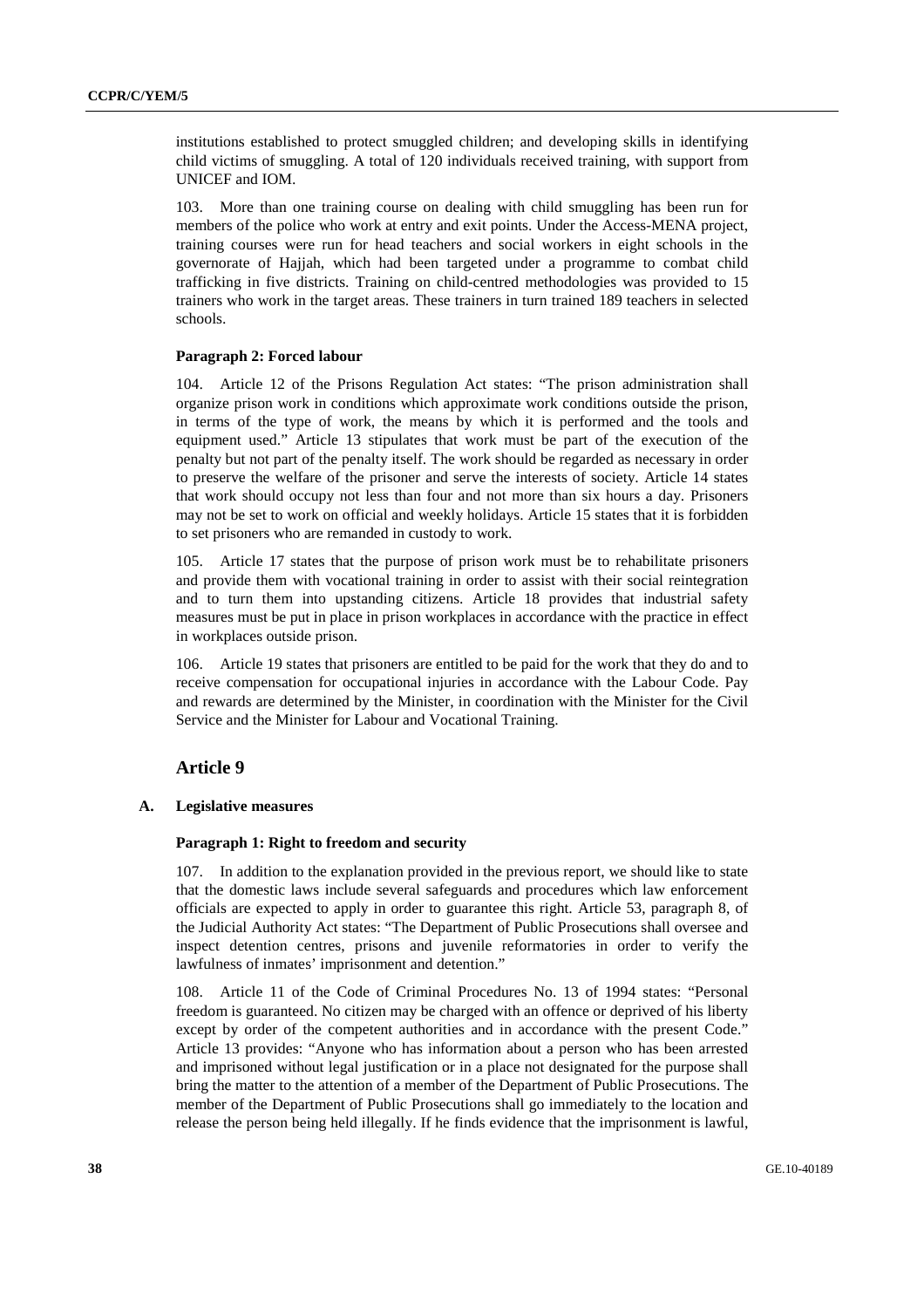he shall transfer the person without delay to a penal institution and in all events shall write a report on the action taken."

109. Article 72 of the Code states: "The arrest warrant shall be a written document signed by the issuing authority. It may be a verbal warrant, provided that it is served in the presence of the person who ordered its issuance. In all other cases, the person making the arrest shall bear responsibility for the arrest." Article 106 states: "The officer in charge of the police station shall register all cases of arrest and enforcement which are handled by the station in a special logbook containing details of the name and rank of the person who carried out the arrest or enforcement measure, the means used, the date, time and grounds for the arrest, and when the measure ended. A copy of the record of all arrest and enforcement entries and related information shall be made each day and forwarded to the Department of Public Prosecutions without delay."

110. Forceful entry into a home in order to search for a wanted person when serving an arrest warrant is only permitted under the circumstances listed in article 173, namely:

 (a) Authorization has been given by the Department of Public Prosecutions or a court;

(b) The wanted person committed a crime witnessed by a third party;

 (c) The wanted person is accused of a serious offence, for which he or she has not yet been arrested, and it is feared that the person will escape, or the person is a fugitive from justice:

 (d) The wanted person refuses to surrender to the authority serving the warrant or resists arrest;

 (e) The law or arrest warrant clearly states that the person is to be arrested wherever he or she may be found.

111. As stated in article 174 of the Code, a court or an investigating officer may arrest or summon any person to appear, if there is strong enough evidence to charge that person with an offence. According to article 175: "If the accused person fails to appear for no good reason after having been summoned to do so, or if it is feared that he may flee, or if he has no known address, or there are witnesses to the crime, the investigator may issue a warrant for that person's arrest, even if the offence is not one for which a person may be remanded in custody."

112. Article 192 of the Code states: "All Department of Public Prosecutions officials shall visit the prisons in the area subject to their jurisdiction and ensure that no prisoners are being held there illegally. They may also consult and make copies of prison logbooks, arrest warrants and detention orders, talk to any prisoner and listen to any complaints that prisoners may wish to make. The governors of these institutions shall render all necessary assistance and provide these officials with whatever information they request."

113. Similarly, article 8 of the Department of Prisons Regulation Act states that no person may be imprisoned or admitted to prison without a warrant for the execution of a court judgement which has been duly signed by the competent judge or without a detention order which is written on the proper form and has been signed by the legally competent public prosecutor's office and sealed with an official seal bearing the State insignia of the authority concerned. Article 10 provides that only persons sentenced to imprisonment pursuant to a valid court judgement may be admitted to prison. The only exception allowed is where persons accused of a particularly serious crime are placed in pretrial detention on a warrant issued by the Department of Public Prosecutions during an investigation or by a competent court during trial. Article 4 of the implementing regulation for the Prisons Regulation Act requires prison governors to verify that judgements, orders or decisions on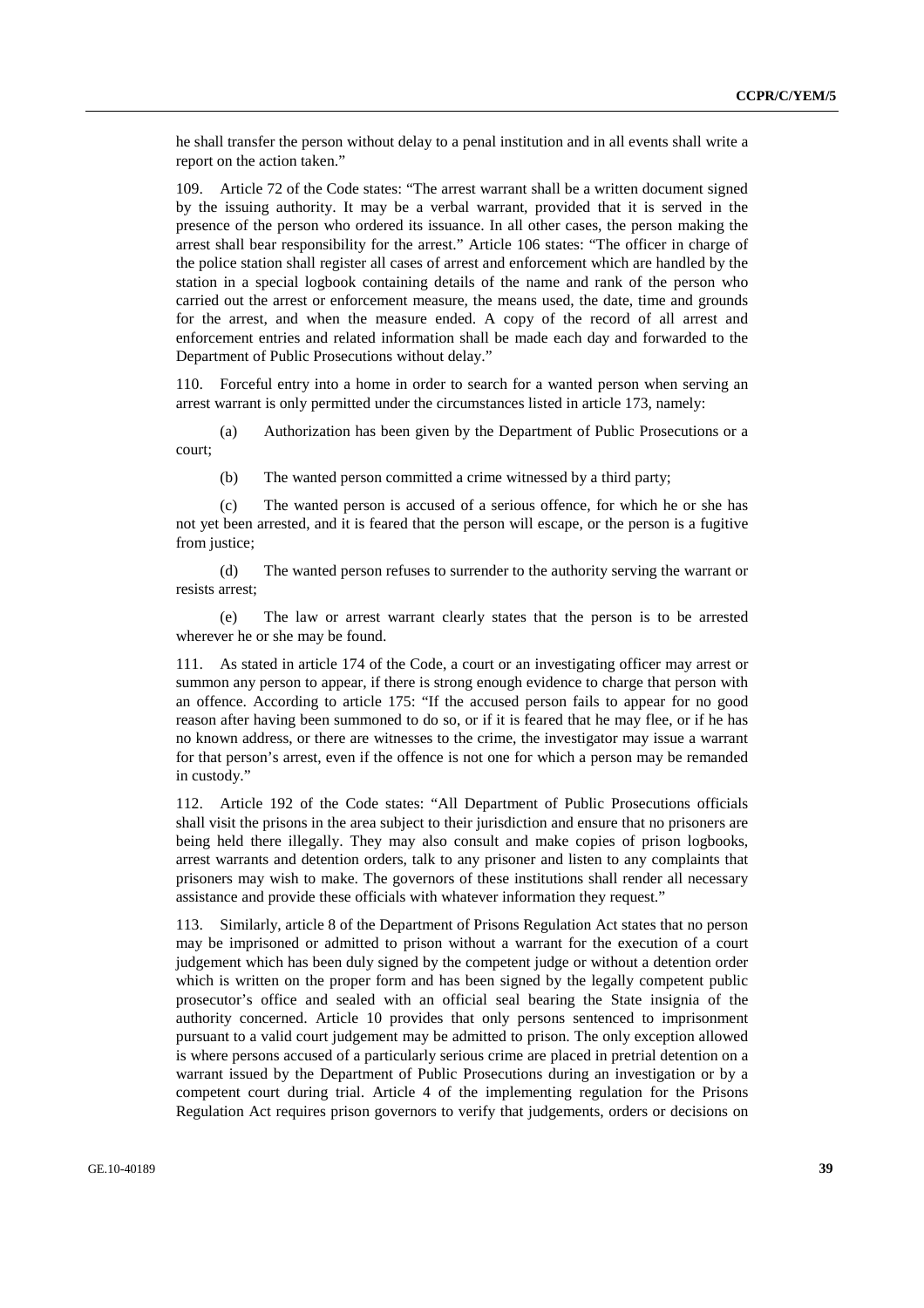imprisonment or release have been issued by the legally competent authority and have been drawn up in accordance with the formal requirements stipulated in law.

114. As explained in the previous report, the Code of Offences and Penalties affords many forms of protection to safeguard citizens' rights. The Code contains clear and explicit provisions prohibiting assaults on persons and prescribing punishments for public officials who abuse their powers to infringe the rights and freedoms of others (arts. 166–169 and 246). Article 247 of the Code provides: "A penalty of up to 3 years' imprisonment or a fine shall be imposed on any person who fits out, lends, leases or provides premises for use as an illegal place of imprisonment or detention, without that person participating in the arrest, imprisonment or detention."

115. Article 41 of the Department of Prisons Regulation Act states: "A penalty of not less than 5 years' imprisonment and/or a fine of not less than 10,000 rials shall be imposed on anyone who admits a person to a prison without a written order from the competent court or the Department of Public Prosecutions."

116. The Code of Criminal Procedure contains several articles on the measures to be taken to deal with wrongful acts committed by law officers. Article 85 stipulates that law officers operate under the authority and supervision of the Public Prosecutor. The Public Prosecutor may ask the competent authority to investigate any case where a person commits a breach of duty or an act of omission. He may ask for disciplinary proceedings to be brought. This is all without prejudice to the institution of criminal proceedings.

117. According to article 86 of the Code, if the Public Prosecutor deems a law officer to have committed a grave breach or to have been given too lenient a punishment, or if the administrative authority concerned fails to respond to a request to investigate the law officer, the matter may be referred to an appeal court for a decision on whether to divest the officer of his functions. This is all without prejudice to the institution of criminal proceedings. The court, acting on its own motion or at the request of its president, may decide to take up a case of which it is seized and may divest a law officer of his functions under the conditions laid down in article 85 of the Code.

118. Article 87 of the Code states that a court of appeal must carry out a preliminary investigation into cases laid before it under article 86. It must listen to the statements of the representative of the Public Prosecutor and of the law officer against whom the complaint has been brought. The law officer must be notified in advance of the allegations of breach of duty which feature in the complaint. The officer may be represented by a lawyer. All these procedures must be conducted in the courtroom.

119. With regard to the revocation of a law officer's functions, article 88 of the Code of Criminal Procedure states that, without prejudice to any disciplinary sanctions which have been imposed on a law officer or which may be imposed by superiors in the administration, governorate-level courts of appeal may issue officers with a warning or may order that they be divested of their functions, on a temporary or permanent basis, either in their area of jurisdiction or throughout the Republic of Yemen. Article 89 stipulates that a law officer who is divested of his full functions shall face automatic dismissal. Where the measure applies only in a particular jurisdiction, the officer shall be transferred from that jurisdiction. Under article 90, the authorities in the jurisdiction of the court of appeal and the Public Prosecutor must be informed of court rulings which find against a law officer.

## **Paragraph 2: Informing the accused of the reasons for his arrest**

120. The legal position regarding this paragraph was explained in the previous report.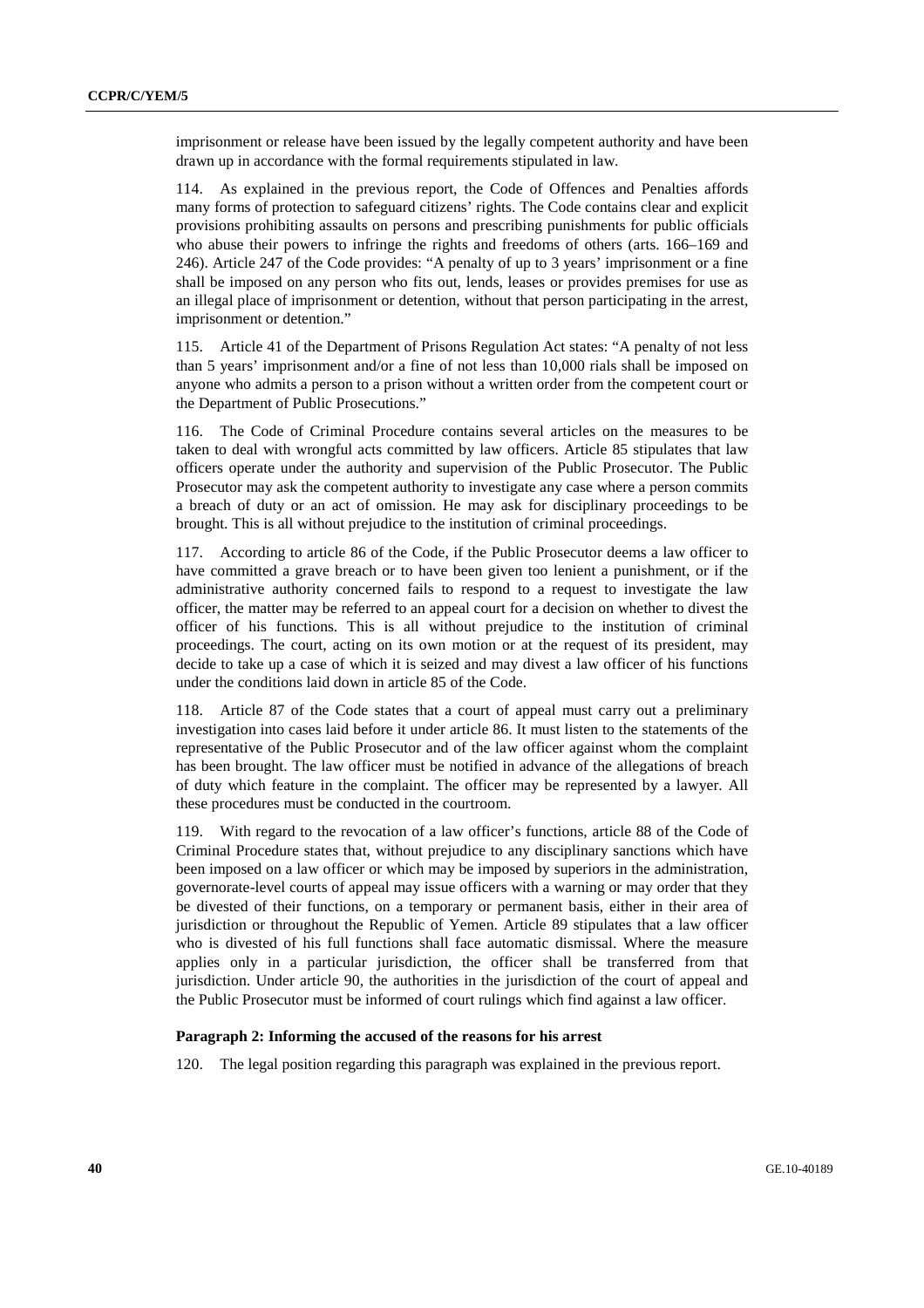#### **Paragraph 3: Procedures and guarantees in connection with pretrial detention**

In addition to the information provided in the previous reports submitted to the Committee, reference is made to article 105 of the Code of Criminal Procedures, which states: "In the situations mentioned above, the law officer shall immediately take the arrested person's statement and within 24 hours shall forward it, together with his own report on the events, to the Department of Public Prosecutions. The Department of Public Prosecutions shall take action on the matter within 24 hours of receiving the statement and the report. Otherwise, the person shall be released forthwith." Article 196 of the Code states that warrants for detention and orders for release issued during investigations and trials must be executed by the Department of Public Prosecutions.

122. Article 184 of the Code states: "An accused person may only be placed in pretrial detention after being questioned in accordance with the law or after having absconded, where the detention is deemed to be in the interests of the investigation or necessary to prevent the person from absconding, or where it is feared that the person may interfere with the investigation. This is all subject to fulfilment of the following conditions:

"(a) There is sufficient evidence to bring charges;

 "(b) The offence is punishable by more than 6 months' imprisonment, or the accused has no known address in the Republic and the offence is punishable by imprisonment;

- "(c) The accused is over 15 years of age;
- "(d) The identity of the accused has not been established.

 "An accused person who previously absconded and for whom a custody order was issued shall be questioned within 24 hours of being arrested."

123. Article 185 of the Code states: "Pretrial detention shall not be used with respect to media offences, except where they involve obscenity or encouragement of depravity."

124. Article 186 of the Code provides that a detention order issued by the Department of Public Prosecutions must be in written form and bear the signature of the competent member of the Department and the official insignia of the Republic. The order must contain numerous pieces of information, including the three parts of the prisoner's name, his address and the case number, a description of the offence, the name and rank of the issuer of the order, the term of pretrial detention and the date on which the accused was referred for a decision to the authority ordering the detention.

125. Article 9 (3) of the Covenant states: "It shall not be the general rule that persons awaiting trial shall be detained in custody, but release may be subject to guarantees to appear for trial, at any other stage of the judicial proceedings, and, should occasion arise, for execution of the judgement." In keeping with these provisions, article 194 of the Code of Criminal Procedures states: "The Department of Public Prosecutions, acting on its own motion or at the request of a person being held in pretrial detention, may order the release of that person at any time, on or without bail, provided that the person undertakes to present himself whenever requested to do so and not to refuse to comply with any judgement that may be handed down against him." Article 195 of the Code states: "A person accused of a non-serious offence shall be released after the seven-day period, to which reference is made in article 189, has elapsed since the date of his interrogation, provided that the person has a fixed address in Yemen and the maximum penalty for the offence is 1 year's imprisonment. This article shall not apply to persons who have previously served terms of more than 1 year in prison or who are repeat offenders."

126. Article 205 of the Code furthermore states: "When the accused is referred for trial, his release if in prison or imprisonment if on release shall be decided by the court to which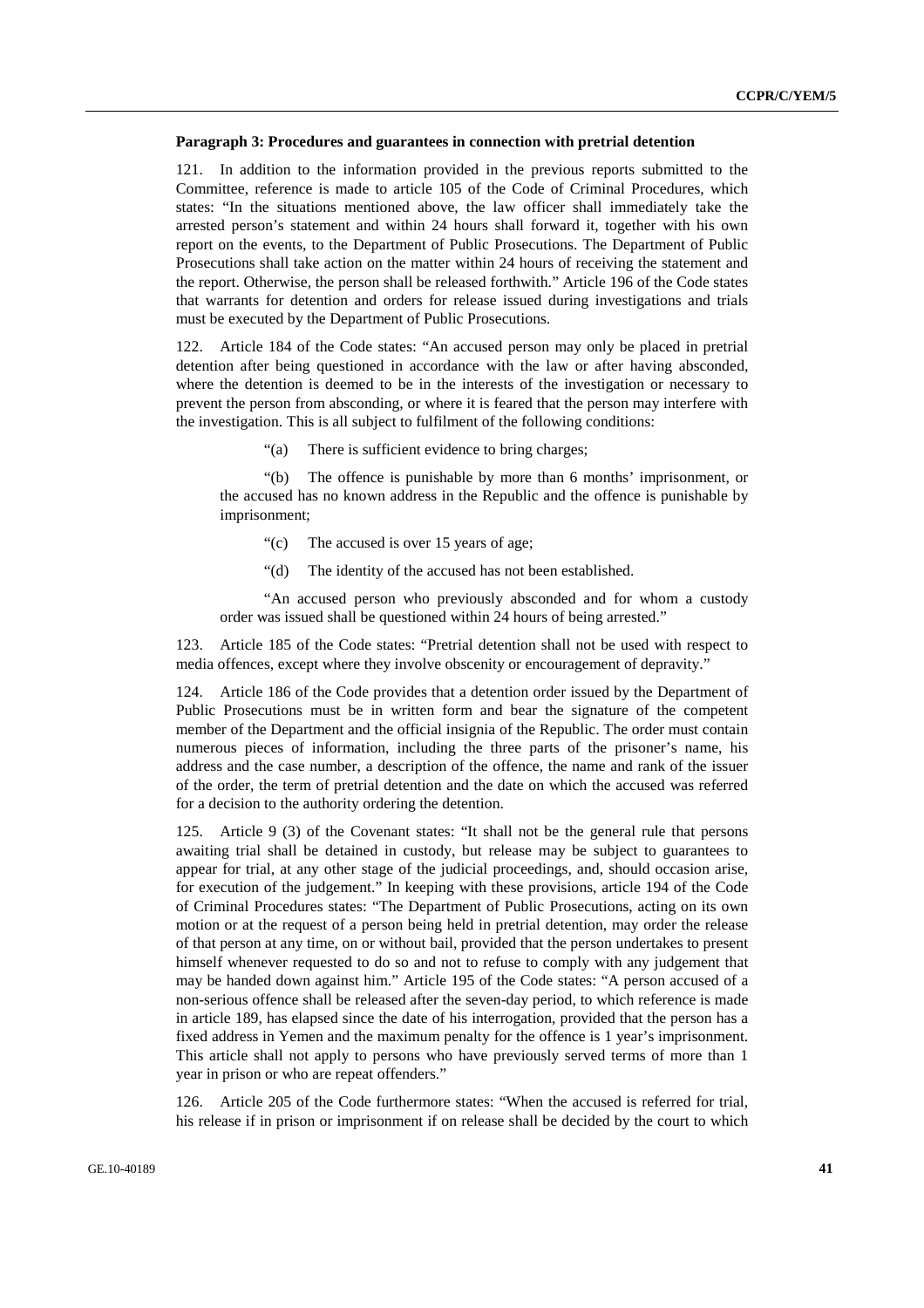the person is referred by the Department of Public Prosecutions. The court shall not have the power to extend the detention period for more than half the maximum prescribed term. If the court is ruled incompetent to hear the case, it shall be the court which pronounced judgement in chambers that shall have competence to hear the request for imprisonment or release pending action by the Department of Public Prosecutions in the criminal proceedings."

127. The Code specifies the measures that the Department of Public Prosecutions is required to take upon concluding an investigation. Article 218 provides: "If, upon concluding an investigation, the Department of Public Prosecutions finds that the act is not legally punishable or has not been proven, it may issue a reasoned decision ruling out any future criminal proceedings. If the perpetrator of an offence is not indentified or the evidence against the accused is too weak, it shall issue a reasoned decision stating that no criminal proceedings are to be taken for the time being. The accused in detention shall be released, unless he was detained on any other ground. The decision of the Department of Public Prosecutions shall be communicated to the parties in both situations. If one of the parties dies, the communication shall be delivered to the heirs, collectively, at the party's place of residence." Article 221 of the Code states: "If, upon investigation, the Department of Public Prosecutions finds that a criminal offence has been committed and there is strong evidence against a suspect, it shall bring a criminal prosecution before the competent court." Article 472 of the Code provides: "An accused person in detention shall be released, if he is acquitted, discharged or found not to be liable for the offence, or if a sentence cannot be imposed or does not involve deprivation of liberty, or if a suspended sentence is handed down, or if the person has already spent the term imposed in the sentence in pretrial detention."

128. Article 11 of the Department of Prisons Regulation Act states: "Having due regard to the provisions of the Code of Criminal Procedures on the release of prisoners, the Department of Prisons shall take the following measures: (a) release prisoners on the morning of the day when the prison term specified in the sentence expires; (b) release detainees on remand when the period of remand specified in a written order issued by the authority which ordered the detention expires."

# **Paragraph 4: Right of anyone who is deprived of his liberty by arrest or detention to take proceedings before a court, in order that that court may decide without delay on the lawfulness of his detention and order his release if the detention is not lawful**

129. Under the Constitution and the laws in force every person who is deprived of his liberty by arrest or detention is entitled to take proceedings before the Department of Public Prosecutions and the various State agencies in order to obtain a ruling on the lawfulness of his detention and an order for release if the detention is not lawful. According to article 49 of the Constitution: "The right to defend oneself in person or through counsel is guaranteed at all stages of investigations and proceedings and before all courts, in accordance with the law."

130. Under article 225 of the Code of Criminal Procedures, an accused person may challenge a pretrial detention order, and all parties may mount a challenge on questions of jurisdiction. A challenge will not interrupt an investigation and a finding of lack of jurisdiction will not invalidate the investigation process. Article 226 stipulates that the Department of Public Prosecutions alone may challenge an order to release an accused from pretrial detention.

131. With a view to affording pretrial detainees the opportunity to challenge detention orders, a provision was established in article 4 of the Prisons Department Regulation Act requiring prison governors to take receipt of all judicial documents on prisoners and to give them to the prisoners as soon as they receive them. Governors are also required to receive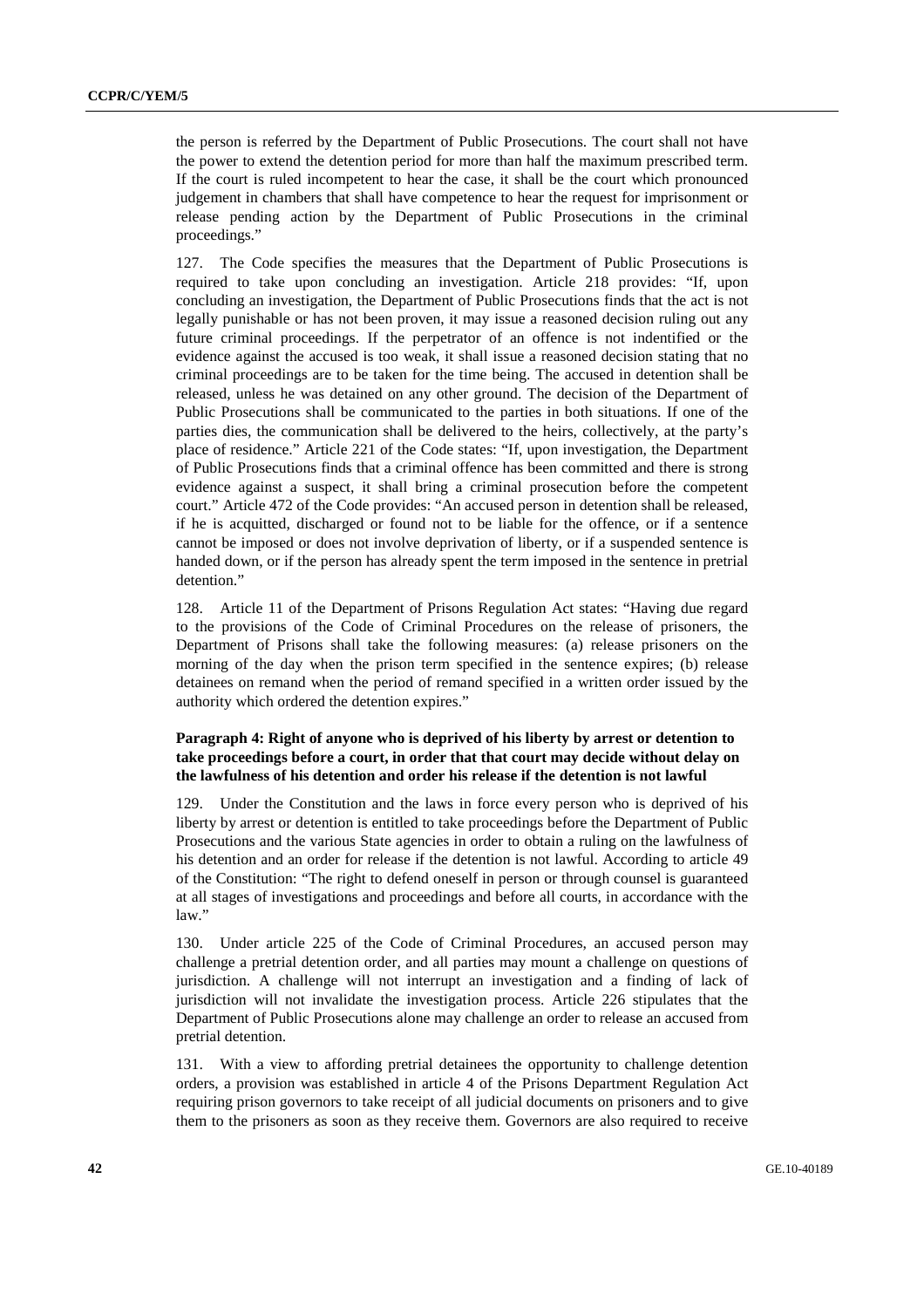prisoners' petitions and any other requests addressed to the courts or the Department of Public Prosecutions, logging them in the proper logbook and transmitting them without delay to the relevant authorities.

132. Article 204 of the Code of Criminal Procedures states: "When a release become effective, a member of the Department of Public Prosecutions shall issue the release order to the governor of the penal institution where the accused is being held and he or the person acting in his stead shall release the accused without delay, unless the accused is being held on another ground, in which case a note to that effect shall be made in the file."

#### **Paragraph 5: Right to compensation**

133. In previous reports reference is made to the right of the accused to compensation for any arbitrary treatment. In addition, article 63 of the Code of Criminal Procedures states: "The accused may claim damages before a court for harm caused by civil proceedings, if there is a case to answer."

134. Article 47 of the Civil Code states: "Any person whose civil rights are infringed shall be entitled to ask for a cessation of the infringement and compensation for the damage suffered." Article 304 provides: "A person responsible for any unlawful act or omission which harms another person, whether it be intentional, quasi intentional or accidental, shall compensate the injured party for the harm done. This shall be without prejudice to the penalties prescribed for offences under the laws in force."

135. Article 144 of the Code of Pleadings states: "Civil proceedings against judges and members of the Department of Public Prosecutions may be brought by filing a claim for damages. The claim shall be lodged and considered in accordance with the procedures specified in this section."

136. Article 153 (3) of the Code states: "If the adjudicating body upholds the complaint, it shall award the plaintiff appropriate damages and legal costs, overturn the contested judgement and any related judicial measure, order the suspension of the judge or the member of the Department of Public Prosecutions and refer that person to the Supreme Council of the Judiciary for the imposition of whatever penalty that the latter may deem appropriate. It shall likewise order the return of the surety." It is clearly stated in article 199 of the Code that a defendant may seek damages for any injury arising from the filing of a suit or a procedure in a suit.

#### **B. Executive measures (progress achieved)**

137. We shall outline below a raft of measures which have been taken by the competent authorities to enforce domestic laws. One notable example is the Ministry of Human Rights initiative providing for a comprehensive review of domestic legislation and the functioning of the Yemeni criminal justice system. Details of the initiative are found in the section of this report which deals with article 2 of the Covenant.

#### **Training programmes**

138. The competent Government authorities and civil society organizations have organized numerous training programmes for law enforcement personnel who are members of the criminal investigation service. In 2008, for example, over 615 internal and external training courses were held for the police and attended by a total of 30,504 officers and other members of the police force, including 530 women. Moreover, a security research and studies centre was established.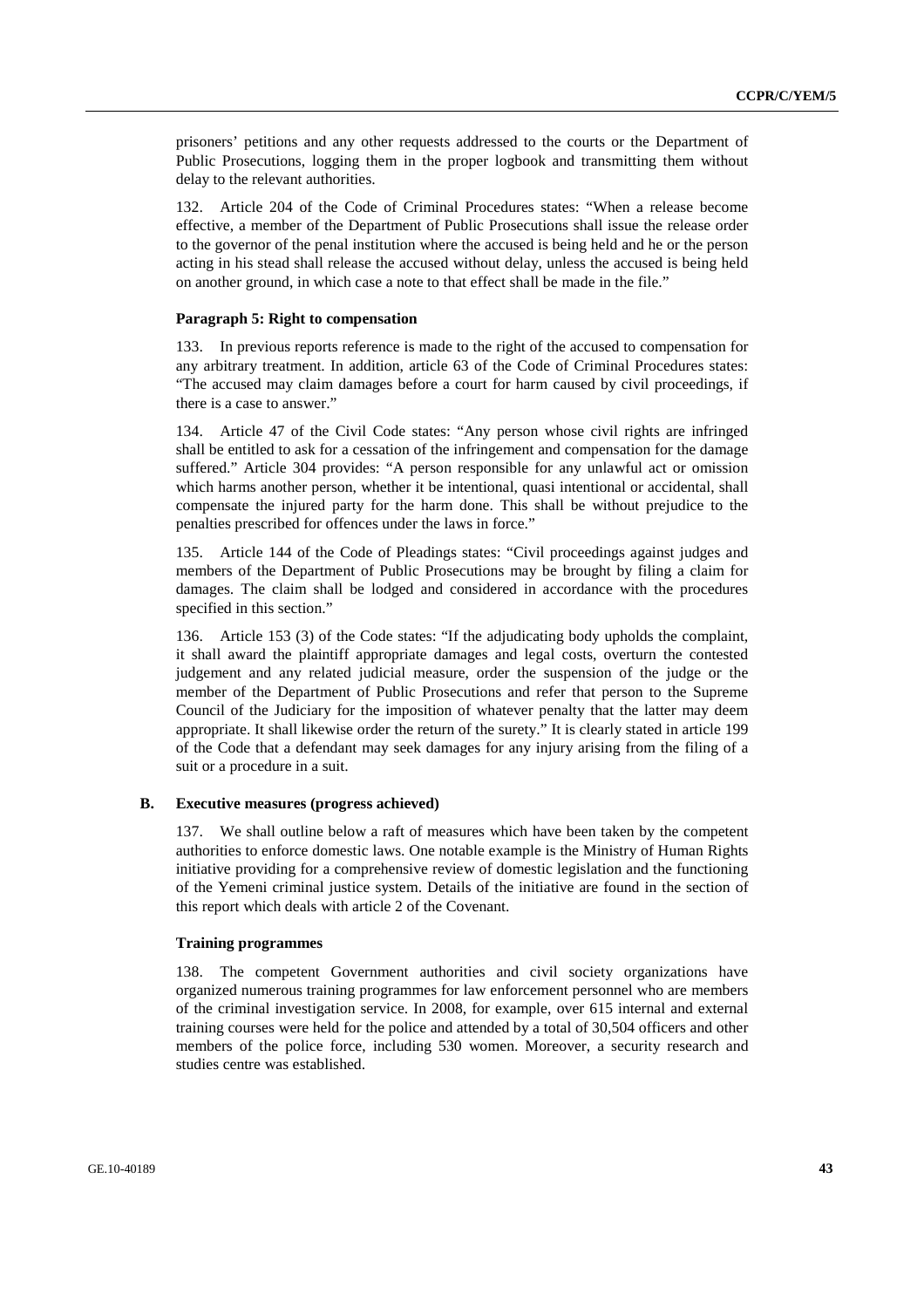#### **Public services**

139. In order to create confidence and cooperation between the police and citizens and modernize security services to match the needs of the public, two field surveys were carried out, the first involving a sample of 6,000 citizens who were asked for their opinion about the police and the services which they receive. In the second survey, more than 640 members of police units working in administration and in the field were asked for their views about their work, their job satisfaction levels and the quality of the services that they provide to the public. The results of the field surveys were discussed at an annual meeting attended by 19 senior Ministry of the Interior officials, and a plan of action will be implemented in 2009.

#### **Inspections of custody and detention facilities**

140. In 2006, 4,214 inspections of detention facilities and prisons were conducted by public prosecutor's offices at courts of appeal and courts of first instance.

#### **Accountability in practice**

141. In 2006, the Office of the Public Prosecutor followed up on allegations concerning violations of the human right to security and life. Twenty-two cases were referred to the judicial authorities. In other cases, disciplinary tribunals in the institutions concerned issued legal decisions on the allegations.

142. In 2007, the Office of the Public Prosecutor followed up on 29 cases in which law enforcement officials had been accused of infringing the right to security and the right to life.

143. Fourteen individuals were referred to the courts and disciplinary tribunals. Seven policemen were dismissed and seven police officers and others were referred to the Department of Public Prosecutions.

#### **Actual cases**

144. An example may be provided of legal action taken in a case involving a police officer. On 30 May, the criminal division of the Ta`izz West Court decided to refer a Ta`izz police station chief (A.A) to the Department of Public Prosecutions for questioning in connection with a charge of infringing the rights and freedoms of the victim (M.A.S.), by depriving him of his liberty and insulting and threatening him. The court had accepted the petition filed by the victim.

#### **Awareness-raising**

145. A website was created for the Department of Public Prosecutions on 16 August 2006. The website contains collections of Yemeni legislation, including the Constitution and a full set of laws and implementing regulations, which the Department has compiled and had printed in booklet form. The site also contains a search engine with a word search function that visitors can use to look for the articles of legal texts. The article number, title of the law and the volume in which the law is found is also included, together with a collection of bilateral, regional and international treaties and books and circulars issued by the Office of the Public Prosecutor. Annual reports on the work of the Department, beginning with report No. 1, are also found there. Visitors can use the site to send in complaints and communications, to which replies are sent by e-mail. An overview of the departments and administrative divisions of the Office of the Public Prosecutor is provided, together with a description of their functions.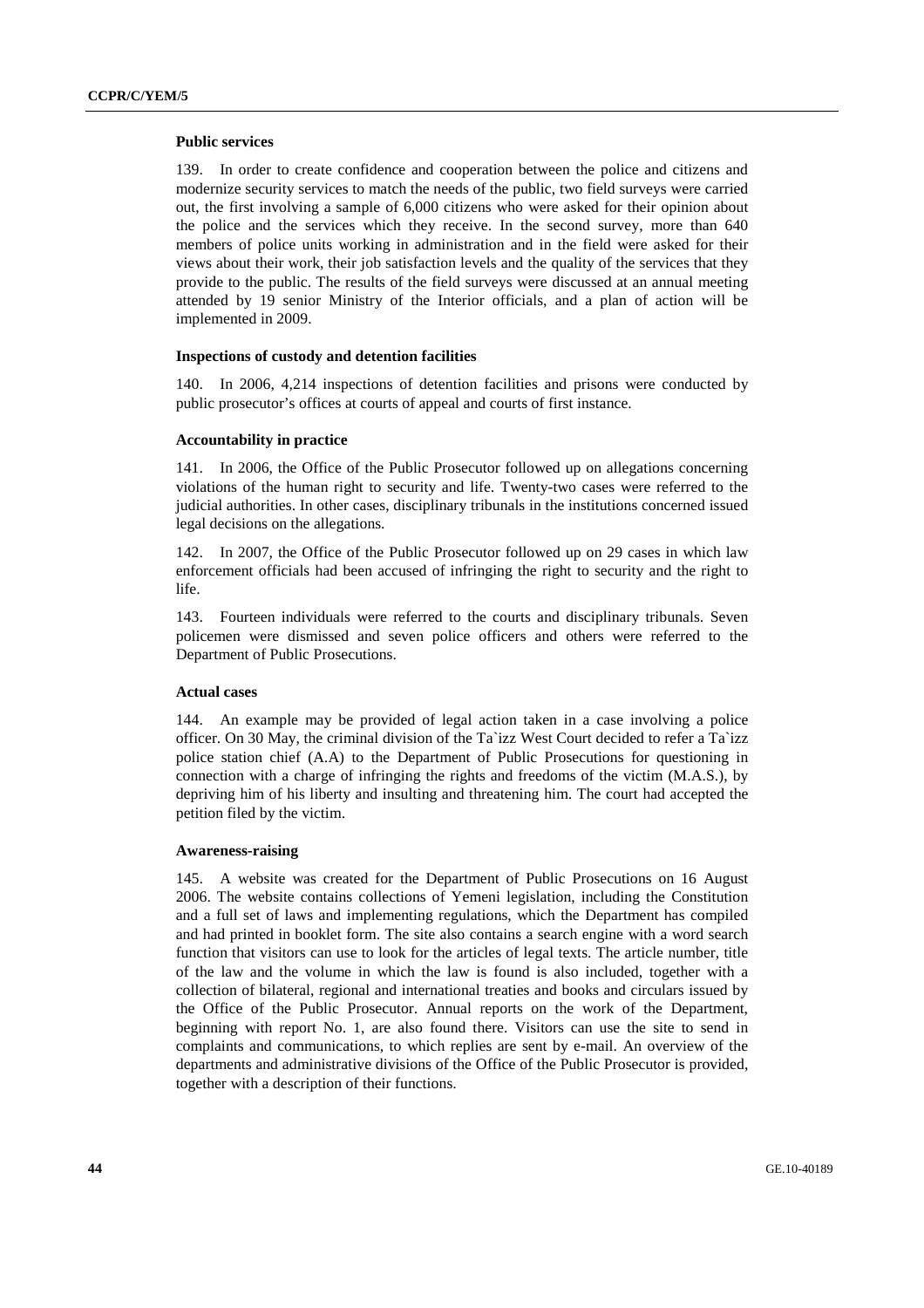#### **Countering terrorism**

146. With reference to paragraph 13 of the Committee's concluding observations,4 Yemen has been the victim of terrorist acts which targeted the country's security and stability and struck at its vital economic and social infrastructure. Since Yemen has been subjected to many terrorist acts, the security services have put security precautions and measures in place to eradicate and combat terrorism and cut off sources of terrorism funding.

147. A unique experiment in countering terrorism was launched pursuant to instructions from the President of the Republic. In this experiment, discussions are held with prisoners who hold mistaken ideas [about Islam]. Those who repent and renounce these ideas are released. The discussions series began in 2002, the first round involving 104 persons, the second 120 and the third 22. Those who repent and have not committed criminal offences or legally punishable acts are released. Thirty-six individuals were released during the initial stage and 92 others were released in the second stage. A total of 118 persons were detained in terrorism cases and 128 individuals were released.

148. With regard to the official data on persons detained between 2000 and 2009, a total of 979 individuals were detained, and 258 were referred to the courts on charges of establishing an armed gang for the purpose of committing crimes. These persons were sentenced to prison terms ranging from 2 to 25 years. Some 829 individuals were released and 150 are either still serving their sentence or their case is still being heard.

149. Work is being done at present to complete the amendments to the Counter-Terrorism Act currently before the House of Representatives.

## **Government efforts to assist inmates at Guantanamo**

150. Yemen is committed to securing the release and handover of Yemeni nationals being held at the Guantanamo Bay prison or any other secret prison. It refuses to accept any handover arrangement which imposes conditions that breach the law and the Yemeni Constitution. Yemen cannot imprison its own citizens, unless they have been convicted by a court of a crime. The Government will have no choice but to act in accordance with the Constitution and Yemeni law and release those found to be implicated in offences. The fate of many inmates remains unknown; these persons are the victims of bureaucracy and the shortcomings associated with the peculiar legal status which the Guantanamo Bay prison has had since it opened in 2002. These persons have been subjected to torture, appalling rights violations and inhuman treatment, in addition to the psychological distress caused by complete isolation. Some of them are on hunger strike and are being force-fed twice a day in what amounts to a particularly cruel form of torture. Most of these inmates are Yemeni nationals. There are around a hundred inmates at the prison. According to figures produced by an American organization, there used to be 113 Yemeni inmates at the prison. Twelve were subsequently released and 1 died. The United States authorities said at the time that the deceased had committed suicide. No investigation was conducted.

151. Yemen has taken various steps to assist the inmates, including the following:

1. Three security panels were sent to the Guantanamo Bay camp in Cuba to meet with the American side, discuss issues and meet inmates in order to:

<sup>4</sup> CCPR/CO/84/YEM, para. 13: "The State party should ensure that the utmost consideration is given to the principle of proportionality in all its responses to terrorist threats and activities … The Committee wishes to receive information on the findings and recommendations."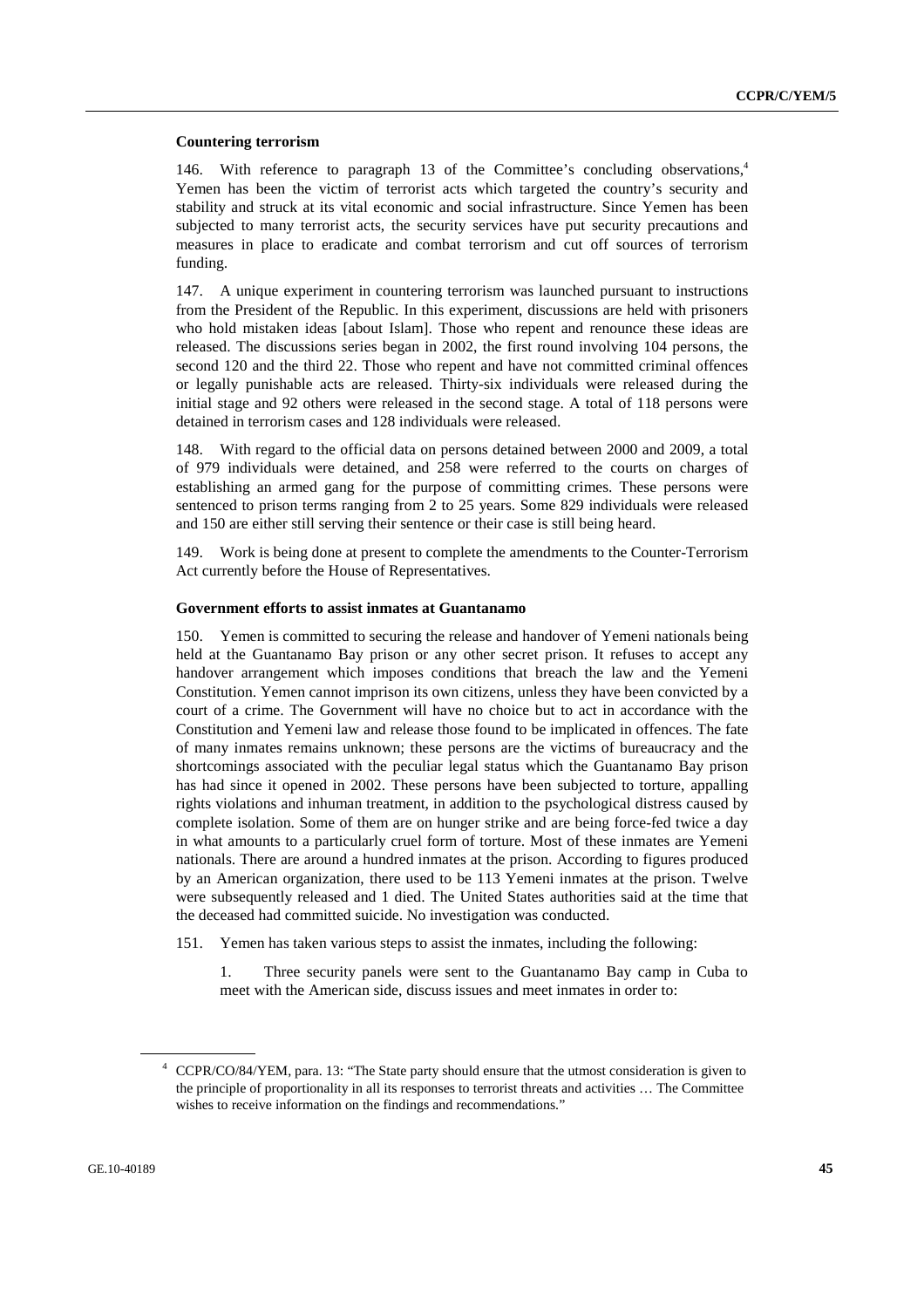(a) Identify any non-Yemenis present; during the meetings, some individuals were identified as non-Yemenis and the matter was brought to the attention of the American side;

 (b) Notify the families in Yemen of the whereabouts of the persons concerned and take messages back to the families in Yemen; the messages were delivered.

2. The American side handed over a group of Guantanamo inmates. The procedures established by Yemeni law were followed and these persons were released. They are now living with their families in Yemen.

3. The State closely and continuously follows up with the American side on the Guantanamo inmates with a view to having them returned to Yemen and to dealing with their cases in accordance with Yemeni law.

# **Article 10**

#### **Inhumane treatment of prisoners**

#### **Paragraph 1**

152. In addition to the details provided in the previous report concerning the principles and provisions guaranteeing prisoners humane and decent treatment, article 42 of the Code of Criminal Procedures states: "(a) The Department of Public Prosecutions and the courts shall ensure the proper execution of prison sentences and take measures to prevent and eliminate any violations committed by prison departments, prisoners or any other party; "(b) The Prisons Department shall execute the decisions and instructions of the Department of Public Prosecutions and the courts concerning the enforcement of prison sentences."

## **Paragraph 2 (a): Categorization of prisoners**

153. An article of the implementing regulation for the Department of Prisons Regulation Act states: "To the extent that prison resources allow, except as otherwise ordered by the Chief of the Department, prisoners shall be housed in prison wards and cells in accordance with the following rules:

 "(a) Convicted prisoners with a criminal record shall not be lodged with other prisoners; the same shall apply to pretrial detainees;

 "(b) To the extent possible, prisoners who are homosexual or pose a threat to prison security shall be placed in appropriate cells. Those known to be homosexuals shall be placed in isolation wards under constant supervision;

 "(c) Prisoners convicted of similar kinds of offences shall be housed together, while those who are dependent on drugs or alcohol shall be separated from others;

 "(d) Persons detained on account of a debt and those given a custodial sentence shall be lodged together;

 "(e) Having due regard to the foregoing, a separate place shall be set aside to house prisoners during a given period or while they are under medical observation;

 "(f) Care shall be taken in general when lodging prisoners of all ages to place those of similar ages together;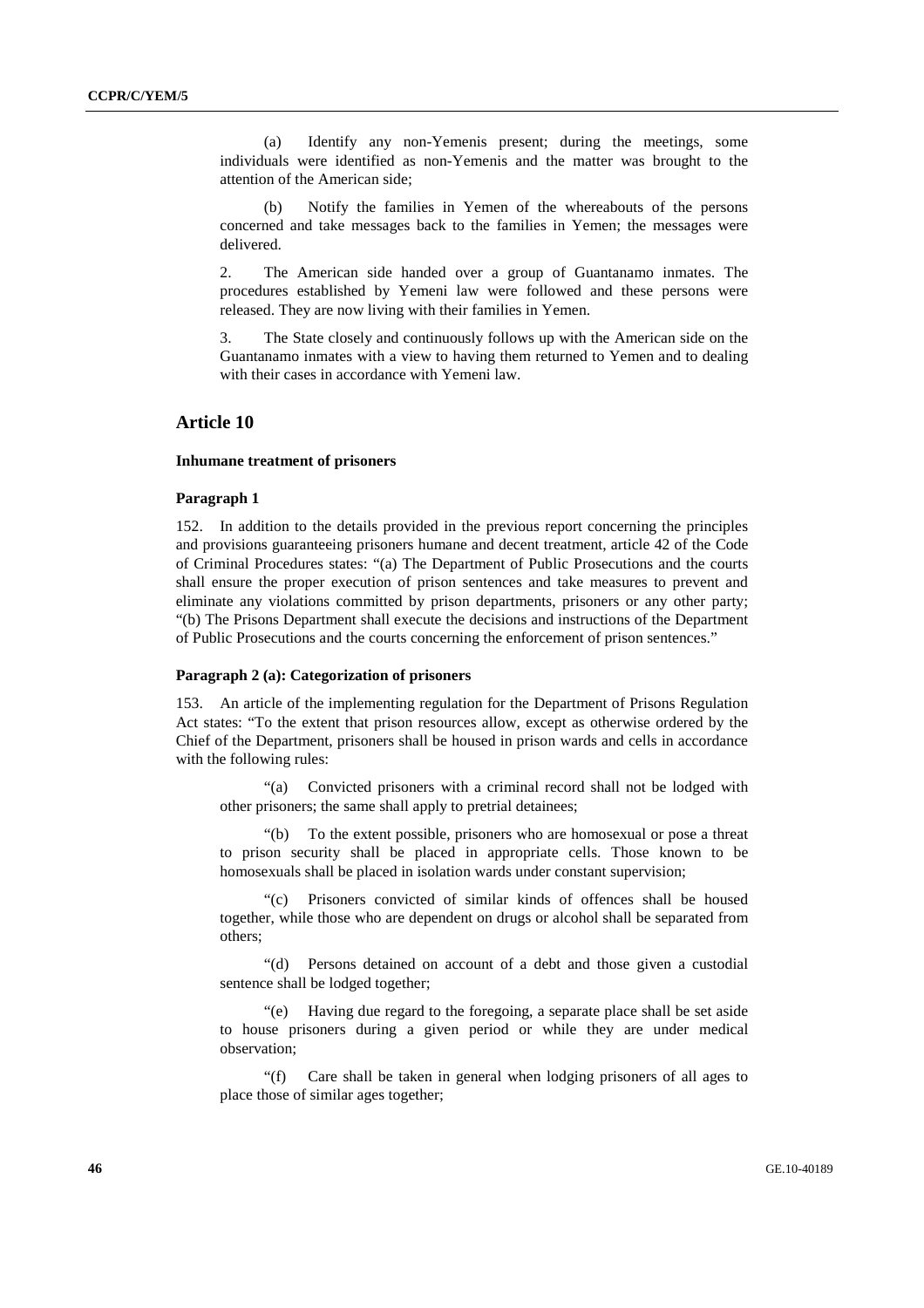"(g) Without prejudice to the foregoing, groups of prisoners with similar social and cultural backgrounds shall be lodged together."

154. According to article 32 of the Prisons Regulation Act, the area of the prison known as the reception centre must be set aside for interviewing prisoners upon arrival. Prisoners must be categorized as follows:

 (a) Prisoners entering prison for the first time must be separated from those who have previously served time;

 (b) Prisoners who have committed particularly serious offences must be separated from other prisoners;

- (c) Foreign prisoners must be separated from Yemeni prisoners;
- (d) Young persons must be separated from adult prisoners;
- (e) Female prisoners must be separated from male prisoners.

155. Under article 27 of the Act and the relevant regulation, prisoners who are pregnant must be provided with suitable pre-, peri- and post-natal care under medical supervision. The competent authorities are required to provide proper food for women prisoners who are pregnant or are mothers. Under no circumstances may pregnant prisoners and nursing mothers be subjected to the disciplinary sanctions applicable to prisoners under the Act.

156. Article 4 of the implementing regulation for the Prisons Regulation Act requires prison governors to ensure that no person is permitted to enter a women's prison or living quarters or workplaces at a women's prison, apart from those who are legally authorized to carry out their official duties there. Admission is only granted in the presence of the prison governor or her deputy.

157. As for children, article 124 of the Children's Rights Act provides: "(a) A minor below the age of 12 may not be held at a police station or any other security facility but must instead be entrusted to the care of the legal guardian, testamentary tutor or authorized representative or, failing that, placed in the nearest juvenile rehabilitation home for up to 24 hours and then brought to the Department of Public Prosecutions, which shall review his situation in accordance with the Juveniles Act. "(b) When absolutely necessary, minors over the age of 12 may be held for up to 24 hours, in separate quarters from older persons, at any police station."

158. Article 126 provides: "Social reform homes and institutions shall be organized in keeping with the local community setting and in a manner which:

 "(a) Facilitates communication between residents and their relatives and the wider community;

- "(b) Ensures that technical processes are appropriate and straightforward;
- "(c) Ensures that residents are separated by age group;

 "(d) Takes account of residents' needs, based on their circumstances, age and personalities, and protects them from physical, moral and psychological harm."

#### **Paragraph 2 (b)**

159. Further to the information provided in the previous report, we should add that article 28 of the Prisons Regulation Act provides: "When a child is born to a woman in prison no mention of the circumstances of the birth shall be made in the country's official records. The infant shall not remain in prison with the mother after reaching the age of 2, but shall be entrusted to the care of the father or a relative, unless a qualified physician decides that the child's condition precludes it."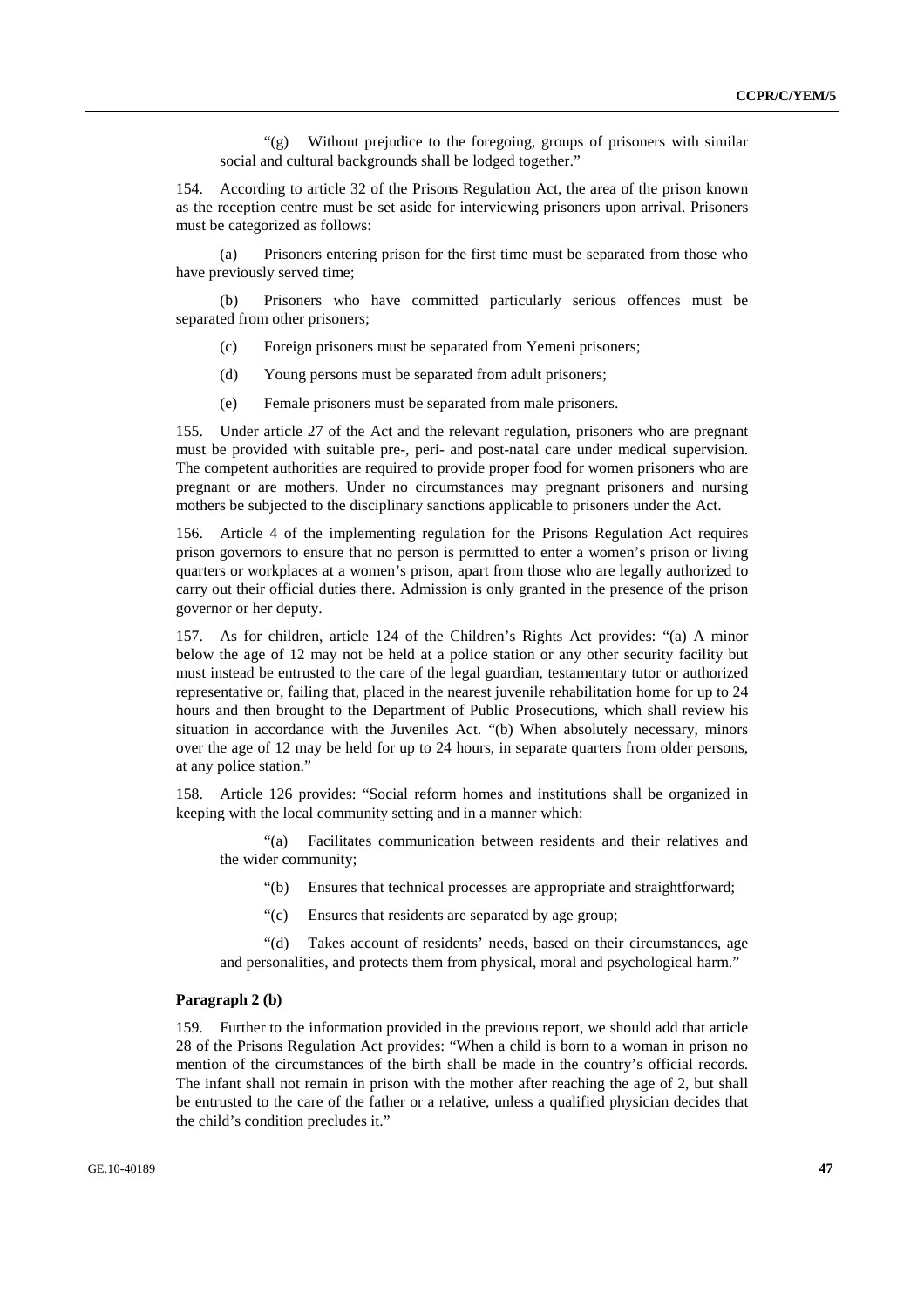#### **Paragraph 3: Treatment of prisoners**

160. The legal position on this subject was explained in our previous report. Moreover, according to article 4 of the Prisons Regulation Act: "All prison staff shall assist prisoners and influence them by showing a good example in order to help them reform." Article 5 states: "The purpose of the Department's work is to re-educate prisoners and instil in them a love of work and a law-abiding spirit. Prisoners shall not be subjected to physical or psychological harm while serving time in prison."

161. Article 6 states: "The Department and all its staff shall abide by this Act and the other laws and regulations in force in Yemen." Article 7 provides: "The court judgement in effect shall be the basis for the imposition of a prison sentence and the application of prisoner reform and re-education measures."

## **Measures and procedures**

#### **Prison reform**

162. Subject to the availability of resources, the Government takes steps to improve prison conditions and comply with established international standards on prison construction, in keeping with its international treaty obligations. Accordingly, and in order to overcome the problems caused by prison overcrowding, the following actions have been taken:

 (a) Modern, central prisons have been constructed in the towns and governorates of Amran, Dali`, Mahwit and Makala, and prisoners have been transferred to them;

 (b) Work on the construction of modern, central prisons in the towns and governorates of Abyan, Shabwah, Baida' and Siy'un is still being done with a view to moving prisoners from existing prisons and using the latter for pretrial detention;

 (c) The central prisons in Hajjah, Sa`dah, Dhamar, Ibb and Ta`izz have been rehabilitated under extension and renovation projects;

 (d) Seven remand centres have been built in the governorates of Sana`a City, Hudaidah, Ibb and Ta`izz to reduce overcrowding in central prisons and create an environment conducive to prisoner reform and rehabilitation;

(e) Juvenile centres have been opened up in seven of the main governorates;

 (f) The development of an electronic information system in prisons in the governorates of Sana`a City, Ta`izz, Hudaidah, Ibb and Dhamar has been completed, prompting the Department of Prisons to launch the second phase of the project in prisons in the towns and governorates of Hajjah, Sa`dah, Amran, Mahwit, Makala, Hadramawt, Rada`, Baida', Lahij and Dali`. The system should help the Department to systematize research into criminal behaviour and ways of dealing with it.

#### **Financial aid for prisoners**

163. Every year a number of prisoners whose sentences have expired but who have not been released because of debts are discharged after the Higher Committee for Prisons draws up lists of their names during annual prison visits carried out in the month of Ramadan. The prisoners' debts are paid out of the public purse and from donations from benefactors. A total of 504 persons were released in 2005 under this arrangement.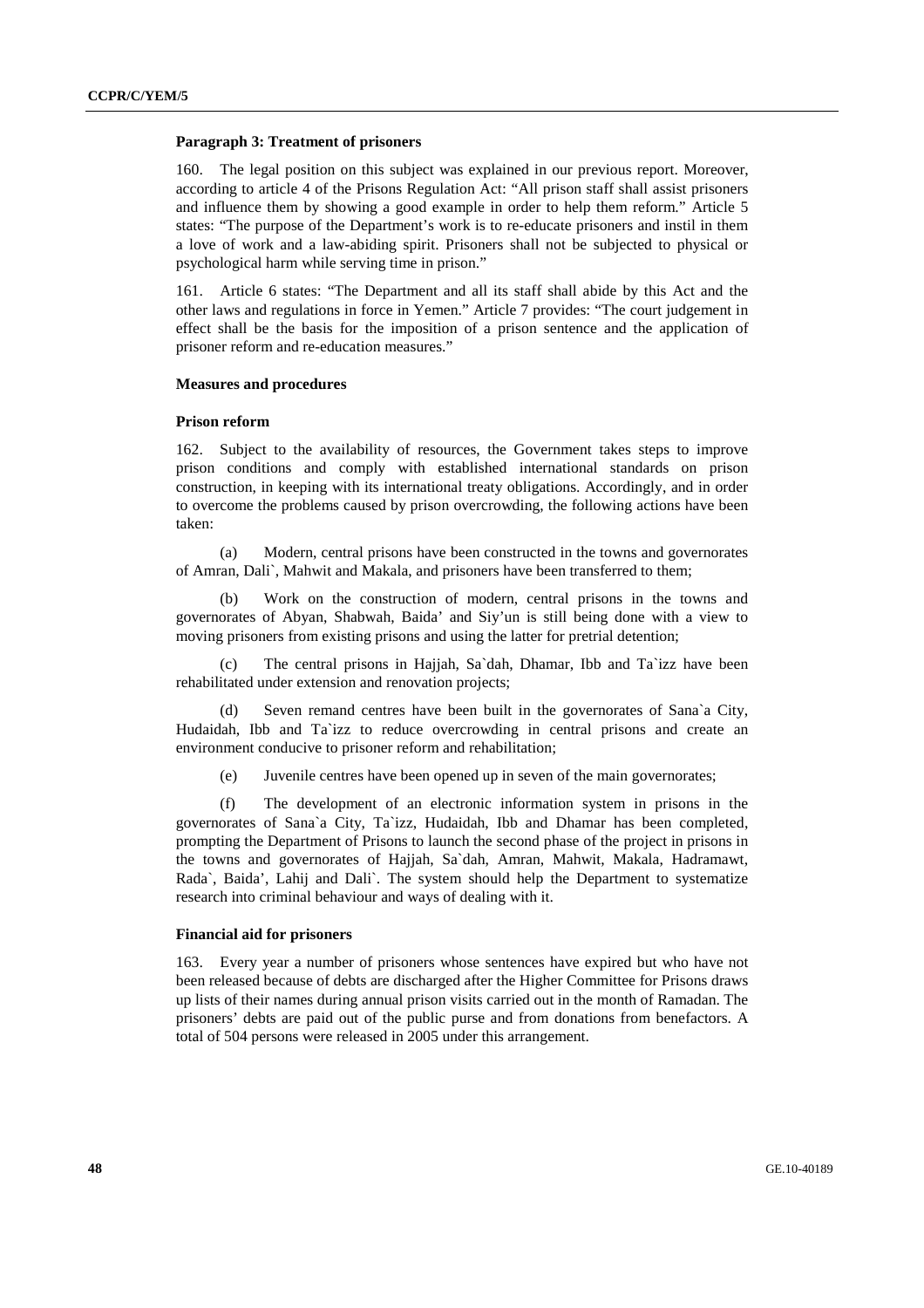# **Legal assistance provided by the State in 2005 to prisoners ordered to pay blood money, indemnities for bodily wounds and private debts, and to indigent prisoners**

| Governorate       | No. of cases | Amount        |
|-------------------|--------------|---------------|
| Sana`a City North | 23           | 12 740 332    |
| Sana`a City South | 25           | 8 1 6 3 5 6 4 |
| Sana`a            | 16           | 12 670 005    |

*Source:* Report of the Department of Public Prosecutions, 2005.

Table 13

|                  | Prisoners released, amounts they were ordered to pay and that were paid by a |  |  |
|------------------|------------------------------------------------------------------------------|--|--|
| benefactor, 2006 |                                                                              |  |  |

| Governorate        | No.            | Amount       |
|--------------------|----------------|--------------|
| Sana'a City North  | 22             | 4 895 376    |
| Sana`a City South  | 22             | 3 687 0 66   |
| Sana`a             | 3              | 1 592 950    |
| Aden               | 16             | 4 4 27 5 9 2 |
| Hudaidah           | 72             | 17 889 574   |
| Ta`izz             | 62             | 26 043 742   |
| Ibb                | 26             | 8 270 666    |
| Hadramawt (Makala) | $\overline{4}$ | 1 088 750    |
| Abyan              | $\overline{2}$ | 140 000      |
| Dali`              | 3              | 950 000      |
| Dhamar             | 5              | 4713500      |
| Hajjah             | $\overline{4}$ | 180 000      |
| Lahij              | 15             | 7836312      |
| <b>Total</b>       | 256            | 81 715 528   |

*Source:* Report of the Department of Public Prosecutions, 2006.

## Table 14

# **Number of prisoners released by Ramadan committees**

| Governorate        | No. |
|--------------------|-----|
| Sana'a City North  | 211 |
| Sana`a City South  | 301 |
| Sana`a             | 30  |
| Aden               | 23  |
| Hudaidah           | 47  |
| Ta`izz             | 12  |
| Ibb                | 54  |
| Hadramawt (Makala) | 16  |
| Hadramawt (Siy'un) | 2   |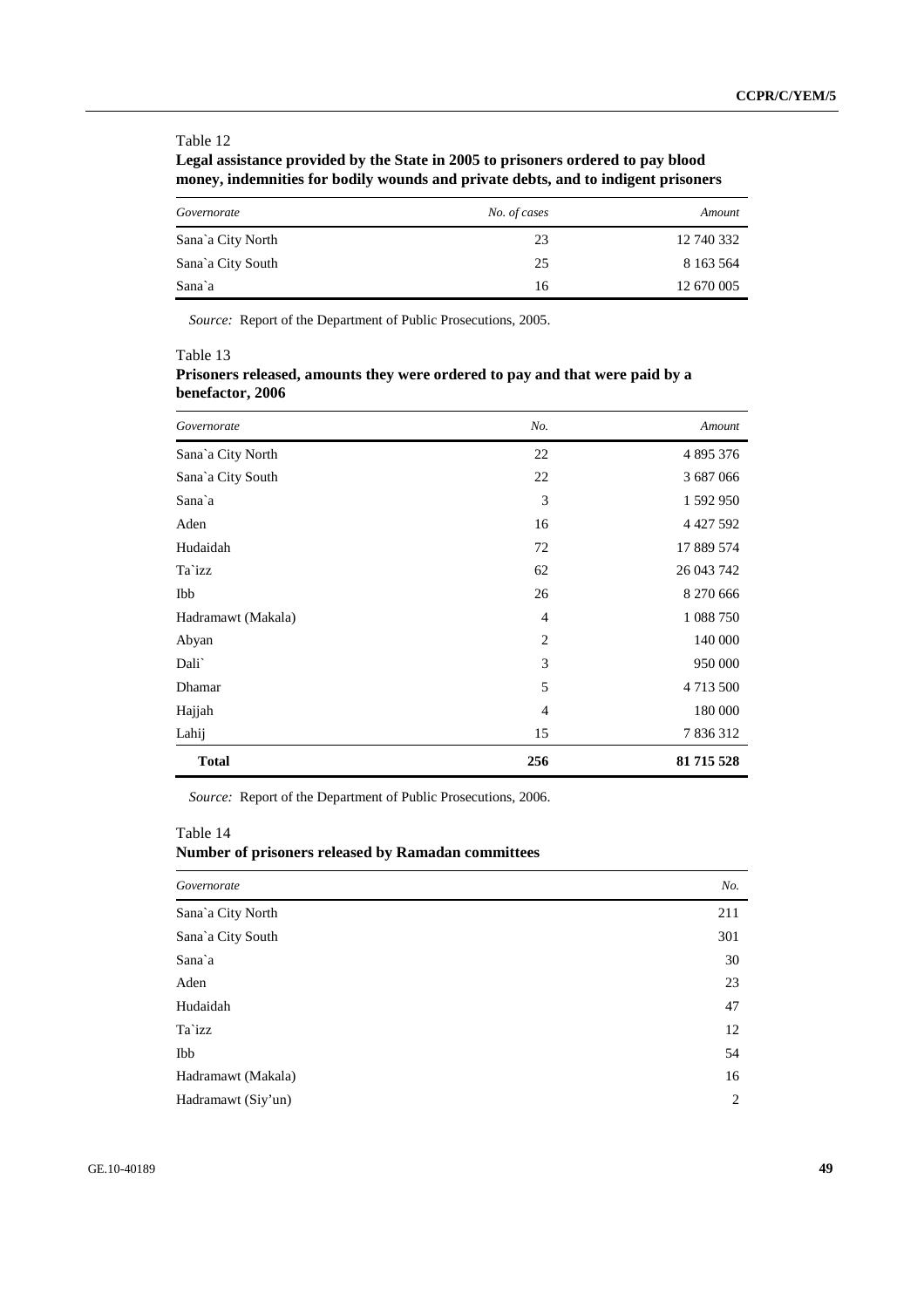# **CCPR/C/YEM/5**

| Governorate                  | No.            |
|------------------------------|----------------|
| Dhamar                       | 78             |
| Hajjah                       | 85             |
| Abyan                        | 21             |
| Dali`                        | 65             |
| Sa`dah                       | 11             |
| Amran                        | 23             |
| Baida'                       | 3              |
| Lahij                        | 27             |
| Shabwah                      | 26             |
| Mahwit                       | 8              |
| Ma'rib                       | 1              |
| Mahrah                       | 13             |
| Raymah                       | 3              |
| Special Criminal Court       | $\overline{2}$ |
| Public finances and property | 1              |
| <b>Total</b>                 | 1 0 6 3        |

*Source:* Report of the Department of Public Prosecutions.

# Table 15

| Number of prisoners released after serving three quarters of their sentence |  |  |
|-----------------------------------------------------------------------------|--|--|
|-----------------------------------------------------------------------------|--|--|

| Governorate        | No.            |
|--------------------|----------------|
| Sana'a City North  | 13             |
| Sana'a City South  | 8              |
| Sana`a             | 1              |
| Aden               | 18             |
| Ta`izz             | 10             |
| Hadramawt (Makala) | 8              |
| Hudaidah           | 11             |
| Ibb                | 7              |
| Lahij              | 3              |
| Hajjah             | 3              |
| Dali`              | 2              |
| Dhamar             | $\overline{4}$ |
| Shabwah            | $\overline{4}$ |
| Abyan              | 3              |
| Baida'             | 3              |
| Sa`dah             | 5              |
| Amran              | 3              |
| Mahwit             | 1              |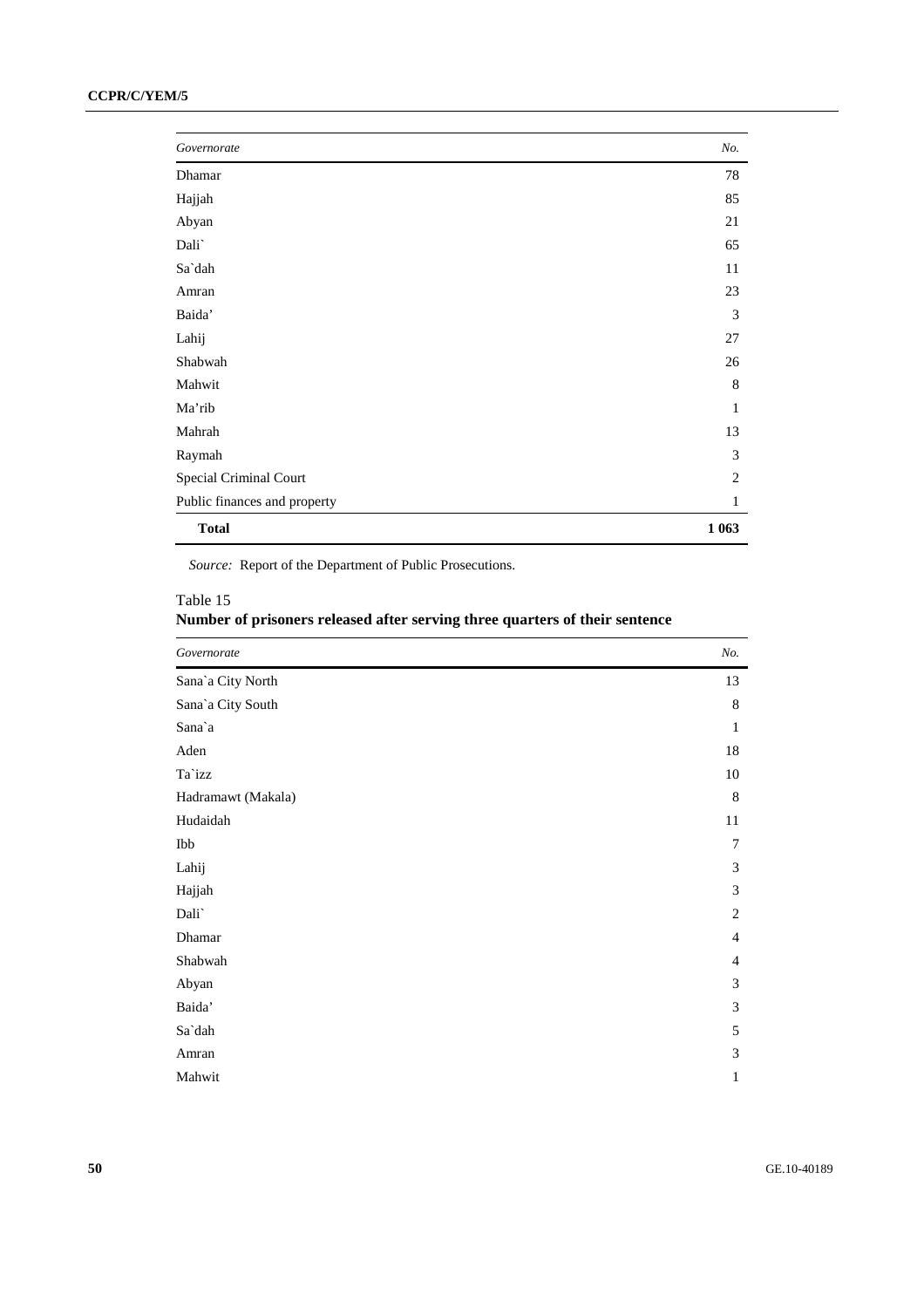| Governorate                                | No. |
|--------------------------------------------|-----|
| Mahrah                                     |     |
| Sana'a City (public finances and property) |     |
| <b>Total</b>                               | 113 |

**Prisoners released, amounts they were ordered to pay and that were paid by the State, 2006** 

| Governorate                             | No.            | Amount        |
|-----------------------------------------|----------------|---------------|
| Sana`a City North                       | 10             | 5 758 500     |
| Sana`a City South                       | 11             | 6916172       |
| Sana`a                                  | $\overline{4}$ | 2772950       |
| Aden                                    | 9              | 3 958 482     |
| Hudaidah                                | $\overline{2}$ | 203 600       |
| Ta`izz                                  | 13             | 4 2 5 4 8 1 7 |
| Ibb                                     | 10             | 965 000       |
| Hadramawt (Makala)                      | 3              | 1 100 000     |
| Hadramawt (Siy'un)                      | $\overline{c}$ | 1 850 000     |
| Hajjah                                  | $\overline{4}$ | 3 546 000     |
| Abyan                                   | $\overline{c}$ | 415 000       |
| Dali`                                   | 5              | 2 000 000     |
| Sa`dah                                  | 1              | 2 4 2 5 9 6 6 |
| Baida'                                  | 5              | 179 100       |
| Mahrah                                  | $\overline{c}$ | 97856         |
| Hudaidah (public finances and property) | 1              | 330 050       |
| Ta`izz (public finances and property)   | 1              | 387 380       |
| <b>Total</b>                            | 85             | 37 160 873    |

*Source:* Report of the Department of Public Prosecutions, 2006.

164. Direct supervision of health-care provision in prisons is assured by the Ministry of Public Health and Housing, which engages doctors and nurses, ensures that prisoners are transferred to public hospitals whenever necessary and provides free treatment to prison inmates. The quality of the health care provided is constantly improved and any difficulties are addressed in cooperation and coordination with the Ministry and local councils.

165. The Government provides prisoners with food that is no different from that given to officers and ordinary soldiers working in penal establishments. Subject to oversight by the Ministry of the Interior, the Department of Prisons pursues the State's objectives for prisons of delivering better services for prisoners, creating prisons that fully apply humane standards and offer all the requisite facilities (health, training, sports), regulating administrative functions and ensuring oversight by conducting regular and unannounced prison inspections. To that end, the Department liaises with the Higher Committee for Prisons, relevant ministries and parliamentary committees in the House of Representatives and the Advisory Council, as well as the full range of local, regional and international organizations and individuals committed to the defence of prisoners' rights (in particular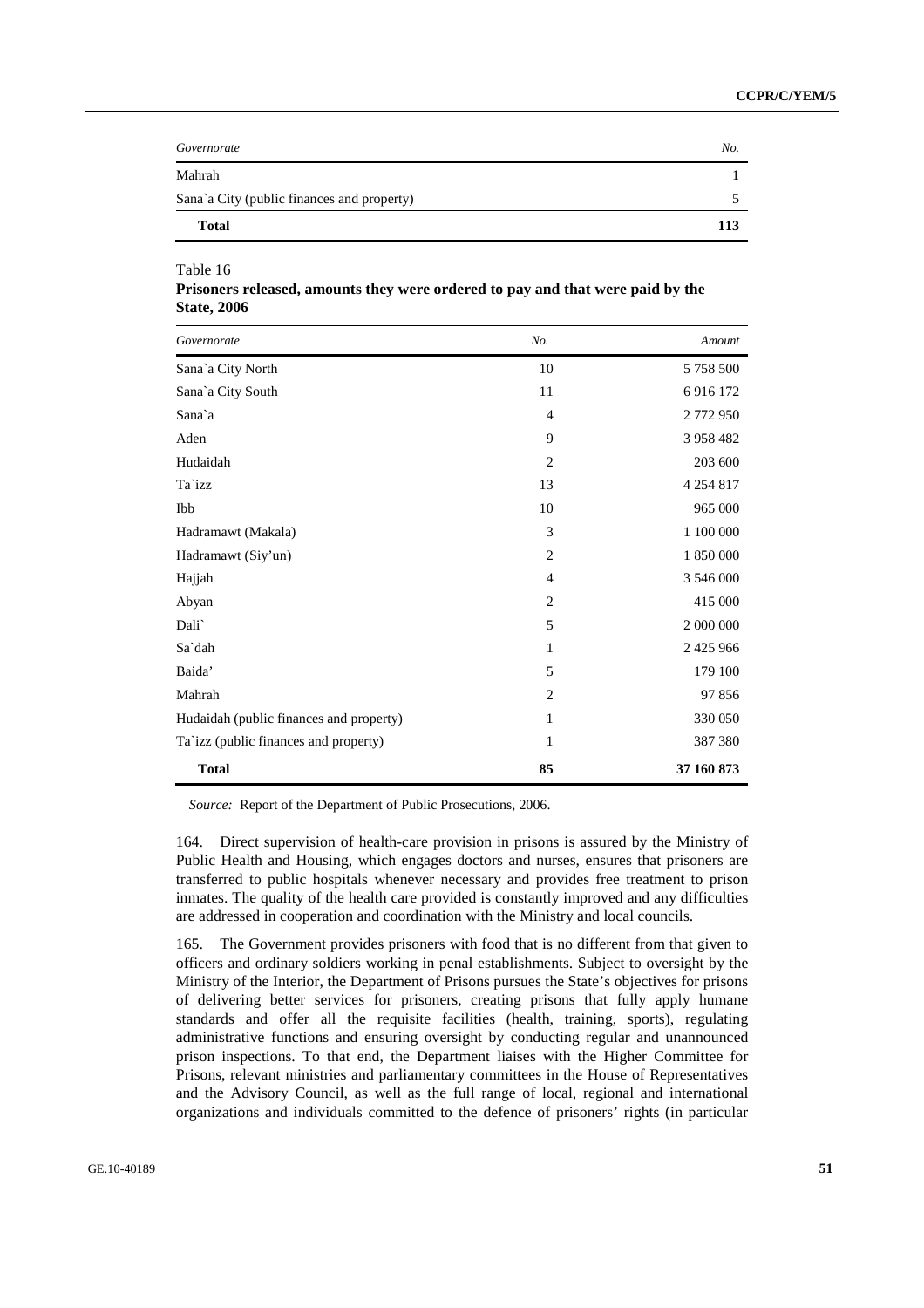the International Committee of the Red Cross (ICRC), UNICEF, the Social Development Fund and the Red Crescent Society).

## **Prisoner rehabilitation and reform**

166. The Prisons Department uses all kinds of educational, teaching and medical techniques and provides vocational training and social services in order to reform and rehabilitate prisoners and instil in them a desire to lead a respectable life and to be good citizens. It makes sure that access to basic education is afforded to all prisoners wishing to complete their studies and to those undergoing any reform process, since education is of the utmost importance in prisoner reform. Indeed, the results of tests carried out with several prisoners show that illiteracy and ignorance of the law play a significant role in crime. The tables below show the number of prisoners enrolled in education and vocational training in 2005.

#### Table 17

#### **Male and female prisoners enrolled in different stages of education in 2005**

| Literacy skills | Basic education | Memorization of<br>the Koran | Secondary<br>education | University<br>education | <b>Total</b> |
|-----------------|-----------------|------------------------------|------------------------|-------------------------|--------------|
| 979             | 480             | 440                          | 174                    |                         | 2 081        |

#### Table 18

#### **Male and female prisoners enrolled in vocational training centres in prisons in 2005**

| Sewing | Carpentry | Industry | Metalwork Electricity | Computing | Weaving | <b>Total</b> |
|--------|-----------|----------|-----------------------|-----------|---------|--------------|
| 183    |           |          | $30^{\circ}$          |           |         | 300          |

#### **Difficulties**

- There is severe overcrowding in prisons; according to Prisons Department data, there were 10,817 prisoners in 22 central prisons in Yemen as at 30 November 2006
- There is a shortage of transport resources for prisoners, including staff, ambulances, service vehicles and prison vans
- Not enough funding is provided to carry out the construction and renovation work needed in prisons

#### **Efforts by the Ministry of Human Rights**

167. In 2007, the Ministry of Human Rights carried out visits to prisons and correctional facilities in a number of governorates. Interviews were conducted with male and female prisoners and the Ministry checked on their conditions of detention, treatment and the length of their sentences. Detailed reports were prepared and submitted to the relevant authorities.

168. The Ministry organizes visits to prisons and detention facilities for its senior officials and corrections and prison officers, as explained below:

• A visit was made to Sana`a Central Prison in May 2007 and the psychiatric clinic was inspected, together with the women's prison and its training and rehabilitation centres. Assessment interviews were conducted with prisoners, a number of issues were discussed and feedback was given to the prison managers. The managers welcomed the proposals to address certain shortcomings ascribed to a lack of experience among prison staff.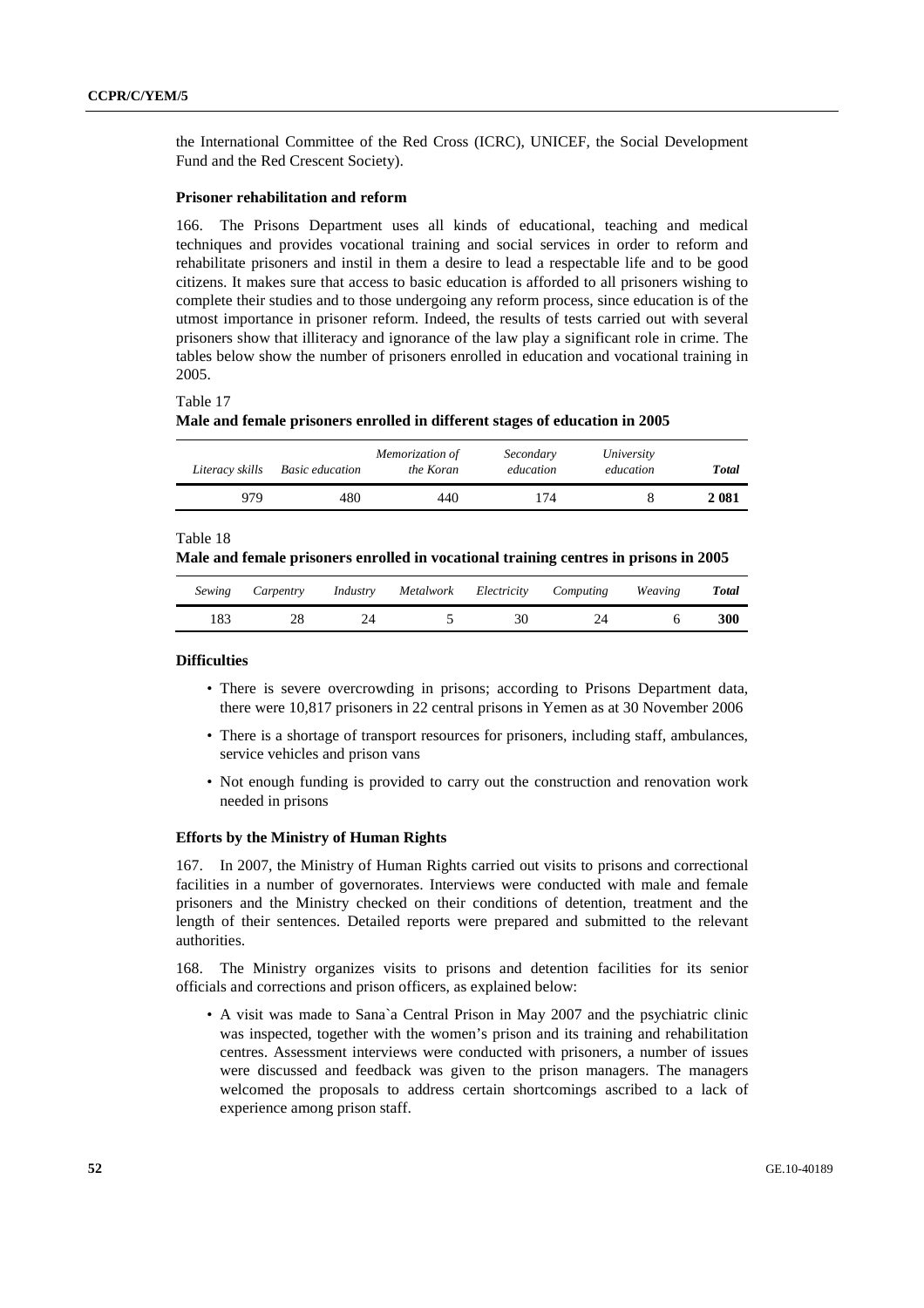- A visit was paid to Rada` Prison in June 2007, after the Ministry received a large number of complaints from prisoners' relatives and after complaints and criticism in the press about the situation of prisoners at the facility. Three persons being held illegally were released immediately and a fourth was released two weeks after the visit.
- A visit was paid to Hudaidah Prison on 8 August 2007 and a report was produced on conditions at the prison and the prisoners.
- From 6 to 14 September 2006, in the presence of Her Excellency the Minister for Human Rights, an assessment was made of conditions at central prisons and of prisoners in the governorates of Sana`a, Aden, Lahij, Ta`izz, Ibb and Dhamar.
- A visit was paid to the Baida' governorate prison in 2006.
- Visits were paid to police stations, criminal investigation departments and the Department of Public Prosecutions in order to deal with five cases, four of which were successfully investigated in 2005. An inspection was carried out at detention facilities in Sana`a City in 2006.
- Visits were paid to some orphanages and juvenile offenders' institutions in Sana`a in July 2005.

169. Following these visits detailed reports were written on prison conditions, prisoners and cases where assistance was needed. The reports were submitted to the Cabinet, which issued decisions ordering the competent authorities to implement the team's recommendations in order to rectify the failings identified. The Higher Committee to Investigate Prison Conditions drew up a list of inmates who had served two thirds of their sentence. After their debts had been settled, out of the public purse, these persons were released in Sha`ban and Ramadan A.H. 1426, on instructions from His Excellency the President of the Republic. Some assistance in kind is distributed each month to women prisoners in Sana`a Central Prison.

#### **Efforts by the Office of the Public Prosecutor**

170. The Prisons Department, which is attached to the Office of the Public Prosecutor, is responsible for monitoring prisoners from the time of arrest until sentencing. The Department is also responsible for looking into prisoners' grievances and gathering prisoner data.

171. In 2006 an automation programme was introduced, linking the Office of the Public Prosecutor and several governorates to a common network, in order to facilitate and speed up access to information on prisoners in all the governorates of Yemen and signal to the Higher Committee for Prisons cases of prisoners deserving to be given legal assistance. In 2006, data on 10,880 prisoners in various governorates was uploaded onto a computer.

172. The second phase of the project began in 2007. The aim was to link the Prisons Department at the Office of the Public Prosecutor to the remaining towns and governorates (Abyan, Lahij, Dali`, Baida', Dhamar, Sa`dah, Amran, Hajjah, Sana`a, Makala, Siy'un and Shabwah). The tables below provide data on prisoners.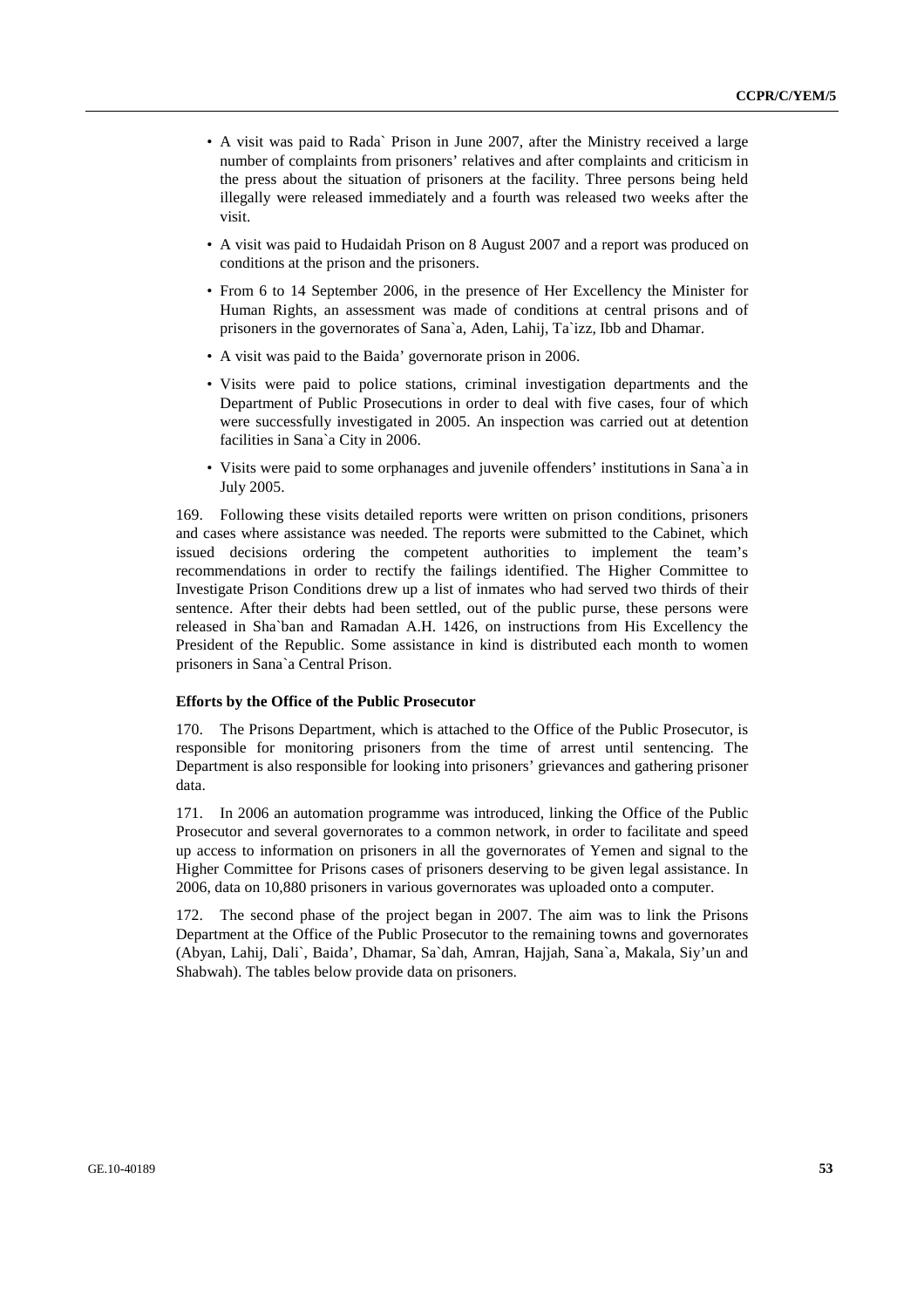**Number of prisoners whose data were uploaded on a computer in 2005** 

|                   |                        |                               | On trial           |                |                           | Serving a sentence |                                                       |              |
|-------------------|------------------------|-------------------------------|--------------------|----------------|---------------------------|--------------------|-------------------------------------------------------|--------------|
| Governorate       | Under<br>investigation | Court of<br>first<br>instance | Court of<br>appeal | High<br>court  | Deprivation<br>of liberty | Debts              | Fixed penalties<br>(hudud) and<br>retaliation (qisas) | <b>Total</b> |
| Sana'a City North | 343                    | 676                           | 229                | 62             | 164                       | 245                | 12                                                    | 1731         |
| Sana`a City South | 351                    | 587                           | 211                | 78             | 171                       | 263                | 10                                                    | 1671         |
| Sana`a            | 97                     | 196                           | 116                | 21             | 42                        | 80                 | $\overline{4}$                                        | 556          |
| Aden              | 197                    | 353                           | 42                 | 18             | 142                       | 120                | 1                                                     | 873          |
| Ta`izz            | 244                    | 593                           | 310                | 56             | 124                       | 277                | 5                                                     | 1609         |
| Hudaidah          | 86                     | 245                           | 129                | 45             | 115                       | 122                | 13                                                    | 755          |
| Hadramawt         | 66                     | 229                           | 30                 | 16             | 61                        | 58                 | $\overline{2}$                                        | 462          |
| Ibb               | 129                    | 426                           | 319                | 33             | 106                       | 75                 | 8                                                     | 1 0 9 6      |
| Abyan             | 48                     | 54                            | 20                 | $\overline{2}$ | 15                        | 21                 | 1                                                     | 161          |
| Hajjah            | 94                     | 228                           | 115                | 13             | 33                        | 66                 | 12                                                    | 561          |
| Dhamar            | 104                    | 217                           | 126                | 67             | 30                        | 60                 | 5                                                     | 609          |
| Shabwah           | 23                     | 40                            | 15                 | 9              | 20                        | 70                 | $\mathfrak{2}$                                        | 179          |
| Lahij             | 48                     | 128                           | 51                 | 12             | 18                        | 29                 | $\overline{4}$                                        | 290          |
| Sa`dah            | 24                     | 154                           | 44                 | 8              | 19                        | 29                 | $\overline{4}$                                        | 282          |
| Dali'             | 58                     | 162                           | 155                | 10             | 36                        | 39                 | 3                                                     | 463          |
| Mahwit            | 21                     | 63                            | 18                 | 5              | 10                        | 20                 | 1                                                     | 148          |
| Baida'            | 15                     | 88                            | 135                | 11             | 24                        | 53                 | $\overline{4}$                                        | 330          |
| Mahrah            | 18                     | 17                            | 22                 | 3              | 25                        | 12                 | $\overline{0}$                                        | 97           |
| Ma'rib            | 10                     | 36                            | 10                 | 1              | 4                         | 7                  | 1                                                     | 69           |
| Amran             | 42                     | 160                           | 51                 | $\overline{4}$ | 25                        | 16                 | 15                                                    | 313          |
| Raymah            | 17                     | 31                            | 16                 | $\mathfrak{2}$ | $\overline{4}$            | $\,$ 8 $\,$        | 1                                                     | 79           |
| <b>Totals</b>     | 2 0 3 5                | 4693                          | 2 1 6 4            | 476            | 1 1 8 8                   | 1670               | 108                                                   | 12 3 34      |

*Source:* Annual report, Office of the Public Prosecutor, 2005.

## Table 20

# **Prisoner data uploaded onto the system via the Prisons Department network**

| Action/prosecutor's<br>office | Under<br>investigation | Court of<br>first<br>instance | Court of<br>appeal |     | <i>Fixed penalties</i><br>(hudud) and<br>High court retaliation (gisas) | Debts    | Deprivation<br>of liberty | <b>Total</b> |
|-------------------------------|------------------------|-------------------------------|--------------------|-----|-------------------------------------------------------------------------|----------|---------------------------|--------------|
| Ibb                           | 106                    | 372                           | 362                | 43  | 22                                                                      | 133      | 66                        | 1 1 0 4      |
| Hudaidah                      | $\theta$               | $\mathbf{0}$                  | 91                 | 45  |                                                                         | $\theta$ | $\theta$                  | 137          |
| Ta`izz                        | 146                    | 505                           | 191                | 104 | 33                                                                      | 248      | 101                       | 1 3 2 8      |
| Aden                          | 193                    | 277                           | 25                 | 12  | 7                                                                       | 111      | 118                       | 743          |
| <b>Total</b>                  | 445                    | 1 1 5 4                       | 669                | 204 | 63                                                                      | 492      |                           | 285 3312     |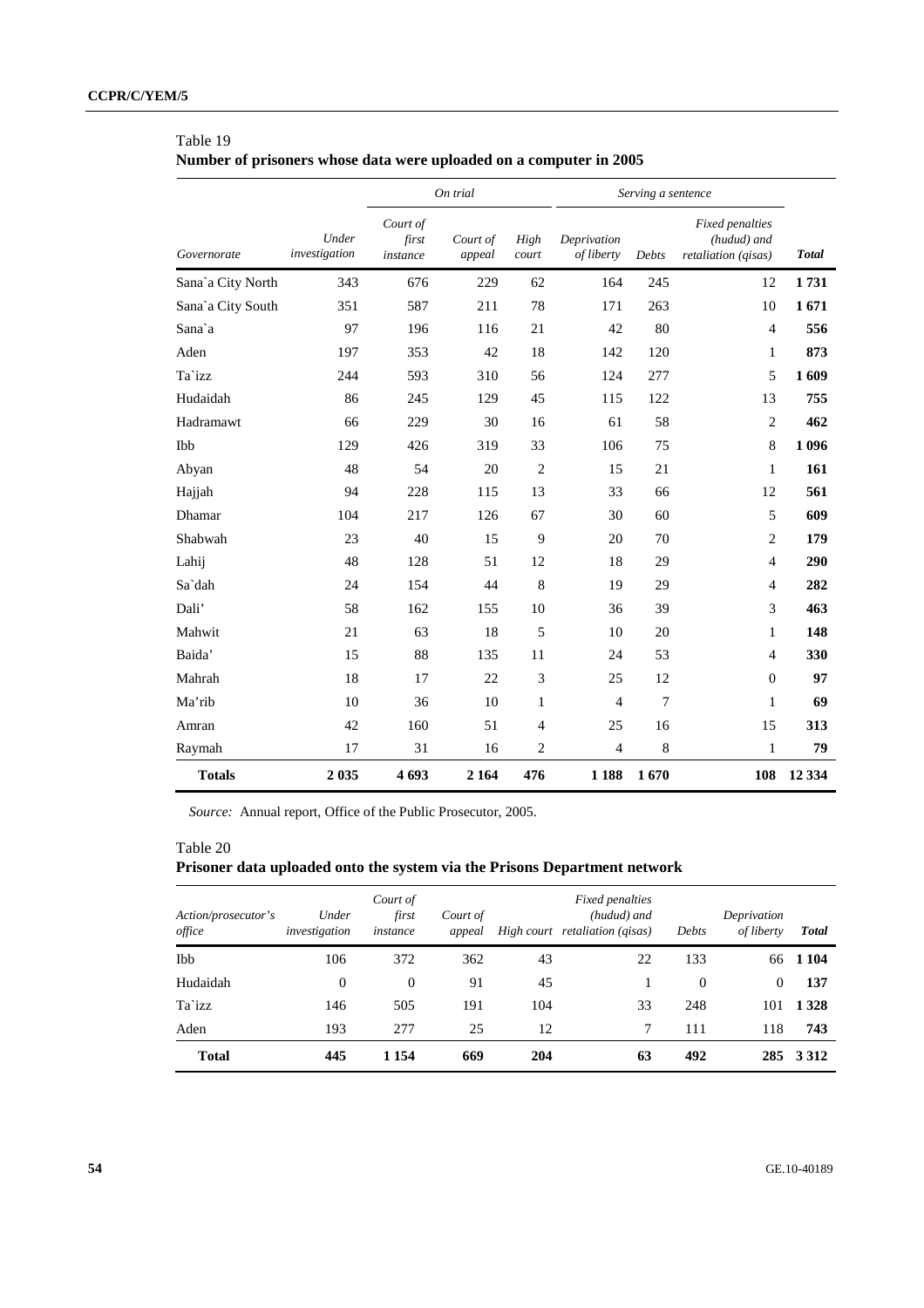| Table 21                                                                             |
|--------------------------------------------------------------------------------------|
| Numbers of prisoners whose cases had been taken up by public prosecutor's offices in |
| Yemen as at the end of 2007                                                          |

|                               |                        |                               | On trial           |                | Serving a sentence                    |                                    |                                                       |              |
|-------------------------------|------------------------|-------------------------------|--------------------|----------------|---------------------------------------|------------------------------------|-------------------------------------------------------|--------------|
| Public prosecutor's<br>office | Under<br>investigation | Court of<br>first<br>instance | Court of<br>appeal | High<br>court  | Deprivation deprivation<br>of liberty | Private<br>debts and<br>of liberty | Fixed penalties<br>(hudud) and<br>retaliation (gisas) | <b>Total</b> |
| Sana'a City North             | 179                    | 462                           | 177                | 25             | 199                                   | 196                                | 16                                                    | 1 2 5 4      |
| Sana`a City South             | 197                    | 380                           | 109                | 19             | 102                                   | 172                                | 9                                                     | 988          |
| Sana`a                        | 68                     | 235                           | 86                 | 29             | 45                                    | 63                                 | 14                                                    | 540          |
| Aden                          | 289                    | 522                           | 34                 | 10             | 195                                   | 123                                | $\overline{4}$                                        | 1 1 7 7      |
| Ta`izz                        | 167                    | 616                           | 185                | 95             | 77                                    | 151                                | 47                                                    | 1 3 3 8      |
| Hudaidah                      | 122                    | 358                           | 154                | 30             | 206                                   | 210                                | 41                                                    | 1 1 2 1      |
| <b>Ibb</b>                    | 195                    | 410                           | 355                | 61             | 58                                    | 122                                | 29                                                    | 1 2 3 0      |
| Hadramawt-Makala              | 288                    | 159                           | 48                 | $\overline{7}$ | 73                                    | 60                                 | 20                                                    | 655          |
| Hadramawt-Siy'un              | 46                     | 38                            | 5                  | $\overline{2}$ | 25                                    | 13                                 | 6                                                     | 135          |
| <b>Dhamar</b>                 | 66                     | 258                           | 105                | 45             | 22                                    | 28                                 | 23                                                    | 547          |
| Dali'                         | 31                     | 123                           | 106                | 8              | 15                                    | 37                                 | 10                                                    | 330          |
| Abyan                         | 25                     | 46                            | 24                 | $\overline{4}$ | 26                                    | 42                                 | 7                                                     | 174          |
| Hajjah                        | 88                     | 283                           | 118                | 32             | 47                                    | 80                                 | 14                                                    | 662          |
| Sa`dah                        | 63                     | 134                           | 38                 | 13             | 35                                    | 29                                 | 6                                                     | 318          |
| Amran                         | 36                     | 206                           | 55                 | 15             | 19                                    | 23                                 | 11                                                    | 365          |
| Lahij                         | 73                     | 146                           | 56                 | 14             | 34                                    | 46                                 | 22                                                    | 391          |
| Baida'                        | 99                     | 140                           | 78                 | 32             | 30                                    | 42                                 | 16                                                    | 437          |
| Shabwah                       | 33                     | 34                            | 26                 | 12             | 11                                    | 9                                  | 3                                                     | 128          |
| Mahwit                        | 12                     | 64                            | 17                 | 5              | 11                                    | 13                                 | 3                                                     | 125          |
| Raymah                        | 27                     | 33                            | 5                  | 6              | 7                                     | 16                                 | 1                                                     | 95           |
| Mahrah                        | 7                      | 16                            | 17                 | 6              | 14                                    | 22                                 | $\theta$                                              | 82           |
| Ma'rib                        | 6                      | 26                            | 11                 | $\mathbf{0}$   | 7                                     | 20                                 | $\theta$                                              | 70           |
| <b>Totals</b>                 | 2 1 1 7                | 4689                          | 1809               | 470            | 1 2 5 8                               | 1517                               | 302                                                   | 12 162       |

# **Public prosecutor's offices at appeal courts which were connected to the prisoner database of the Office of the Public Prosecutor**

| No. | Name of the office | No. of cases entered | No. of prisoners |
|-----|--------------------|----------------------|------------------|
| 1.  | Sana`a City North  | 1685                 | 1 2 5 4          |
| 2.  | Sana`a City South  | 602                  | 562              |
| 3.  | Sana`a             | 670                  | 540              |
| 4.  | Aden               | 2 7 4 1              | 1 1 7 7          |
| 5.  | Ta`izz             | 3 1 5 6              | 1 340            |
| 6.  | Ibb                | 2689                 | 1 2 3 0          |
| 7.  | Hudaidah           | 1 9 0 5              | 1 121            |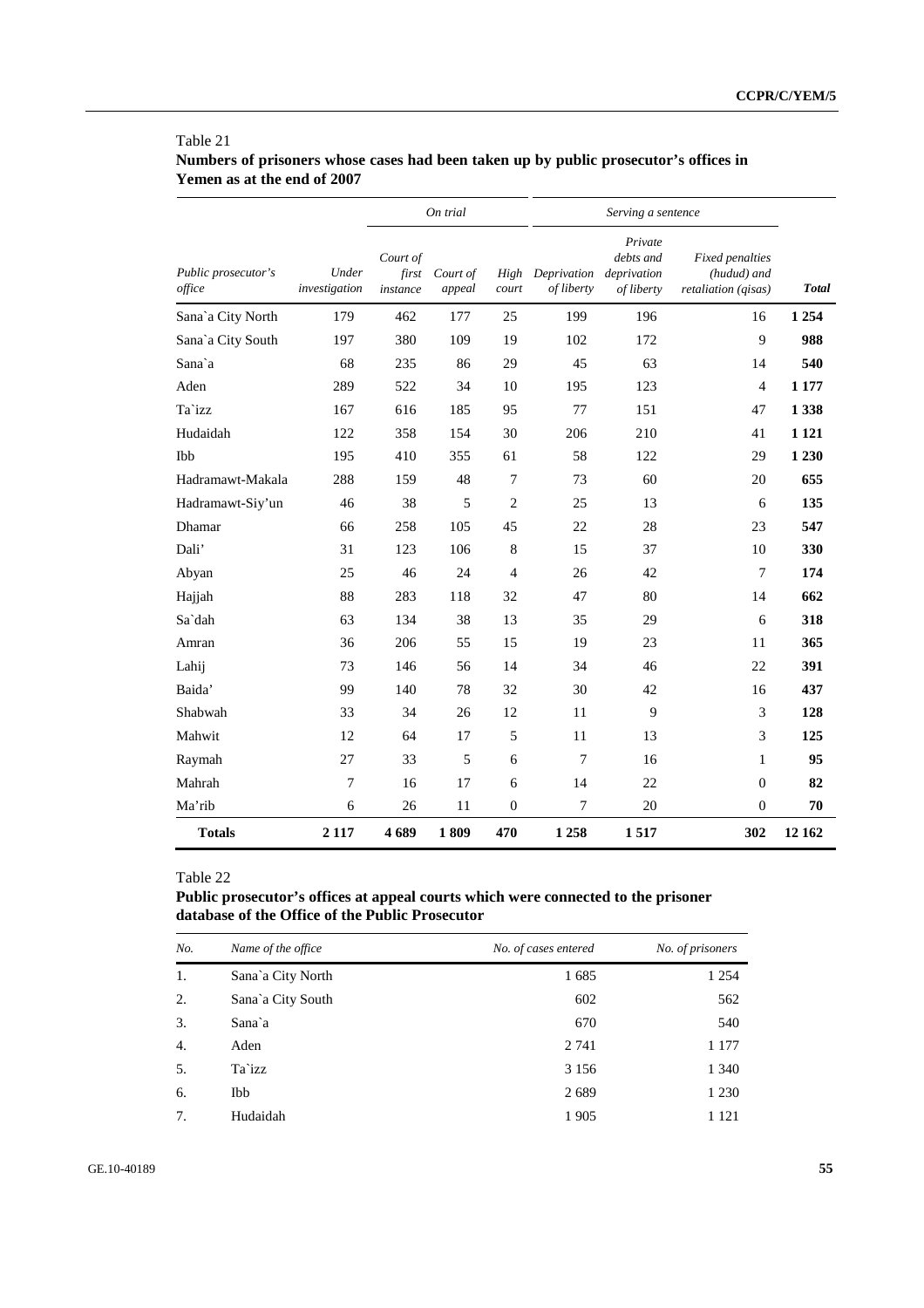| No. | Name of the office                         | No. of cases entered | No. of prisoners |
|-----|--------------------------------------------|----------------------|------------------|
| 8.  | Hadramawt-Makala                           | 751                  | 655              |
| 9.  | Hadramawt-Siy'un                           | 318                  | 135              |
| 10. | Hajjah                                     | 952                  | 662              |
| 11. | Amran                                      | 485                  | 365              |
| 12. | Mahwit                                     | 162                  | 130              |
| 13. | Dali'                                      | 492                  | 330              |
| 14. | Lahij                                      | 399                  | 391              |
| 15. | Abyan                                      | $\theta$             | $\theta$         |
| 16. | Shabwah                                    | 30                   | $\theta$         |
| 17. | Ma'rib                                     | $\Omega$             | $\Omega$         |
| 18. | Mahrah                                     | 112                  | 92               |
| 19. | Raymah                                     | 137                  | 95               |
| 20. | Special Criminal Court                     | 681                  | 441              |
| 21. | Aden (public finances and property)        | 37                   | 25               |
| 22. | Baida'                                     | 721                  | 437              |
| 23. | Ta`izz (public finances and property)      | 42                   | 27               |
| 24. | Hudaidah (public finances and property)    | $\theta$             | $\Omega$         |
| 25. | Hadramawt (public finances and property)   | 37                   | 30               |
| 26. | Sana'a City (public finances and property) | $\Omega$             | $\theta$         |
| 27. | Dhamar                                     | $\Omega$             | 547              |
| 28. | Sa`dah                                     | 352                  | 321              |
|     | <b>Totals</b>                              | 19 15 6              | 11 907           |

# **Number of prisoners whose data were uploaded onto a computer in 2006**

|                   |                        | On trial                      |                    |       | Serving a sentence             |     |                                                             |              |
|-------------------|------------------------|-------------------------------|--------------------|-------|--------------------------------|-----|-------------------------------------------------------------|--------------|
| Governorate       | Under<br>investigation | Court of<br>first<br>instance | Court of<br>appeal | court | High Deprivation of<br>liberty |     | Fixed penalties<br>(hudud) and<br>Debts retaliation (gisas) | <b>Total</b> |
| Sana`a City North | 214                    | 468                           | 217                | 72    | 137                            | 190 | 9                                                           | 1 307        |
| Sana`a City South | 197                    | 380                           | 109                | 19    | 102                            | 172 | 6                                                           | 985          |
| Sana`a            | 108                    | 128                           | 95                 | 36    | 32                             | 78  | 7                                                           | 484          |
| Aden              | 143                    | 276                           | 27                 | 12    | 98                             | 150 | 3                                                           | 709          |
| Ta`izz            | 140                    | 565                           | 305                | 48    | 105                            | 258 | 16                                                          | 1437         |
| Hudaidah          | 83                     | 343                           | 158                | 33    | 188                            | 83  | 7                                                           | 895          |
| <b>Ibb</b>        | 106                    | 370                           | 346                | 37    | 66                             | 133 | 22                                                          | 1 0 8 0      |
| Hadramawt-Makala  | 32                     | 99                            | 41                 | 8     | 51                             | 64  | $\overline{2}$                                              | 297          |
| Hadramawt-Siy'un  | 16                     | 41                            | 11                 | 2     | 41                             | 17  | $\overline{c}$                                              | 130          |
| Dhamar            | 39                     | 185                           | 127                | 60    | 28                             | 76  | 12                                                          | 527          |
| Dali'             | 11                     | 159                           | 112                | 24    | 33                             | 61  | 9                                                           | 409          |
| Abyan             | 25                     | 46                            | 24                 | 4     | 26                             | 42  | 7                                                           | 174          |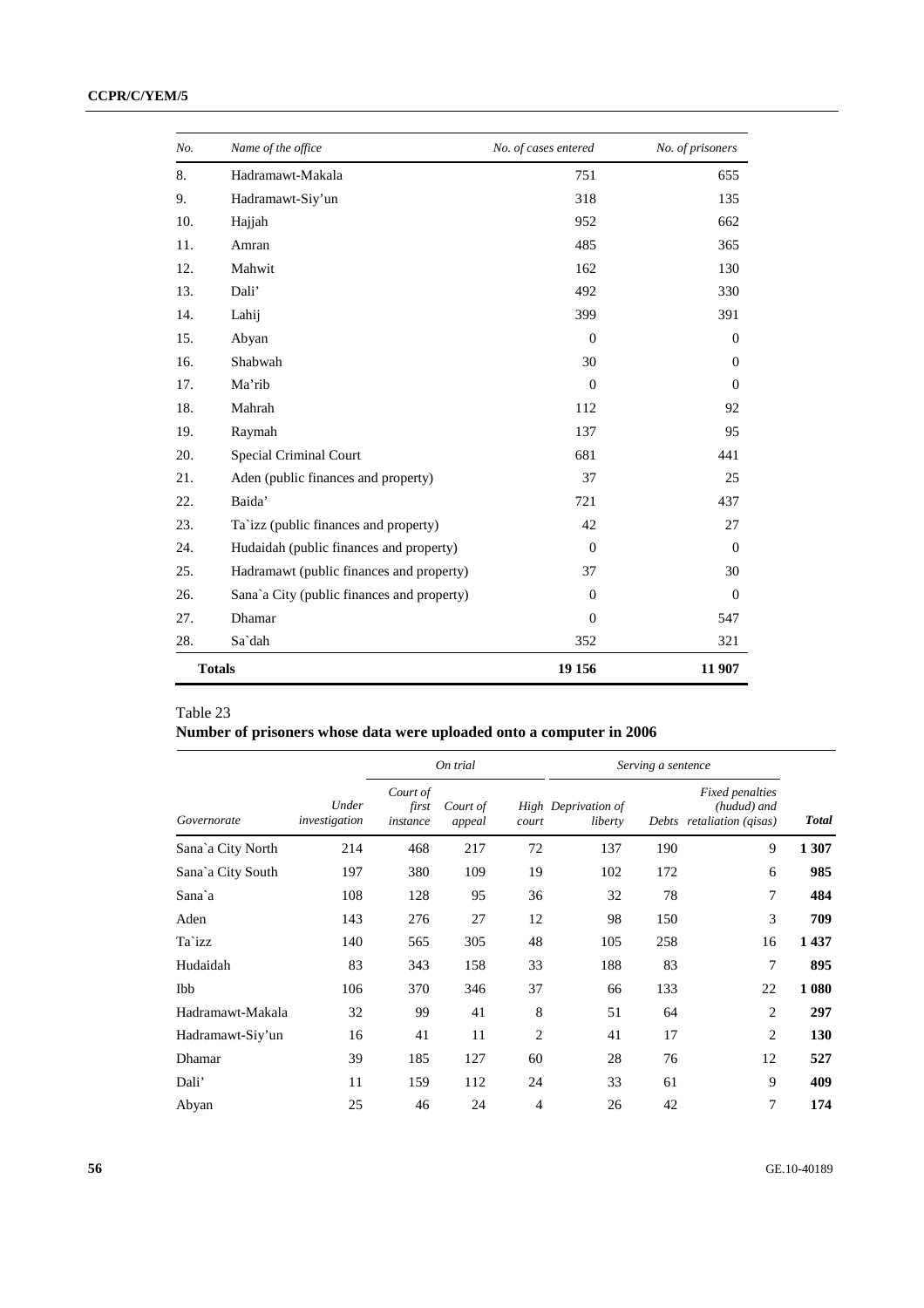|               |                        | On trial                      |                    |                | Serving a sentence             |      |                                                                    |              |
|---------------|------------------------|-------------------------------|--------------------|----------------|--------------------------------|------|--------------------------------------------------------------------|--------------|
| Governorate   | Under<br>investigation | Court of<br>first<br>instance | Court of<br>appeal | court          | High Deprivation of<br>liberty |      | <b>Fixed penalties</b><br>(hudud) and<br>Debts retaliation (gisas) | <b>Total</b> |
| Hajjah        | 96                     | 183                           | 101                | 26             | 74                             | 82   | 6                                                                  | 568          |
| Sa`dah        | 24                     | 157                           | 44                 | 8              | 31                             | 21   | 1                                                                  | 286          |
| Amran         | 17                     | 195                           | 43                 | 17             | 34                             | 25   | 14                                                                 | 345          |
| Lahij         | 31                     | 137                           | 61                 | 15             | 30                             | 49   | 10                                                                 | 333          |
| Baida'        | 59                     | 125                           | 101                | 34             | 37                             | 46   | 12                                                                 | 414          |
| Shabwah       | 33                     | 34                            | 26                 | 12             | 11                             | 9    | 3                                                                  | 128          |
| Mahwit        | 6                      | 64                            | 17                 | 5              | 11                             | 13   | 2                                                                  | 118          |
| Raymah        | 24                     | 37                            | 13                 | 10             | 3                              | 14   | 1                                                                  | 102          |
| Mahrah        | 7                      | 16                            | 17                 | 6              | 14                             | 22   | $\theta$                                                           | 82           |
| Ma'rib        | 6                      | 26                            | 11                 | $\overline{0}$ | 7                              | 20   | $\theta$                                                           | 70           |
| <b>Totals</b> | 1417                   | 4 0 34                        | 2006               | 488            | 1 1 5 9                        | 1625 | 151                                                                | 10880        |

#### **Judicial inspections of prisons**

173. In 2006, 4,214 inspections of detention facilities and prisons were conducted by public prosecutor's offices at courts of appeal and courts of first instance.

#### **Juveniles in prison**

Table 24

174. The laws in force state that juveniles in the 15-to-18 age group are to be placed in separate sections of detention facilities. Draft amendments to the law have yet to be adopted which would afford children up to the age of 18 the rights which children in conflict with the law are to be afforded according to the Convention on the Rights of the Child. However, a number of considerations are taken into account when dealing with such children. These include:

 (a) The need to separate children completely from adult prisoners and place them in separate sections where their privacy is respected;

 (b) The need to provide these children with educational, health and cultural services and skills training.

|     |                | Year           |      |      |      |      |      |
|-----|----------------|----------------|------|------|------|------|------|
| No. | Name of prison | 2003           | 2004 | 2005 | 2006 | 2007 | 2008 |
| 1.  | Sana`a         | 46             | 44   | 53   | 54   | 63   | 56   |
| 2.  | Lahij          | 3              | 3    | 19   | 9    | 13   | 10   |
| 3.  | Ibb            | 18             | 9    | 54   | 36   | 24   | 25   |
| 4.  | Dhamar         | 7              | 35   | 62   | 36   | 46   | 36   |
| 5.  | Amran          | 8              | 1    | 14   | 14   | 15   | 28   |
| 6.  | Dali'          | 6              |      | 22   | 10   |      | 3    |
| 7.  | Rada'          | $\overline{4}$ | 7    | 26   | 38   | 28   | 31   |
| 8.  | Mahwit         | $\overline{4}$ | 1    | 2    | 1    | 1    | 2    |

**Number of juveniles in prison, 2003–2008**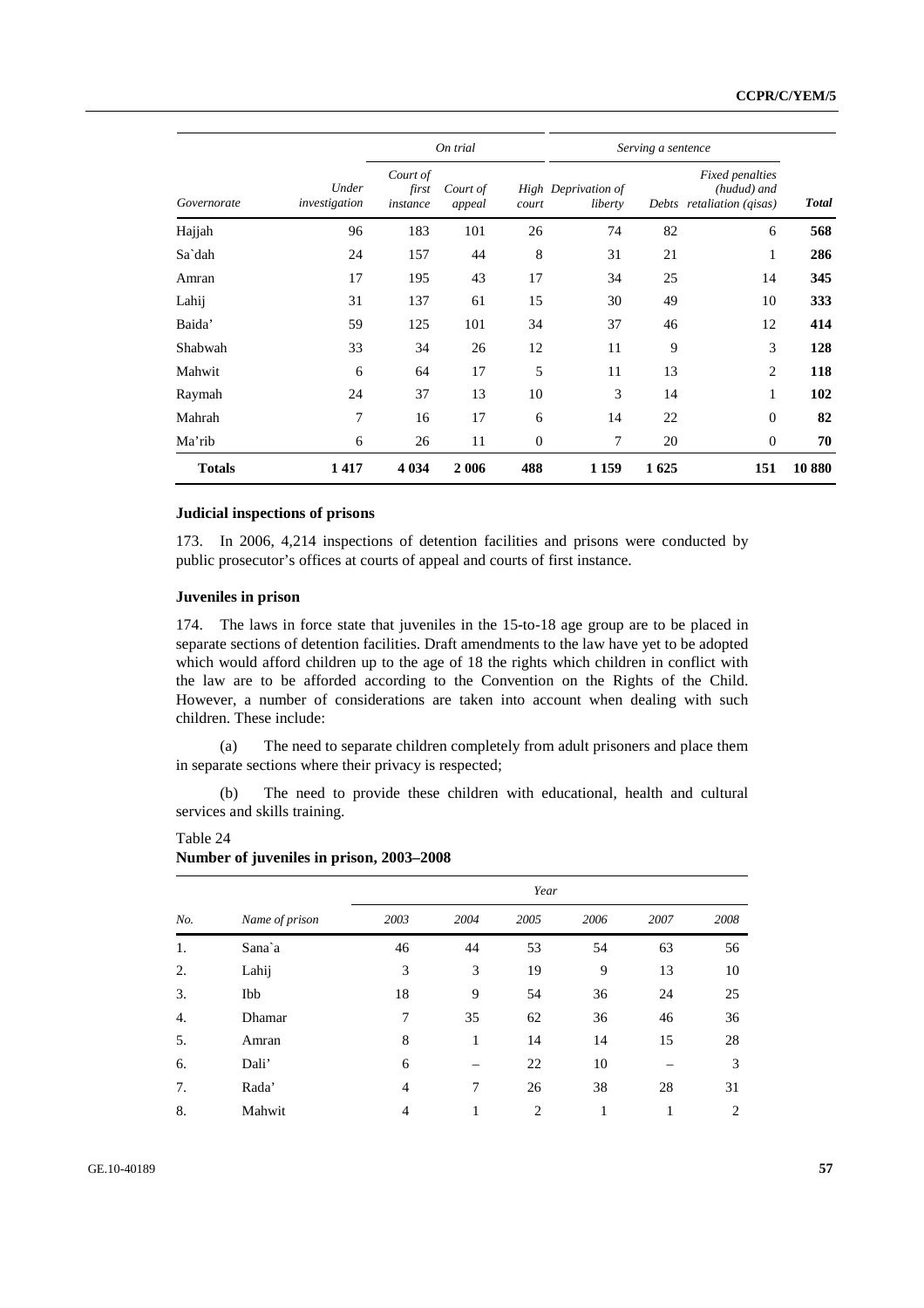|              |                | Year |      |      |      |      |      |
|--------------|----------------|------|------|------|------|------|------|
| No.          | Name of prison | 2003 | 2004 | 2005 | 2006 | 2007 | 2008 |
| 9.           | Sa`dah         | 15   | 34   | 96   | 15   | 25   | 10   |
| 10.          | Hajjah         | .5   |      | 8    | 24   | 12   | 5    |
| <b>Total</b> |                | 116  | 141  | 356  | 238  | 227  | 206  |

*Source*: Draft State party report of Yemen on the rights of the child.

#### **Monitoring detention centres and care homes**

#### *Juvenile care homes and homes for juvenile offenders*

175. In recent years, the Ministry of Human Rights has organized several visits to juvenile care homes and homes for juvenile offenders, inspecting conditions and identifying residents' needs. In the light of these visits, efforts were made to contact Government agencies and members of the business community in order to create support mechanisms to help raise standards in the homes. Indeed, certain failings were addressed, nutritional and educational requirements supplied and funding was provided. The institutions that were visited are listed below:

 (a) Juvenile reform institution (Sana`a City governorate): following the visit, a list was drawn up of residents who were destitute. Letters were sent to businessmen asking for their help to pay blood money (*diyah*) and certain debts owed by residents;

(b) Amal Reform Institution for Girls (Sana`a City);

 (c) Solidarity Home for the Elimination of Vagrancy (Sana`a City) – under the direct supervision of the Ministry of Human Rights, all the persons living in the home were discharged, returned to their home governorates and delivered into the care of their families;

- (d) Juvenile reform institution (Hudaidah);
- (e) Juvenile offenders home (governorate of Aden);
- (f) Juvenile care home (governorate of Aden).

176. A modest amount of financial aid was offered to a number of these homes by benefactors, who were thanked by the Ministry. The details are shown in the table below.

| <i>Institution</i>                | Governorate | Financial aid<br>(in rials) | <i>Other</i>                                                                              |
|-----------------------------------|-------------|-----------------------------|-------------------------------------------------------------------------------------------|
| Juvenile reform institution       | Sana`a City |                             | Payment of blood money<br>$\left(\text{divah}\right)$ and some special<br>debts, Al-Kabus |
| Juvenile reform institution       | Hudaidah    | 75 000                      | First and last meals during<br>the breaking of the<br>Ramadan fast                        |
| Juvenile offenders home for girls | Aden        | 90 000                      |                                                                                           |
| Juvenile reform institution       | Aden        | 90 000                      |                                                                                           |

| Support provided to juvenile and juvenile offenders homes |  |  |
|-----------------------------------------------------------|--|--|
|                                                           |  |  |

Table 25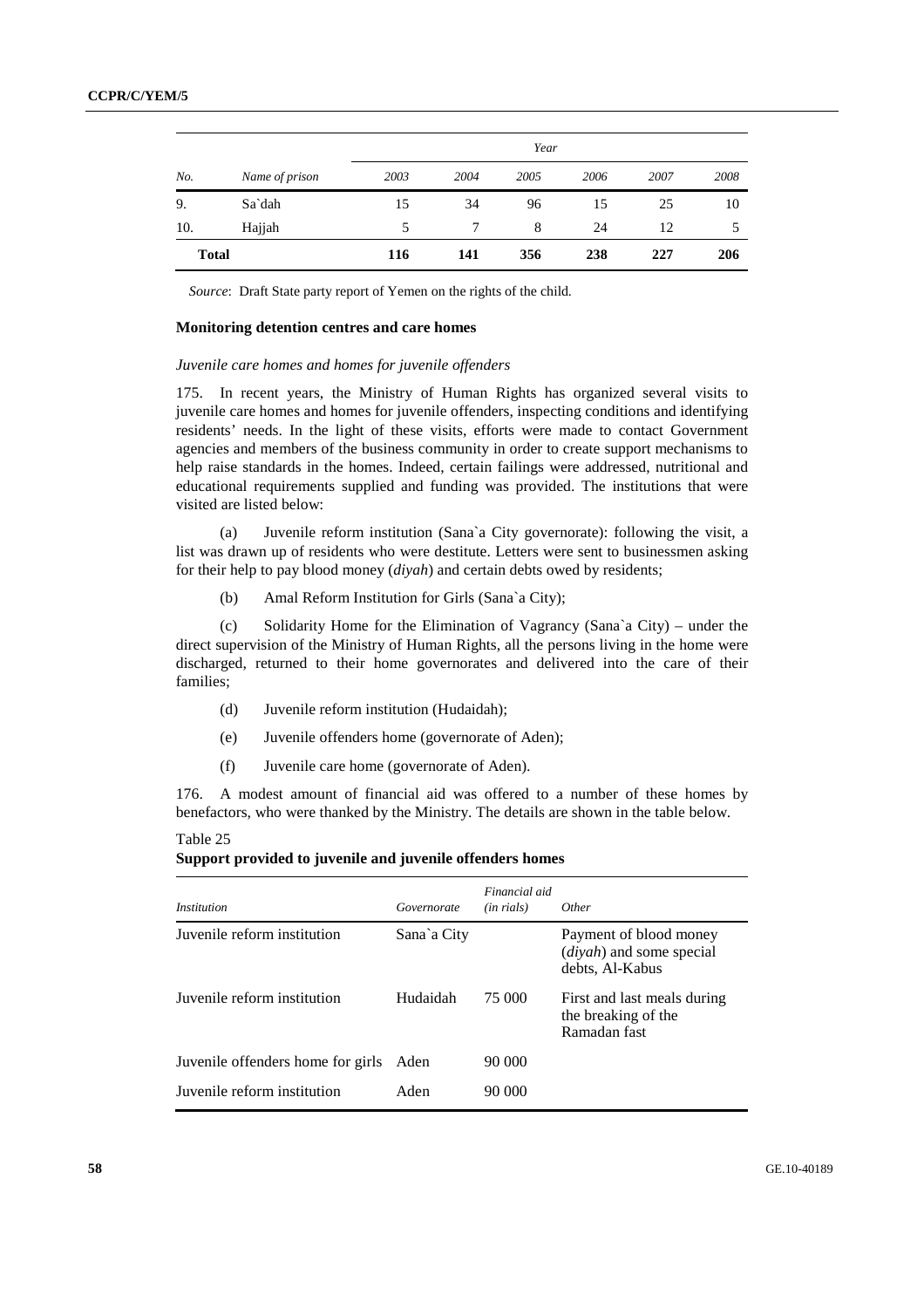## **Orphanages**

177. The Ministry has organized numerous visits to orphanages in certain governorates and given them a modest amount of material, library and school supplies, with assistance from benefactors. The following table shows which orphanages were visited and how much support they were given.

# Table 26 **Orphanages visited and support provided**

|    | <i>Institution</i>                                               | Governorate | Material support                       | <b>Technical</b><br>support | Other                                                        |
|----|------------------------------------------------------------------|-------------|----------------------------------------|-----------------------------|--------------------------------------------------------------|
| 1. | Orphans Welfare Home                                             | Sana`a City |                                        |                             |                                                              |
| 2. | Insan foundation for<br>Orphans Welfare<br>Institution (private) | Sana`a City |                                        |                             |                                                              |
| 3. | Al-Tahadi Association for<br><b>Physically Disabled</b><br>Women | Sana`a City |                                        |                             |                                                              |
| 4. | Children's Rehabilitation<br>and Welfare Centre                  | Sana`a City |                                        |                             | $200$ uniforms $-$<br><b>Economic Institution</b><br>support |
| 5. | Orphans Welfare Home                                             | Hudaidah    | 25 000                                 | Computers                   | Meals during<br>Ramadan                                      |
| 6. | Al-Shawkani Orphans<br>Welfare Home                              | Aden        | $50000 + 10000$<br>for transport costs | Computers                   | School supplies for<br>400 students                          |
| 7. | Orphans Welfare Home                                             | Hadramawt   | 20 000<br><b>Transport costs</b>       | Computers                   |                                                              |
| 8. | Orphans Welfare Home                                             | Ta`izz      | 10 000<br><b>Transport costs</b>       |                             | School supplies for<br>100 students                          |
| 9. | Orphans Welfare Home                                             | <b>Ibb</b>  | 10 000<br><b>Transport costs</b>       |                             | School supplies for<br>350 students                          |

#### **Care for children who are with their mothers in prison**

178. Children under the age of 2 remain with their mothers in prison, as it is in the best interests of children of this age to be with their mothers. Thereafter, the children are handed over to a guardian, if there is one. There is a special area for children in the prison, with a library of children's storybooks, a television and children's toys. Sana`a Central Prison pays for children's milk and food every month and other organizations, including the Ministry of the Interior, the Ministry of Human Rights, Al-Salih Foundation and charities, provide supplies such as milk, soap, biscuits and other forms of assistance.

Table 27 **Number of children with their mothers in prison** 

| Prison name | No. |
|-------------|-----|
| Sana`a      | 21  |
| Amran       |     |
| Hadramawt   |     |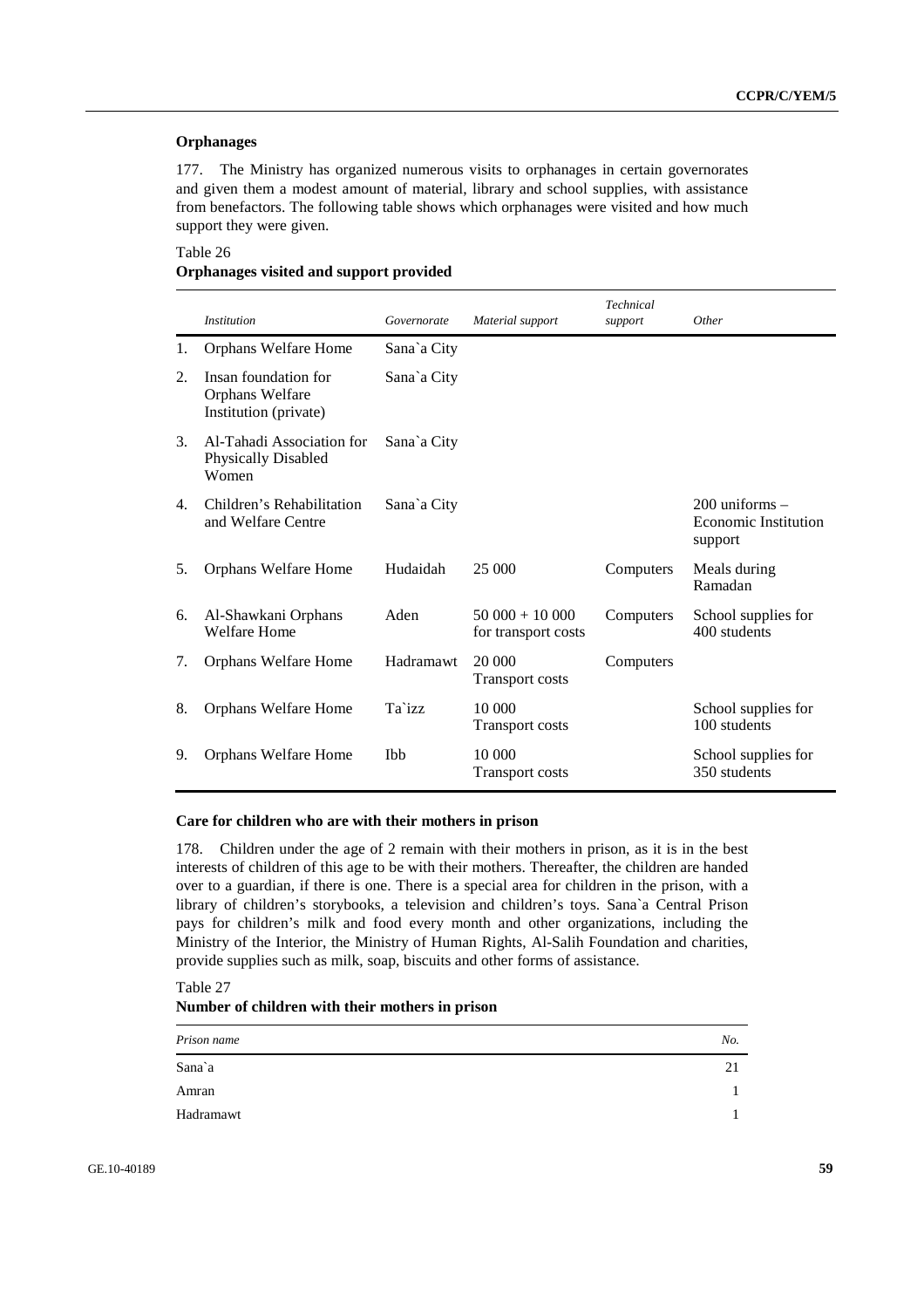# **CCPR/C/YEM/5**

| Prison name  | No. |
|--------------|-----|
| Dhamar       | 2   |
| Hudaidah     | 13  |
| Hajjah       | 1   |
| Rada`        | 1   |
| Aden         | 10  |
| Ibb          | 8   |
| Ta`izz       | 10  |
| Abyan        | 2   |
| <b>Total</b> | 71  |

## **Monitoring and follow-up**

179. Members of the network set up to protect children in conflict with the law, with support from UNICEF and a Swedish organization, visited all the governorates to assess the situation of children in conflict with the law in judicial institutions (prisons, courts, reform institutions, public prosecutor's offices, police stations) and how child welfare and protection was assured at those institutions. A report was submitted to the authorities and the institutions concerned with a view to having them implement the recommendations set out therein.

180. The Ministry of Human Rights follows up on children in conflict with the law, paying visits to central prisons, social welfare homes and juvenile justice institutions under the Ministry's annual plan. It also ensures follow-up through the General Department for Communications and Complaints and the activities of the Welfare and Reform Department.

181. Children participate in monitoring conditions for children in juvenile justice institutions, through field visits and regular and special meetings of members of the Children's Parliament. They then submit recommendations to the competent authorities via the Democracy School.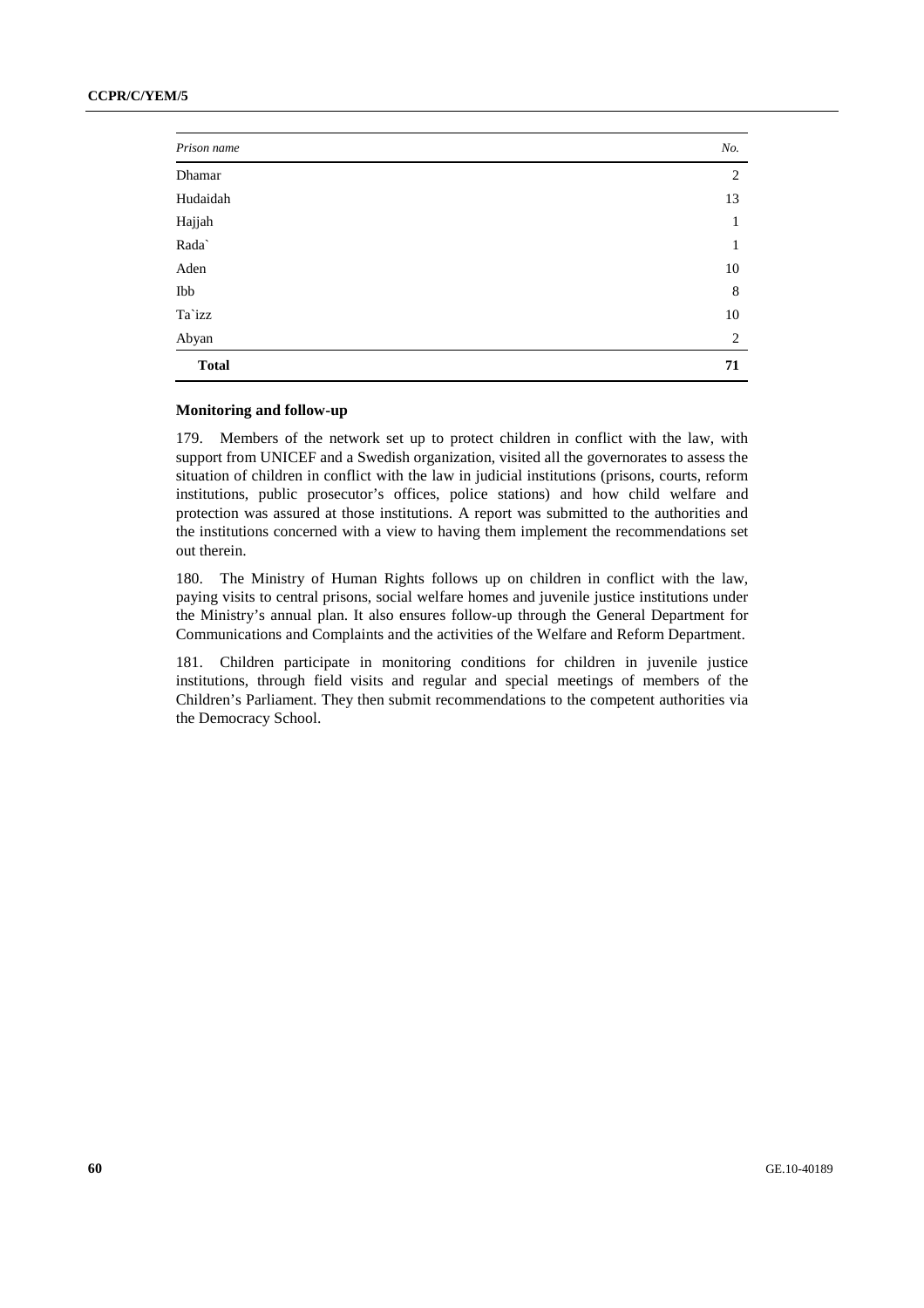|     |                                                              |             |                          |                |                  |                          |             |                  | Number of cases with the Office of the Public Prosecutor |                  |                  |                          |                  |                  |                          |                  |                  |                          |                  |
|-----|--------------------------------------------------------------|-------------|--------------------------|----------------|------------------|--------------------------|-------------|------------------|----------------------------------------------------------|------------------|------------------|--------------------------|------------------|------------------|--------------------------|------------------|------------------|--------------------------|------------------|
|     |                                                              |             |                          | <b>Serious</b> |                  |                          | Not serious |                  |                                                          | Complaints       |                  |                          | Lesser offences  |                  |                          | Unavoidable acts |                  |                          | [Illegible]      |
| No. | $\mathit{Cases}/$<br>Governorate                             | Total cases | No. of reported<br>cases | Processed      | $Pending$        | No. of reported<br>cases | Processed   | Pending          | No. of reported<br>cases                                 | Processed        | $Pending$        | No. of reported<br>cases | Processed        | $Pending$        | No. of reported<br>cases | Processed        | $Pending$        | No. of reported<br>cases | Processed        |
| 1.  | Sana'a City                                                  | 223         | 41                       | 41             | $\boldsymbol{0}$ | 181                      | 181         | $\boldsymbol{0}$ | $\boldsymbol{0}$                                         | $\boldsymbol{0}$ | $\boldsymbol{0}$ | $\boldsymbol{0}$         | $\boldsymbol{0}$ | $\boldsymbol{0}$ | $\boldsymbol{0}$         | $\boldsymbol{0}$ | $\boldsymbol{0}$ | $\,1\,$                  | $\mathbf{1}$     |
| 2.  | Aden                                                         | 173         | 17                       | 16             | $\mathbf{1}$     | 72                       | 69          | 3                | $\mathbf{0}$                                             | $\boldsymbol{0}$ | $\overline{0}$   | $\mathbf{0}$             | $\overline{0}$   | $\mathbf{0}$     | -1                       | 1                | $\mathbf{0}$     | 83                       | 83               |
| 3.  | Ta`izz                                                       | 140         | 27                       | $23\,$         | 4                | 103                      | 101         | $\sqrt{2}$       | $\boldsymbol{0}$                                         | $\boldsymbol{0}$ | $\mathbf{0}$     | $\boldsymbol{0}$         | $\mathbf{0}$     | $\boldsymbol{0}$ | $\mathbf{0}$             | $\boldsymbol{0}$ | $\boldsymbol{0}$ | 10                       | $10\,$           |
| 4.  | Hadramawt                                                    | 54          | $\tau$                   | $\overline{4}$ | 3                | 37                       | 34          | 3                | 3                                                        | 3                | $\overline{0}$   | $\mathbf{0}$             | $\overline{0}$   | $\boldsymbol{0}$ | $\mathbf{0}$             | $\boldsymbol{0}$ | $\mathbf{0}$     | 7                        | 7                |
| 5.  | Hudaidah                                                     | 124         | 33                       | 33             | $\boldsymbol{0}$ | 90                       | 89          | $\mathbf{1}$     | $\mathbf{1}$                                             | $\mathbf{1}$     | $\mathbf{0}$     | $\mathbf{0}$             | $\overline{0}$   | $\mathbf{0}$     | $\mathbf{0}$             | $\boldsymbol{0}$ | $\boldsymbol{0}$ | $\boldsymbol{0}$         | $\boldsymbol{0}$ |
| 6.  | Ibb                                                          | 64          | 14                       | 13             | $\mathbf{1}$     | 45                       | 42          | 3                | $\theta$                                                 | $\boldsymbol{0}$ | $\overline{0}$   | 3                        | 3                | $\mathbf{0}$     | $\mathbf{0}$             | $\mathbf{0}$     | $\mathbf{0}$     | $\overline{2}$           | 2                |
| 7.  | Abyan                                                        | ${\bf 8}$   | $\sqrt{2}$               | $\overline{c}$ | $\mathbf{0}$     | 6                        | 6           | $\boldsymbol{0}$ | $\boldsymbol{0}$                                         | $\boldsymbol{0}$ | $\overline{0}$   | $\mathbf{0}$             | $\overline{0}$   | $\mathbf{0}$     | $\boldsymbol{0}$         | $\boldsymbol{0}$ | $\mathbf{0}$     | $\boldsymbol{0}$         | $\boldsymbol{0}$ |
| 8.  | Hajjah                                                       | 36          | 8                        | 6              | 2                | $23\,$                   | 23          | $\mathbf{0}$     | $\boldsymbol{0}$                                         | $\overline{0}$   | $\mathbf{0}$     | $\overline{0}$           | $\overline{0}$   | $\overline{0}$   | $\mathbf{0}$             | $\mathbf{0}$     | $\mathbf{0}$     | 5                        | 5                |
|     | <b>Total</b>                                                 | 822         | 149                      | 138            | 11               | 557                      | 545         | 12               | $\overline{\mathbf{4}}$                                  | 4                | $\pmb{0}$        | $\mathbf{3}$             | $\mathbf{3}$     | $\pmb{0}$        | $\mathbf 1$              | $\mathbf{1}$     | $\pmb{0}$        | 108                      | 108              |
|     | Source: Report of the Office of the Public Prosecutor, 2007. |             |                          |                |                  |                          |             |                  |                                                          |                  |                  |                          |                  |                  |                          |                  |                  |                          |                  |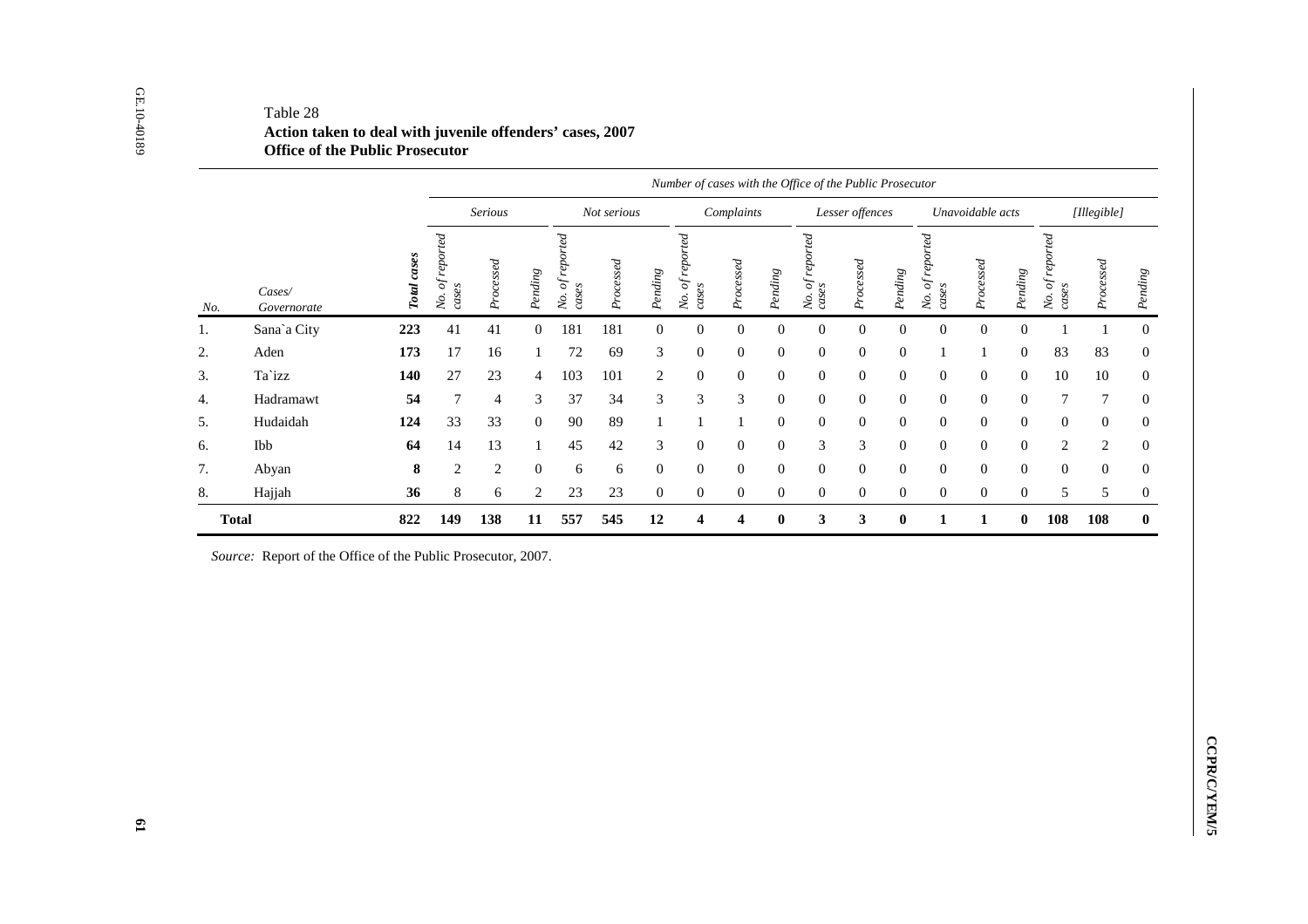# Table 29 **Number of juveniles in social guidance homes and type of delinquency, 2005**

|                                               |                |                  |                                |                              |                 |        | Delinquency                         |                             |                     |      |                                           |        |            |                  |         |                |              |         | Risk of delinquency |                  |                  |              |                    |
|-----------------------------------------------|----------------|------------------|--------------------------------|------------------------------|-----------------|--------|-------------------------------------|-----------------------------|---------------------|------|-------------------------------------------|--------|------------|------------------|---------|----------------|--------------|---------|---------------------|------------------|------------------|--------------|--------------------|
|                                               |                |                  |                                |                              |                 |        |                                     | Sex offences                |                     |      |                                           |        |            |                  |         |                |              |         |                     |                  |                  |              |                    |
| <b>Institution</b>                            | Murder         | Attempted murder | Deliberate wounding<br>(minor) | $The \ensuremath{\hat{\mu}}$ | Attempted theft | Sodomy | intercourse<br>Prohibited<br>sexual | Indecent<br>$as {\it null}$ | depravity<br>Act of | Rape | $\mathit{selling}$<br>Drinking<br>alcohol | Fraud  | Other harm | <b>Total</b>     | Begging | Vagrancy       | $Op$ hanhood | Divorce | Absence of father   | Family breakdown | Religious heresy | <b>Total</b> | <b>Grand</b> total |
| Sana`a City Social<br>Guidance Home for Boys  | 9              | 16               | 54                             |                              |                 | 34     |                                     |                             |                     |      | $\overline{c}$                            |        | 23         | 327              | 9       | 40             |              |         |                     |                  |                  | 49           | 376                |
| Sana`a City Social<br>Guidance Home for Girls |                |                  |                                |                              |                 |        | 12                                  | $\overline{7}$              |                     |      |                                           |        | 16         | 37               |         | 8              |              |         |                     |                  |                  | 8            | 45                 |
| Aden Social Guidance<br>Home for Boys         |                |                  | $\overline{4}$                 |                              |                 | 6      |                                     | 12                          |                     | 3    | 6                                         | 2      | 15         | 107              |         | 17             |              |         |                     |                  | 5                | 22           | 129                |
| <b>Aden Social Guidance</b><br>Home for Girls |                |                  |                                |                              |                 |        |                                     |                             | $\overline{c}$      |      |                                           |        |            | $\boldsymbol{2}$ | 14      |                |              |         |                     |                  |                  | 14           | 16                 |
| <b>Ibb Social Guidance</b><br>Home            | $\overline{4}$ |                  | $\overline{7}$                 |                              |                 | 3      |                                     | $\overline{4}$              |                     |      |                                           |        | 1          | 35               |         | $\overline{2}$ |              |         |                     |                  | 2                | 4            | 39                 |
| Ta'izz Social Guidance<br>Home                | 11             |                  |                                |                              | 52              |        | 18                                  |                             |                     |      |                                           |        | 45         | 126              |         |                | 6            |         |                     | 11               |                  | 17           | 143                |
| Hajjah Social Guidance<br>Home                | 1              |                  |                                | $\overline{2}$               |                 |        |                                     | $\overline{c}$              |                     |      |                                           |        | 41         | 47               |         | 8              |              |         |                     |                  |                  | 8            | 55                 |
| Hudaidah Social<br>Guidance Home              | 4              |                  |                                | 77                           |                 |        | $28\,$                              |                             |                     |      |                                           | $\tau$ |            | 116              |         |                | 5            |         |                     |                  |                  | 6            | 122                |
| Hadramawt Social<br>Guidance Home             | $\overline{c}$ |                  |                                | 15                           |                 |        | 3                                   |                             |                     |      |                                           |        |            | 20               |         | 8              |              |         |                     |                  | 2                | 11           | 31                 |
| <b>Total</b>                                  | 31             | 17               | 65                             | 359                          | 52              | 44     | 61                                  | 25                          | 2                   | 3    | 8                                         | 9      | 141 817    |                  | 24      | 83             | 11           |         |                     | 12               | 9                | 139          | 956                |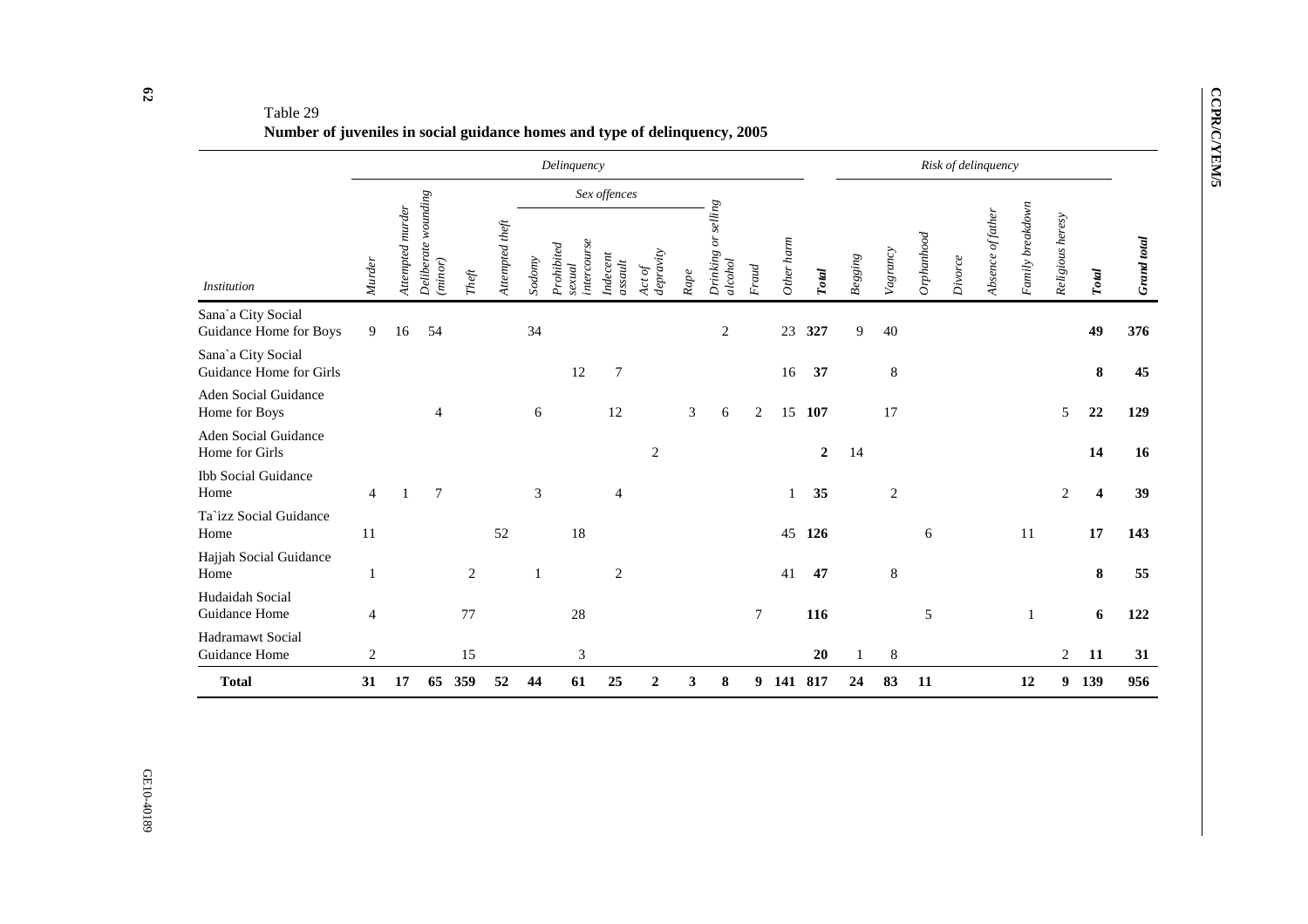|                                               |        |                  |                                |                                |                 |                  | Delinquency                        |                                                 |                                                       |                |                                |                |            |              | Risk of delinquency      |                |                |                |                   |                  |                          |                  |  |  |  |  |
|-----------------------------------------------|--------|------------------|--------------------------------|--------------------------------|-----------------|------------------|------------------------------------|-------------------------------------------------|-------------------------------------------------------|----------------|--------------------------------|----------------|------------|--------------|--------------------------|----------------|----------------|----------------|-------------------|------------------|--------------------------|------------------|--|--|--|--|
|                                               |        |                  |                                |                                |                 |                  |                                    | Sex offences                                    |                                                       |                |                                |                |            |              |                          |                |                |                |                   |                  |                          |                  |  |  |  |  |
| <i>Institution</i>                            |        | Attempted murder | Deliberate wounding<br>(minor) | $The \ensuremath{\mathit{ft}}$ | Attempted theft | Sodomy           | intercourse<br>Prohibited<br>scual | $\label{eq:indecent} Indecent$<br>as <i>aut</i> | $\begin{array}{l} Act\, of \\ de pravity \end{array}$ | Rape           | Drinking or selling<br>alcohol | Frand          | Other harm | <b>Total</b> | $Begging$                | Vagrancy       | Orphanhood     | Divorce        | Absence of father | Family breakdown | Religious heresy         | Total            |  |  |  |  |
| Sana'a City Social<br>Guidance Home for Boys  | 10     | 14               | 64                             | 176                            | 17              | 16               |                                    |                                                 | 3                                                     | 10             | $\overline{4}$                 | 3              | 65         | 373          | 12                       | 17             | $\overline{4}$ |                | $\overline{2}$    | $\mathbf{2}$     | 10                       | 47               |  |  |  |  |
| Sana'a City Social<br>Guidance Home for Girls |        |                  |                                | 6                              |                 |                  | 13                                 | $\mathbf{1}$                                    | $\sqrt{2}$                                            | $\mathbf{1}$   |                                |                | 9          | 32           |                          | $\overline{2}$ |                |                |                   | $\mathbf{1}$     | 10                       | 13               |  |  |  |  |
| Aden Social Guidance<br>Home for Boys         |        |                  |                                | 49                             |                 | 5                | $\overline{\phantom{a}}$           | 11                                              | $\overline{\phantom{a}}$                              | 13             |                                |                |            | 78           |                          | 5              |                |                |                   |                  |                          | 6                |  |  |  |  |
| Aden Social Guidance<br>Home for Girls        |        |                  |                                | $\overline{2}$                 |                 |                  | $\tau$                             | $\mathbf{1}$                                    |                                                       |                |                                |                |            | 11           |                          | $\overline{4}$ | 2              |                |                   |                  | $\overline{2}$           | $\boldsymbol{9}$ |  |  |  |  |
| <b>Ibb Social Guidance</b><br>Home            |        | -1               | 3                              | 10                             | $\bar{a}$       | $\mathfrak{Z}$   | 1                                  | 12                                              |                                                       | $\overline{2}$ |                                |                | 9          | 41           | $\mathfrak{Z}$           | 2              |                |                |                   |                  |                          | 5                |  |  |  |  |
| Ta'izz Social Guidance<br>Home                | 13     | $\mathbf{1}$     | 5                              | $38\,$                         | $\mathbf{1}$    | 16               |                                    | $\mathfrak{Z}$                                  | $\mathbf{1}$                                          | $\tau$         |                                |                | $8\,$      | 93           |                          |                | $\overline{7}$ | $\mathbf{2}$   |                   | 11               | $\overline{a}$           | 20               |  |  |  |  |
| Hajjah Social Guidance<br>Home                |        |                  | $\mathbf{2}$                   | $\overline{2}$                 |                 |                  |                                    |                                                 |                                                       | $\mathbf{2}$   |                                |                |            | 6            |                          | 12             |                |                |                   |                  |                          | 12               |  |  |  |  |
| Hudaidah Social<br>Guidance Home              | 1      | 3                | 16                             | 39                             | 6               | $\boldsymbol{7}$ | $\mathfrak{Z}$                     | $\boldsymbol{7}$                                | $\overline{a}$                                        | 5              | $\sqrt{2}$                     | $\overline{a}$ | $\,8\,$    | 97           |                          | $\sqrt{2}$     | 15             | $\mathfrak{Z}$ | $\overline{a}$    | $10\,$           | $\overline{\phantom{a}}$ | 30               |  |  |  |  |
| Hadramawt Social<br>Guidance Home             | $\sim$ |                  | $\overline{\phantom{a}}$       | 25                             | $\blacksquare$  | $10\,$           | $\overline{\phantom{a}}$           | 3                                               | $\sim$                                                | $\overline{a}$ |                                |                |            | 38           | $\overline{\phantom{a}}$ | $\mathfrak{Z}$ |                | $\sim$         |                   |                  | 3                        | 6                |  |  |  |  |
| <b>Total</b>                                  | 24     | 20               |                                | 90 347                         | 24              | 57               | 24                                 | 38                                              | 6                                                     | 40             | 6                              | 3              |            | 99 769       | 15                       | 47             | 28             | 5              | 3 <sup>1</sup>    | 24               |                          | 26 148           |  |  |  |  |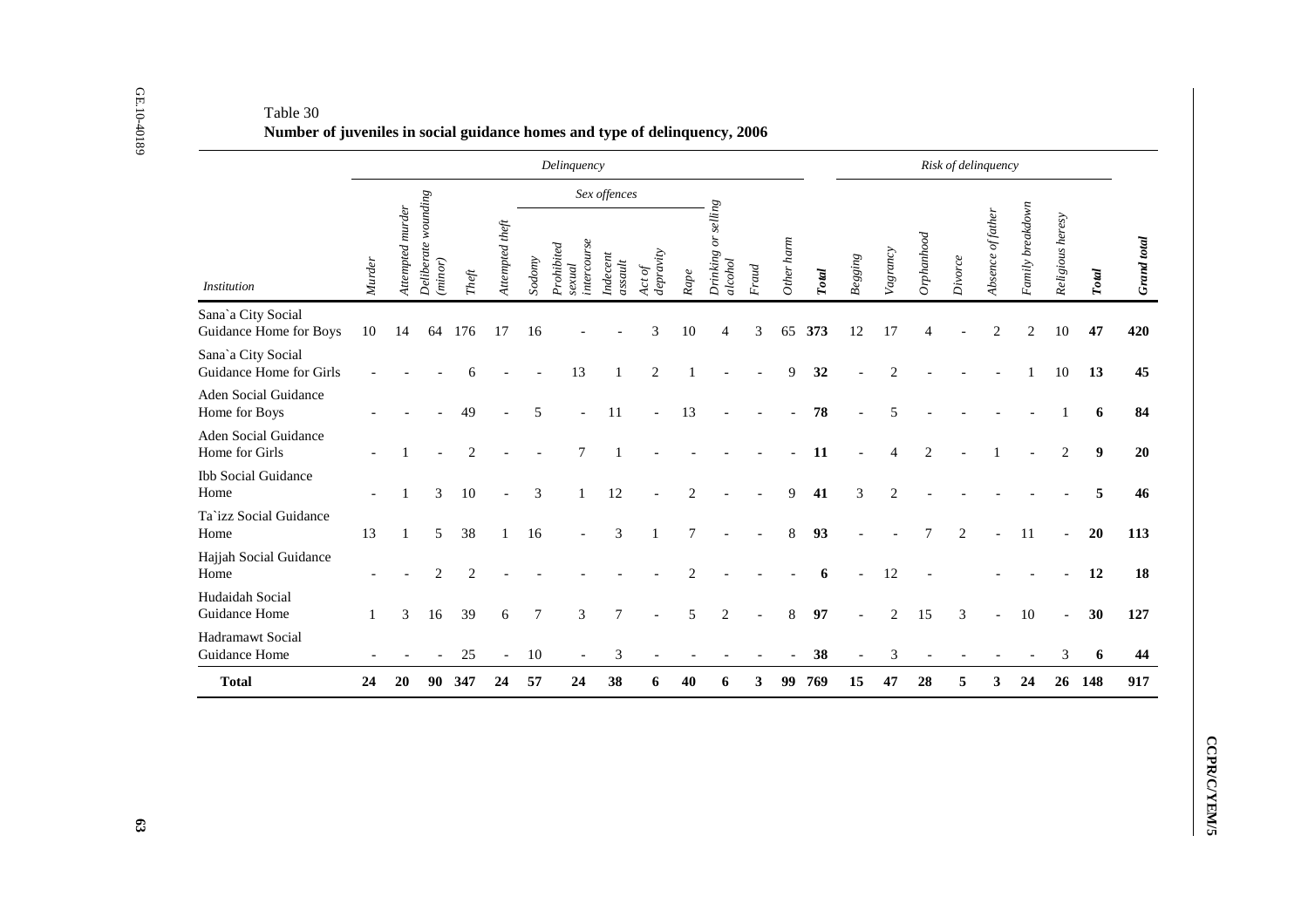# Table 31 **Number of juveniles in social guidance homes and type of delinquency, 2007**

|                                               |        |                  |                                |                                      |                 |        | Delinquency                         |                     |                     |                |                                      |                          |            |              |           |                |           |         | Risk of delinquency |                  |                  |              |                    |
|-----------------------------------------------|--------|------------------|--------------------------------|--------------------------------------|-----------------|--------|-------------------------------------|---------------------|---------------------|----------------|--------------------------------------|--------------------------|------------|--------------|-----------|----------------|-----------|---------|---------------------|------------------|------------------|--------------|--------------------|
|                                               |        |                  |                                |                                      |                 |        |                                     | Sex offences        |                     |                |                                      |                          |            |              |           |                |           |         |                     |                  |                  |              |                    |
| <b>Institution</b>                            | Murder | Attempted murder | Deliberate wounding<br>(minor) | $The \ensuremath{\hat{\mathcal{T}}}$ | Attempted theft | Sodomy | intercourse<br>Prohibited<br>sexual | Indecent<br>assault | depravity<br>Act of | $\it Range$    | $\it selling$<br>Drinking<br>alcohol | Fraud                    | Other harm | <b>Total</b> | $Begging$ | Vagrancy       | Ophanhood | Divorce | Absence of father   | Family breakdown | Religious heresy | <b>Total</b> | <b>Grand</b> total |
| Sana'a City Social<br>Guidance Home for Boys  | 11     | 14               | 61                             | 160                                  | 16              | 25     |                                     | 4                   |                     | 9              | 5                                    |                          | 31         | 336          |           | 17             |           |         |                     |                  |                  | 17           | 353                |
| Sana'a City Social<br>Guidance Home for Girls |        |                  |                                |                                      |                 |        | 8                                   |                     | $\overline{c}$      |                |                                      |                          | 3          | 19           |           | 3              |           |         |                     |                  | 6                | 9            | 28                 |
| Aden Social Guidance<br>Home for Boys         | 2      |                  |                                | 72                                   |                 |        |                                     | 6                   |                     | 4              | 3                                    | 29                       |            | $-116$       | 9         | 6              |           |         |                     |                  |                  | 15           | 131                |
| Aden Social Guidance<br>Home for Girls        |        |                  |                                | 8                                    |                 |        | 5                                   | $\mathfrak{2}$      | $\overline{2}$      |                |                                      |                          |            | 18           | 39        | 8              |           |         |                     |                  |                  | 47           | 65                 |
| <b>Ibb Social Guidance</b><br>Home            | 6      |                  | $\overline{7}$                 | 18                                   |                 | 5      |                                     |                     |                     |                |                                      |                          | 9          | 47           |           | $\overline{c}$ |           |         |                     |                  |                  | $\mathbf{2}$ | 498                |
| Ta'izz Social Guidance<br>Home                | 16     | 2                | 9                              | 67                                   |                 | 12     |                                     |                     |                     | 12             |                                      | $\overline{\phantom{a}}$ | 33         | 153          |           |                |           |         |                     |                  |                  |              | 153                |
| Hajjah Social Guidance<br>Home                |        |                  |                                | $\overline{c}$                       |                 | 6      |                                     |                     |                     | $\overline{2}$ |                                      |                          |            | 10           |           | 5              |           |         |                     | $\overline{2}$   |                  | 8            | 18                 |
| Hudaidah Social<br>Guidance Home              |        |                  |                                |                                      |                 |        |                                     |                     |                     |                |                                      |                          |            |              |           |                |           |         |                     |                  |                  |              |                    |
| Hadramawt Social<br>Guidance Home             |        |                  |                                | 28                                   |                 |        |                                     |                     |                     |                |                                      |                          | 5          | 35           |           | 3              |           |         |                     |                  | 3                | 6            | 41                 |
| <b>Total</b>                                  | 36     | 17               | 77                             | 359                                  | 16              | 50     | 13                                  | 14                  |                     | 28             | 10                                   | 29                       | 81         | 734          | 48        | 44             |           |         |                     | $\boldsymbol{2}$ | 11               | 104          | 879                |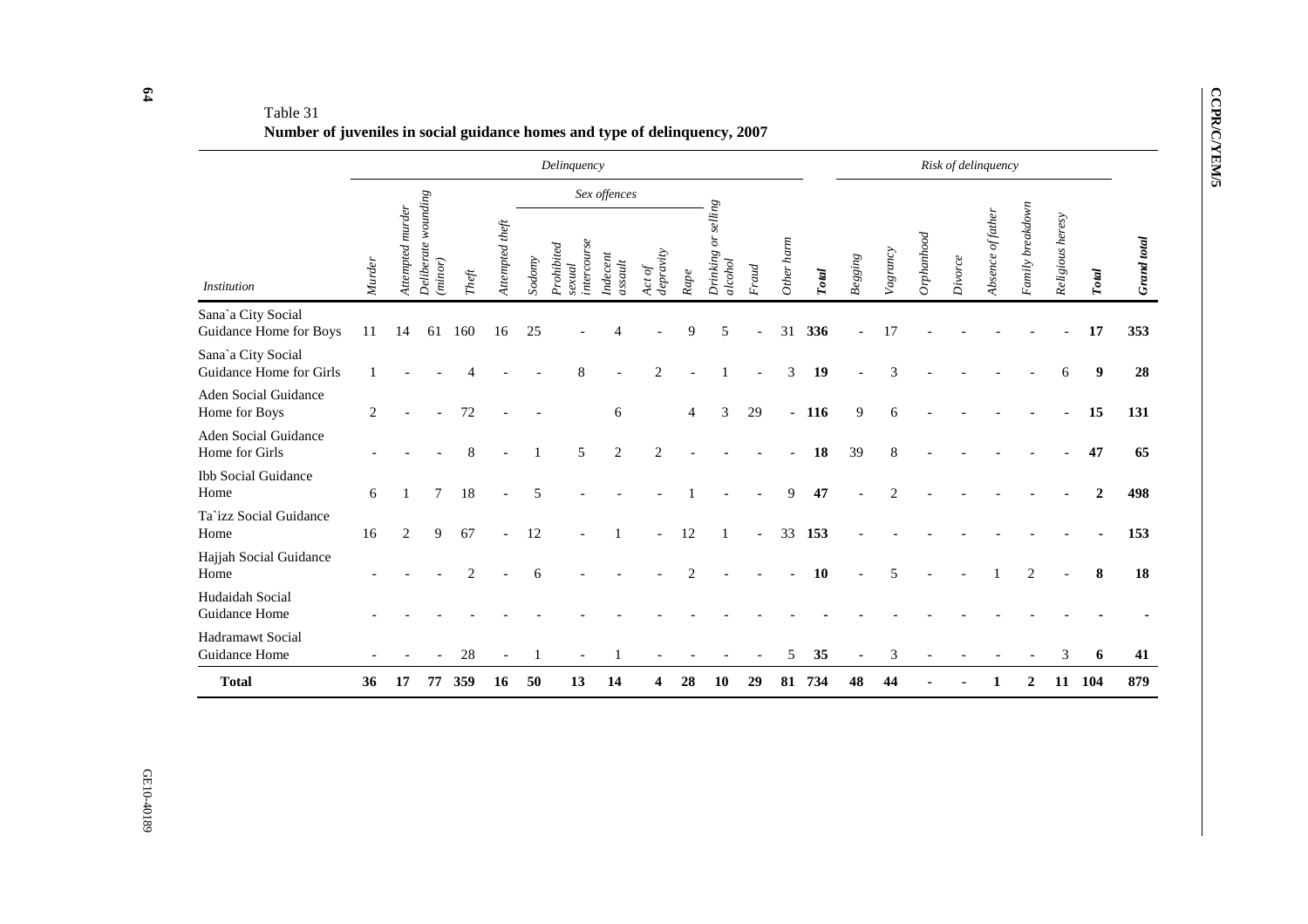# **Article 14**

## **A. Legislative measures**

## **Paragraph 1: Fair trial guarantees**

182. In addition to the information provided in the previous report, the following information about Yemeni laws and legislation may allow the distinguished Committee to understand better how compliance with the principle of equality before the law is assured in Yemen in accordance with this paragraph. Article 49 of the Constitution provides: "The right to defend oneself in person or through counsel is guaranteed at all stages of investigations and proceedings and in all courts, in accordance with the law. The State shall provide legal aid, in accordance with the law, to all those who are unable to afford legal representation." Article 149 provides: "The judiciary enjoys judicial, financial and administrative independence, and the Department of Public Prosecutions is one of its institutions. The courts shall render decisions in all disputes and offences. Judges are independent and subject to no authority other than the law. No party may in any way interfere in a court case or a matter of justice. Such interference shall be deemed an offence that is punishable by law and not time-barred from prosecution."

183. The principle of judicial independence is regulated under many articles of the Judicial Authority Act, as are the procedures for punishing and transferring members of the judiciary and a number of other guarantees. For example, article 65 (a) of the Act provides: "Judges shall not be transferred or assigned, except in the circumstances specified in this Act." Article 86 states: "Having due regard to the final paragraph of article 100, judges shall only be removed from office if their removal is a penalty imposed in a disciplinary case brought pursuant to the present Act."

184. Article 87 of the Act stipulates that, except in cases of flagrante delicto, a judge may only be arrested or held in pretrial detention with the authorization of the Supreme Council of the Judiciary. When a judge is arrested or detained in a case of flagrante delicto, the Ministry of Justice is required to refer the matter without delay to the President of the Supreme Council of the Judiciary in order to obtain permission to continue the detention or release the judge on or without bail. Under article 88 of the Act, criminal proceedings may only be brought against judges with the permission of the Supreme Council of the Judiciary and at the request of the Public Prosecutor. The Supreme Council of the Judiciary will designate the court responsible for trying the judge.

185. Article 89 states: "Without prejudice to the judiciary's independence in delivering judgements or decisions, the Minister of Justice is entitled to exercise administrative, financial and regulatory oversight with respect to all courts and judges. The president of each court has the right to oversee the judges that report to him, and the Public Prosecutor has the right to oversee the work of the members of the Department of Public Prosecutions in accordance with the relevant laws and decrees." Under article 90 of the Act, a court president is entitled to issue cautions to judges, after hearing their testimony, about possible breaches of their duties or official obligations. Cautions may be issued verbally or in writing. In the latter case, a copy shall be forwarded to the Minister of Justice. A judge issued with a written caution from a court president may appeal to the Supreme Council of the Judiciary within two weeks of receiving notification. The Supreme Council of the Judiciary, after hearing the judge concerned, may launch an investigation into the incident which led to the issuance of the caution or may deputize one of its own members or a Supreme Court justice to do so. The Council may uphold or overturn the caution and shall notify the Minister of Justice of its decision. The Minister of Justice has the right to caution presidents of courts of first appeal and courts of first instance, after hearing their testimony, provided that, where the caution is issued in writing, the judges have the right to appeal to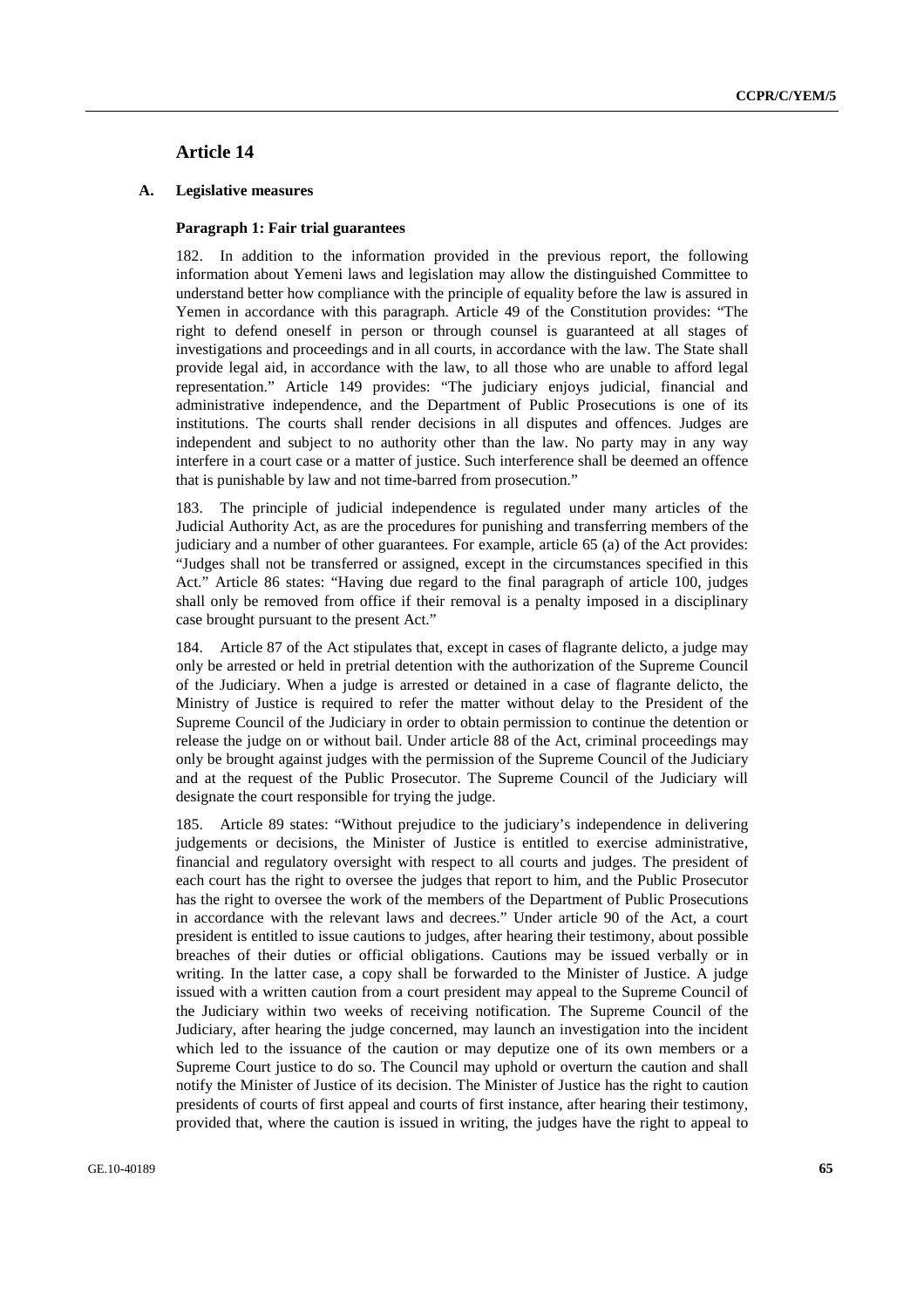the Supreme Council of the Judiciary. In any event, if the misconduct is repeated or continues after the caution becomes final, disciplinary proceedings shall be brought."

186. According to article 91 of the Act, the Minister of Justice may issue a written caution to remind any judge who commits a breach of duty of his official obligations. This step may be taken after the judge submits a written rebuttal but has nevertheless been found guilty of committing the breach. The judge may appeal to the Supreme Council of the Judiciary against the caution within one week of notification. The Council will hear the statements of the judge and conduct or have one of its members conduct an investigation into whatever aspects of the case it sees fit. It must then issue a decision dismissing the case or upholding the appeal and annulling the caution. Its decision must be communicated to the Minister of Justice. Under article 92 of the Act, the Ministry of Justice is required to set up a judicial inspectorate comprising a chairman, a vice-chairman and a sufficient number of judges chosen from among a number of court justices. These persons must be experienced and competent. They are appointed pursuant to a decision of the Minister of Justice, subject to the approval of the Supreme Council of the Judiciary, for a renewable term of at least two years. The chairman must be a member of the Supreme Court.

187. In accordance with article 150 of the Constitution, articles 104–120 of the Judicial Authority Act refer to the Supreme Council of the Judiciary as a body which endeavours to ensure that the safeguards enjoyed by judges in regard to appointment, promotion, dismissal, transfer, retirement and separation from service are applied in conformity with the Judicial Authority Act No. 1 of 1991. The Council is empowered to discipline judges and members of the Department of Public Prosecutions for any breach of their official duties. It formulates the general policy on development of the judiciary, studies bills of law on the judiciary and also reviews and approves the judiciary's draft budget. However, the Council is not a judicial body and therefore it cannot issue or have directives issued on its behalf to judges or courts on cases or judgements. Neither is it an administrative or executive organ which can have administrative or executive directives issued on its behalf on matters relating to judges. Article 188 of the Code of Offences and Penalties provides: "A term of up to 7 years' imprisonment shall be imposed on any judge who deliberately returns an unlawful judgement, having been swayed by a plea, a recommendation, interference or bias in favour of one of the parties in a case."

188. With regard to the conduct of trials in open court, in addition to the information provided in previous reports we should like to point out that article 263 of the Code of Criminal Procedures states: "(a) Court sessions shall be held in public, unless a court decides that all or some sessions should be held in camera and attended only by those with a direct connection to the proceedings, for reasons of security and the preservation of public order or public decency, or when it is feared that confidential matters connected with the private lives of the parties may be disclosed, or when there is an outbreak of an epidemic or other communicable diseases. The court may deny entry to minors and persons of an unseemly appearance that represents an offence to the dignity of the court. "(b) The public shall be admitted to the trial chamber to the extent that the capacity of the courtroom allows. "(c) The public nature of court proceedings is an important guarantee of proper justice. "(d) In all events, judgements shall be pronounced in open court." Article 264 of the Act states: "Court proceedings shall be conducted orally. When hearing the case, the court shall examine the evidence directly. It shall question the defendant, the victim, the witnesses, the plaintiffs and the civil defendant and shall listen to expert reports. It shall examine the material evidence, read out transcripts and other documents and have them discussed orally."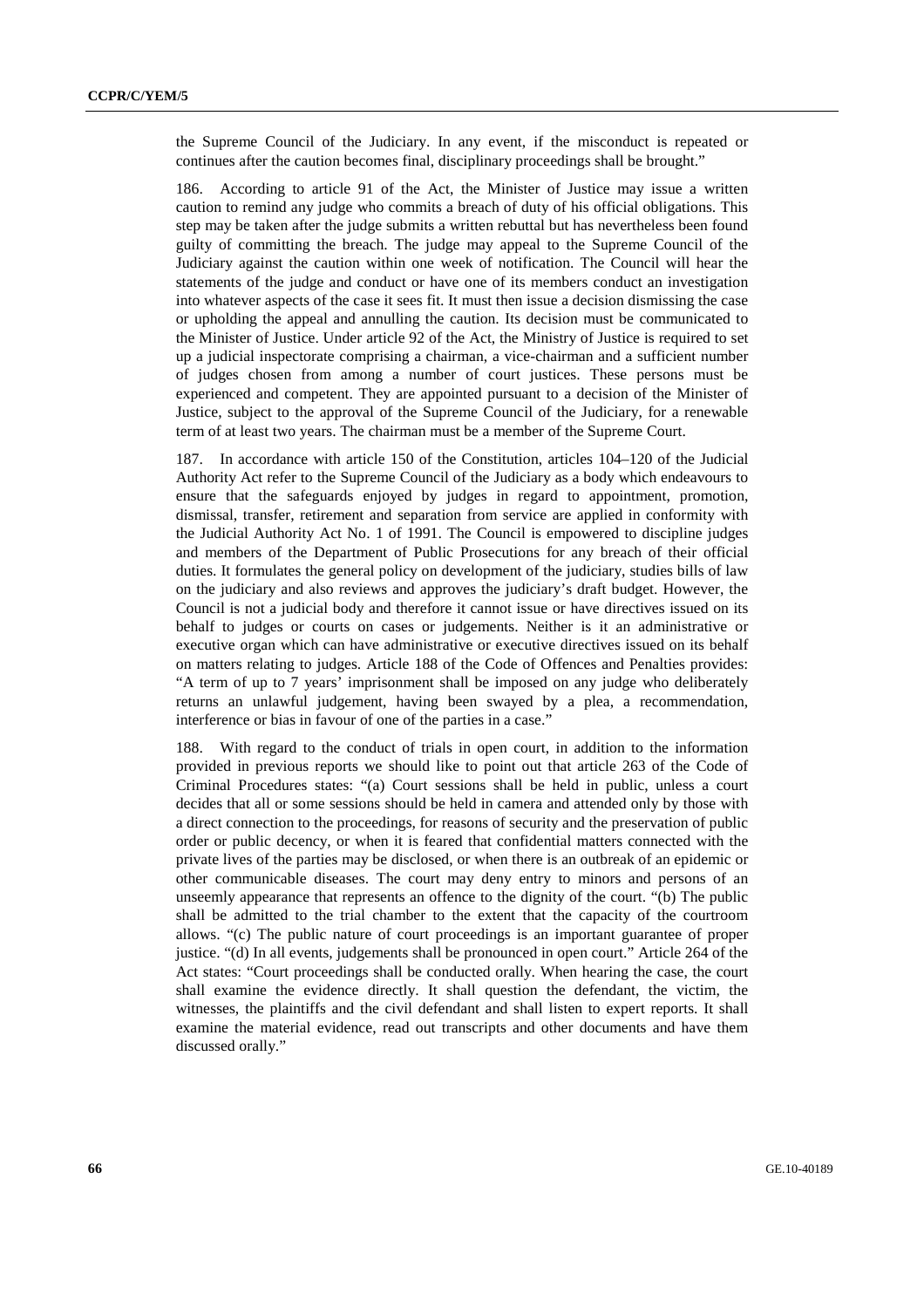#### **Paragraph 2: The presumption of innocence**

189. We have nothing to add to the information provided in the previous report regarding the legal position on this article.

#### **Paragraph 3 (a) and (b): Guarantees for the accused**

190. Further to our previous report, we should add that article 180 of the Code of Criminal Procedures provides: "The lawyer shall be permitted to see the investigation file on the day before the interrogation or confrontation, unless the investigator decides otherwise. In any event, the defendant shall not be separated from the lawyer who accompanies him during the interrogation." Article 181 states: "Except for offences which have been witnessed and urgent cases where it is feared that evidence may be lost, an investigator dealing with a serious offence may only interview the accused or confront him or her with other accused persons or witnesses after summoning the lawyer of the accused to appear, if there is a lawyer. He shall inform the accused of his right not to respond without his lawyer being present."

191. Article 182 states: "When the accused appears for the first time in the investigation, the investigator shall verify his identity, inform him of the allegations against him, advise him that he is at liberty to provide clarifications, and make a transcript of his statements." According to article 177 of the Code, the interrogation entails presenting the accused with the allegation, confronting him with the supporting evidence and discussing it in detail. The investigator must afford the accused his full rights to a defence, in particular the right to examine and discuss the evidence against him. The accused may present defence arguments at any time or ask for an investigation measure to be taken. All his statements and requests must be recorded in the case file.

192. Article 178 states: "No accused person shall be required to take an Islamic law oath or compelled to answer, and a refusal to answer shall not be taken as evidence to support an allegation. Confessions shall not be extracted by means of deception, violence or pressure consisting in the form of an inducement or coercion." Article 179 provides: "The accused shall declare his lawyer's name in a report to the clerk's office or the director of the penal facility. His lawyer may take on this task in his stead. The lawyer shall speak only with the permission of the investigator. A note shall be made in the record if such permission is denied." Article 180 states: "The lawyer shall be permitted to see the investigation file on the day before the interrogation or confrontation, unless the investigator decides otherwise. In any event, the defendant shall not be separated from the lawyer who accompanies him during the interrogation."

193. Reference is made to Act No. 31 of 1999, concerning the legal profession, which lists the defence guarantees to be afforded to accused persons. For example, under article 51 of the Act, the courts, the Department of Public Prosecutions, the police and other entities with which lawyers interact in their professional capacity are required to provide defence lawyers with everything that they need to carry out their duties. A lawyer's request may not be refused without legal justification. Lawyers or their clients must be allowed to read or make copies of documents, and, according to the Act, lawyers must be allowed to attend while their clients are being questioned. Article 52 of the Act provides that lawyers may pursue whatever course they deem appropriate in order to defend their clients. They are not held responsible for any statement in written or oral pleadings that is made to ensure the right to a defence, without it breaching the sharia or other laws in force. According to article 53 (a) of the Act, a lawyer may not be placed in custody during the course of duty for doing an act or making statements in breach of the rules of procedure on hearings. In such cases, the president of the competent court must write a report, send it to the Department of Public Prosecutions and send a copy to the Bar Association or the president of the branch to which the lawyer belongs. Under article 53 (b) of the Act, the Department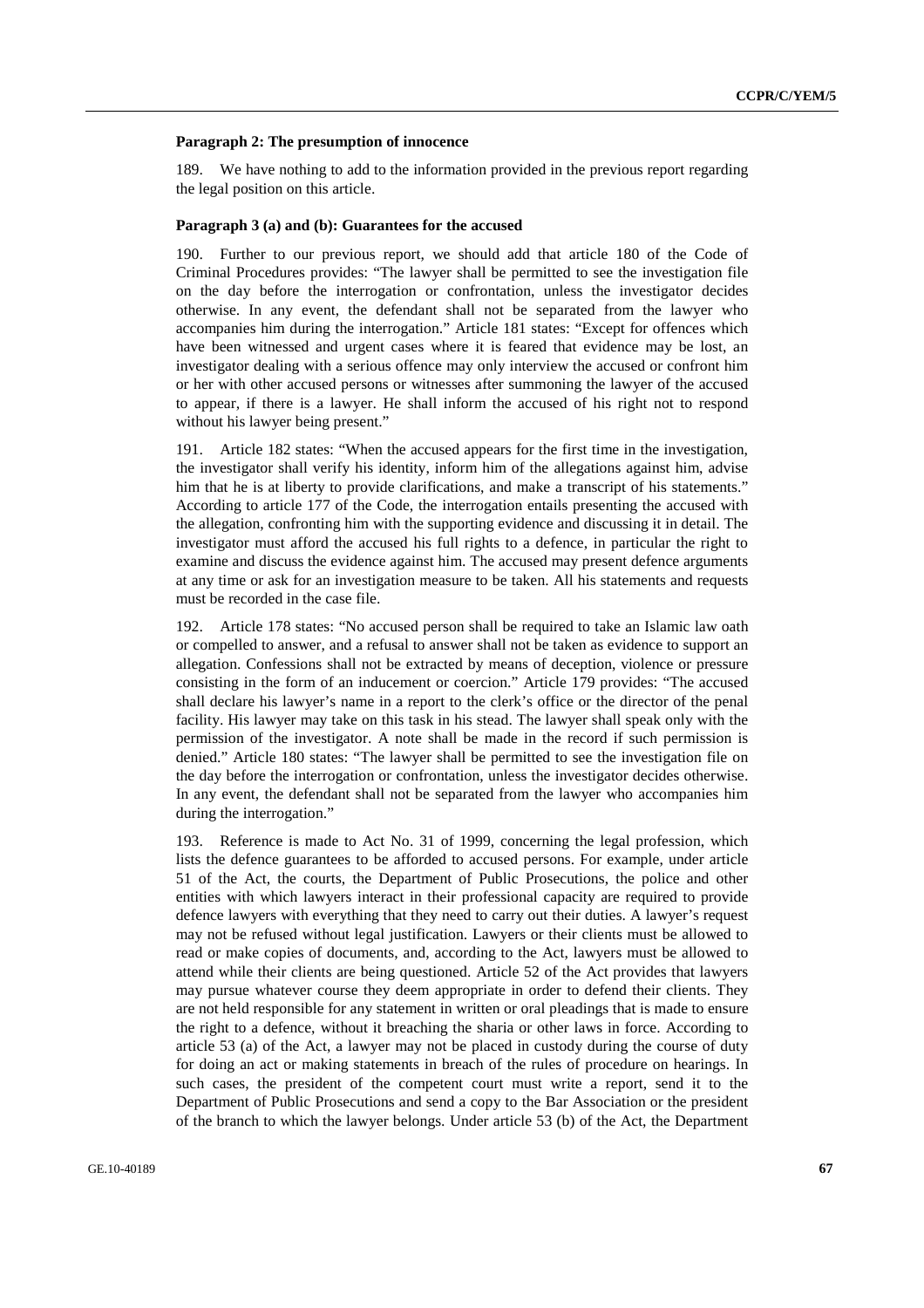of Public Prosecutions is required to conduct an interview after the Bar Association or branch president has been contacted to send a representative to attend. According to article 53 (c) of the Act, it is not permissible for a judge or judges of the court where the incident occurred to hear a case brought against the lawyer on account of that same incident.

194. Article 54 of the Act states that a person who commits an offence against a lawyer carrying out his professional duties is liable to the penalty prescribed in the Code of Offences and Penalties. According to article 55 of the Act, the headquarters or branches of the Bar Association may only be searched in accordance with the Act and a court order, and in the presence of a member of the Department of Public Prosecutions and a lawyers' representative or a branch president or his representative. Article 56 provides: "No lawyer shall be interviewed or have his office searched without a member of the Department of Public Prosecutions being present. The Department of Public Prosecutions shall inform the representative or branch president in ample time before an interview or search is attempted. This article and the preceding article shall not apply in cases of delicto flagrante offences or if the investigation is conducted by an investigating judge."

## **Paragraph 3 (c): Prompt adjudication of cases**

195. Article 111 of the Judicial Authority Act states that a judge who is slow to hear a case and repeatedly fails to attend court sittings for no good reason shall be deemed to have committed a breach of duty and shall be referred for disciplinary proceedings to the Supreme Council of the Judiciary. Guarantees and procedures to ensure that defendants' cases are heard within a reasonable time frame are set out in the Code of Criminal Procedures. Article 269 of the Act states as follows:

"The court shall rule on an adjournment of a session under the following conditions:

 "(a) If a person summoned to attend does not present himself on the requested date, the other parties may request an adjournment. The person who failed to attend shall be notified of the adjournment;

 "(b) If counsel for the defence is unable to attend, the defendant shall have the right to request an adjournment;

 "(c) If the situation so requires, the defendant shall be referred to a Government hospital for tests and treatment;

 "(d) If the defendant becomes mentally ill during the trial and cannot be represented or represent himself, or if any other issue arises and the relevant legal conditions are met."

196. According to article 31 of the Prisons Department Regulation Act, persons in pretrial detention may meet with their relatives and lawyer, provided that they obtain written permission from the body that issued the detention order. This is clearly spelled out in article 59 of the implementing regulation for the Act.

197. With regard to children, article 130 of the Children's Act states that a minor accused of an offence must be represented by a defence lawyer. If the minor does not select a lawyer, the Department of Public Prosecutions or the court must select one for him or her in accordance with the rules laid down in the Code of Criminal Procedures. Similarly, article 13 of the Juvenile Welfare Act states that minors' cases are urgent cases and preference should always be given at any stage of an investigation or trial to release of minors, provided that the course of justice is not adversely affected and there is no danger involved. Under article 16 of the Act, the juvenile courts have exclusive jurisdiction for cases in which juveniles are accused of offences or are at risk of delinquency. These courts also deal with the other offences specified in the Act. If an adult also participated in the offence, the minor will be brought separately before a juvenile court. In addition, according to article 42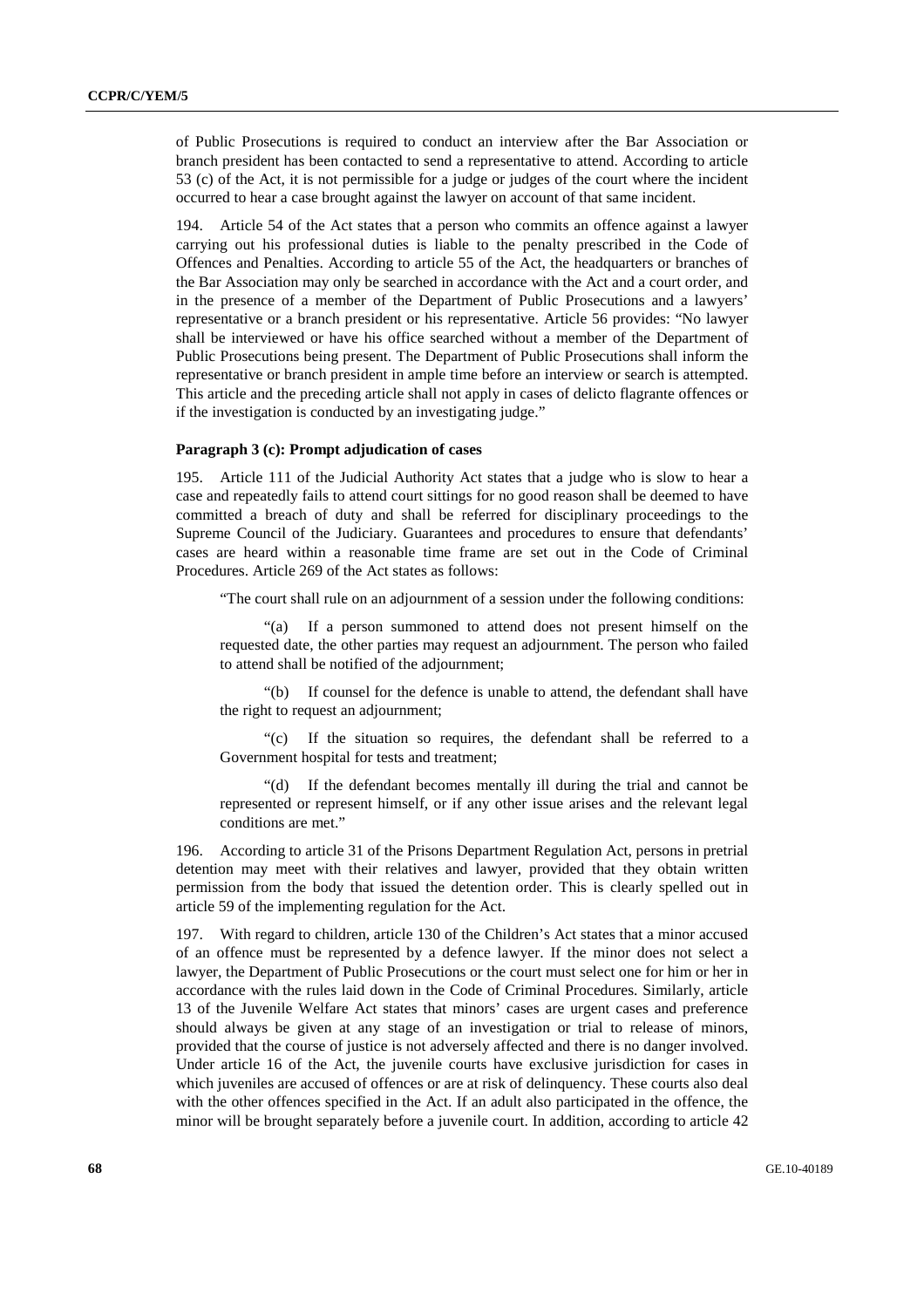of the Act, it is illegal to publish in any medium the juvenile's name and image and the details or a summary of the trial proceedings.

198. Article 248 of the Code of Criminal Procedures states that the Juveniles Act shall provide for the establishment of juvenile courts and set out the procedures for conducting investigations and trials, together with the penalties, measures and forms of treatment that can be used.

## **Paragraph 3 (e), (f) and (g)**

199. The legal position was explained in the previous report. We decided not to repeat the information but rather to confirm it in full.

## **Paragraph 4: Procedures to take account of the age of juvenile persons and the desirability of promoting their rehabilitation**

200. The Government has continued to develop programmes to protect children in conflict with the law and guarantee the rights afforded by the Convention on the Rights of the Child and other relevant international instruments to all children who become involved with the juvenile justice system. Many legislative measures have been taken to this end, the most important being a review of the Juvenile Welfare Act and the submission to the House of Representatives of Government-approved draft amendments.

201. The amendments cover several articles on the rights of children in conflict with the law. Such children must be afforded treatment which safeguards their dignity, strengthens their respect for the rights of others, takes account of the difference in the level of criminal responsibility based on the age of the child and promotes children's social reintegration. Four new articles were added to the draft Act. Article 1 bis defines a juvenile, for the purposes of the Act, as any person who was over 10 and under 18 when he or she was at risk of delinquency or was considered a danger to society or committed an unlawful act. Article 4 bis defines a juvenile at risk of delinquency as a person who: (a) commits, participates in or facilitates the commission of any act defined in the Code of Offences and Penalties as a criminal offence; (b) commits an act associated with prostitution, indecency, depravity, immorality, gambling or drugs, or knowingly works for someone involved in such activities. In all events, the measures prescribed in article 36 of the Act will be imposed on juveniles below the age of 15. If the juvenile is over 15, the penalties in article 37 will be imposed. Article 12 bis states that in an investigation into an assault on a juvenile testimony must be taken from the victim, in the presence of a social worker, at the home of the parents, legal guardian or testamentary tutor or at a juvenile rehabilitation and welfare home. Article 46 bis of the regulation sets out the rules on the following matters:

(a) The working methods of social workers, experts and monitors;

 (b) The procedures for transferring and accompanying minors from one area to another in Yemen and abroad;

(c) The conditions for granting leave and visit rights;

 (d) The procedures for transferring minors with psychological disorders, mental impairments or disabilities to treatment centres.

#### **Paragraph 5: Right to a review**

202. Article 20 of the Code of Procedures states that, unless otherwise provided by law, any act, decision or order issued by a police officer, the Department of Public Prosecutions or a court with respect to a citizen or an entity may be appealed through the legal channels. Article 411 of the Code states: (1) Any judgement or decision is open to appeal, unless otherwise stated in law. (2) The right of appeal is granted to all parties, unless the law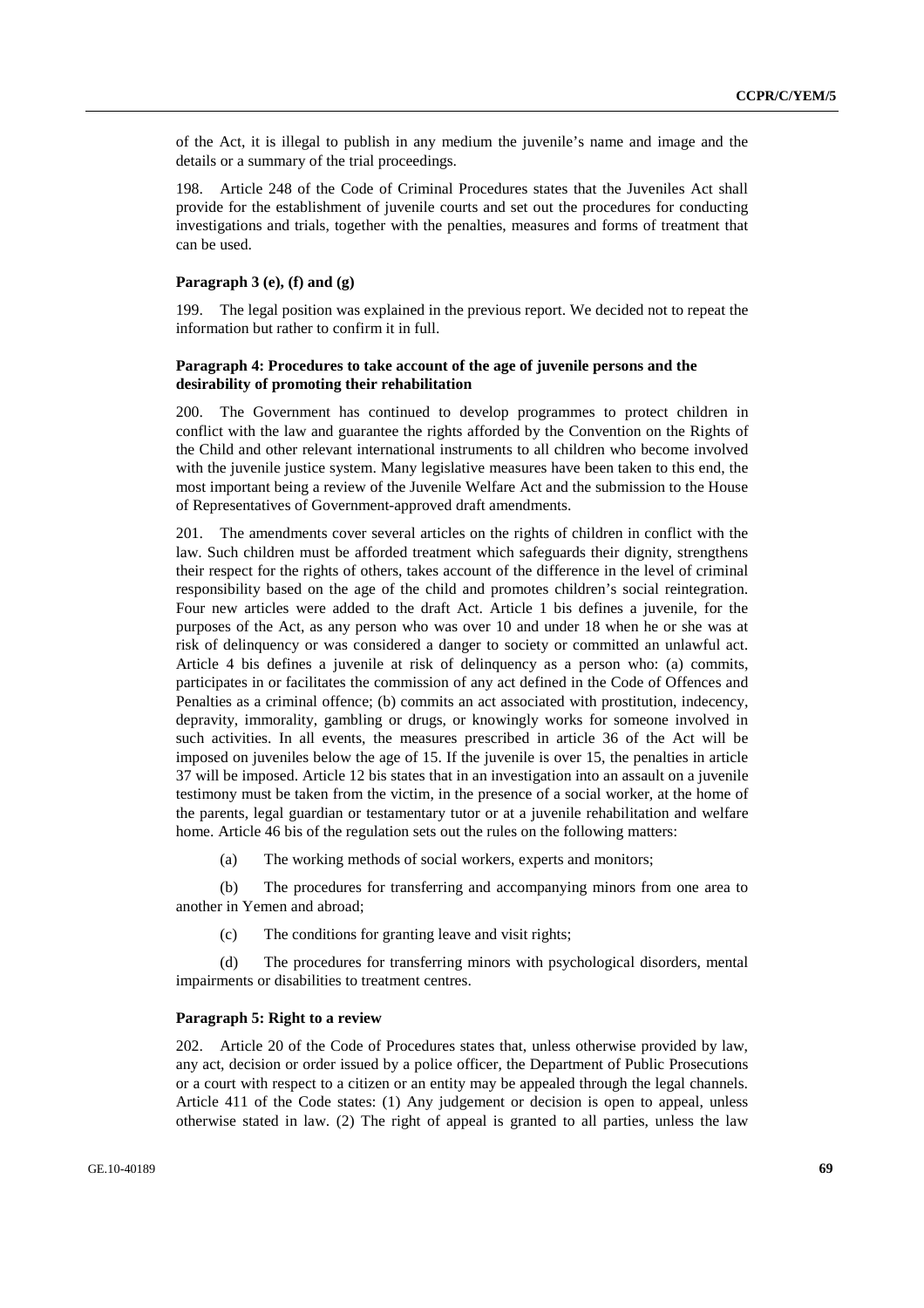grants this right solely to a given party. (3) An appeal may only be filed by the person with the proper credentials or an interest in filing it.

203. The Judicial Authority Act contains some key provisions on the right of appeal (arts. 12, 21, 26, 37, 43 and 48), which are described hereunder.

204. Article 12: "The Supreme Court shall perform the following tasks: "(1) Rule on appeals and final judgements on civil, commercial, criminal and personal status matters, administrative disputes and disciplinary proceedings …"(7) Issue cassation rulings on final judgements on military offences."

205. Article 21: "The criminal division shall rule on the following:

 "(a) Appeals for cassation in respect of judgements and decisions handed down in criminal cases;

- "(b) Transfer of proceedings in criminal matters;
- "(c) Other internal applications for which it has legal competence."

206. According to article 26 of the Act, the appeals division examines appeals from the point of view of formal requirements and conformity with the set legal criteria. Article 37 provides for the establishment of an appeal court in every governorate. Article 43 defines the functions of appeal courts as adjudicating in:

- 1. Cases in which appeals may be filed further to the Act;
- 2. Other cases that come within their purview according to any other law.

207. Lastly, article 48 states: "Judgements of first instance courts may be appealed, unless the law provides otherwise."

208. Of the provisions in articles 87–89, 284, 292 and 304 of the Code of Pleadings, we should like to mention the following in particular: "The Supreme Court shall rule on appeals to quash or confirm judgements by appeal or first instance courts, subject to the conditions specified by law" (art. 87), and: "The appeal courts shall rule on appeals from judgements given by first instance courts" (art. 88).

209. Article 89 provides: "1. Courts of first instance shall have competence to issue judgements at first instance in all cases laid before them, whatever their value or nature." Article 284 provides: "The parties may appeal to the appeal courts against judgements given by courts of first instance, except where an appeal is precluded under this Act or any other legal provision. Judgements on urgent matters shall be open to appeal, regardless of the court that issued them."

210. Article 293 states: "The parties may appeal to the Supreme Court against judgements of courts of appeal and first instance, which shall be open to appeal subject to the following conditions:

 (a) The contested judgement is based on an infringement of the sharia or the law or an error in their application or interpretation, or the opinion on which the judgement is based has not been provided;

 (b) The judgement is vitiated or a procedure affecting the judgement was vitiated, or there are internal contradictions in the text of the judgement;

 (c) The judgement concerns a matter on which the parties did not seek a ruling or which goes beyond what the parties requested;

 (d) There are contradictions between two final judgements in two cases where the parties, the subject and the grounds are the same.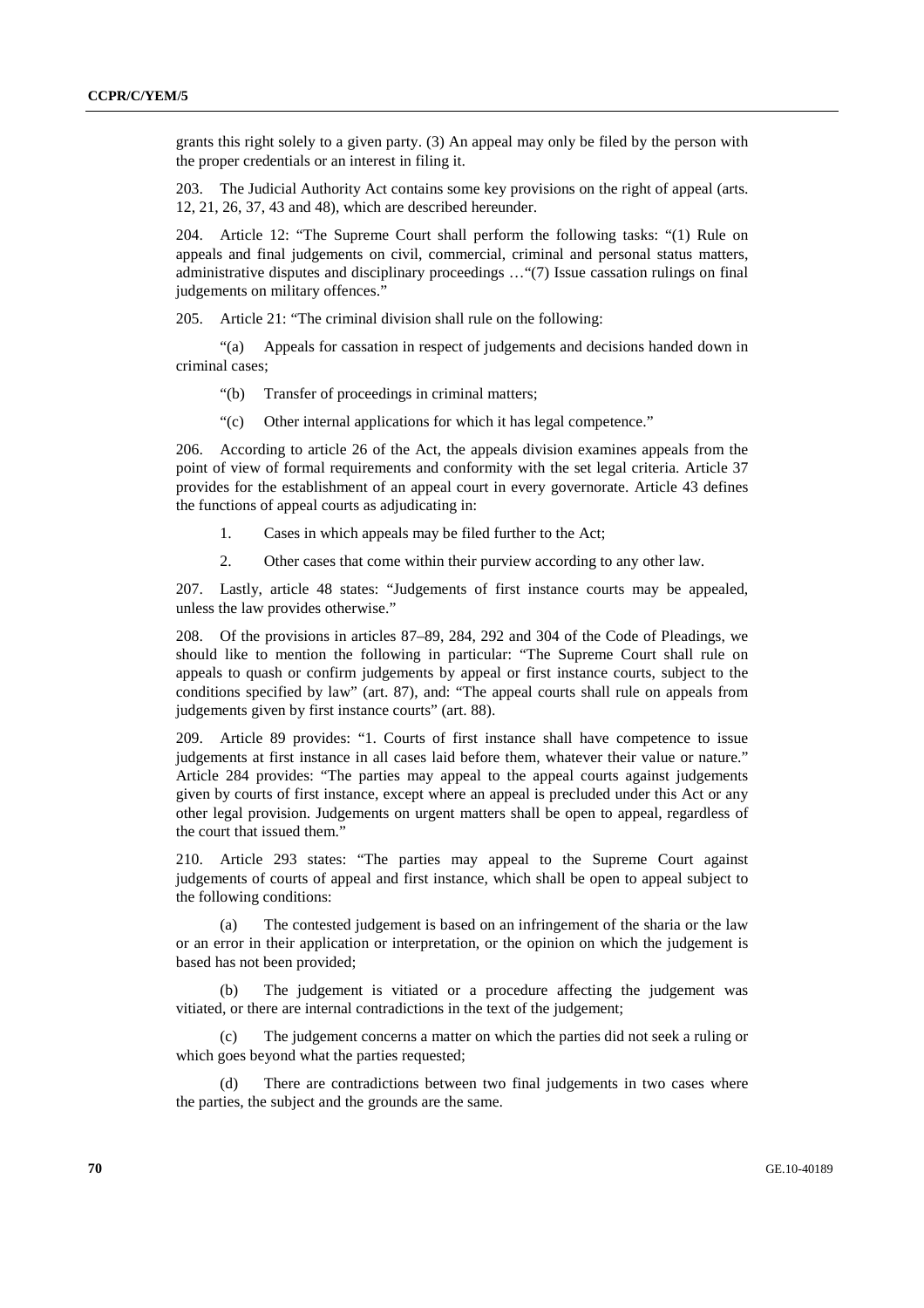211. Lastly, article 304 states: "An appeal for a judicial review is an exceptional means of appeal, which the parties shall use only when the following conditions are met:

 "(a) If, after the judgement is issued, the convicted person discovers that the opposing party committed a fraudulent act that is likely to have affected the judgement:

 "(b) If, after the judgement is issued, evidence is found that the substantiating documents were forged or orders were given to forge them;

 "(c) If the judgement was based on testimony or sworn evidence that is subsequently found to be periured;

 "(d) If, after the judgement is issued, the petitioner obtains vital case documents, which were held by a third party without the petitioner's knowledge or which the opposing party withheld or failed to submit;

 "(e) If the judgement constitutes evidence against a person who was not a party in the case;

 "(f) If the judgement is handed down to a natural or legal person who was not represented by proper counsel in the proceedings;

 "(g) If, during enforcement of the judgement, it becomes apparent that the judgement concerns a matter on which the parties did not seek a ruling or which goes beyond what the parties requested;

 "(h) If, during enforcement of the judgement, it becomes apparent that there are internal contradictions in the text of the judgement."

#### **Paragraph 6: Compensation**

212. The legal position was explained above in the section on article 9 of the Covenant. The recommendations of the First Dialogue Conference on Criminal Justice contain several paragraphs on reviewing the domestic laws to guarantee the realization of this right (as explained above in connection with article 2 of the Covenant).

#### **Judicial reform procedures and measures, and guarantees of judicial independence**

213. With reference to paragraph 6 of the Committee's concluding observations (CCPR/CO/84/YEM),<sup>5</sup> the Government has devoted considerable attention to the justice system and the judiciary, adopting and implementing many policies and procedures to boost the independence and the role of the judiciary in public life. A modernization and development process comprising many different objectives and areas of focus has been put in place. Particular emphasis is laid on the human element as the central focus of reform, and a series of procedures and activities are envisaged, of which the main ones are described here below.

<sup>&</sup>lt;sup>5</sup> "The Committee reiterates its concern about the reported lack of efficiency and independence of the judiciary, despite the existence of constitutional guarantees and the measures taken to reform the judicial branch (arts. 2 and 14). The State party should ensure that the judiciary is free from any interference, in particular from the executive branch, in law as well as in practice. The next periodic report should contain detailed information on existing legal guarantees ensuring the security of tenure of judges and their application. In particular, information should be provided on the appointment and promotion of judges, and on the disciplinary sanctions procedures."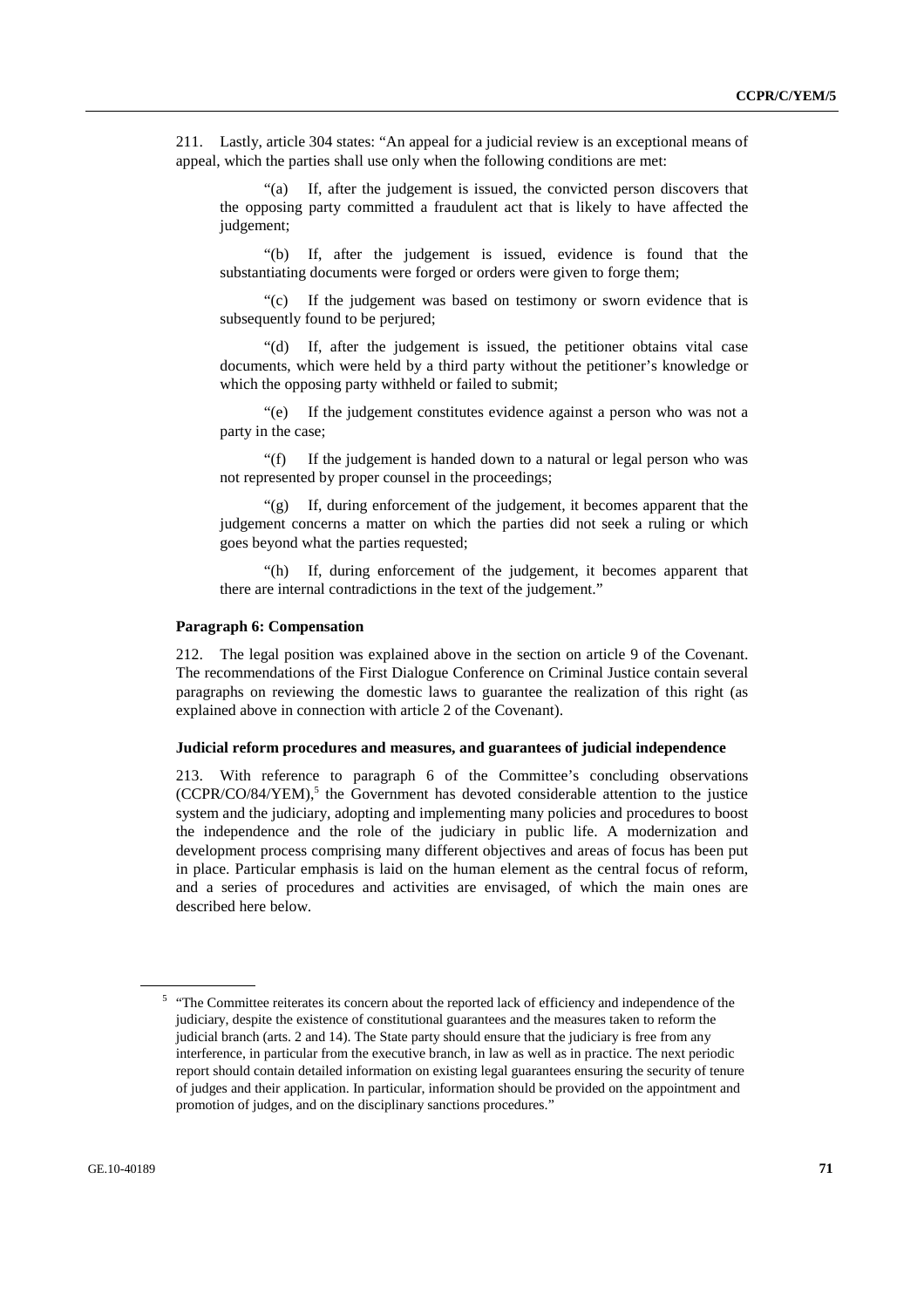#### **Legislative measures**

214. The judiciary adopted a strategic judicial reform plan, consisting in a number of regulatory and legislative measures. For example, the Judicial Authority Act was amended by Act No. 15 of 2006, providing for the transfer of functions of the President of the Supreme Council of the Judiciary from the President of the Republic to the President of the Supreme Court. These measures were followed and accompanied by reform of the legislative framework in which the courts operate. Several bills on the judiciary have been set before the House of Representatives, including:

- A bill on amending the Code of Civil Pleadings and Enforcement
- A bill on commercial arbitration
- A bill on amending the Code of Offences and Penalties
- A bill on court fees
- A bill on notarization
- A bill on an amendment to the Code of Criminal Procedures

215. The Higher Institute of the Judiciary Act No. 34 of 2008 was issued, as were the following:

- A regulation on the organization of the Supreme Council of the Judiciary
- A regulation on the organization of the Ministry of Justice
- A regulation on the Notarization Act
- Rules of procedure for the Accountability Council of the Supreme Council of the **Judiciary**
- A regulation on the organization of the Supreme Court
- An implementing regulation for the General Provisions on Minor Offences Act
- 216. The Commercial Code No. 32 was amended.

## **Regulatory procedures**

217. The Supreme Council of the Judiciary and its secretariat and technical bureau were restructured. The Council's terms of reference were rewritten and the Council was supplied with qualified staff. The Supreme Court and its registry and technical bureau were restructured and a regulation on their organization was issued. The Judicial Inspectorate was restructured and its functions defined in conformity with the Judicial Authority Act and the recommendations emanating from the First National Dialogue Conference on Criminal Justice in Yemen. The Inspectorate was provided with qualified staff experienced in performing judicial oversight functions and inspections. In addition, the Accountability Council of the Supreme Council of the Judiciary, which takes disciplinary action to deal with local judges, was also restructured.

218. The Higher Institute of the Judiciary Act No. 34 of 2008 lays down the rules for granting admission to the Institute, establishes a timetable for higher studies and provides for a revision of the Institute's curricula. A draft presidential decree was drawn up on the establishment of a criminal investigation department. The draft defines the functions of the department and includes a full range of regulations on its work and the work of oversight bodies. In addition, a strategy for the development and modernization of the judiciary was designed, together with a regulation on the organization of the Ministry of Justice and its departments and on the restructuring of the Department of Public Prosecutions. A series of other implementing regulations were issued, including on: the Supreme Council of the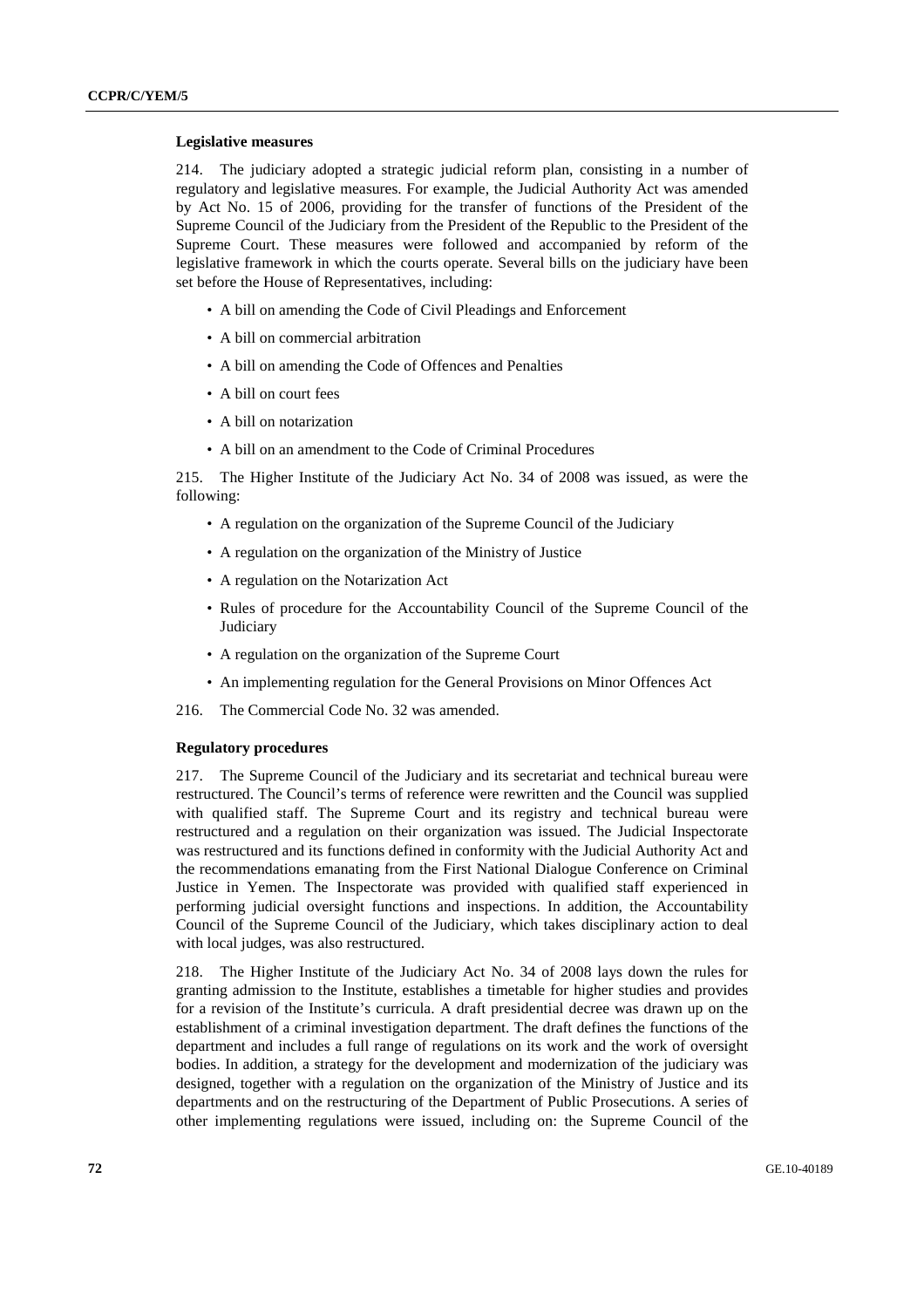Judiciary; the Real Property Register; the establishment of an institute of forensic medicine; and the establishment of a judicial documentation centre. Draft regulations were prepared on: the stenographer's profession; the organization of appeal and first instance courts; the implementation of the General Provisions on Minor Offences Act; and the Public Expropriations Act.

219. The judicial authority supplies commercial divisions and courts with qualified, experienced and impartial staff and with justices and experts. New technologies such as the Internet and archiving systems have been introduced, and a general department has been set up for the commercial courts. Moreover, a programme has been instituted to offer judicial officers who deal with commercial cases training in Yemen and abroad.

#### **Training and capacity-building**

 $T_{11}$  33

220. Judicial reforms have focused on the Higher Institute of the Judiciary, particularly on developing and updating its curricula and supplying it with qualified specialist staff. Efforts are constantly being made to build the capacities and improve the effectiveness of judges through continuous training for them and other members of the judiciary in all areas where training is needed. Several courses have been held at home and abroad, including for 1,450 judges and members of the Department of Public Prosecutions. Special external training courses have been held for commercial court judges and lawyers, and several courses have been run on commercial law and arbitration, including with reference to commercial treaties and commercial laws. Fifteen judges were sent abroad to pursue higher studies and 895 took part in study visits abroad.

| $1$ aple $32$                                                                    |  |
|----------------------------------------------------------------------------------|--|
| Training courses held for members of the Department of Public Prosecutions, 2007 |  |

| No. | Location | Description                                                                                                                                                      | No. of | No. of<br>courses participants | Course venue                                |
|-----|----------|------------------------------------------------------------------------------------------------------------------------------------------------------------------|--------|--------------------------------|---------------------------------------------|
| 1.  | Abroad   | Organized and transboundary crime                                                                                                                                | 1      | 6                              | Egypt                                       |
| 2.  | Abroad   | Computer crimes                                                                                                                                                  | 1      | 6                              | Morocco                                     |
| 3.  | Abroad   | Corruption and money laundering                                                                                                                                  | 1      | 5                              | Egypt                                       |
| 4.  | Abroad   | Legal regulation of public<br>prosecutor's offices                                                                                                               | 1      | 5                              | Jordan                                      |
| 5.  | Abroad   | Second Annual Conference of the<br>International Association of Anti-<br><b>Corruption Authorities</b>                                                           | 1      | 2                              | Indonesia                                   |
| 6.  | Abroad   | Training course for trainers                                                                                                                                     | 1      | $\mathfrak{D}$                 | France                                      |
| 7.  | Yemen    | Counterfeiting crimes                                                                                                                                            | 1      | 4                              | Sana`a                                      |
| 8.  | Yemen    | Training of new judicial assistants                                                                                                                              | 1      | 129                            | <b>Higher Institute</b><br>of the Judiciary |
| 9.  | Yemen    | Electronic payments, financial<br>transactions and online banking<br>under Yemeni law                                                                            | 1      | 15                             | Sana`a                                      |
| 10. | Yemen    | Workshop on combating<br>corruption, held in conjunction<br>with the Office of the Advocate<br>General, which deals with public<br>finances and property, and in | 1      | 98                             | Office of the<br>Public<br>Prosecutor       |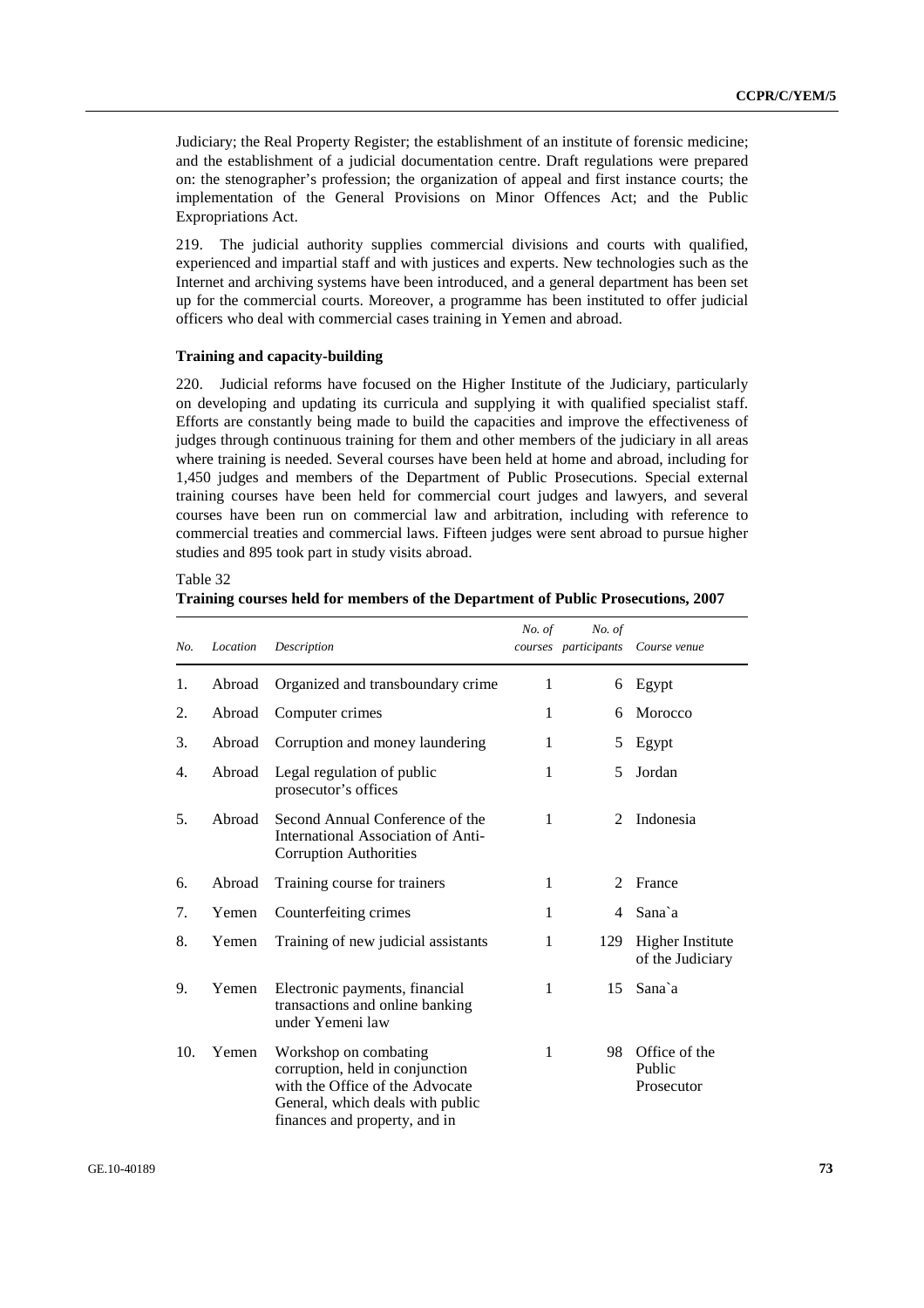| No. | Location | Description                                                                                                                    | No. of | No. of | courses participants Course venue     |
|-----|----------|--------------------------------------------------------------------------------------------------------------------------------|--------|--------|---------------------------------------|
|     |          | cooperation with the German<br>Cooperation Agency (GTZ)                                                                        |        |        |                                       |
| 11. | Yemen    | Human rights during trials and in<br>detention, in cooperation with a<br>programme to modernize public<br>prosecutor's offices |        |        | 42 Ta`izz                             |
| 12. | Yemen    | Computer training course, held in<br>cooperation with the programme to<br>modernize public prosecutor's<br>offices             | 1      |        | $63$ Sana $a -$<br>$Aden -$<br>Ta`izz |
|     | Total    |                                                                                                                                | 12     | 377    |                                       |

*Source:* Annual report of the Office of the Public Prosecutor, 2007.

#### Table 33

# **Training for members of the Department of Public Prosecutions, 2004**

| No.   | Description                                     | No. of members who<br>attended the course |
|-------|-------------------------------------------------|-------------------------------------------|
| 1.    | Criminal procedures                             | 14                                        |
| 2.    | International law                               | 20                                        |
| 3.    | Special course for assistant public prosecutors | 54                                        |
| Total |                                                 | 88                                        |

*Source:* Annual report of the Office of the Public Prosecutor, 2004.

#### Table 34

# **Number and types of courses attended by members of the Department of Public Prosecutions, 2005**

| No.              | Description                                     | No. of courses              | No. of members who<br>attended the course |
|------------------|-------------------------------------------------|-----------------------------|-------------------------------------------|
| 1.               | International counter-terrorism framework       |                             |                                           |
| 2.               | International humanitarian law                  |                             | 10                                        |
| 3.               | Special course for assistant deputy prosecutors | 2                           | 106                                       |
| $\overline{4}$ . | Juvenile judges                                 | $\mathcal{D}_{\mathcal{L}}$ | 16                                        |
| .5.              | Judicial inspection                             |                             | 14                                        |
| <b>Total</b>     |                                                 |                             | 150                                       |

*Source:* Report of the Office of the Public Prosecutor, 2005.

### **Infrastructure support for the judiciary**

221. In order to support and strengthen the judicial infrastructure, 21 projects were launched for the construction of judicial office complexes and court buildings in a number of governorates, at a total cost of 2.8 billion Yemeni rials (YRIs). Several projects are under way for the construction of judicial office complexes, at a cost of YRI 2.8 billion, and a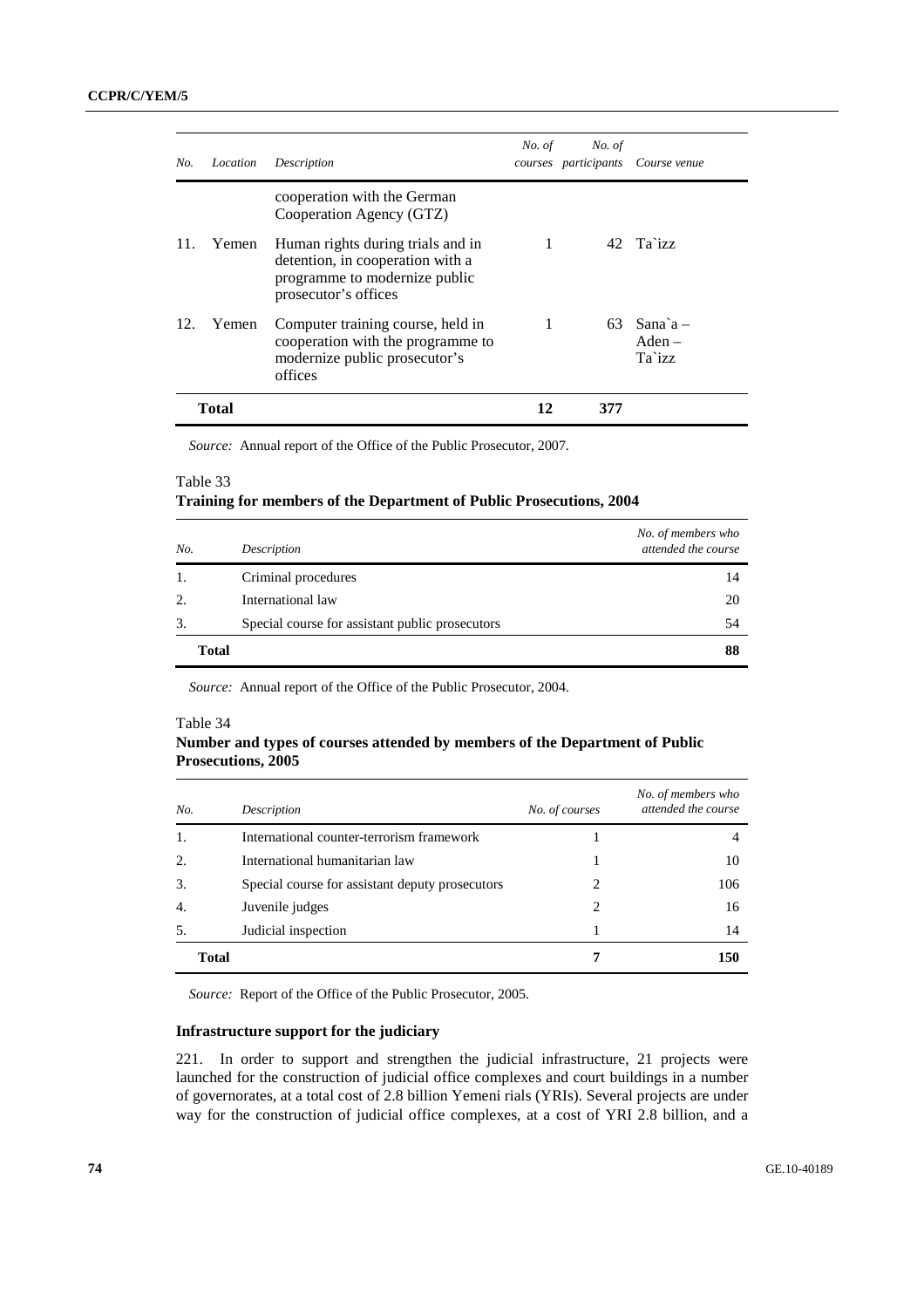number of public prosecutor's offices have been built and furbished in urban centres, at a total cost of YRI 743.7 million.

| Governorate         | Name of prosecutor's office                      |
|---------------------|--------------------------------------------------|
| Sana`a City North   | Old City of Sana'a + Shu'ub (lesser offences)    |
|                     | $Al$ -Thawrah + Bani al-Harith (lesser offences) |
|                     | $AI-Tahrir + Ma'in$ (lesser offences)            |
| Sana`a City South   | $Al-Wahdah + Al-Saba'in$ (lesser offences)       |
|                     | $Azal + Al-Safiyah$ (lesser offences)            |
| Al-Makala/Hadramawt | Al-Makala West                                   |
|                     | Al-Makala East                                   |
|                     | <b>Juveniles</b>                                 |
| Ta`izz              | Al-Ta`izz prosecutor's office                    |
| Ibb                 | Juveniles                                        |
| Raymah              | Criminal                                         |

# Table 35 **Prosecutor's offices established in 2007**

*Source:* Annual report of the Office of the Public Prosecutor, 2007.

# Table 36 **Prosecutor's offices established in 2006**

| Governorate | Name of prosecutor's office |
|-------------|-----------------------------|
| Aden        | Dar Sa`ad                   |
| Baida'      | Rada East                   |
|             | Rada West                   |

*Source:* Annual report of the Office of the Public Prosecutor, 2006.

| <b>Prosecutor's offices established in 2005</b> |                |  |  |  |  |
|-------------------------------------------------|----------------|--|--|--|--|
| Name of prosecutor's office<br>Governorate      |                |  |  |  |  |
| Baida'                                          | Rada East      |  |  |  |  |
|                                                 | Rada` West     |  |  |  |  |
| Dhamar                                          | Wisab al-Safil |  |  |  |  |
| <b>Total</b>                                    | 3              |  |  |  |  |

*Source:* Annual report of the Office of the Public Prosecutor, 2005.

Table 37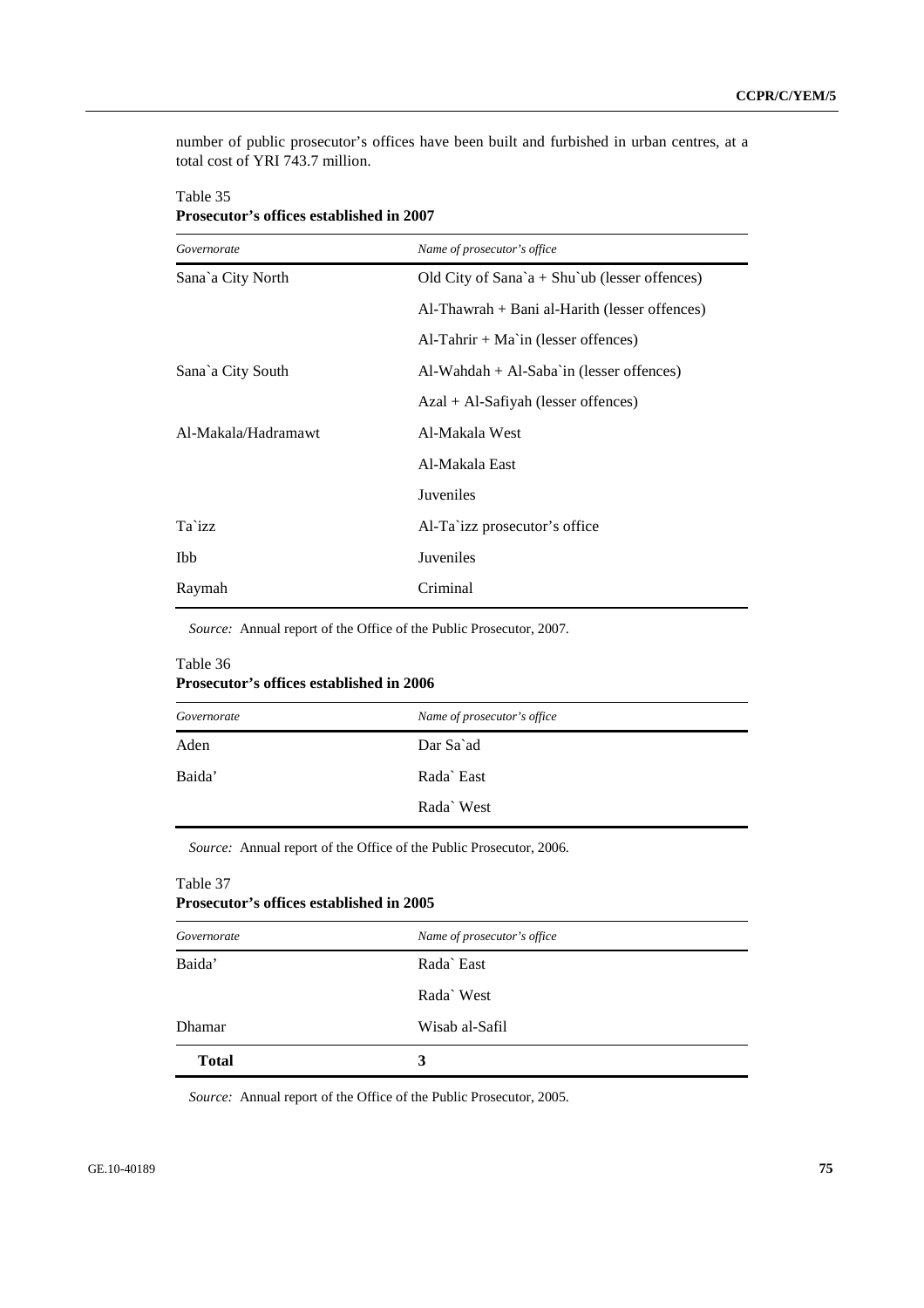# Table 38

**Data on the number of members of the Department of Public Prosecutions working at different prosecutor's offices in the governorates of Yemen in 2007** 

| <i>Item</i> | [Illegible]                      | [Illegible]      | [Illegible]      | [Illegible]      | [Illegible]      | [Ilegible]              | [Illegible]      | [Illegible]      | [Illegible]      | [Illegible]             | [Illegible]      | [Illegible]      | [Illegible]      | [Illegible]    |
|-------------|----------------------------------|------------------|------------------|------------------|------------------|-------------------------|------------------|------------------|------------------|-------------------------|------------------|------------------|------------------|----------------|
| 1.          | Chancellery                      | $\mathfrak{2}$   | 1                | 17               | 25               | $\boldsymbol{7}$        | 8                | $\mathbf{1}$     | 6                | $\mathbf{1}$            | $\boldsymbol{0}$ | $\boldsymbol{0}$ | $\mathbf{0}$     | 68             |
| 2.          | Sana'a City North                | $\boldsymbol{0}$ | $\boldsymbol{0}$ | $\mathbf{0}$     | 5                | 4                       | $\overline{2}$   | 4                | 10               | 14                      | 6                | 25               | 23               | 93             |
| 3.          | Sana'a City South                | $\mathbf{0}$     | 0                | $\boldsymbol{0}$ | 3                | 3                       | $\overline{4}$   | 5                | 18               | 10                      | 6                | 14               | 15               | 78             |
| 4.          | Sana'a City Public Finances      | $\mathbf{0}$     | $\overline{0}$   | 0                | 3                | $\boldsymbol{0}$        | $\overline{c}$   | 1                | $\mathbf{1}$     | 3                       | $\boldsymbol{0}$ | 8                | 3                | 21             |
| 5.          | Summary offences                 | $\theta$         | 0                | 0                | $\overline{c}$   | 0                       | 0                | 1                | $\overline{c}$   | 1                       | $\boldsymbol{0}$ | $\sqrt{2}$       | 3                | 11             |
| 6.          | Sana`a                           | $\overline{0}$   | 0                | 0                | $\overline{c}$   | $\overline{c}$          | 4                | 3                | 13               | 3                       | $\overline{c}$   | 9                | 10               | 48             |
| 7.          | Ta`izz                           | $\mathbf{0}$     | 0                | 0                | 5                | $\overline{4}$          | 5                | 13               | 12               | 22                      | 5                | 5                | 11               | 82             |
| 8.          | Aden                             | $\mathbf{0}$     | 0                | 0                | 8                | 7                       | 6                | 9                | 21               | 20                      | $\overline{c}$   | 8                | 8                | 89             |
| 9.          | Hudaidah                         | $\mathbf{0}$     | 0                | 0                | $\overline{c}$   | $\mathbf{1}$            | 4                | $\overline{2}$   | 16               | 11                      | 4                | 6                | 5                | 51             |
| 10.         | Hadramawt (Makala)               | $\overline{0}$   | 0                | 0                | $\overline{c}$   | 3                       | $\overline{4}$   | 3                | 7                | 16                      | 5                | $\mathbf{1}$     | 4                | 45             |
| 11.         | Hadramawt (Siy'un)               | $\mathbf{0}$     | 0                | 0                | $\overline{c}$   | $\overline{c}$          | 0                | 1                | $\overline{4}$   | 6                       | $\boldsymbol{0}$ | $\sqrt{2}$       | 3                | 20             |
| 12.         | Ibb                              | $\theta$         | 0                | 0                | 8                | 3                       | 1                | 8                | 23               | 13                      | $\boldsymbol{0}$ | $\mathfrak s$    | $\mathfrak{2}$   | 63             |
| 13.         | Dhamar                           | $\overline{0}$   | 0                | 0                | 1                | 0                       | 6                | 3                | 5                | 8                       | 4                | 4                | 6                | 37             |
| 14.         | Baida'                           | $\boldsymbol{0}$ | 0                | 0                | $\mathbf{1}$     | $\mathbf{1}$            | 1                | 3                | $\overline{4}$   | 4                       | 3                | $\mathbf{2}$     | 3                | 22             |
| 15.         | Amran                            | $\overline{0}$   | 0                | 0                | $\boldsymbol{0}$ | 3                       | 2                | 1                | $\overline{4}$   | 6                       | $\mathbf{1}$     | $\mathbf{2}$     | 5                | 24             |
| 16.         | Hajjah                           | $\boldsymbol{0}$ | 0                | 0                | 1                | $\mathbf{1}$            | 2                | 1                | 7                | 5                       | 3                | $\mathbf{2}$     | 3                | 25             |
| 17.         | Sa`dah                           | $\overline{0}$   | 0                | 0                | 0                | 0                       | 1                | $\overline{4}$   | 6                | $\mathbf{2}$            | $\boldsymbol{0}$ | 0                | 1                | 14             |
| 18.         | Mahwit                           | $\boldsymbol{0}$ | 0                | 0                | 0                | $\mathbf{1}$            | 1                | $\overline{2}$   | $\overline{4}$   | $\mathbf{1}$            | $\overline{c}$   | $\overline{4}$   | $\mathbf{2}$     | 17             |
| 19.         | Lahaj                            | $\overline{0}$   | 0                | 0                | $\overline{c}$   | 3                       | 3                | 7                | 16               | 10                      | 4                | 6                | 5                | 56             |
| 20.         | Abyan                            | $\boldsymbol{0}$ | 0                | 0                | $\overline{c}$   | $\mathfrak{2}$          | 0                | 6                | 15               | 5                       | 4                | $\mathbf{1}$     | 1                | 36             |
| 21.         | Shabwah                          | $\overline{0}$   | 0                | 0                | $\boldsymbol{0}$ | $\boldsymbol{0}$        | 1                | 5                | 7                | 6                       | $\overline{c}$   | $\boldsymbol{0}$ | 5                | 26             |
| 22.         | Dali`                            | $\boldsymbol{0}$ | 0                | 0                | $\overline{c}$   | $\mathbf{1}$            | 2                | 10               | 6                | 7                       | $\mathbf{1}$     | 3                | $\boldsymbol{0}$ | 32             |
| 23.         | Mahrah                           | $\overline{0}$   | 0                | 0                | $\mathbf{1}$     | 0                       | 2                | $\boldsymbol{0}$ | $\overline{c}$   | $\mathbf{2}$            | $\overline{c}$   | $\mathbf{1}$     | $\overline{4}$   | 14             |
| 24.         | Ma'rib                           | $\overline{0}$   | 0                | 0                | 1                | 0                       | 0                | 0                | $\mathfrak{2}$   | $\mathbf{1}$            | $\boldsymbol{0}$ | $\boldsymbol{0}$ | 1                | 5              |
| 25.         | Jawf                             | $\overline{0}$   | 0                | 0                | 0                | 0                       | 1                | 0                | 1                | $\mathbf{1}$            | $\boldsymbol{0}$ | $\boldsymbol{0}$ | 1                | $\overline{4}$ |
| 26.         | Raymah                           | $\mathbf{0}$     | 0                | 0                | 1                | 0                       | 0                | 0                | $\overline{c}$   | $\boldsymbol{0}$        | $\boldsymbol{0}$ | $\mathbf{0}$     | 3                | 6              |
| 27.         | Ta`izz (Public Finances)         | $\mathbf{0}$     | $\overline{0}$   | $\boldsymbol{0}$ | 1                | $\overline{0}$          | 2                | 1                | $\overline{c}$   | 1                       | $\overline{0}$   | $\boldsymbol{0}$ | 1                | 8              |
| 28.         | Aden (Public Finances)           | $\boldsymbol{0}$ | $\boldsymbol{0}$ | $\boldsymbol{0}$ | 7                | $\overline{\mathbf{c}}$ | 2                | 1                | 3                | $\overline{\mathbf{c}}$ | 0                | $\boldsymbol{0}$ | $\boldsymbol{2}$ | 19             |
| 29.         | Hudaidah (Public Finances)       | $\mathbf{0}$     | $\overline{0}$   | $\boldsymbol{0}$ | $\sqrt{2}$       | $\overline{c}$          | $\boldsymbol{0}$ | $\overline{2}$   | $\mathbf{1}$     | $\boldsymbol{0}$        | $\boldsymbol{0}$ | $\boldsymbol{0}$ | $\boldsymbol{0}$ | 7              |
| 30.         | Hadramawt (Public<br>Finances)   | 0                | $\boldsymbol{0}$ | $\mathbf{0}$     | $\mathbf{1}$     | $\mathbf{0}$            | $\mathbf{1}$     | $\boldsymbol{0}$ | 3                | $\mathbf{0}$            | $\boldsymbol{0}$ | $\mathbf{1}$     | $\mathbf{0}$     | 6              |
| 31.         | Military (Sana`a City)           | $\overline{0}$   | $\boldsymbol{0}$ | $\mathbf{0}$     | $\mathbf{1}$     | $\mathbf{1}$            | $\boldsymbol{0}$ | $\mathbf{1}$     | $\boldsymbol{0}$ | $\boldsymbol{0}$        | $\boldsymbol{0}$ | $\boldsymbol{0}$ | $\mathbf{1}$     | 5              |
| 32.         | Military (Sana`a<br>governorate) | $\overline{0}$   | $\boldsymbol{0}$ | $\mathbf{0}$     | $\mathbf{1}$     | $\boldsymbol{0}$        | 1                | $\mathbf{1}$     | $\mathbf{0}$     | $\mathbf{1}$            | $\boldsymbol{0}$ | $\boldsymbol{0}$ | $\mathbf{0}$     | $\overline{4}$ |
| 33.         | Military (Aden)                  | $\theta$         | $\overline{0}$   | $\mathbf{0}$     | $\boldsymbol{0}$ | 1                       | 1                | $\boldsymbol{0}$ | $\mathbf{0}$     | $\boldsymbol{0}$        | $\mathbf{0}$     | $\boldsymbol{0}$ | $\mathbf{0}$     | 2              |
| 34.         | Military (Hadramawt)             | $\boldsymbol{0}$ | 0                | $\boldsymbol{0}$ | $\mathbf{1}$     | $\boldsymbol{0}$        | 1                | $\boldsymbol{0}$ | $\boldsymbol{0}$ | $\boldsymbol{0}$        | $\boldsymbol{0}$ | $\boldsymbol{0}$ | 0                | $\overline{2}$ |
|             | <b>Total</b>                     | $\boldsymbol{2}$ | $\mathbf{1}$     | 17               | 93               | 54                      | 70               |                  | 99 223 182       |                         |                  | 56 111 131       |                  | 1 040          |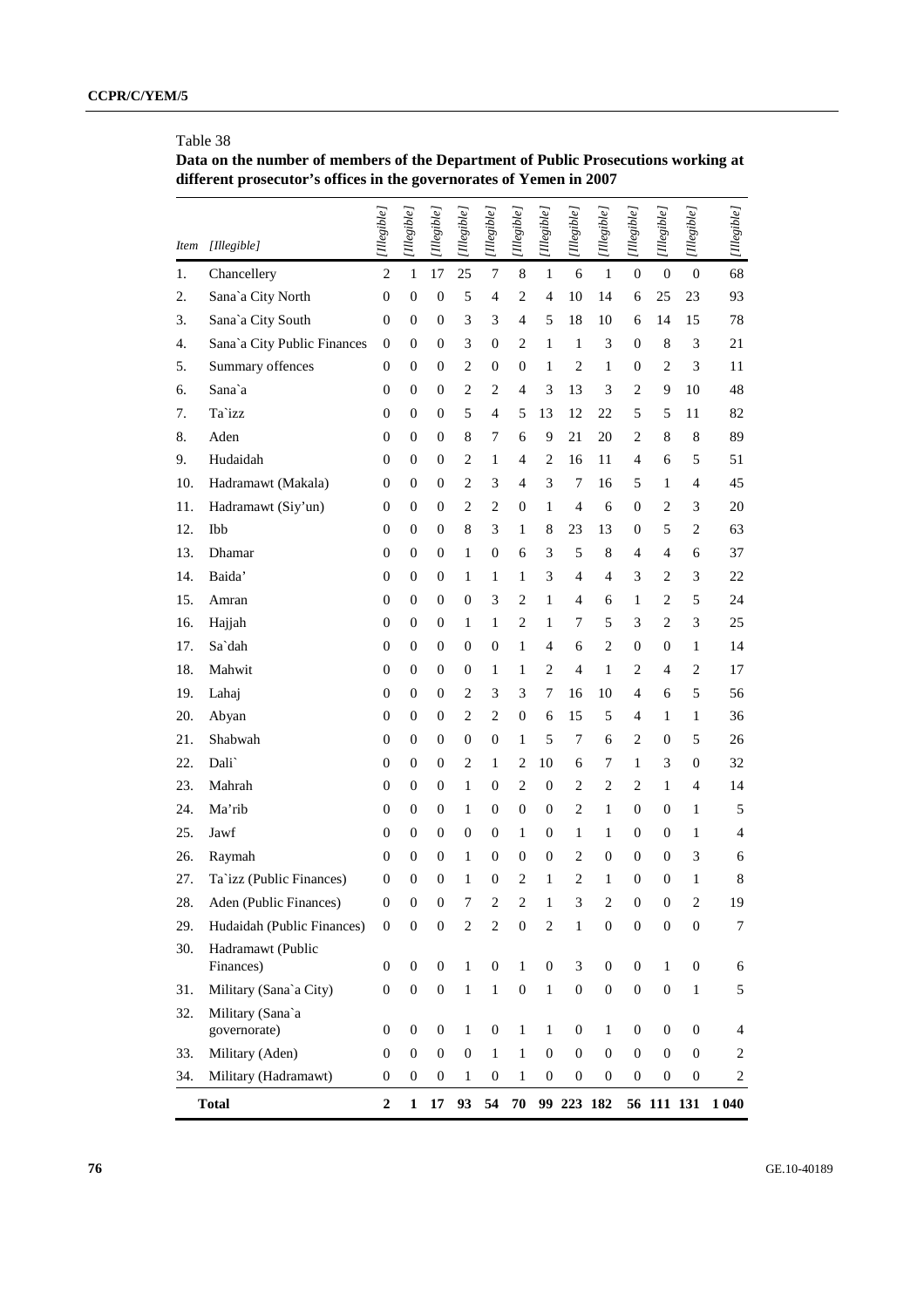#### **Information technology management for the judiciary**

222. The Ministry of Justice implemented an automation programme to develop a global database for all judicial bodies and a network linking 27 appeal courts and courts of first instance, the Department of Public Prosecutions and the Higher Institute of the Judiciary to a central network and the Ministry's Judicial Information Technology Centre. The performance indicators show that the procedures for bringing and deciding cases have been simplified: the proportion of cases before a court of first instance in which a decision was rendered rose from 59 per cent in 2000 to 70 per cent in 2005.

#### **Measures to speed up the adjudication of cases**

223. In order to deal with the heavy caseload in the courts, five judges were appointed to preside over courts of first instance and seven were appointed to first instance courts in a number of governorates. The Judicial Inspectorate was able to follow up on and resolve 397 cases that were still pending when the judge dealing with them was transferred elsewhere or retired. Based on a series of unannounced inspections, the Inspectorate identified a total of 413 protracted cases pending before courts throughout Yemen and instructed the relevant judges to complete them. The cases were found to be with 54 judges, 13 of them appeal court presidents, 27 presidents of courts of first instance and 14 judges hearing summary offences in courts of first instance. A total of 397 protracted cases were resolved after the judges concerned were contacted and urged to speed up their deliberations and to communicate their decision to the courts where they had formerly served. There are now only 16 cases outstanding, and these were being heard by judges who have since died.

# **Public prosecutor's office at the Court of Cassation**

224. This office is administratively and financially dependent on the Office of the Public Prosecutor and has judicial independence to issue opinions in cases, mandatory appeals, criminal appeals and appeals for cassation filed by parties suing for damages in criminal cases. It registers the mandatory appeals and challenges referred to it in its own tables. In 2006, 1,197 cases were referred to it by prosecutor's offices in the governorates; it also had 79 cases carried over from previous years. In 2006, it processed 97 cases from previous years and 812 cases referred to it that same year. Thus, it achieved a completion rate of 70 per cent. Details on cases referred, processed and pending in 2007 and the status of the backlog from previous years are found in the following table.

Table 39

| Year                       |     | Stage from previous years |                |     | 2007              |                | Total             |              |                       |
|----------------------------|-----|---------------------------|----------------|-----|-------------------|----------------|-------------------|--------------|-----------------------|
| Action<br>Originating body | No. | Processed Pending         |                | No. | Processed Pending |                | Processed Pending |              | <b>Grand</b><br>total |
| Sana a City South          | 21  | 21                        | $\overline{0}$ | 40  | 39                | 1              | 60                | 1            | 61                    |
| Sana a City North          | 18  | 18                        | $\overline{0}$ | 48  | 46                | 2              | 64                | 2            | 66                    |
| Sana $a + Jawf$            | 28  | 28                        | $\overline{0}$ | 88  | 85                | 3              | 113               | 3            | 116                   |
| Aden                       | 13  | 13                        | $\overline{0}$ | 26  | 26                | $\overline{0}$ | 39                | $\mathbf{0}$ | 39                    |
| Ta`izz                     | 63  | 63                        | $\overline{0}$ | 140 | 130               | 10             | 193               | 10           | 203                   |
| Hudaidah                   | 29  | 29                        | $\overline{0}$ | 52  | 49                | 3              | 78                | 3            | 81                    |
| Hadramawt                  | 21  | 21                        | $\overline{0}$ | 62  | 58                | $\overline{4}$ | 79                | 4            | 83                    |
| Dhamar                     | 41  | 41                        | $\overline{0}$ | 81  | 76                | 5              | 117               | 5            | 122                   |

# **Cases referred, processed and pending in 2007, including cases carried over from previous years**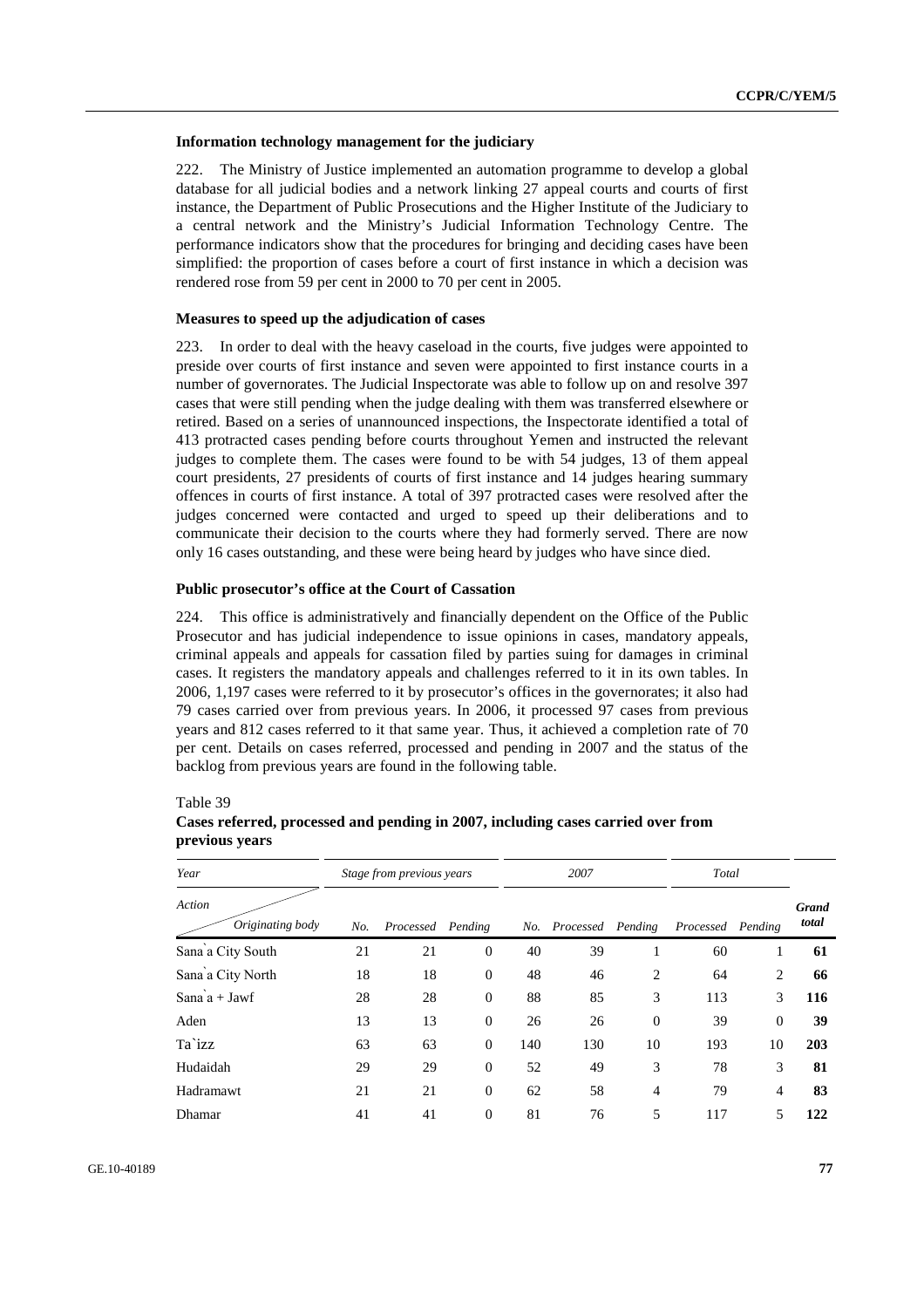| Year                             |                | Stage from previous years |                  |     | 2007              |                  | Total             |                |                       |
|----------------------------------|----------------|---------------------------|------------------|-----|-------------------|------------------|-------------------|----------------|-----------------------|
| Action<br>Originating body       | No.            | Processed Pending         |                  | No. | Processed Pending |                  | Processed Pending |                | <b>Grand</b><br>total |
| Ibb                              | 19             | 19                        | $\theta$         | 54  | 51                | 3                | 70                | 3              | 73                    |
| Hajjah                           | 18             | 18                        | $\overline{0}$   | 55  | 53                | $\overline{c}$   | 71                | $\overline{2}$ | 73                    |
| Amran                            | 5              | 5                         | $\theta$         | 25  | 24                | 1                | 29                | 1              | 30                    |
| Lahij                            | 5              | 5                         | $\boldsymbol{0}$ | 14  | 13                | $\mathbf{1}$     | 18                | $\mathbf{1}$   | 19                    |
| Shabwah                          | 13             | 13                        | $\theta$         | 6   | 6                 | $\boldsymbol{0}$ | 19                | $\theta$       | 19                    |
| Mahrah                           | $\overline{0}$ | $\overline{0}$            | $\theta$         | 5   | 5                 | $\theta$         | 5                 | $\mathbf{0}$   | 5                     |
| Dali <sup>'</sup>                | 22             | 22                        | $\boldsymbol{0}$ | 45  | 44                | 1                | 66                | 1              | 67                    |
| Mahwit                           | 9              | 9                         | $\boldsymbol{0}$ | 22  | 21                | $\mathbf{1}$     | 30                | $\mathbf{1}$   | 31                    |
| Sa`dah                           | 17             | 17                        | $\boldsymbol{0}$ | 23  | 22                | 1                | 39                | $\mathbf{1}$   | 40                    |
| Ma'rib                           | $\overline{0}$ | $\overline{0}$            | $\theta$         | 5   | 5                 | $\boldsymbol{0}$ | 5                 | $\theta$       | 5                     |
| Baida <sup>2</sup>               | 19             | 19                        | $\theta$         | 36  | 35                | 1                | 54                | 1              | 55                    |
| Abyan                            | $\overline{2}$ | $\overline{2}$            | $\boldsymbol{0}$ | 6   | 6                 | $\boldsymbol{0}$ | $\,8\,$           | $\overline{0}$ | 8                     |
| Raymah                           | 7              | 7                         | $\boldsymbol{0}$ | 12  | 12                | $\boldsymbol{0}$ | 19                | $\mathbf{0}$   | 19                    |
| Special criminal court           | 8              | 8                         | $\theta$         | 10  | 9                 | $\mathbf{1}$     | 17                | $\mathbf{1}$   | 18                    |
| Military prosecutor's<br>offices | 7              | $\overline{7}$            | $\boldsymbol{0}$ | 21  | 21                | $\boldsymbol{0}$ | 28                | $\mathbf{0}$   | 28                    |
| <b>Total</b>                     | 385            | 385                       | $\bf{0}$         | 876 | 836               | 40               | 1 2 2 1           | 40             | 1 2 6 1               |

# **Public prosecutor's offices at courts of first instance and appeal**

225. In 2006, public prosecutor's offices at courts of first instance and specialized courts throughout Yemen dealt with a total of 47,260 cases, of which 42,315 were processed, giving a completion rate of 90 per cent.

# Table 40 **Total number of cases, 2001–2007**

| Year (January-<br>December)/cases | <i>Serious</i><br>offence | Non-serious<br>offence | Lesser<br>offence | Administrative<br>complaint | Minor<br>incident | <b>Total</b> | Rate of increase over<br>the base year used in<br>the initial report |
|-----------------------------------|---------------------------|------------------------|-------------------|-----------------------------|-------------------|--------------|----------------------------------------------------------------------|
| 2001                              | 8 1 9 9                   | 16 541                 | 3 4 2 0           | 2 3 3 5                     | 320               | 30 815       |                                                                      |
| 2002                              | 8 5 4 1                   | 20 033                 | 2 7 0 2           | 2949                        | 327               | 34 5 52      | 12.12%                                                               |
| 2003                              | 8687                      | 2868                   | 2 7 2 4           | 1731                        | 295               | 34 30 5      | 11.32%                                                               |
| 2004                              | 9638                      | 25 450                 | 2 7 5 0           | 1977                        | 405               | 40 220       | 30.52%                                                               |
| 2005                              | 10 647                    | 30857                  | 3 2 6 8           | 1616                        | 448               | 46836        | 51.99%                                                               |
| 2006                              | 9825                      | 32 673                 | 2684              | 1668                        | 410               | 47 260       | 53.36%                                                               |
| 2007                              | 9 4 0 1                   | 36 595                 | 4 8 0 2           | 2416                        | 429               | 53 986       | 75.19%                                                               |
| <b>Grand</b> total                | 64 938                    | 164 668                | 22 3 19           | 14 692                      | 2632              | 286 974      |                                                                      |

# **Cases referred to public prosecutor's offices at courts of appeal**

226. In 2006, public prosecutor's offices at courts of appeal in Yemen took up 16,863 cases. Of these, 16,726 were processed – a completion rate of 99 per cent.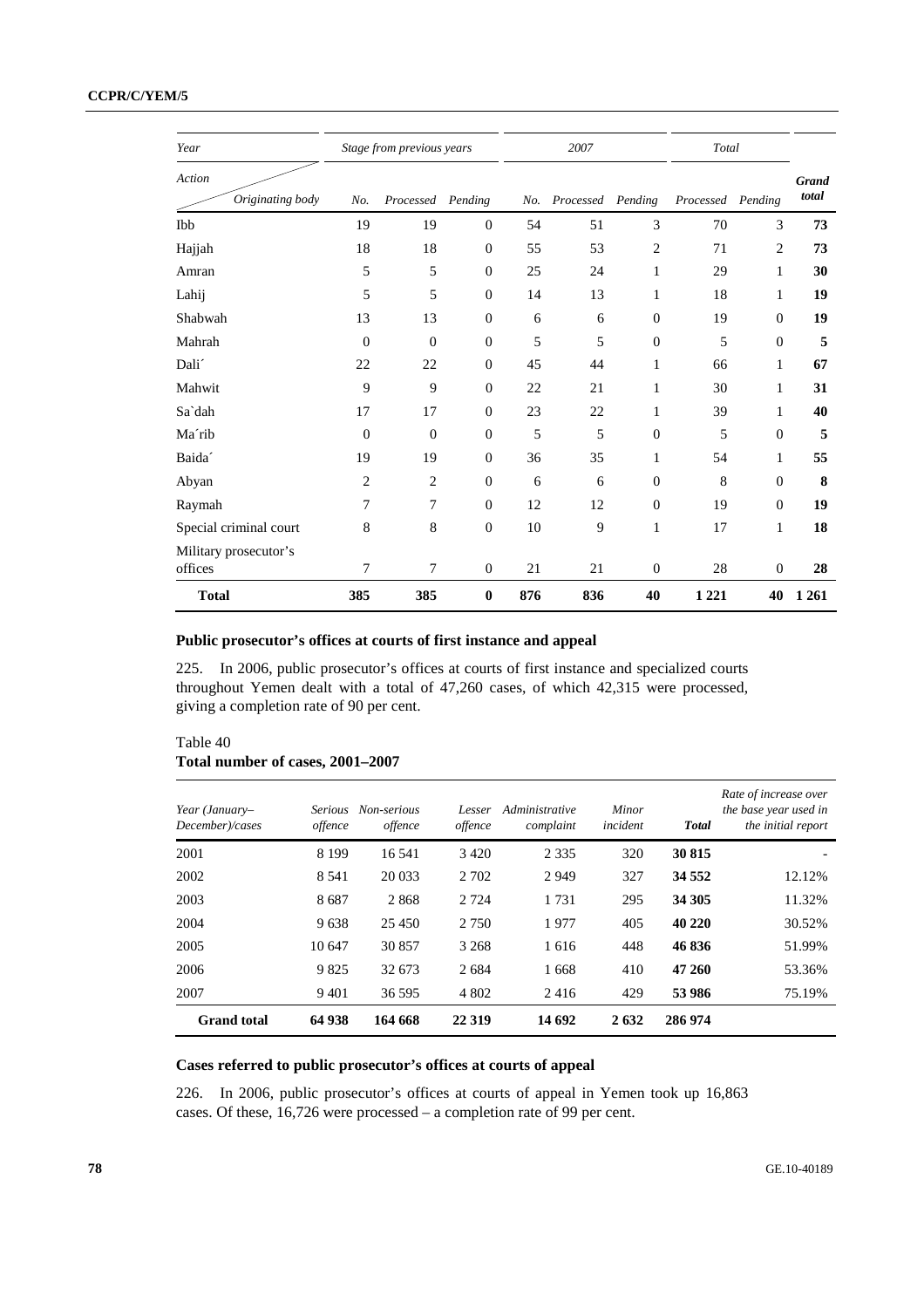#### **Cases referred to the Public Prosecutor's technical bureau**

227. The technical bureau of the Public Prosecutor's legal office provides its views and legal advice to the Public Prosecutor. It performs the various functions and tasks assigned to it in accordance with the internal regulations of the Public Prosecutor's office, including: considering, and issuing an opinion on, mandatory review cases; considering appeals for cassation and judicial review, together with challenges on points of law; reviewing decisions involving the non-commencement or discontinuation of civil proceedings and presenting its legal opinion to the Public Prosecutor on those decisions which, in its view, ought to be overturned; investigating, under the supervision of the Public Prosecutor, whatever cases the Public Prosecutor decides to take up, because they are particularly serious or important, given the circumstances or the parties involved.

228. In 2006, the technical bureau received a total of 894 cases, including petitions, applications, challenges on points of law, mandatory reviews and claims for restitution. It processed 868 cases, leaving 26 cases still pending. Thus, it achieved a completion rate of 97 per cent.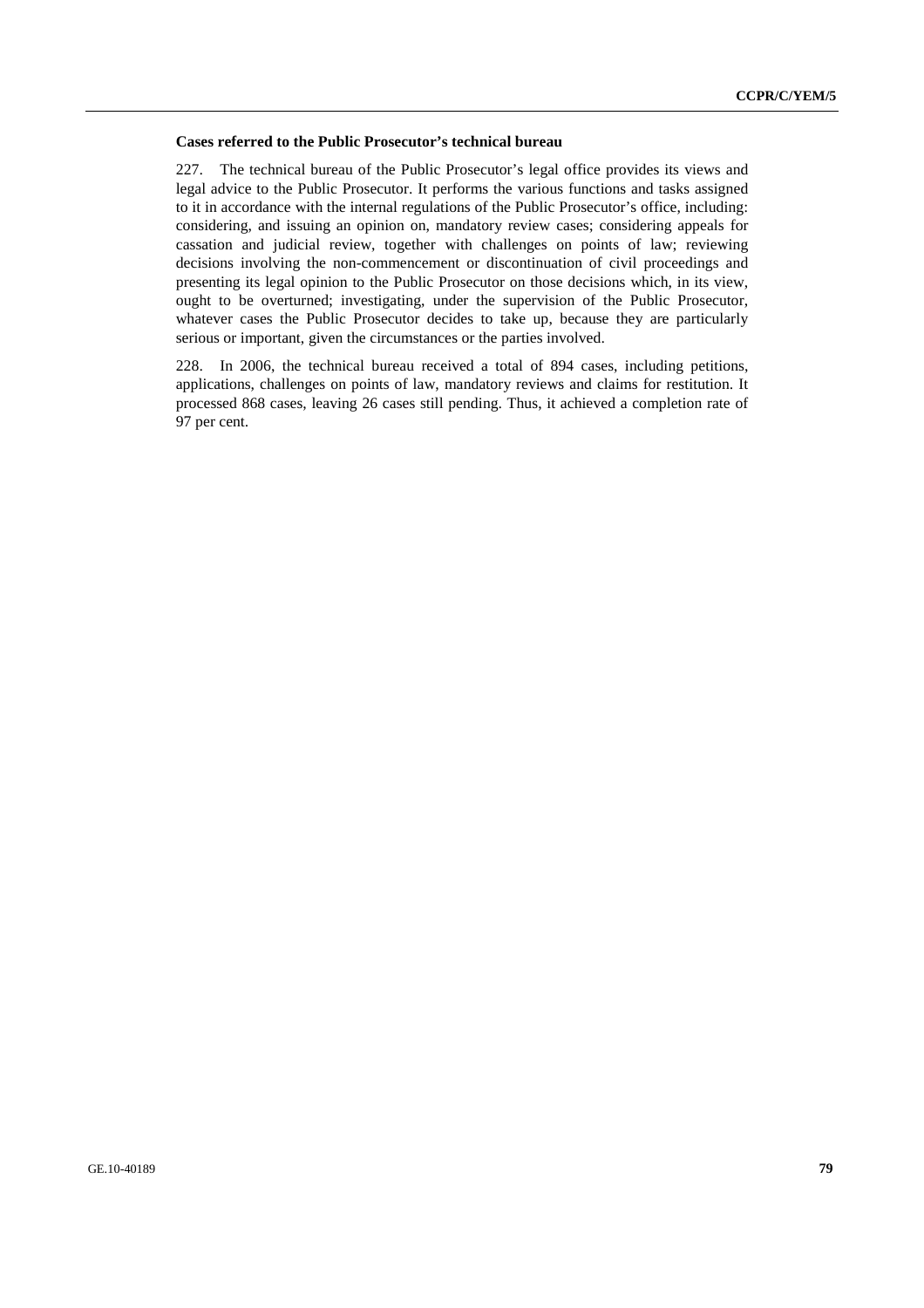|     | Type of case                |                | Mandatory<br>review     |          |     | Application       |         |                 | Complaints<br>and petitions |         |            | Challenge<br>on a point of<br>law |         |            | <i>Inquiry</i> |         |              | Duration of<br>investigation<br>and detention |              |          | Cassation<br>appeal |          |              | Case transfer<br>request             |          |          | Restitution      |          |     | <b>Total</b>            |         |
|-----|-----------------------------|----------------|-------------------------|----------|-----|-------------------|---------|-----------------|-----------------------------|---------|------------|-----------------------------------|---------|------------|----------------|---------|--------------|-----------------------------------------------|--------------|----------|---------------------|----------|--------------|--------------------------------------|----------|----------|------------------|----------|-----|-------------------------|---------|
| No. | Action<br>Division          | Ńо.            | $\it cessel$<br>$o_{r}$ | Pending  | Ş   | cesed<br>$P_{TO}$ | Pending | $\mathcal{N}_o$ | Processed                   | Pending | $\delta$ . | $p$ cessed                        | Pending | Ńо.        | $p_ {recssed}$ | Pending | Ş.           | $\it cessel$<br>Ó,                            | Pending      | Ş.       | Processed           | Pending  | Ńo.          | essed<br>0,<br>$\tilde{\phantom{a}}$ | Pending  | χò.      | $\sigma_{\rm r}$ | Pending  | Š.  | $\it cessel$<br>$\circ$ | Pending |
|     | Reviewed                    | l 55           | 149                     | 6        | 57  | 54                |         | 0               |                             |         | 8          |                                   |         |            |                |         |              |                                               |              |          |                     | 0        |              |                                      |          |          | $\Omega$         |          | 220 | 205                     | - 15    |
| 2.  | Examined                    | $\overline{0}$ | $\Omega$                | $\Omega$ | - 0 | $\Omega$          |         | 207             | 200                         |         | $\theta$   | $\Omega$                          |         | 0 210      | 203            |         | 16           | 16                                            | $\Omega$     | 39       | 38                  |          | $\theta$     | $\Omega$                             | $\Omega$ | $\Omega$ | $\overline{0}$   | $\Omega$ |     | 472 457                 | - 15    |
| 3.  | Complaints<br>and petitions | $\overline{0}$ | $\overline{0}$          | $\theta$ | - 0 | $\Omega$          |         | 47              | 39                          | 8       | 0          |                                   |         | $\Omega$   | 0              |         | $\mathbf{U}$ | $\theta$                                      | $\theta$     | $\Omega$ | $\Omega$            | $\Omega$ | $\Omega$     | $\theta$                             | $\Omega$ | 23       | 22               |          | 70  | 61                      | - 9     |
|     | <b>Total</b>                | 155            | 149                     | 6        | 57  | 54                | 3       | 254             | 239                         | 15      | 8          |                                   | 6.      | <b>210</b> | 203            |         | 16           | 16                                            | $\mathbf{0}$ | 39       | 38                  |          | $\mathbf{0}$ | $\mathbf 0$                          | 0        | 23       | 22               |          | 762 | 723                     | - 39    |

Table 41 **Cases referred to and processed by the Technical Bureau** 

**CCPR/C/YEM/5** 

**CCPR/C/YEM/5**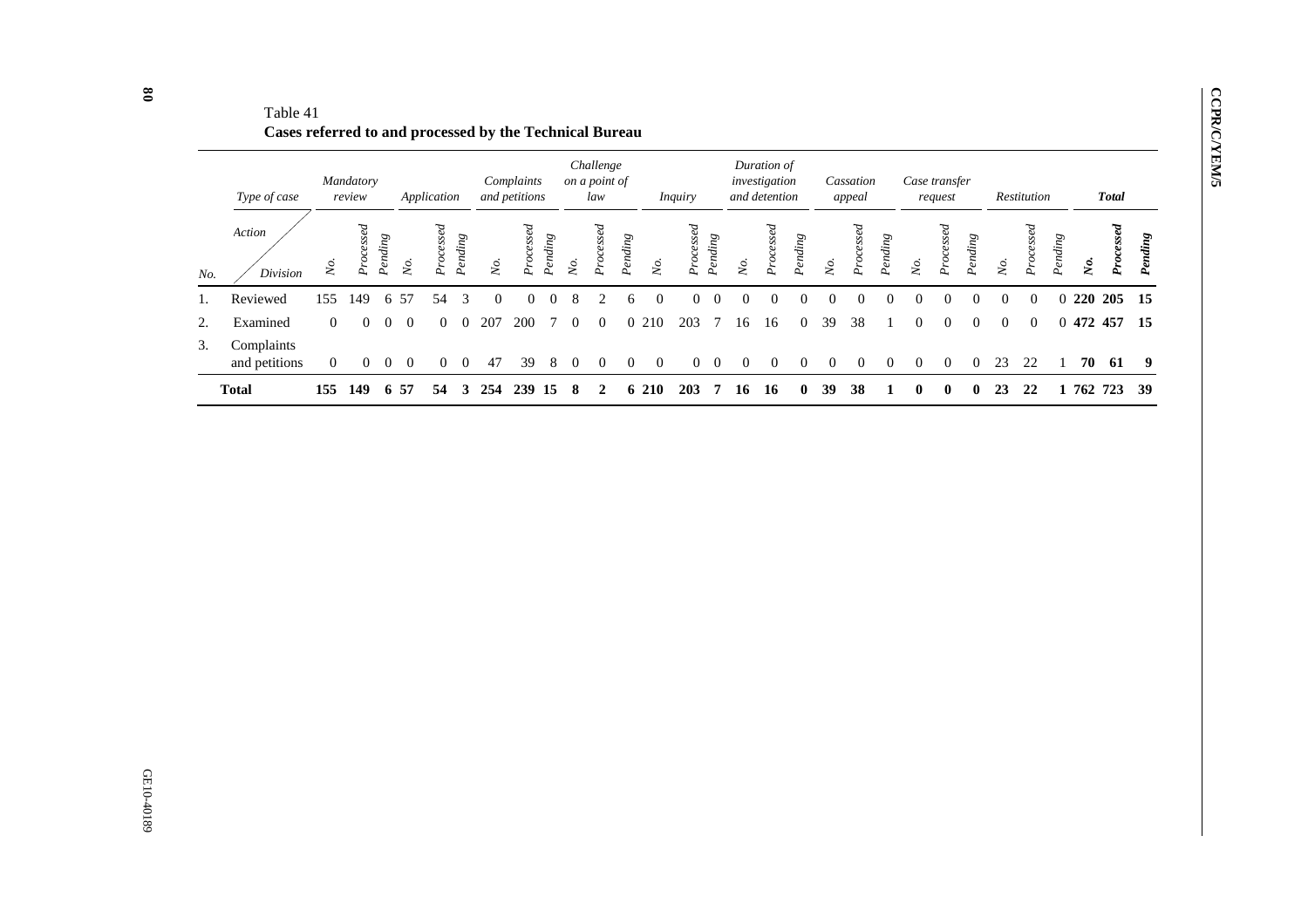#### **Promotions and transfers of judges**

229. Promotions and assignments are decided on a regular basis. A total of 1,010 judges and members of the Department of Public Prosecutions, including 40 women, were promoted further to Presidential Decree No. 5 of 2008, and 273 judges and members of the Department were transferred in the context of a partial mobility exercise.

#### **Measures to ensure judicial impartiality (inspections and accountability)**

230. Under the reforms to boost the independence of the judiciary, judicial inspections play a larger role in monitoring the work and appraising the performance of judges. Surprise inspections are conducted regularly and complaints are received from the public and examined based on desk research and field investigations. In 2006, the Judicial Inspectorate undertook 46 field and surprise inspections, targeting all judges of courts of first instance and appeal courts, 54 appeal divisions with 162 working judges, and 250 courts of first instance and specialized courts with 348 working judges. The Complaints Department received, reviewed and processed 3,989 complaints. Some 56 judges were summoned to the Inspectorate for clarifications and interviews about alleged misconduct. Thirteen cautions were issued to judges proven to have committed a breach of duty and five judges were referred to the Accountability Council for disciplinary proceedings. Advisories were issued instructing a number of courts to address particular failings.

231. In 2007, several rounds of inspections were held, including 35 surprise inspections and 12 inspections involving field investigations. Appraisals were carried out of all 279 appeal courts and courts of first instance throughout Yemen, as a result of which 50 judges were summoned for clarifications and appropriate investigations were conducted. Moreover, 12 judges were sent before the Accountability Council and 10 cautions were issued. Twenty-eight advisories were sent to judges, and the Complaints Department received and processed 2,886 complaints.

232. In 2008, the Inspectorate conducted surprise inspections targeting 367 judges and members of the Department of Public Prosecutions working in 26 courts of first instance and 7 appeal courts. As a result, 131 judges were summoned, and 253 advisories and/or disciplinary cases were transmitted to the Accountability Council. Judges and members of the Department of Public Prosecutions were notified and issued with cautions in connection with allegations of misconduct.

#### **Judicial Inspectorate (Office of the Public Prosecutor)**

233. The Judicial Inspectorate, which is located in the Office of the Public Prosecutor, was given a stronger role. It was supplied with staff well trained to carry out regular and surprise inspections of the work done by members of the Department of Public Prosecutions and to evaluate their performance and encourage them to exercise due diligence when processing cases. In 2005, several unannounced inspections were carried out further to complaints received or instructions issued by the Public Prosecutor. As many as 61 such inspections were conducted, while 403 members of the Department had their work inspected under the regular process. Forty-six grievances were investigated as a result of inspections and 68 were investigated based on alerts or notices received. The Judicial Inspectorate issued 98 warnings and notices. In 2006, 30 unannounced inspections were carried out further to complaints received or direct instructions issued by the Public Prosecutor. Sixty members of the Department underwent regular work inspections. Fortyseven complaints against members of the Department were investigated following scheduled inspections, while 80 were investigated based on alerts or notices received. The Judicial Inspectorate issued 115 warnings and notices.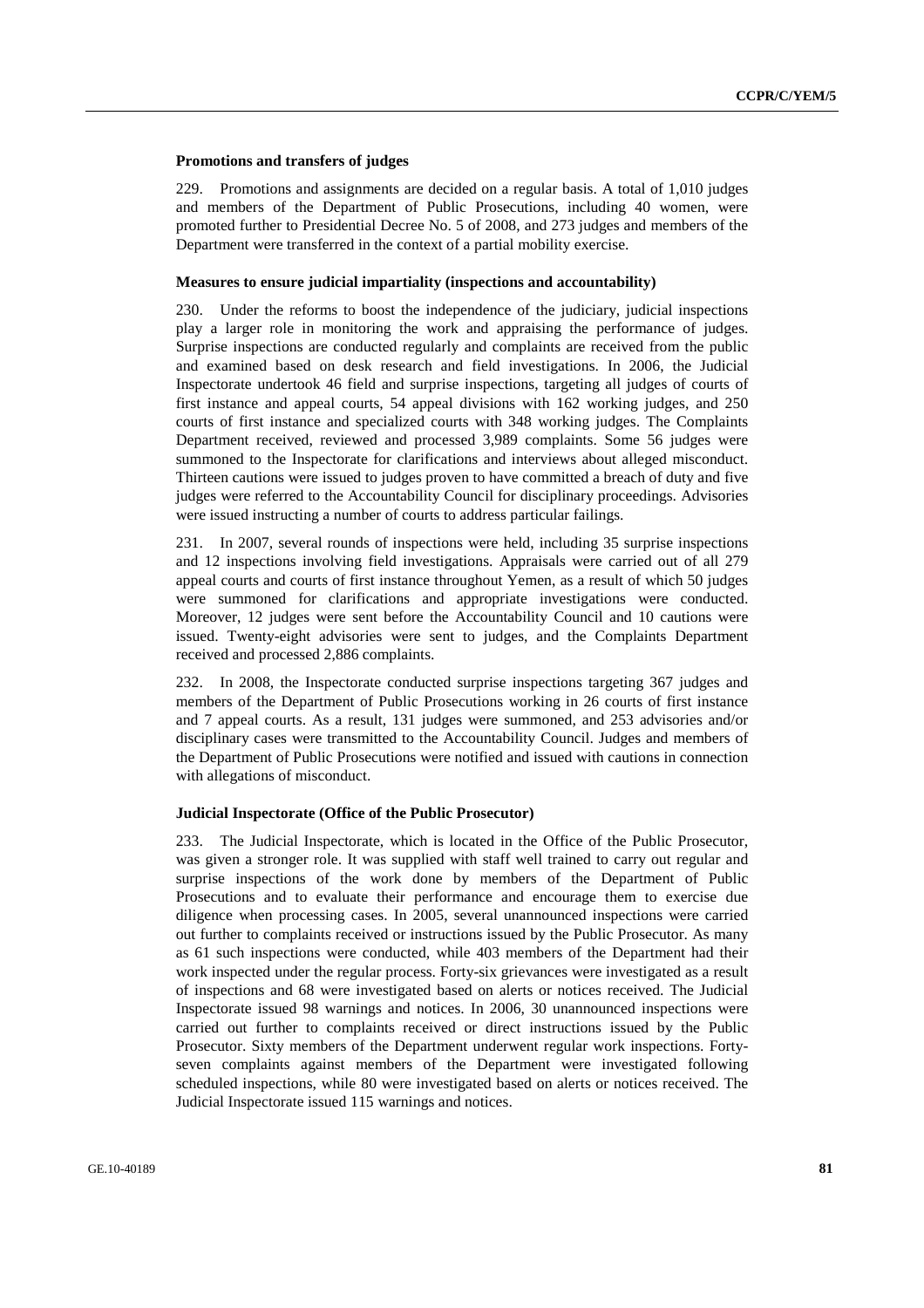234. In 2007, 130 members underwent regular inspections. Nine complaints were investigated based on alerts or notices received. Immunity was lifted for two members of the Department; three other members were referred to the Accountability Council. Two members were investigated in disciplinary cases and tendered their resignations, which were accepted. A total of 47 warnings and notices were issued. It should be noted that, in 2005, the Public Prosecutor issued a circular on the procedures for bringing criminal proceedings against law enforcement officers, the police and members of the security services.

235. In 2008, the Judicial Inspectorate carried out 46 surprise inspections at prosecutor's offices in courts of first instance. As a result, four members of the Department of Public Prosecutions had their immunity lifted.

Table 42 **Data on the Judicial Inspectorate's activities in 2005** 

|     | Item Description                                                                                                                                             | No.          |
|-----|--------------------------------------------------------------------------------------------------------------------------------------------------------------|--------------|
| 1.  | Members promoted by presidential decree                                                                                                                      | 2            |
| 2.  | Members appointed as deputy public prosecutors further to a decision of<br>the Minister of Justice                                                           | 1            |
| 3.  | Members promoted or whose job status was settled further to a decision of<br>the Minister of Justice                                                         | 116          |
| 4.  | Members whose cases were referred to the insurance institute and whose<br>files were dispatched for the purposes of determining their retirement<br>pensions | 40           |
| 5.  | Members assigned and recruited further to a decision of the Public<br>Prosecutor                                                                             | 198          |
| 6.  | Members given leave without pay further to a decision of the Minister of<br>Justice                                                                          | 2            |
| 7.  | Prosecutor's offices established further to decisions of the Public<br>Prosecutor                                                                            | 3            |
| 8.  | Prosecutor's offices closed down further to decisions of the Public<br>Prosecutor                                                                            | $\mathbf{1}$ |
| 9.  | Surprise inspections conducted further to complaints or direct instructions<br>from the Public Prosecutor                                                    | 61           |
| 10. | Members who underwent a regular work inspection                                                                                                              | 403          |
| 11. | Grievances investigated based on the findings of a regular inspection                                                                                        | 46           |
| 12. | Grievances reviewed on account of a warning or notice received                                                                                               | 68           |
| 13. | Subjects raised by the Judicial Inspectorate for consideration and action                                                                                    | 410          |
| 14. | Subjects raised at meetings held by the Inspectorate                                                                                                         | 42           |
| 15. | Notices and warnings issued                                                                                                                                  | 98           |
| 16. | Total number issued                                                                                                                                          | 1 1 7 3      |
| 17. | Total number received                                                                                                                                        | 2 2 4 0      |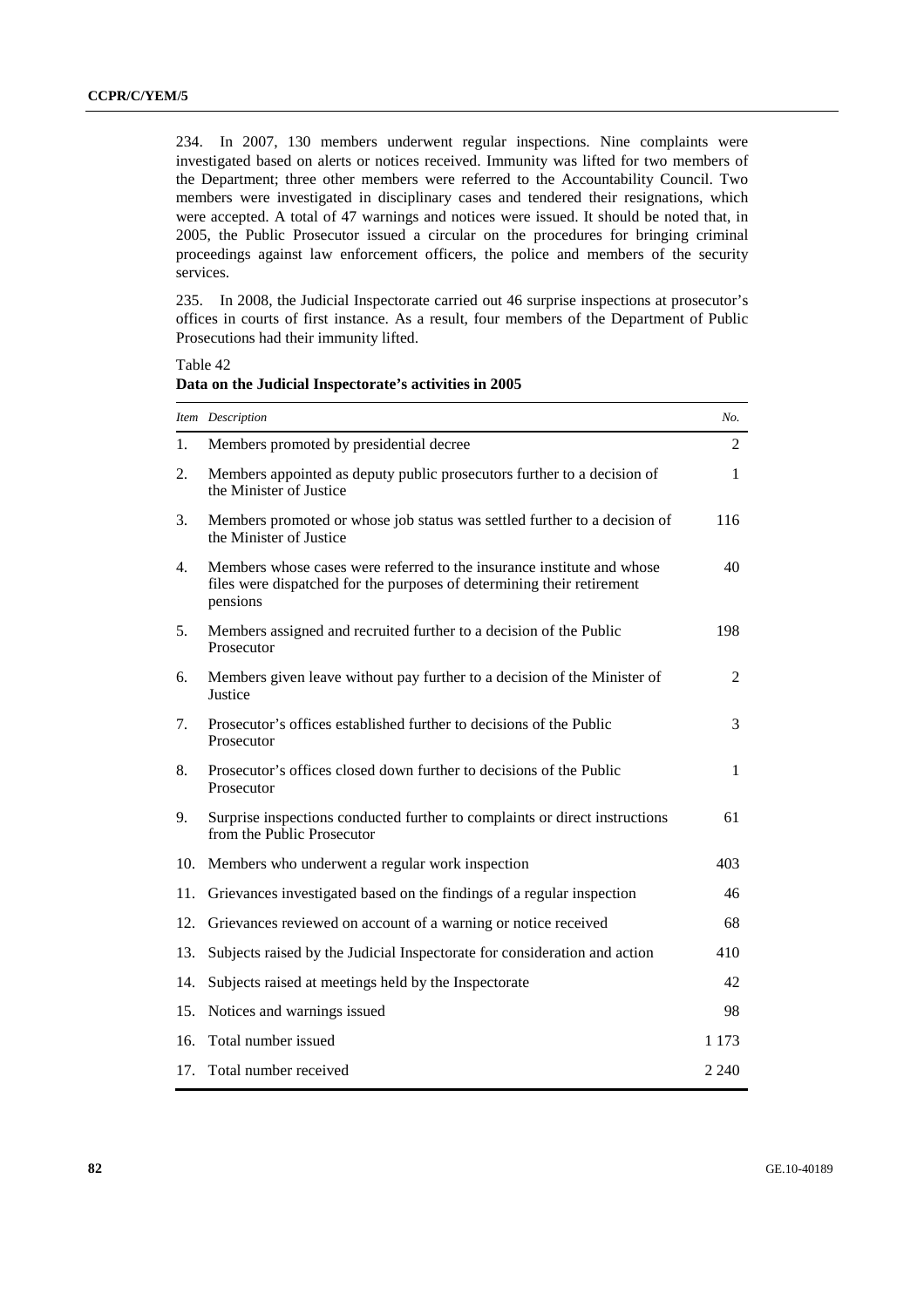|                                                      |                                                                                     | Detail               |             | No. of prosecutor's<br>offices inspected<br>during each round |                   |                                       |                                                   | No. of members examined during each round                                 |                                  | No. of cases examined in 2005                                                                                   |                                           |
|------------------------------------------------------|-------------------------------------------------------------------------------------|----------------------|-------------|---------------------------------------------------------------|-------------------|---------------------------------------|---------------------------------------------------|---------------------------------------------------------------------------|----------------------------------|-----------------------------------------------------------------------------------------------------------------|-------------------------------------------|
| By number of<br>stages involved<br>in the inspection | No. of<br>inspectors<br>who carried<br>out regular<br>inspections<br>$\it{in}$ 2005 |                      | Governorate | Appeal                                                        | First<br>instance | Chief public<br>prosecutor<br>(Appeal | Member of<br>prosecution<br>court) (Appeal court) | Deputy<br>prosecutor<br>service (First instance (First instance<br>court) | prosecution<br>service<br>court) | Member of Cases examined at Cases examined at<br>prosecutor's<br>offices<br>$(10 \text{ cases per})$<br>member) | Inspectorate's<br>(2 cases per<br>member) |
| Stage 1 (a)                                          |                                                                                     | 12 Ta`izz            |             | $\overline{c}$                                                | $16\,$            | $\sqrt{2}$                            |                                                   | 9                                                                         | 24                               | 240                                                                                                             |                                           |
|                                                      |                                                                                     | Abyan                |             | $\mathbf{1}$                                                  | $\,8$             | $\mathbf{1}$                          | $\overline{4}$                                    | $\,8\,$                                                                   | $10\,$                           | 100                                                                                                             |                                           |
|                                                      |                                                                                     | Lahij                |             | 1                                                             | 9                 | $\mathbf{1}$                          | $\mathbf{1}$                                      | $\overline{4}$                                                            | 13                               | 130                                                                                                             |                                           |
|                                                      |                                                                                     | Aden                 |             | $\overline{c}$                                                | $10\,$            | $\overline{c}$                        | 3                                                 | $\overline{7}$                                                            | 33                               | 330                                                                                                             |                                           |
| Stage 1 (b)                                          |                                                                                     | 12 Ibb               |             | 1                                                             | 16                | $\overline{c}$                        | $\mathbf{1}$                                      | $\overline{7}$                                                            | 9                                | 90                                                                                                              |                                           |
|                                                      |                                                                                     | Dali`                |             | 1                                                             | 11                | 1                                     | $\mathbf{2}$                                      | $\overline{7}$                                                            | 11                               | 110                                                                                                             |                                           |
|                                                      |                                                                                     | Baida'               |             | 1                                                             | 5                 | $\mathbf{1}$                          | $\mathbf{2}$                                      | $\mathbf{1}$                                                              | $\overline{2}$                   | 20                                                                                                              |                                           |
|                                                      |                                                                                     | Dhamar               |             | 1                                                             | $10\,$            | 1                                     |                                                   | 5                                                                         | $\overline{7}$                   | 70                                                                                                              |                                           |
| Stage 2 team 1                                       |                                                                                     | 8 Hudaidah           |             | $\overline{c}$                                                | $10\,$            | $\overline{c}$                        |                                                   | 9                                                                         | 16                               | 160                                                                                                             |                                           |
|                                                      |                                                                                     | Raymah               |             | $\mathbf{1}$                                                  | $\mathbf{1}$      | $\mathbf{1}$                          |                                                   | $\mathbf{1}$                                                              | $\overline{\phantom{a}}$         | $\overline{\phantom{a}}$                                                                                        |                                           |
|                                                      |                                                                                     | Hajjah               |             | 1                                                             | 6                 | $\mathbf{1}$                          |                                                   | 3                                                                         | 6                                | 60                                                                                                              |                                           |
|                                                      |                                                                                     | Amran                |             | 1                                                             | $\mathfrak{S}$    | $\mathbf{1}$                          |                                                   | 5                                                                         | 6                                | 60                                                                                                              |                                           |
|                                                      |                                                                                     | Mahwit               |             | 1                                                             | $\mathfrak{S}$    | $\mathbf{1}$                          |                                                   | 3                                                                         | $\sqrt{3}$                       | 30                                                                                                              |                                           |
| Stage 2 team 2                                       |                                                                                     | 7Hadramawt (Mukalla) |             | $\overline{2}$                                                | $8\,$             | $\overline{2}$                        |                                                   | 6                                                                         | $\tau$                           | 70                                                                                                              |                                           |
|                                                      |                                                                                     | Hadramawt (Siy'un)   |             | $\mathbf{1}$                                                  | $\overline{4}$    | $\mathbf{1}$                          | $\sqrt{2}$                                        | 5                                                                         | $\overline{c}$                   | 20                                                                                                              |                                           |
|                                                      |                                                                                     | Shabwah              |             | 1                                                             | $\tau$            | $\mathbf{1}$                          | $\mathbf{1}$                                      | 5                                                                         | 4                                | 40                                                                                                              |                                           |
|                                                      |                                                                                     | Ma'rib               |             | $\mathbf{1}$                                                  | $\mathbf 1$       | $\mathbf{1}$                          |                                                   | $\mathbf{1}$                                                              |                                  |                                                                                                                 |                                           |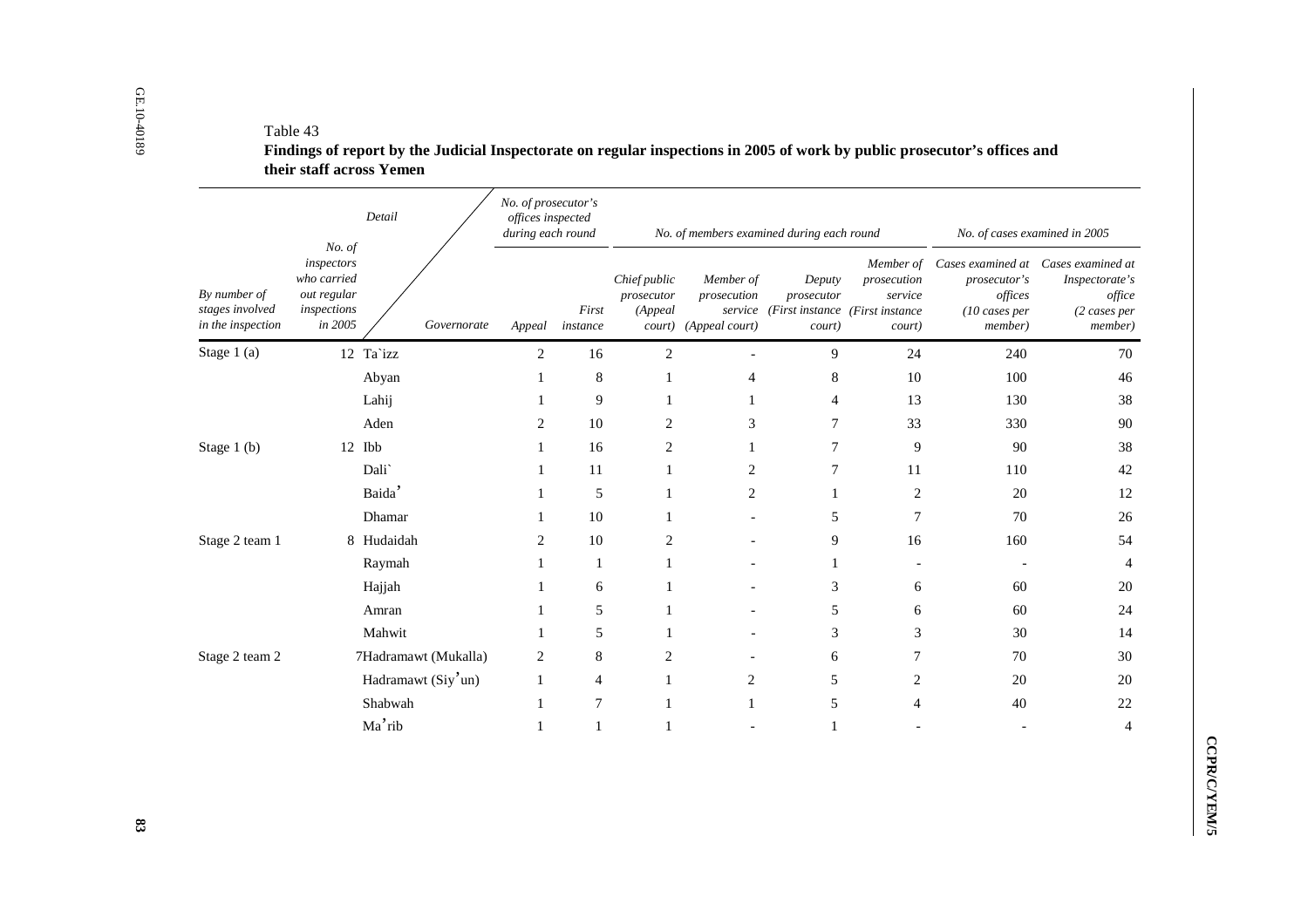|                                                      |                                                                              | Detail               | No. of prosecutor's<br>offices inspected<br>during each round |                   |                                                 | No. of members examined during each round             |                                |                                                                                   | No. of cases examined in 2005                                                               |                                                                                           |
|------------------------------------------------------|------------------------------------------------------------------------------|----------------------|---------------------------------------------------------------|-------------------|-------------------------------------------------|-------------------------------------------------------|--------------------------------|-----------------------------------------------------------------------------------|---------------------------------------------------------------------------------------------|-------------------------------------------------------------------------------------------|
| By number of<br>stages involved<br>in the inspection | No. of<br>inspectors<br>who carried<br>out regular<br>inspections<br>in 2005 | Governorate          | Appeal                                                        | First<br>instance | Chief public<br>prosecutor<br>(Appeal<br>court) | Member of<br>prosecution<br>service<br>(Appeal court) | Deputy<br>prosecutor<br>court) | Member of<br>prosecution<br>service<br>(First instance (First instance)<br>court) | Cases examined at<br>prosecutor's<br>offices<br>$(10 \text{ cases per})$<br><i>member</i> ) | Cases examined at<br>Inspectorate's<br>office<br>$(2 \; cases \; per)$<br><i>member</i> ) |
|                                                      |                                                                              | Jawf                 | $\overline{\phantom{0}}$                                      |                   |                                                 |                                                       |                                | $\overline{2}$                                                                    | 20                                                                                          | 4                                                                                         |
|                                                      |                                                                              | Mahrah               |                                                               | 4                 |                                                 |                                                       | 3                              | 3                                                                                 | 30                                                                                          | 16                                                                                        |
| Stage 3                                              |                                                                              | 14 Sana'a City North | $\overline{c}$                                                | 12                | 2                                               | 5                                                     | $\overline{4}$                 | 24                                                                                | 240                                                                                         | 70                                                                                        |
|                                                      |                                                                              | Sana'a City South    |                                                               |                   |                                                 | 5                                                     | $\overline{4}$                 | 12                                                                                | 120                                                                                         | 44                                                                                        |
|                                                      |                                                                              | Sana'a               |                                                               |                   |                                                 | 4                                                     | 5                              | 9                                                                                 | 90                                                                                          | 38                                                                                        |
|                                                      |                                                                              | Special courts       |                                                               | 9                 |                                                 |                                                       |                                | 2                                                                                 | 20                                                                                          | 8                                                                                         |
|                                                      |                                                                              | Military courts      |                                                               | 2                 |                                                 |                                                       |                                |                                                                                   | ٠                                                                                           | $\overline{c}$                                                                            |
|                                                      |                                                                              | Debts                | $\overline{0}$                                                | $\Omega$          | 35                                              |                                                       |                                |                                                                                   |                                                                                             |                                                                                           |
| <b>Total</b>                                         |                                                                              |                      | 28                                                            | 168               | 64                                              | 31                                                    | 103                            | 205                                                                               | 2 0 5 0                                                                                     | 736                                                                                       |

**CCPR/C/YEM/5** 

**CCPR/C/YEM/5** 

*Source:* Department of Public Prosecutions report, 2005.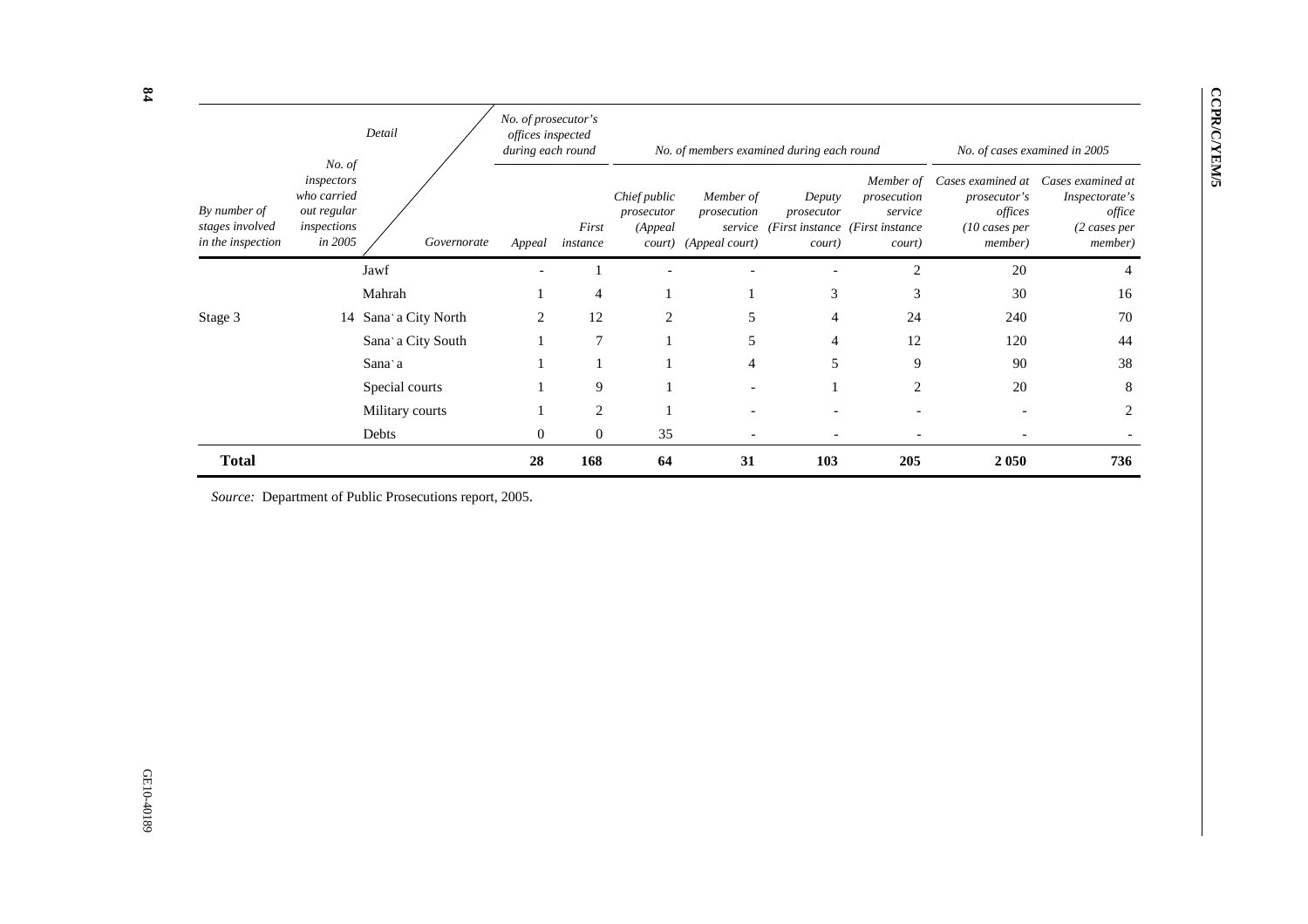| Description                 |                      |           |                |              |
|-----------------------------|----------------------|-----------|----------------|--------------|
|                             | Department           | Processed | Pending        | <b>Total</b> |
| Surprise                    | Complaints           | 223       | 24             | 247          |
| inspections                 | Inquiries            | 41        | 17             | 58           |
|                             | Surprise inspections | 42        | 19             | 61           |
| Public prosecutor's offices |                      | 275       | 37             | 312          |
| Prisoners' affairs          |                      | 148       | $\overline{2}$ | 150          |
| Officers' affairs           |                      | 1 1 7 0   | 20             | 1 1 9 0      |
| Regular inspections         |                      | 16        |                | 16           |
| <b>Statistics</b>           |                      | 309       |                | 309          |
| <b>Total</b>                |                      | 2 2 2 4   | 119            | 2 3 4 3      |

### Table 44 **Issues referred to a department of the Judicial Inspectorate in 2005**

*Source:* Department of Public Prosecutions report, 2005.

#### **Measures concerning women**

236. In order to guarantee women the right of access to employment in the public sector, in keeping with the principle of equal opportunities for men and women, the Higher Institute of the Judiciary opened its doors to women in 2006. The same criteria for admissions and admission examinations are applied to men and women. A total of 11 women have been admitted to the Institute, 5 of them in the fifteenth intake, 3 in the sixteenth intake and 3 in the seventeenth intake. The Institute is now open to women on a permanent basis.

237. A woman was appointed to the Supreme Court bench for the first time in Yemen's judicial history. There are 36 women judges, and women also hold senior positions such as those of chief public prosecutor and deputy undersecretary at the Ministry of Justice. A total of 2,256 women serve in technical, clerical and service functions at the Ministry and the courts. The Ministry and its branches employ over 600 women, and that figure is growing.

#### **Measures concerning juveniles**

238. Several procedures and measures relating to children are described below:

 (a) The Supreme Council of the Judiciary issued a decree establishing a general department for women and children at the Ministry of Justice;

 (b) A presidential decree concerning a regulation on the organization of the Ministry of Justice was issued, setting out the terms of reference for the technical bureau. The terms of reference include mention of children, in particular efforts to improve conditions for children detained or living in correctional facilities and offer legal guarantees to ensure that their treatment is consistent with domestic laws and international treaties;

 (c) Draft internal regulations for juvenile welfare and rehabilitation facilities were prepared, incorporating fundamental children's rights norms and the Standard Minimum Rules for the Protection of Juveniles Deprived of their Liberty;

 (d) The Ministry of Justice, in coordination with the Ministry of the Interior and the Ministry of Social Affairs, and with support from UNICEF, is setting up a database on juveniles (as backup for the juvenile justice system). The offices of the juvenile police, the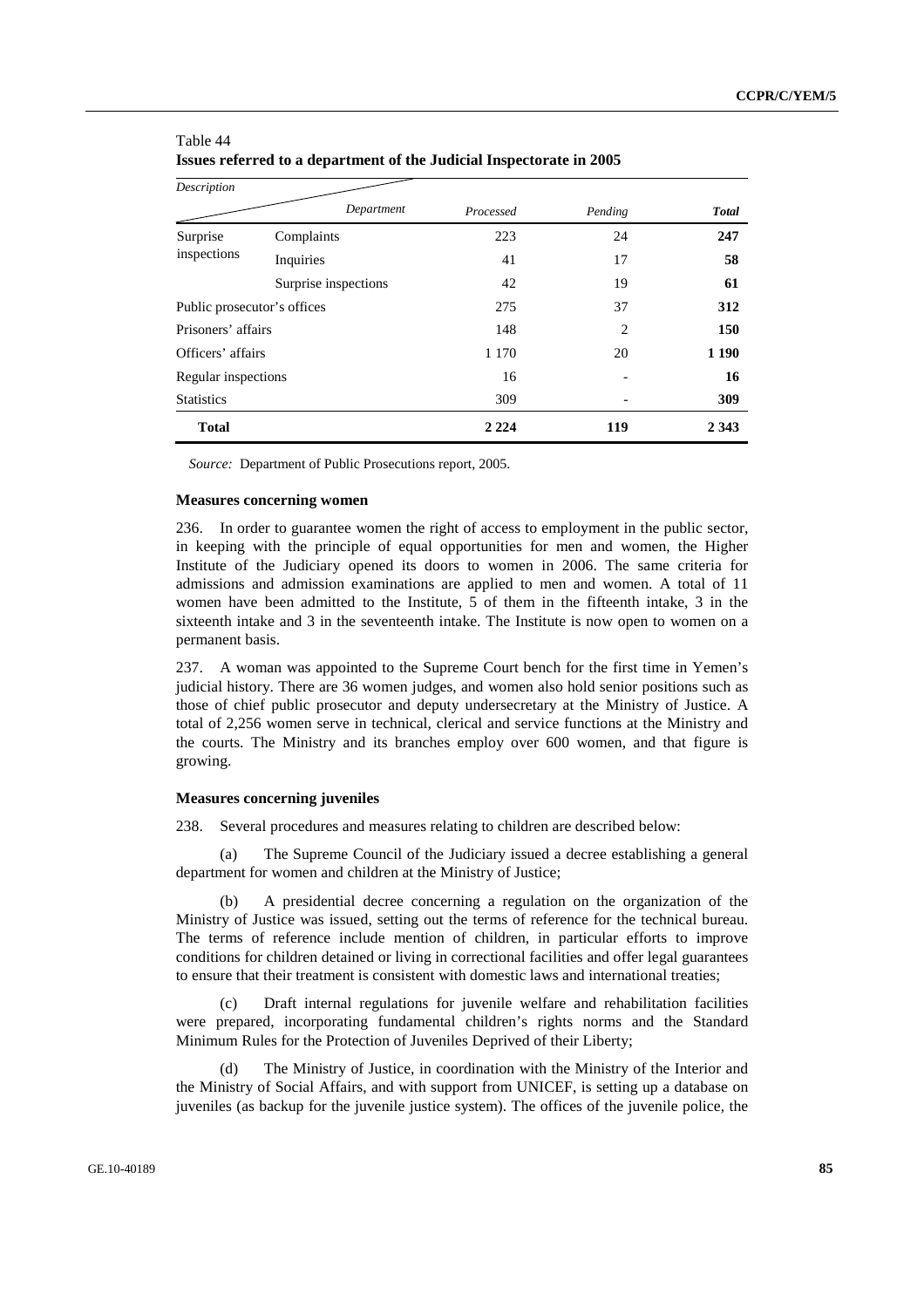juvenile prosecution service, the juvenile court and the social services will all have database access.

#### **Progress achieved**

#### **Structures and institutions**

239. Work has been done to expand the juvenile justice system through the establishment of the following new authorities, institutions and procedures:

- Two juvenile courts were set up and staffed with two members of the juvenile prosecution service in the governorate of Hajjah
- A presidential decree was issued establishing the General Department of Juvenile Police at the Ministry of the Interior, and providing for the establishment of three branches, in Ta`izz, Hudaidah and Sana`a governorates respectively, to be staffed by trained women police officers
- A women's and children's affairs section was set up in the technical bureau of the Ministry of Justice
- Social welfare facilities were expanded with the establishment, in Ta`izz and Aden, of two new institutions to provide social support and guidance for girls, and a similar institution for boys in Hajjah governorate
- Two child-monitoring and protection offices were set up in Ta`izz and Hudaidah governorates with the help of the community
- NGOs and civil society organizations have been involved in managing juvenile care homes and encouraged to support and develop programmes to protect juveniles in care homes or in related activities

240. The Supreme Council for Motherhood and Childhood, in cooperation and coordination with relevant bodies, took steps to improve conditions for children in conflict with the law and establish a national welfare network for such children. The purpose of the network is to:

- Improve conditions for children in conflict with the law and reduce the number of cases of children at risk of delinquency
- Coordinate efforts by the competent authorities to provide children with care and protection in the framework of a joint action plan
- Support, assist and follow up on relevant activities and projects
- Raise public awareness of children's rights

241. The members of this network include Government ministries and governmental and non-governmental organizations involved in caring for and protecting children in conflict with the law, together with donors such as the Social Fund for Development, UNICEF and a Swedish child welfare organization.

242. Juvenile justice professionals are offered training and capacity-building to improve their knowledge of the Convention on the Rights of the Child and other relevant international instruments. They also receive specialist training on legal, social and psychological aspects of their work. Courses are targeted at judges, members of the Department of Public Prosecutions, the police, social workers, lawyers and representatives of relevant civil society organizations. The main areas of focus are: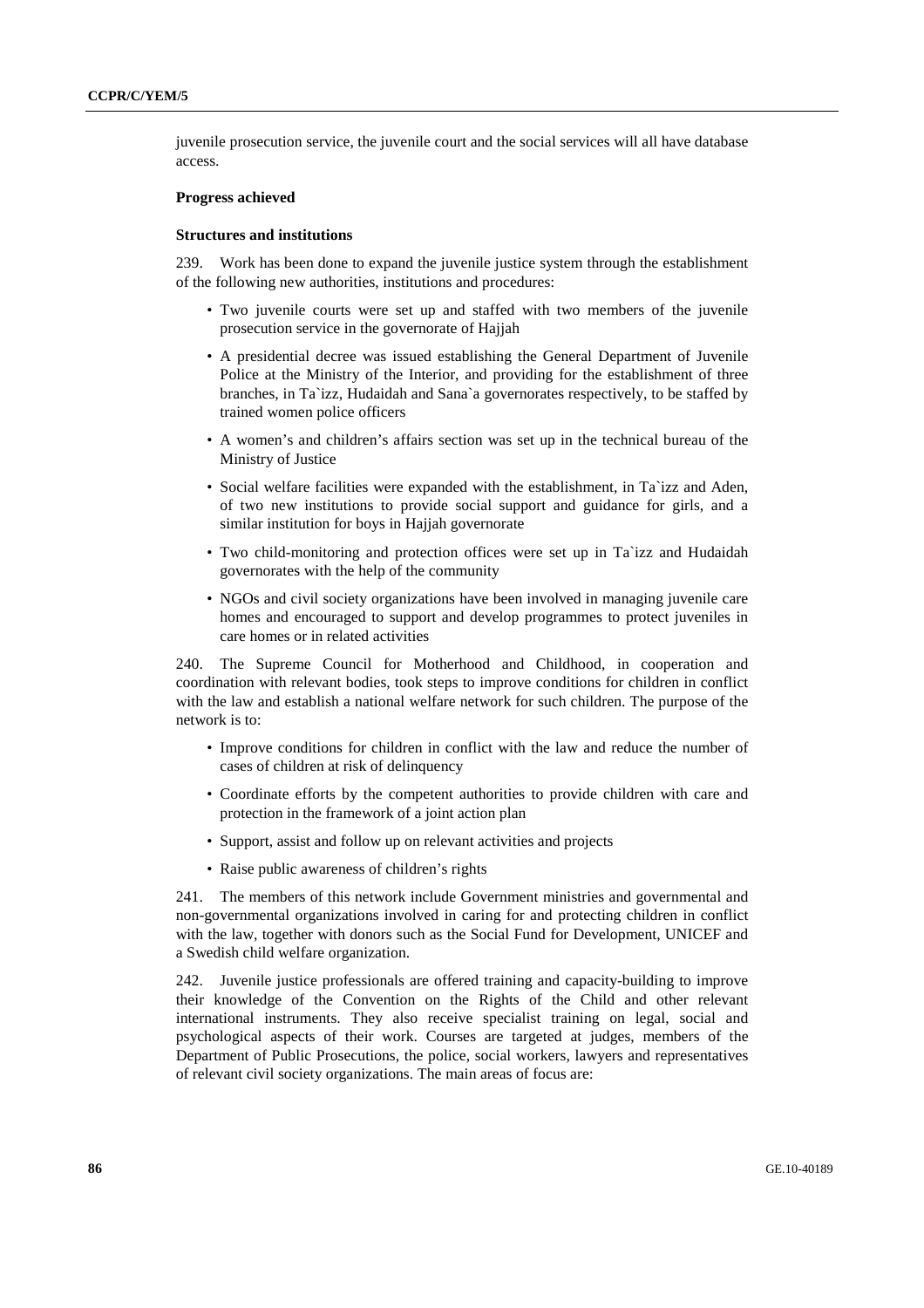(a) Legal protection of minors in accordance with domestic legislation, the Convention on the Rights of the Child and United Nations norms and principles concerning children;

 (b) Skills development for youth social workers and providers of psychosocial assistance;

 (c) Promotion of non-custodial measures and community-based diversionary measures;

(d) The organizations which deal with these issues;

 (e) Briefings and seminars for youth workers on children's rights under domestic legislation and international treaties;

 (f) Training and participation in training and missions abroad to learn from the experiences of other countries in providing for the protection and welfare of minors.

#### **Social welfare**

243. Social guidance homes provide welfare services, activities, psychological rehabilitation and social reintegration assistance for child offenders between the ages of 7 and 15. Its programmes and services cover the following areas:

- Social welfare (accommodation food clothing), psychological rehabilitation and educational services
- Health services, religious guidance and counselling, cultural, recreational and sports activities, and training and vocational rehabilitation

244. Nine social guidance homes provide for the welfare and rehabilitation of juveniles, seven of them boys' homes in Sana`a City, Aden, Ta`izz, Ibb and Hudaidah governorates and two girls' homes in Sana`a City and Aden. Moreover, a tenth home is being established in Ta`izz for girls in conflict with the law.

245. In 2006, approximately 900 boys and girls were able to benefit from services provided by these homes. In 2007, a total of 586 children received social welfare and psychological rehabilitation services at the homes in the Aden, Ta`izz, Hudaidah, Hadramawt, Ibb and Hajjah governorates and at the Sana`a City home for girls in conflict with the law.

|    |                                   |      | Deaths                   |                          | <i>Injuries</i>          |                          | Victim                   |      | Perpetrator              |                | <b>Total</b>        |  |  |
|----|-----------------------------------|------|--------------------------|--------------------------|--------------------------|--------------------------|--------------------------|------|--------------------------|----------------|---------------------|--|--|
|    | <i><b>Offence</b></i>             | Male | Female                   | Male                     | Female                   | Male                     | Female                   | Male | Female                   | <b>Victims</b> | <b>Perpetrators</b> |  |  |
| 1. | Rape                              |      | $\overline{\phantom{a}}$ | 83                       | 22                       | 83                       | 22                       | 51   | $\overline{\phantom{a}}$ | 105            | 51                  |  |  |
| 2. | Attempted                         |      | $\overline{\phantom{a}}$ | 78                       | $\overline{\phantom{a}}$ | 78                       | $\overline{\phantom{a}}$ | 40   | $\overline{\phantom{a}}$ | 78             | 40                  |  |  |
| 3. | Sodomy                            |      | $\overline{\phantom{a}}$ |                          | 3                        | $\overline{\phantom{0}}$ | 4                        | 21   | 45                       | 4              | 66                  |  |  |
| 4. | Indecent acts and images          |      | $\overline{\phantom{0}}$ | 11                       | 4                        | 11                       | 4                        | 18   | 7                        | 15             | 25                  |  |  |
| 5. | Attempted rape                    |      | $\overline{\phantom{a}}$ | 36                       | 21                       | 36                       | 21                       | 13   | $\overline{\phantom{a}}$ | 57             | 13                  |  |  |
| 6. | Lewd act with a female            |      | $\overline{\phantom{0}}$ | $\overline{\phantom{a}}$ | 21                       | $\overline{\phantom{a}}$ | 21                       | 11   | 16                       | 21             | 27                  |  |  |
| 7. | Attempted unlawful<br>intercourse |      | $\overline{\phantom{a}}$ | 2                        |                          | $\overline{\phantom{0}}$ | 3                        | 4    |                          | 3              | 5                   |  |  |

Table 45 **Overview of juvenile cases registered in 2007**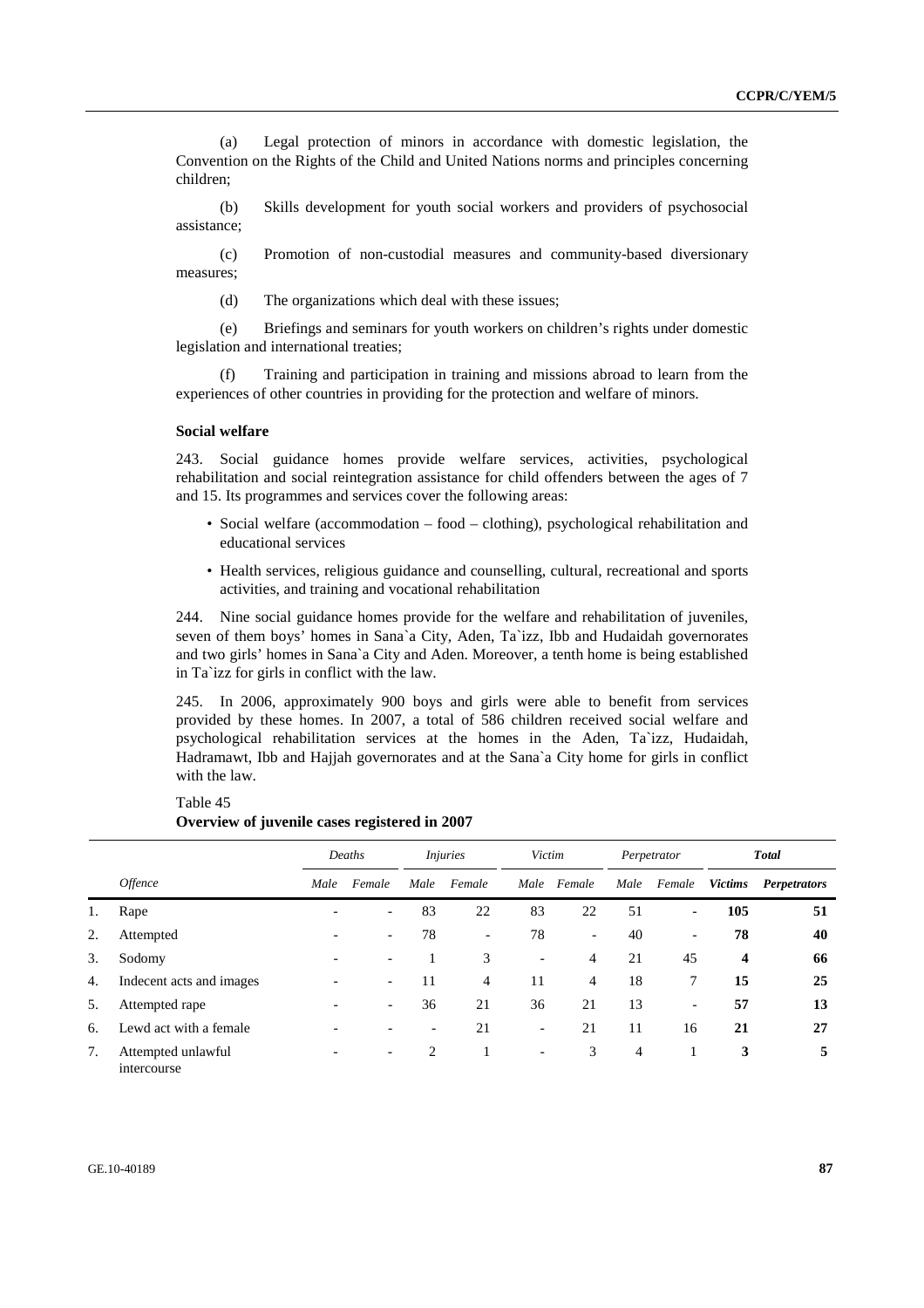# **CCPR/C/YEM/5**

|     |                                                             |      | Deaths                   |      | <i>Injuries</i>          |                           | Victim                   |      | Perpetrator              |                | <b>Total</b>        |  |
|-----|-------------------------------------------------------------|------|--------------------------|------|--------------------------|---------------------------|--------------------------|------|--------------------------|----------------|---------------------|--|
|     | <i><b>Offence</b></i>                                       | Male | Female                   | Male | Female                   |                           | Male Female              | Male | Female                   | <b>Victims</b> | <b>Perpetrators</b> |  |
| 8.  | Keeping a bawdry house                                      |      |                          |      |                          |                           |                          |      |                          |                |                     |  |
| 9.  | Abduction of a female                                       |      |                          | 8    | 22                       | 8<br>injured <sup>6</sup> | 22                       | ٠    |                          | 30             |                     |  |
| 10. | Unlawful intercourse not<br>proven according to the sharia  |      |                          |      |                          |                           |                          |      |                          |                |                     |  |
| 11. | Abduction followed by<br>unlawful intercourse and<br>sodomy |      | $\overline{\phantom{a}}$ |      | $\overline{\phantom{a}}$ | $\mathbf{1}$              | $\overline{\phantom{a}}$ |      | $\overline{\phantom{a}}$ | 1              |                     |  |
| 12. | Sodomy                                                      |      |                          | 42   |                          | 42                        | $\overline{\phantom{a}}$ | 97   | $\overline{\phantom{a}}$ | 42             | 97                  |  |
|     | <b>Total</b>                                                |      |                          |      |                          | 259                       | 97                       | 257  | 71                       | 356            | 328                 |  |

*Source*: Draft report of Yemen on the rights of the child, 2009.

# Table 46 **Overview of juvenile cases registered in 2003–2007**

|     | <b>Offence</b>                                             |      | Deaths                   |      | <i>Injuries</i> | Victim |                |      | Perpetrator              |                | <b>Total</b>        |
|-----|------------------------------------------------------------|------|--------------------------|------|-----------------|--------|----------------|------|--------------------------|----------------|---------------------|
|     |                                                            | Male | Female                   | Male | Female          |        | Male Female    | Male | Female                   | <b>Victims</b> | <b>Perpetrators</b> |
| 1.  | Abduction                                                  |      |                          |      |                 | 70     | 53             | 21   | 1                        | 123            | 22                  |
| 2.  | Rape                                                       | 4    | $\overline{\phantom{a}}$ | 295  | 81              | 299    | 81             | 170  | 1                        | 380            | 171                 |
| 3.  | Unlawful intercourse                                       |      |                          |      |                 |        | 14             | 46   | 139                      | 14             | 185                 |
| 4.  | Indecent acts and images                                   |      |                          |      |                 | 11     | $\overline{4}$ | 18   | 7                        | 15             | 25                  |
| 5.  | Attempted rape                                             |      |                          |      |                 | 48     | 31             | 23   | $\overline{\phantom{a}}$ | 79             | 23                  |
| 6.  | Lewd act with a female                                     |      |                          |      |                 |        | 21             | 11   | 16                       | 21             | 27                  |
| 7.  | Attempted unlawful<br>intercourse                          |      |                          |      |                 |        | 5              | 5    | 1                        | 5              | 6                   |
| 8.  | Sodomy                                                     | 3    |                          |      |                 | 131    | $\overline{2}$ | 227  |                          | 133            | 227                 |
| 9.  | Attempted sodomy                                           |      |                          |      |                 | 82     | 1              | 42   | $\overline{\phantom{a}}$ | 82             | 42                  |
| 10. | Illegitimate pregnancy                                     |      |                          |      |                 |        | 3              | 3    | 3                        | 3              | 6                   |
| 11. | Other immoral acts                                         |      |                          |      |                 | 5      | $\overline{2}$ | 26   | 41                       | 7              | 67                  |
| 12. | Harbouring persons                                         |      |                          |      |                 | 47     | 39             |      | $\blacksquare$           | 86             |                     |
| 13. | Work accident                                              |      |                          |      |                 | 3      |                |      |                          | 3              |                     |
| 14. | Absconding                                                 |      |                          |      |                 |        | ÷,             | 40   | 15                       |                | 55                  |
| 15. | Child trafficking                                          |      |                          |      |                 |        |                | 167  | 29                       |                | 196                 |
| 16. | Incest                                                     |      |                          |      |                 | 1      | 1              | 1    | 1                        | 2              | $\mathbf{2}$        |
| 17. | Foundling                                                  | 6    | $\mathbf{1}$             | 3    | 7               | 9      | 8              |      | 1                        | 17             | 1                   |
| 18. | Keeping a bawdry house                                     |      |                          |      |                 |        |                |      | 1                        |                | 1                   |
| 19. | Inciting a child to steal                                  |      |                          |      |                 | 1      |                |      |                          | 1              |                     |
| 20. | Unlawful intercourse not<br>proven according to the sharia |      |                          |      |                 |        |                |      |                          |                | 1                   |

<sup>6</sup> Injured in the course of an abduction.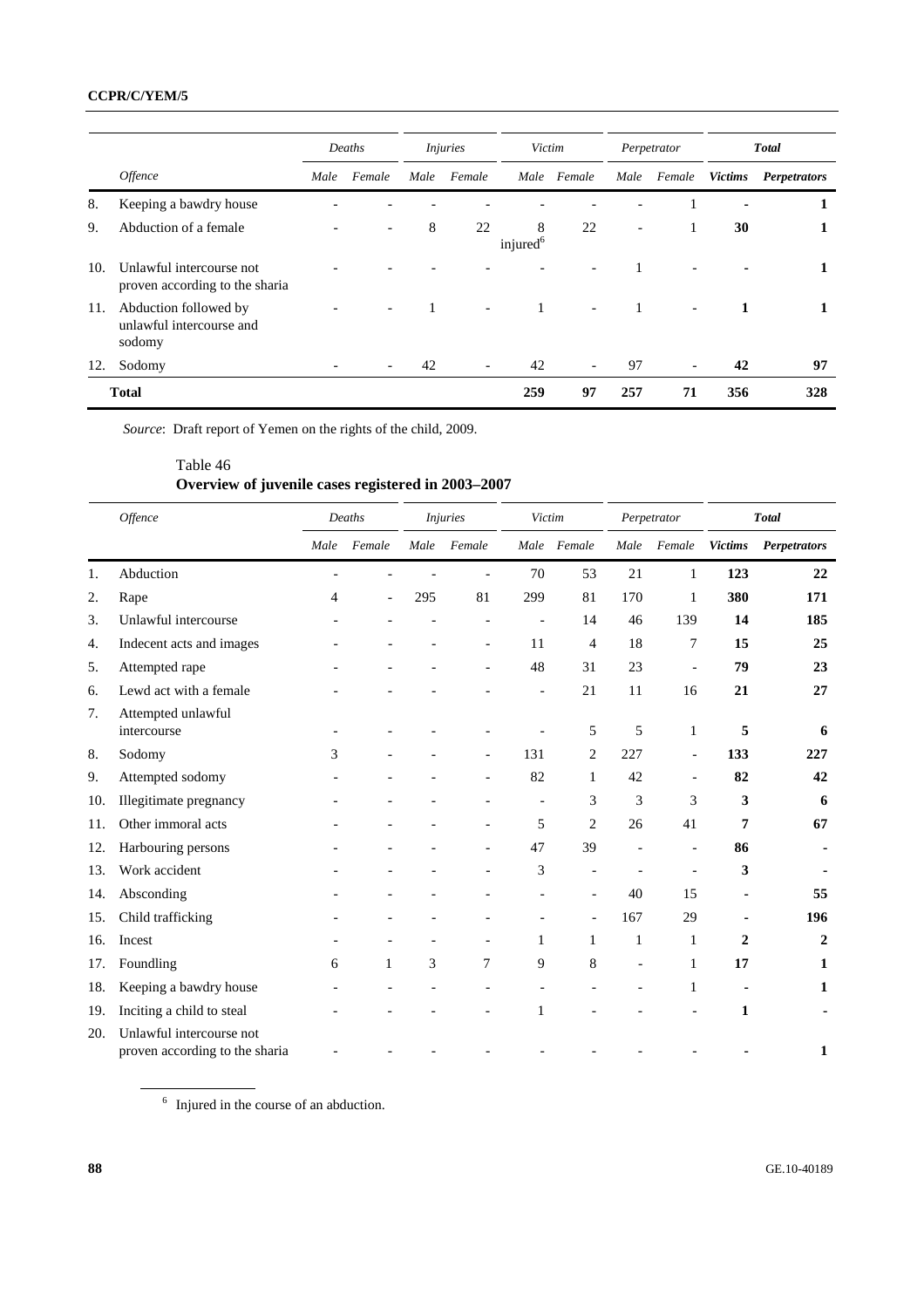| <i><b>Offence</b></i>   |                          | Deaths      |                      | <i>Injuries</i>           | Victim |     | Perpetrator             |                          | <b>Total</b> |                                  |  |
|-------------------------|--------------------------|-------------|----------------------|---------------------------|--------|-----|-------------------------|--------------------------|--------------|----------------------------------|--|
|                         |                          | Male Female |                      | Male Female - Male Female |        |     |                         |                          |              | Male Female Victims Perpetrators |  |
| 21. Attempted abduction | $\overline{\phantom{a}}$ | $\sim$      | <b>Service State</b> | $\overline{\phantom{a}}$  |        |     | <b>All Contract Ave</b> | $\overline{\phantom{a}}$ |              | $\blacksquare$                   |  |
| Total                   |                          | ۰.          |                      |                           | 708    | 264 | 800                     | 256                      | 972          | 1 057                            |  |

*Source:* Draft report of Yemen on the rights of the child, 2009.

Table 47

**Number of juveniles and types of offence, 2006** 

|     | Case                      | No. |
|-----|---------------------------|-----|
| 1.  | Murder                    | 61  |
| 2.  | Attempted                 | 3   |
| 3.  | Robbery                   | 29  |
| 4.  | Sodomy                    | 5   |
| 5.  | Rape                      | 3   |
| 6.  | Assault                   | 5   |
| 7.  | Indecent assault          | 2   |
| 8.  | Drunkenness               | 2   |
| 9.  | Enforcement of a sentence | 1   |
| 10. | $\overline{\cdot}$        | 1   |
| 11. | Illegal organization      | 3   |
|     | <b>Total</b>              | 115 |

*Source*: Draft report of Yemen on the rights of the child, 2009.

246. The table shows that 115 cases were brought against minors. Forty cases were completed and 75 are still being tried and considered. All the minors were below 15 years of age. Seventy-one children between the ages of 2 months and 4 years are with their mothers in detention.

Table 48 **Number of juvenile reform institutions in the Republic of Yemen** 

| Item | Name of institution                          | Governorate | Capacity | Number of users<br>per annum | established | Year Main oversight bodies                                                                             | Main support<br>bodies                                          |
|------|----------------------------------------------|-------------|----------|------------------------------|-------------|--------------------------------------------------------------------------------------------------------|-----------------------------------------------------------------|
| 1.   | Social Reform<br><b>Institution for Boys</b> | Sana`a City | 150      | 3 0 0 0                      |             | 1979 Ministry of Social<br><b>Affairs</b>                                                              | Ministry of<br>Social Affairs                                   |
| 2.   | Amal Welfare<br>Institution for Girls        | Sana`a City | 50       | 40                           |             | 2001 Ministry of Social<br>Affairs, run by Al-Salih<br>Foundation                                      | Ministry of<br>Social Affairs.<br>run by Al-Salih<br>Foundation |
| 3.   | Social Reform<br><b>Institution for Boys</b> | Aden        | 50       | 110                          |             | 2000 Ministry of Social<br>Affairs, run by the<br><b>Association for Persons</b><br>with Special Needs | Ministry of<br>Social Affairs,<br>Al-Sarah<br>Association       |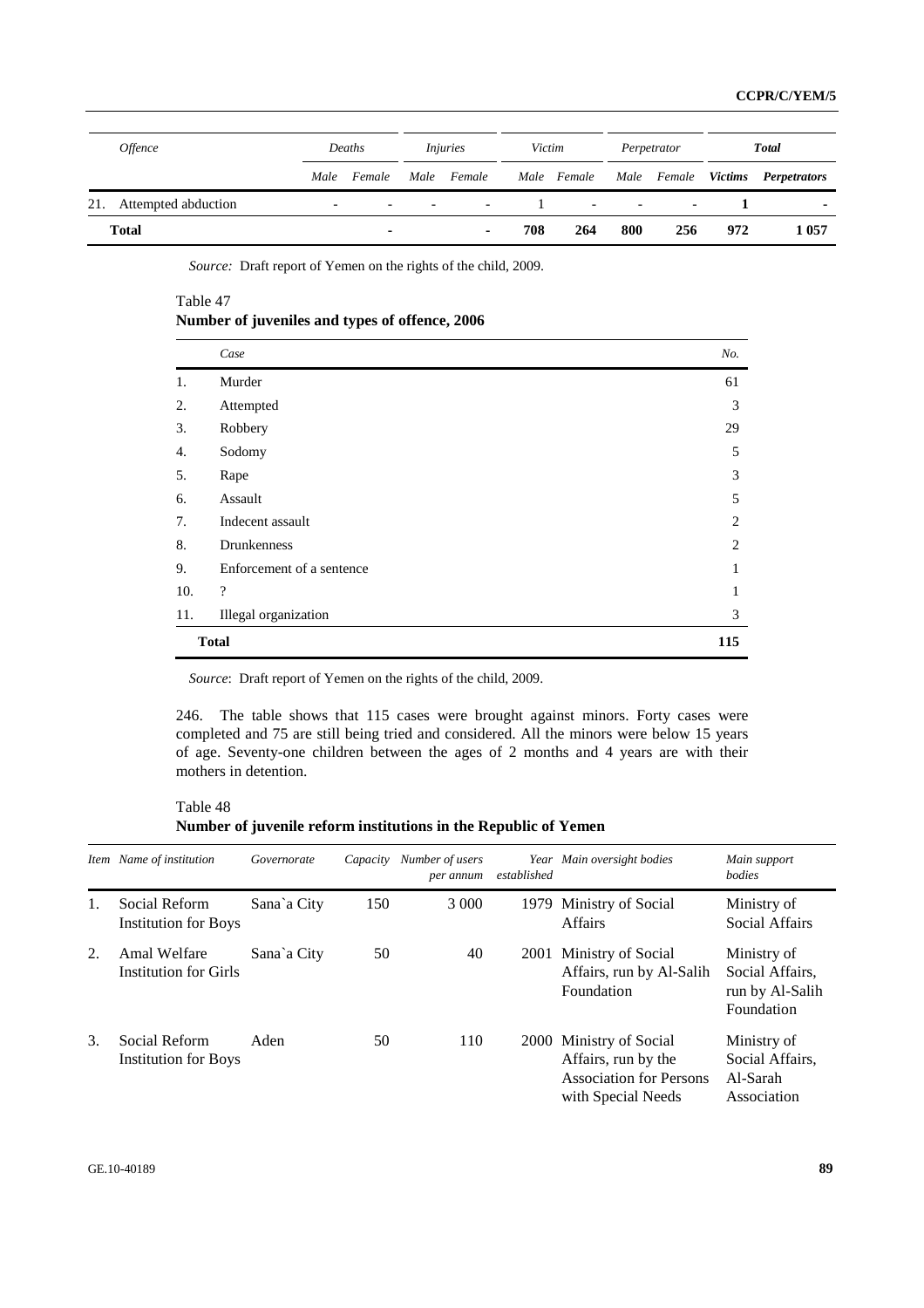### **CCPR/C/YEM/5**

|     | Item Name of institution                     | Governorate |     | Capacity Number of users<br>per annum | established | Year Main oversight bodies                                        | Main support<br><b>bodies</b>                                   |
|-----|----------------------------------------------|-------------|-----|---------------------------------------|-------------|-------------------------------------------------------------------|-----------------------------------------------------------------|
| 4.  | Social Reform<br>Institution for Girls       | Aden        | 50  | 15                                    | 2005        | Ministry of Social<br><b>Affairs</b>                              | Ministry of<br>Social Affairs                                   |
| .5. | Social Reform<br><b>Institution for Boys</b> | Ta`izz      | 50  | 135                                   |             | 1979 Ministry of Social<br>Affairs, private board of<br>governors | Ministry of<br>Social Affairs,<br>private board of<br>governors |
| 6.  | Social Reform<br><b>Institution for Boys</b> | Hudaidah    | 50  | 165                                   |             | 2003 Ministry of Social<br><b>Affairs</b>                         | Ministry of<br>Social Affairs                                   |
| 7.  | Social Reform<br><b>Institution for Boys</b> | <b>Ibb</b>  | 60  | 40                                    | 2003        | Ministry of Social<br><b>Affairs</b>                              | Ministry of<br>Social Affairs                                   |
| 8.  | Social Reform<br><b>Institution for Boys</b> | Hadramawt   | 50  | 45                                    |             | 2003 Ministry of Social<br><b>Affairs</b>                         | Ministry of<br>Social Affairs                                   |
| 9.  | Social Reform<br><b>Institution for Boys</b> | Hajjah      | 30  | 50                                    | 2005        | Ministry of Social<br><b>Affairs</b>                              | Ministry of<br><b>Social Affairs</b>                            |
|     | <b>Total</b>                                 |             | 450 | 900                                   |             |                                                                   |                                                                 |

*Source*: Draft report of Yemen on the rights of the child, 2009.

## **Social monitoring and child protection programme**

247. This is a new programme of action established by the Ministry of Social Affairs and Labour in cooperation with the Supreme Council for Motherhood and Childhood. It has been running since mid-2007. Two social monitoring and child protection centres have been established as a pilot project in the Ta`izz and Hudaidah governorates, with the aim of:

- Protecting children from exposure to the risk of delinquency and from violence, abuse and exploitation
- Encouraging law enforcement agencies to use non-custodial measures in juvenile cases in order to facilitate the rehabilitation of juvenile offenders in the family and community setting
- Providing aftercare for juvenile offenders who have received and served a custodial sentence and helping them to reintegrate into their families and communities, thereby making it less likely that they will reoffend
- Promoting community participation in child protection programmes; developing community-based diversionary measures as a way of protecting children from delinquency; and encouraging communities to help reintegrate child offenders and protect them from violence, abuse and exploitation

248. These centres approach their work on the basis of community participation. Several activities have been carried out in this context, including the following:

• A survey was conducted of all individuals in the community who could participate in the programme, including sheikhs, prominent community figures, local councillors, head teachers and mosque imams. Consultative meetings were then held with these persons to explain the programme and what they would be required to contribute, if the programme was significantly to curb child delinquency and protect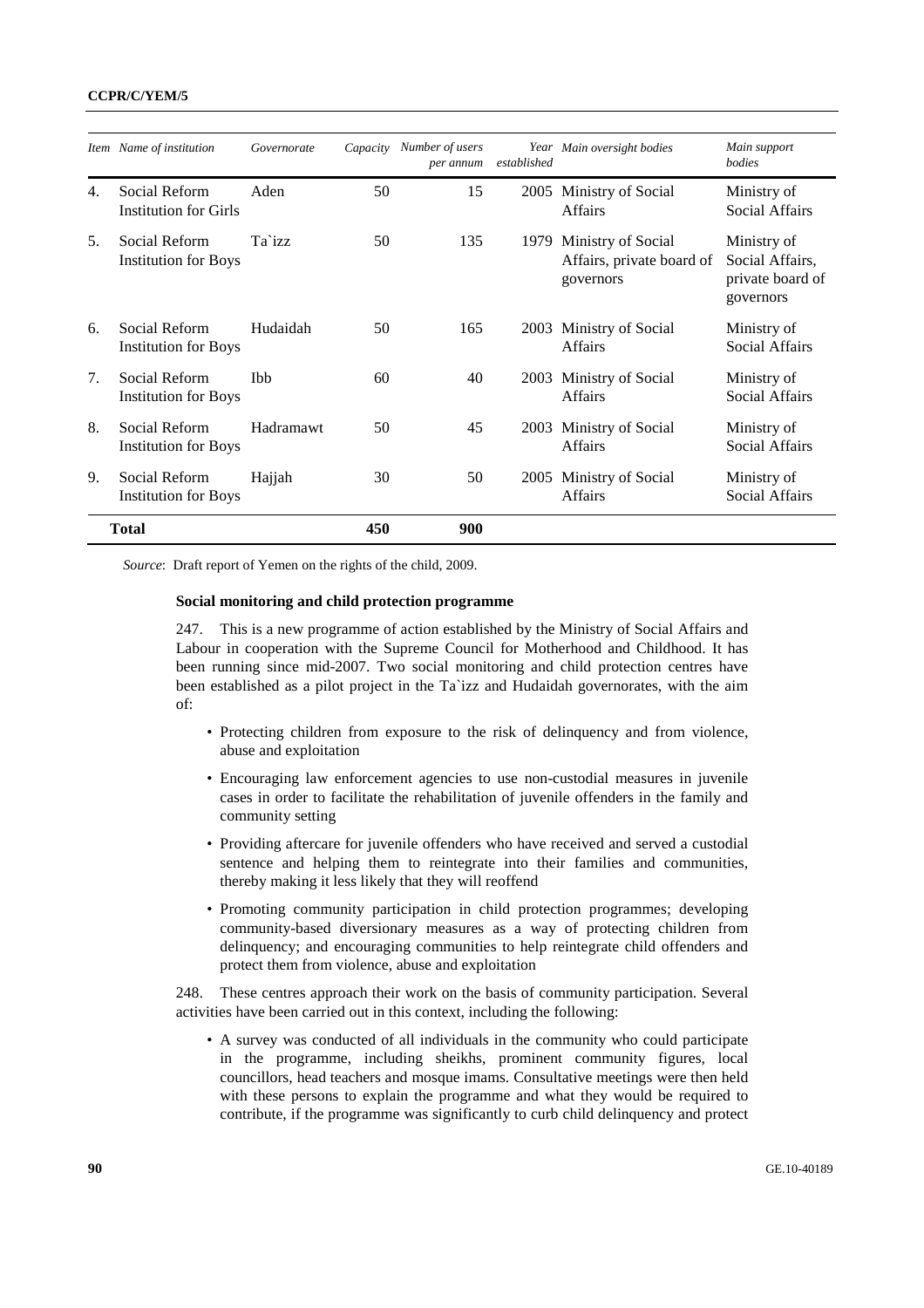children from violence and abuse. Community members participating in the programme were given training to hone their skills in these areas of child protection.

• After the programme was launched, meetings were held in Ta`izz and Hudaidah to review and assess the level of involvement of local community representatives in protecting children who fall into delinquency or are subjected to violence and abuse in the home or on the street. In approximately 80 per cent of cases of juvenile offending in the two governorates in 2008, prosecutors and juvenile courts employed non-custodial measures. Local communities participated in monitoring the young persons concerned in the family and community setting. Local community members also helped to protect children found to be at risk of violence, including child victims of domestic violence.

#### **Major difficulties and problems in working with juveniles**

 (a) Juvenile care homes are understaffed and many of their staff are contract workers or volunteers. Not enough funding is allocated to recruit the right kind of staff, particularly social workers and psychologists;

 (b) There are still gaps in the budgets which the Government allocates for juvenile care homes, especially for vocational, cultural and recreational activities;

 (c) There are chronic weaknesses in the follow-up programme, and there is no mechanism for implementing the programme. In some cases, minors reoffend, because of the lack of follow-up care. This problem is linked to the understaffing issue;

- (d) There is no social monitoring programme to prevent juvenile offending;
- (e) There are no juvenile police branches in the governorates;

 (f) There are weaknesses in the mechanism for monitoring and registering juvenile cases and violations of children's rights and, notwithstanding the existence of juvenile courts, prosecutor's offices and care institutions in some governorates, some minors are still being put in prison;

 (g) Community-based associations and institutions do not play a strong enough role in delivering protection services to juveniles at the governorate level, with the exception of Sana`a City and Aden;

 (h) Many youth workers, particularly those working directly with young people in care homes, public prosecutor's offices, the courts or the police service, still need continuous training.

| Name of governorate |      | Sana`a city |                          |      | Aden |      |                          | Ibb  |                          |      |      | Ta`izz                   |      |               |
|---------------------|------|-------------|--------------------------|------|------|------|--------------------------|------|--------------------------|------|------|--------------------------|------|---------------|
| Type of offence     | 2005 | 2006        | 2007                     | 2005 | 2006 | 2007 | 2005                     | 2006 | 2007                     | 2004 | 2005 | 2006                     | 2007 | 2008          |
| Assault             | 12   | 9           | 8                        |      | 6    | 12   | $\overline{\phantom{a}}$ |      | $\overline{\phantom{0}}$ | 27   | 76   | 2                        | 31   | 17            |
| Financial           | 5    | 17          | $\overline{\phantom{a}}$ | 26   | 15   | 45   | 8                        | 5    | 8                        | 23   | 46   | 6                        | 63   | -11           |
| Indecency           | 13   | 16          | 14                       | 16   | 18   | 22   | $\overline{\phantom{0}}$ | 5    | 3                        | 17   | 27   | $\overline{\phantom{a}}$ | 17   | $\mathcal{L}$ |
| Risk of delinquency |      |             |                          | 10   | 4    | 9    | $\overline{\phantom{a}}$ |      |                          |      |      |                          |      |               |
| <b>Total</b>        | 30   | 42          | 22                       | 59   | 43   | 88   | 8                        | 10   | 11                       | 67   | 149  | 8                        | 112  | 31            |

Table 49 **Cases heard by juvenile courts in some governorates**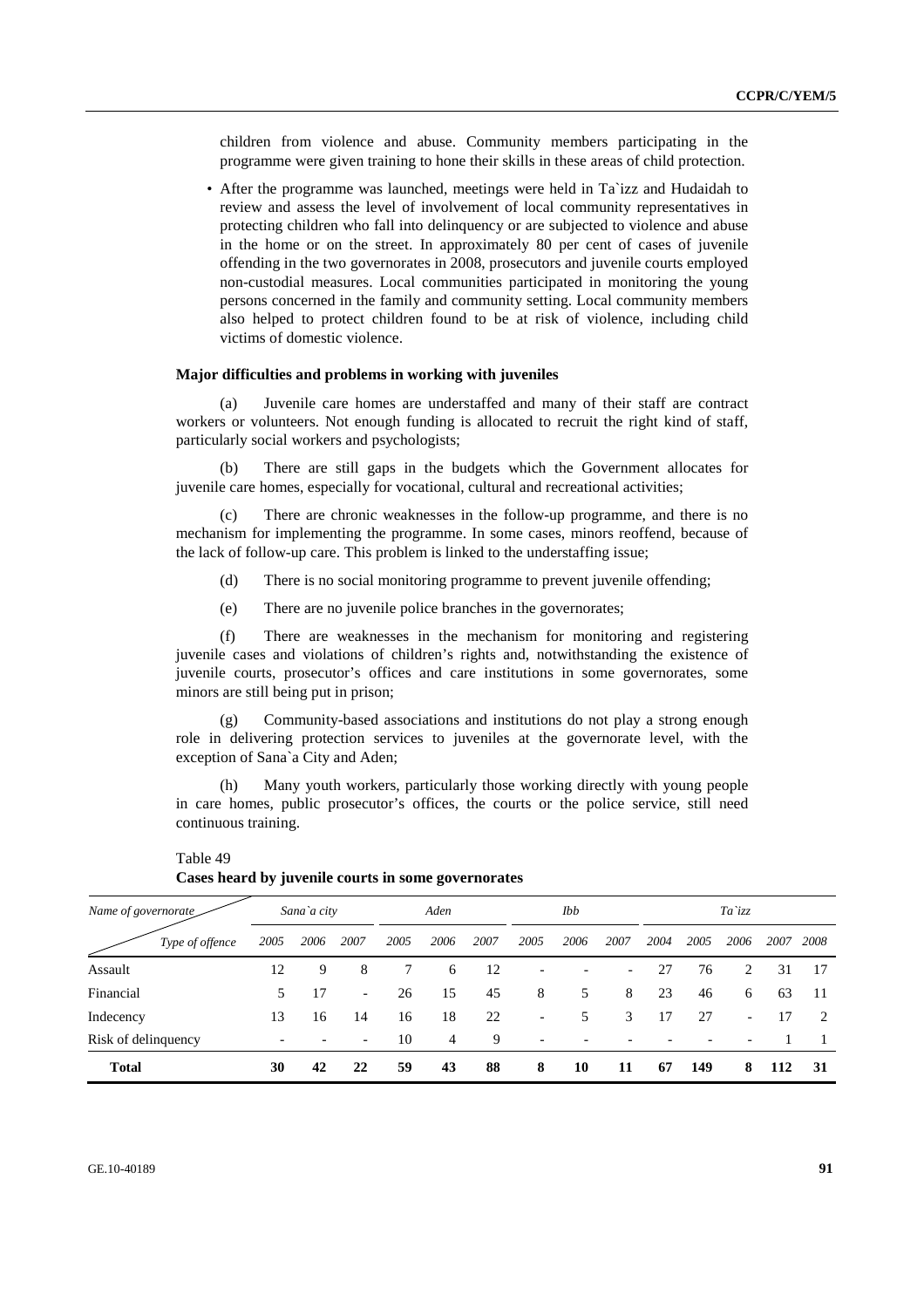## **CCPR/C/YEM/5**

| Name of governorate |      | Hajjah                   |      |                          |      | Abyan |                              |                          |      |      | Hadramawt |                          |      |                          |
|---------------------|------|--------------------------|------|--------------------------|------|-------|------------------------------|--------------------------|------|------|-----------|--------------------------|------|--------------------------|
| Type of offence     | 2005 | 2006                     | 2007 | 2008                     | 2005 | 2006  | 2007                         | 2008                     | 2003 | 2004 | 2005      | 2006                     | 2007 | 2008                     |
| Assault             | 3    |                          | 4    |                          |      | 6     | 4                            | 2                        | 15   | 16   | 6         | $\overline{\phantom{0}}$ | 8    | $\overline{\phantom{a}}$ |
| Financial           | 3    | 3                        |      | $\overline{\phantom{a}}$ | 2    | 3     | $\qquad \qquad \blacksquare$ |                          | 12   | 23   | 18        | 31                       | 20   |                          |
| Indecency           |      | $\overline{\phantom{0}}$ | 3    |                          |      |       |                              | $\overline{\phantom{a}}$ | 9    | 10   | 5         | 10                       | 4    |                          |
| Risk of delinquency | 9    | 3                        | 2    | $\overline{\phantom{a}}$ |      |       |                              | $\overline{\phantom{a}}$ |      | 3    |           | 5                        | 6    | $\overline{\phantom{a}}$ |
| <b>Total</b>        | 15   | 11                       | 16   | 2                        | 4    | 10    | 5                            | 3                        | 37   | 52   | 30        | 46                       | 38   |                          |

*Source*: Draft report of Yemen on the rights of the child, 2009.

#### **Classification of offences**

Assault: murder; inflicting a permanent disability; causing injury by accident; abuse; causing injury intentionally; violation of privacy; traffic accident; abduction; public order offence; bombing; threatening behaviour.

Financial: theft; pickpocketing; damage to property; destruction.

Indecency: unlawful intercourse; sodomy; rape; lewd act; remaining alone with persons other than direct blood relatives (if a woman); breach of faith.

Risk of delinquency: begging; drinking alcohol; making and selling alcohol; minor offences.

# **Article 15**

#### **Legislative measures**

249. Further to the information provided on this article in the previous report, we should add that there is a constitutional requirement to publish laws in the Official Gazette in order to inform the public about acts that are illegal and the penalties prescribed for them by law. Article 103 of the Constitution provides: "Laws shall be published in the Official Gazette and shall be disseminated within two weeks of issuance. They shall enter into force 30 days from the date of publication. This time limit may be extended or reduced further to a special provision of law." Article 104 states: "Laws shall only apply from the date of their entry into force and shall not have retroactive effect. Except with regard to fiscal and criminal matters, a contrary provision may however apply, subject to approval by two thirds of the members of the House."

250. Consistent with this article of the Covenant, article 7 of the Code of Criminal Procedures provides: "Arrests shall only be permitted if made in connection with the commission of legally punishable acts. They shall be legally justified." Article 11 provides: "Personal freedom is guaranteed. No citizen shall be accused of an offence or deprived of liberty except pursuant to an order issued by the competent authorities in conformity with the present Code." Article 218 explicitly states: "If, upon investigation, the Department of Public Prosecutions concludes that the act is not legally punishable or did not occur, it may issue a reasoned decision ruling out the institution of criminal proceedings."

# **Article 16**

251. The legal position on this article is explained in the previous report.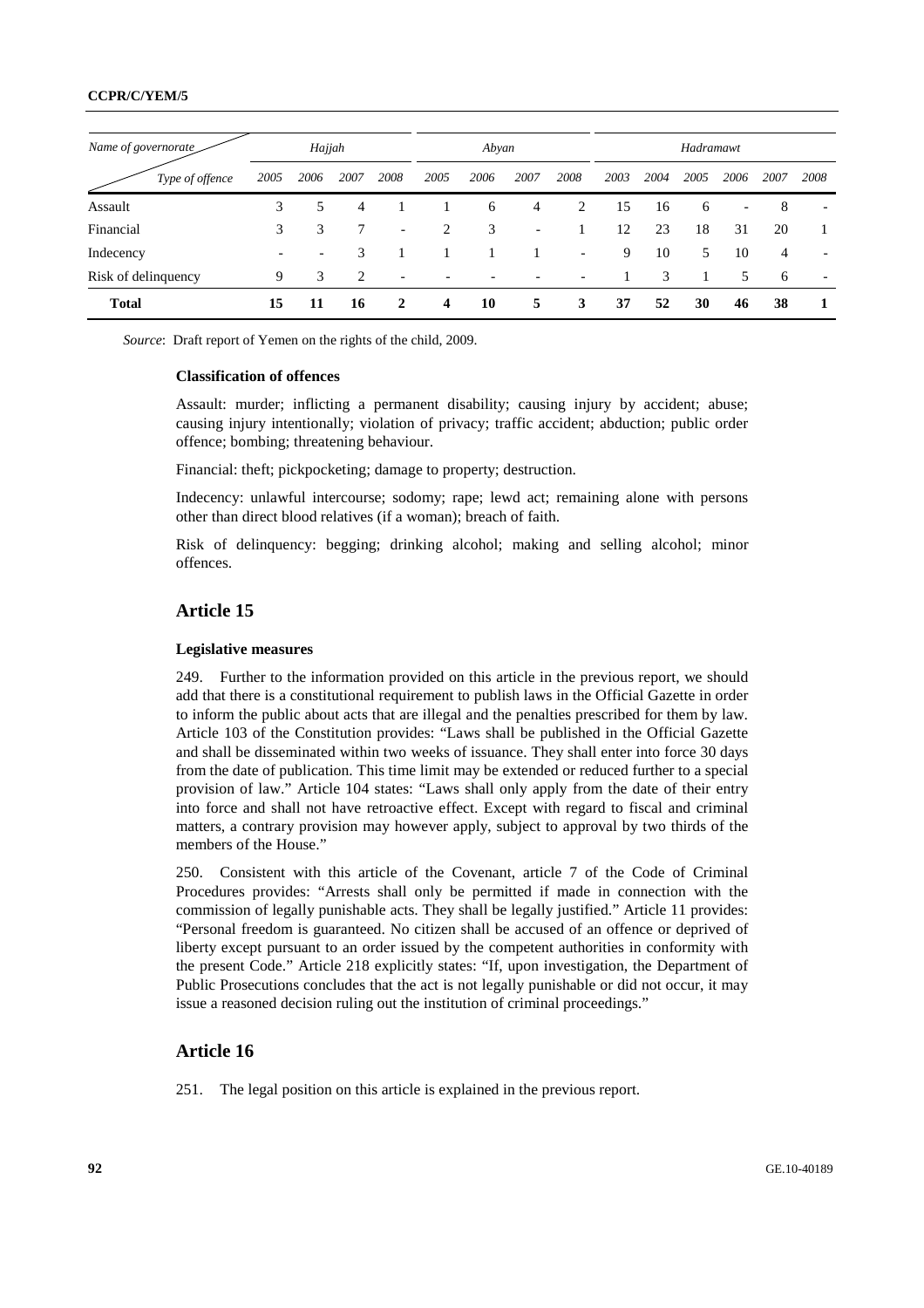# **Article 17**

252. The legal position on this article is explained in the previous report.

# **Article 18**

# **Freedom of religion**

253. The legal position on this article is explained in the previous report.

### **Article 19**

#### **Underpinnings of the media policy**

254. The media policy is governed by several fundamental principles, norms and sets of law, namely:

- The Islamic sharia
- National unity
- The aims and principles of the Yemeni revolution
- The Constitution

#### **Number of journalists**

255. In Yemen, there are 1,278 professional journalists listed as active members of the general assembly of the Yemeni Press Association.

#### **Media strategy**

256. The media strategy in Yemen is underscored by several principles, of which the key ones are listed in the following paragraphs.

257. Ensuring freedom of expression and press freedom; investing creative energy in all areas of democratic life and development, in the context of the nation-building process; consolidating the foundations of society, unity and freedom; and promoting human rights and the values of equality, equity, fraternity, peace, security and stability.

258. Keeping to the facts; presenting accurate information and figures; and avoiding exaggeration in reporting.

259. The mission of the media relative to individual and community rights. The broadcasting and print media belong to everyone and their main function is to serve the legitimate aims of the public at large in a manner that ensures social peace and prosperity.

260. The media play their part, in agreement with the authorities concerned, in shaping citizens' behaviour and encouraging people to bear their responsibilities for all aspects of nation-building and development. In this way, they help to guarantee the security of the nation and its people, safeguard society from crime and evils of any kind and combat these phenomena in the framework of a specific plan of action.

261. Ensuring full consistency between the information flow and access to information, analysis and guidance on the one hand and the need to improve the quality of national, human and creative activities in the new Yemeni society on the other.

262. Promoting the press; guaranteeing press freedom; safeguarding the dignity of journalists and writers and encouraging them to practise the habits of constructive and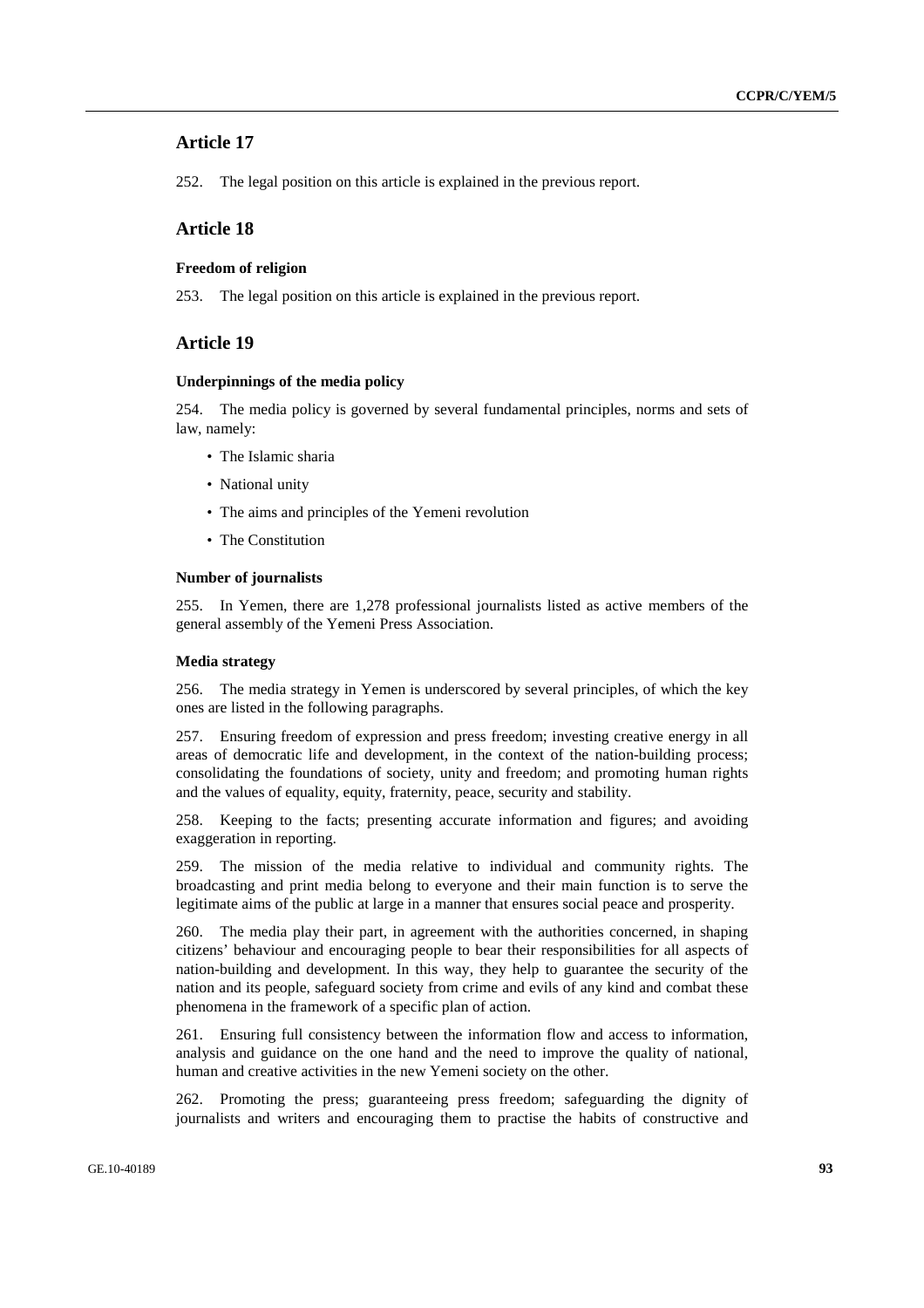responsible criticism; and promoting adherence to the principles underpinning a free and responsible press.

263. Ensuring timely access to information in all the media; meeting the urgent needs of the public; focusing attention on information of special interest to the nation and the people and on the policies and issues that affect them; presenting information to the Arab, Islamic and international communities, in various languages, through our embassies abroad and foreign media outlets; providing information, through the print and broadcasting media, about life and democracy in Yemen, as well as general achievements scored in the political, economic, cultural and social spheres.

264. Maintaining credibility and upholding the values of the law and justice in all kinds of media discourse; setting a good example; eschewing extremism and immoderation in news coverage; and making sure not to misrepresent, conceal or disregard the facts.

265. Making all the noble values and principles in which our people believe, based on their Islamic faith and Arab and human ideals, a moral force driving public and private action, responsibility-sharing and conduct in all matters which have a bearing on the role and standing of the State and the role of individuals and society; reflecting the image and vitality of society and how its institutions and members interact with one another in a flourishing relationship which binds them together in pursuit of constructive aims; and helping the State and society to eliminate the capriciousness and negative influences which tend to deplete the energies needed for productive endeavour. In this connection, mention must be made of the new forms of cooperation established with ministries, institutions, organizations, various departments and associations specializing in this and other areas of media activity in order to combat moral and financial corruption, bribery, unemployment, immoderation and waste.

266. Expanding coverage of social issues, concerns and problems; offering analyses on these matters; and presenting possible solutions and recommendations in all the information and communications media.

| Published by    | Newspapers | Magazines | <b>Total</b> |
|-----------------|------------|-----------|--------------|
| Government      | 30         | 22        | 52           |
| Political party | 62         | 4         | 66           |
| Civil society   | 54         | 34        | 88           |
| Private         | 176        | 70        | 246          |

# Table 50 **Newspapers and magazines published in Yemen**

### **Print media**

267. Over the years, freedom of expression in newspapers and magazines has helped to enhance democratic life from the point of view of access to information, consolidating political and press pluralism. In 2008, the Government took steps to support and develop the print media in order to achieve global competitiveness by expanding the network of correspondents and the Saba'a agency abroad, modernizing the agency's printing presses and supplying the agency with modern printing technology. The second phase was completed of a project to develop the agency's website. The website is accessed using modern technology and the web pages appear in different languages. The agency's computer network was updated and a building was purchased for a branch of the agency in the Ibb governorate. Buildings in Ta`izz, Hudaidah, Dhamar and Abyan were completed, together with a large editorial complex owned by Al-Thawra Press, Printing and Publishing House. A public bidding process was launched for the furbishment of the Publishing House.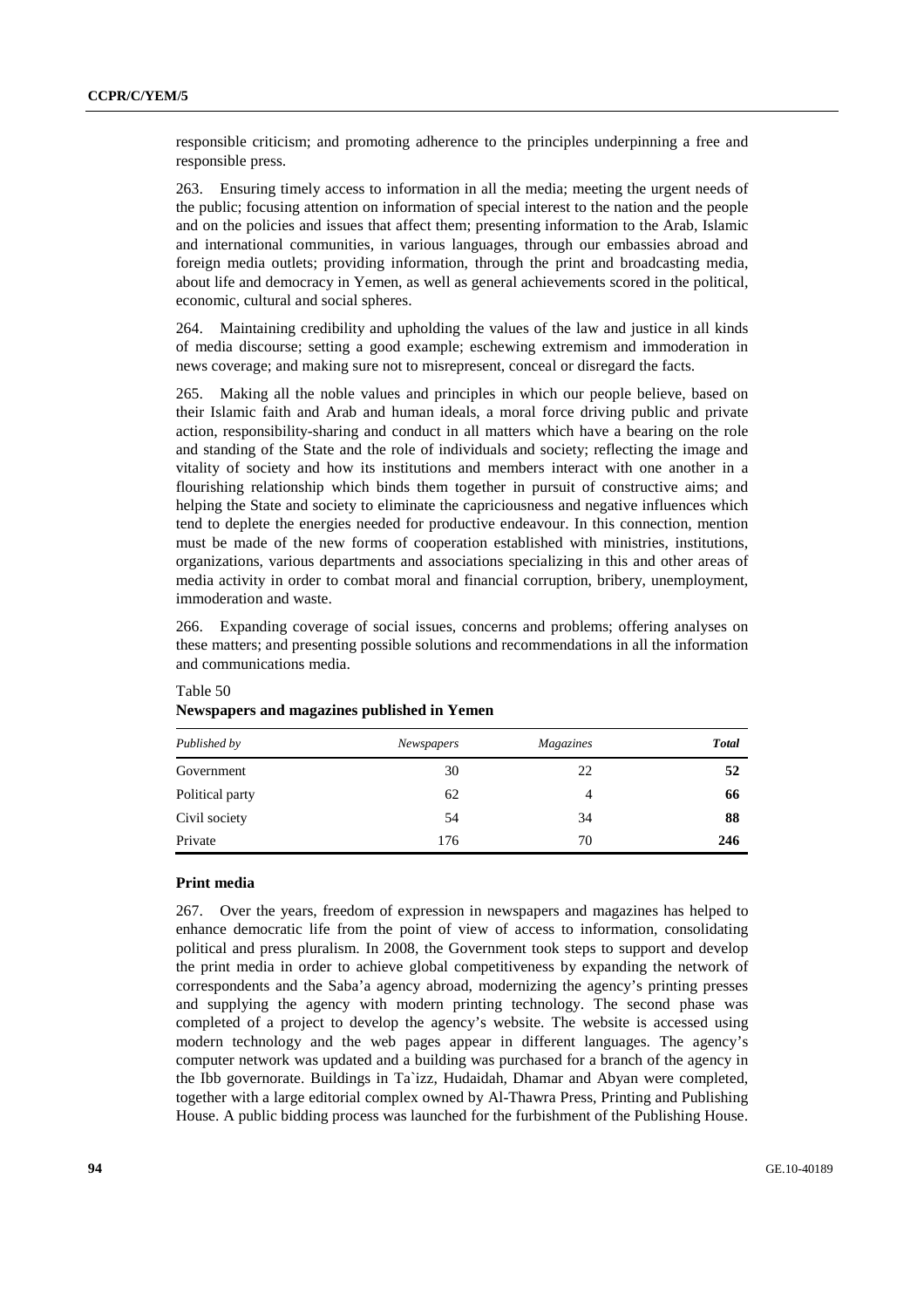An electronic news archiving system was developed, a new print shop was purchased for the Jumhuriya Press, Printing and Publishing House and equipment for selecting colours and binding commercial publications was purchased.

# Table 51 **Main government newspapers**

| Name         | Type       | <i>Frequency of publication</i> |
|--------------|------------|---------------------------------|
| Al-Thawra    | Government | Daily                           |
| 14 October   | Government | Daily                           |
| 26 September | Government | Weekly                          |

# Table 52

# **Main party newspapers in Yemen, 1990–2006**

| Newspaper         | Party                               | Frequency of publication |
|-------------------|-------------------------------------|--------------------------|
| Al-Mithaq         | General People's Congress           | Weekly                   |
| Al-Sahwa          | Yemeni Congregation for Reform      | Weekly                   |
| Al-Wahdawi        | Nasserist People's Unionist Party   | Weekly                   |
| Al-Thawri         | Yemeni Socialist Party              | Weekly                   |
| Sawt al-Yemen     | <b>Liberal Party</b>                | Weekly                   |
| Al-Sharara        | Yemeni Socialist Party              | Weekly                   |
| Al-Tashih         | Nasserist Reform                    | Weekly                   |
| Al-Tajama`        | Yemeni Unionist Congregation        | Weekly                   |
| Al-Nur            | Yemeni Congregation for Reform      | Monthly                  |
| Al-Jamahir        | Socialist Arab Baath Party          | Weekly                   |
| Al-Shura          | Federation of Yemeni Popular Forces | Weekly                   |
| 22 May            | General People's Congress           | Weekly                   |
| Al-Imma           | Al-Haqq Party                       | Weekly                   |
| Ra'y              | Yemeni People's League Party        | Weekly                   |
| Al-Thawabit       | General People's Congress           | Weekly                   |
| Ta`izz            | General People's Congress           | Weekly                   |
| Sawt al-Mu`arida  | <b>Opposition National Council</b>  | Weekly                   |
| Al-Ihya' al-Arabi | Socialist Arab Baath Party          | Weekly                   |
| Al-Asima          | Yemeni Congregation for Reform      | Weekly                   |
| Al-Aruba          | <b>Democratic Nasserist Party</b>   | Weekly                   |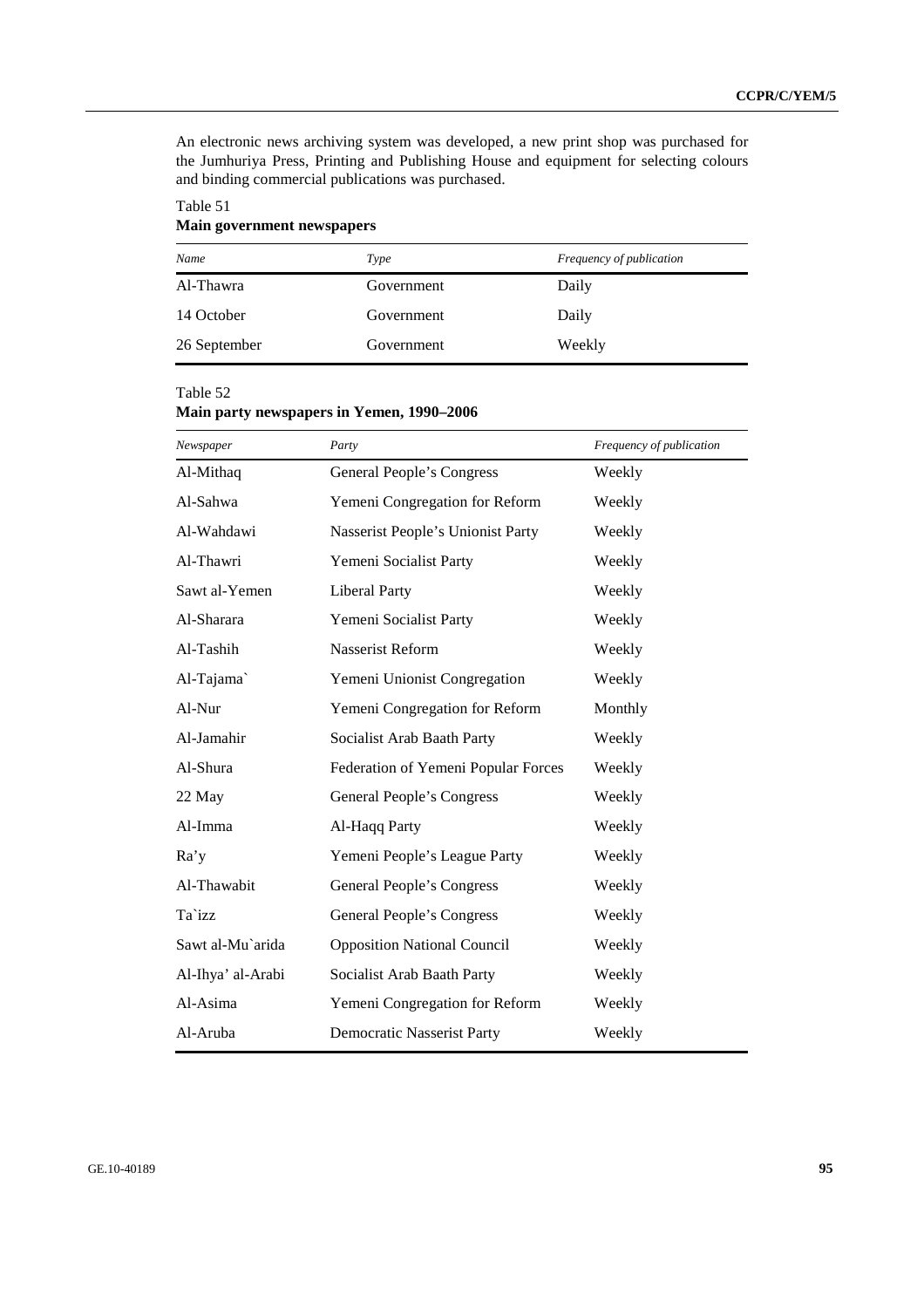| Newspaper          | Frequency of publication |
|--------------------|--------------------------|
| Al-Ayyam           | Daily                    |
| Al-Ayyam Al-Riyadi | Weekly                   |
| Al-Sabah           | Weekly                   |
| Al-Tariq           | Weekly                   |
| Al-Sha`b           | Weekly                   |
| Al-Risala          | Weekly                   |
| Sana`a             | Weekly                   |
| Al-Ra'y Al-Amm     | Weekly                   |
| Mala'ib wa Sayarat | Weekly                   |
| Al-Amal            | Weekly                   |
| Al-Hurriya         | Weekly                   |
| Al-Manar           | Twice a month            |
| Al-Haqq            | Weekly                   |
| Al-Rasid           | Weekly                   |
| Al-Balagh          | Weekly                   |
| Al-Hadaf al-Arabi  | Weekly                   |
| Al-Masar           | Weekly                   |
| <b>Yemen Times</b> | Weekly                   |
| Sawt al-Iman       | Monthly                  |
| Al-Yemen Al-Sa'id  | Weekly                   |
| 17 July            | Weekly                   |
| Al-Mara`a          | Monthly                  |
| Al-Shumu`          | Weekly                   |
| Yemen Observer     | Weekly                   |
| Al-Raqib           | Twice a month            |
| <b>Bazaar</b>      | Every 10 days            |
| Nawafidh           | Monthly magazine         |
| Al-Usbu`           | Weekly                   |
| Al-Jazeera         | Twice a month            |
| Al-Muntada         | Monthly                  |
| Adam wa Hawa'      | Monthly                  |

Table 53 **Main private newspapers in Yemen**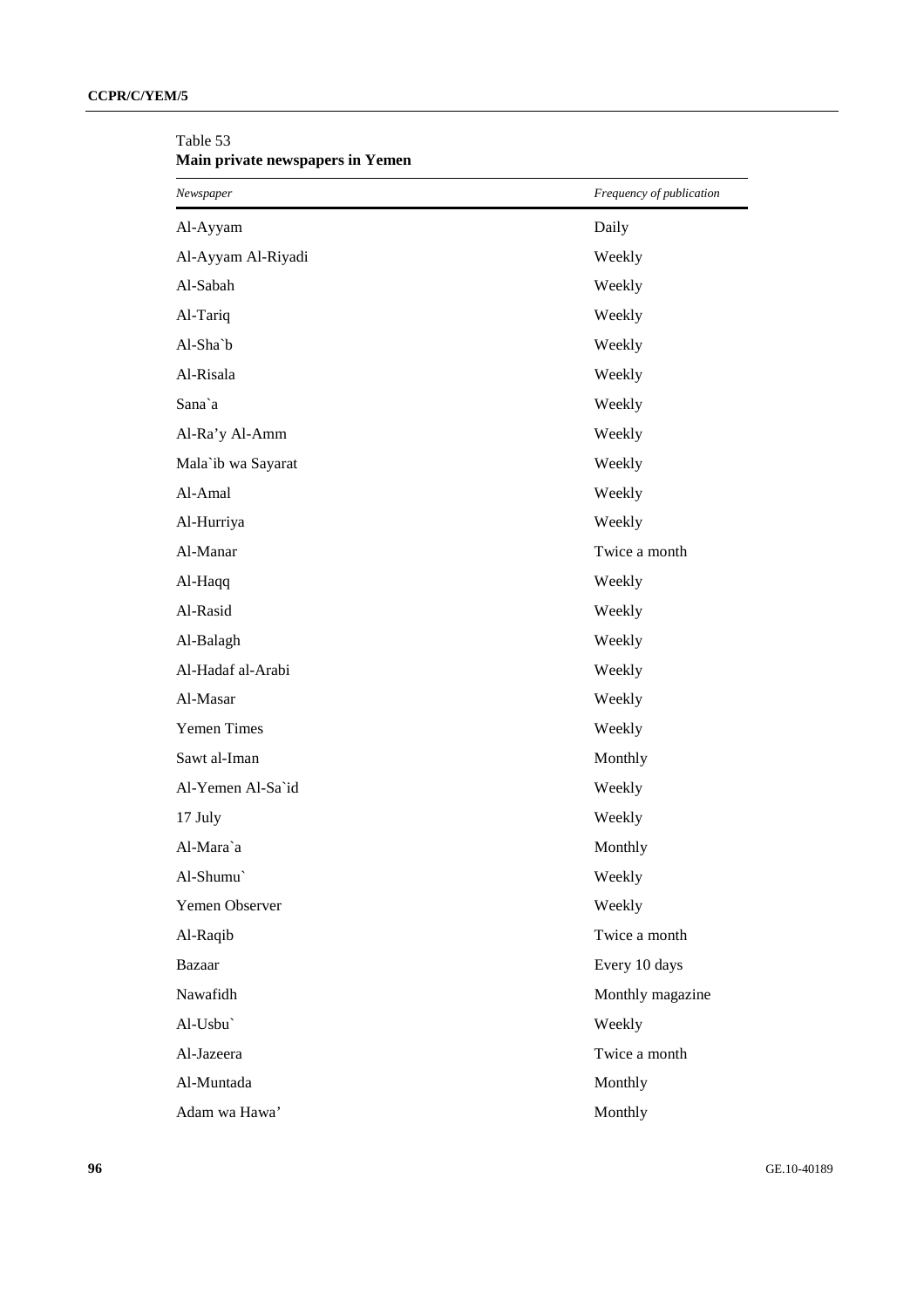| Newspaper           | Frequency of publication |
|---------------------|--------------------------|
| Al-Nas              | Weekly                   |
| Al-Nahar            | Weekly                   |
| 8 March             | Monthly                  |
| Al-Ibhar            | Twice a month            |
| Al-Adwa'            | Twice a month            |
| Iqtisad wa Aswaq    |                          |
| Anwar al-Talaqi     |                          |
| Mobile              | Monthly                  |
| Alim 21             | Monthly                  |
| Al-Zajil            | Weekly                   |
| Al-Istithmar        | Monthly                  |
| Al-Liwa'            | Weekly                   |
| Adwa' al-Shumu'     | Weekly                   |
| Al-Wadith           | Weekly                   |
| Sport               | Weekly                   |
| Al-Wasat            | Weekly                   |
| Al-Nida'            | Weekly                   |
| Al-Ufq              | Twice a month            |
| Al-Usra al-Yamaniya | Monthly                  |
| Al-Mustaqilla       | Weekly                   |
| Al-Dustur           | Weekly                   |
| Al-Marqab           | Weekly                   |
| Al-Bilad            | Weekly                   |

# **Overview of Yemeni radio stations**

# **Radio Sana`a (public programme)**

268. Sana`a Radio was established in January 1946, but closed two years later. It went back on air in 1955. It operates around the clock and broadcasts two hours of programming in English. It began broadcasting its programmes on the Internet in May 2001 (http://www.yradio.gov.ye) and on Arabsat on frequency 2.7 MHZ.

### **Aden Radio (the second programme)**

269. Founded on 17 August 1954, on normal days Aden Radio is on air for a total of 15 hours. It broadcasts on medium wave (750 KW – 792 kHZ) and from Sana`a on 837 kHZ and FM 100. Since 21 May 2003, it has been broadcasting on the Yemeni satellite channel,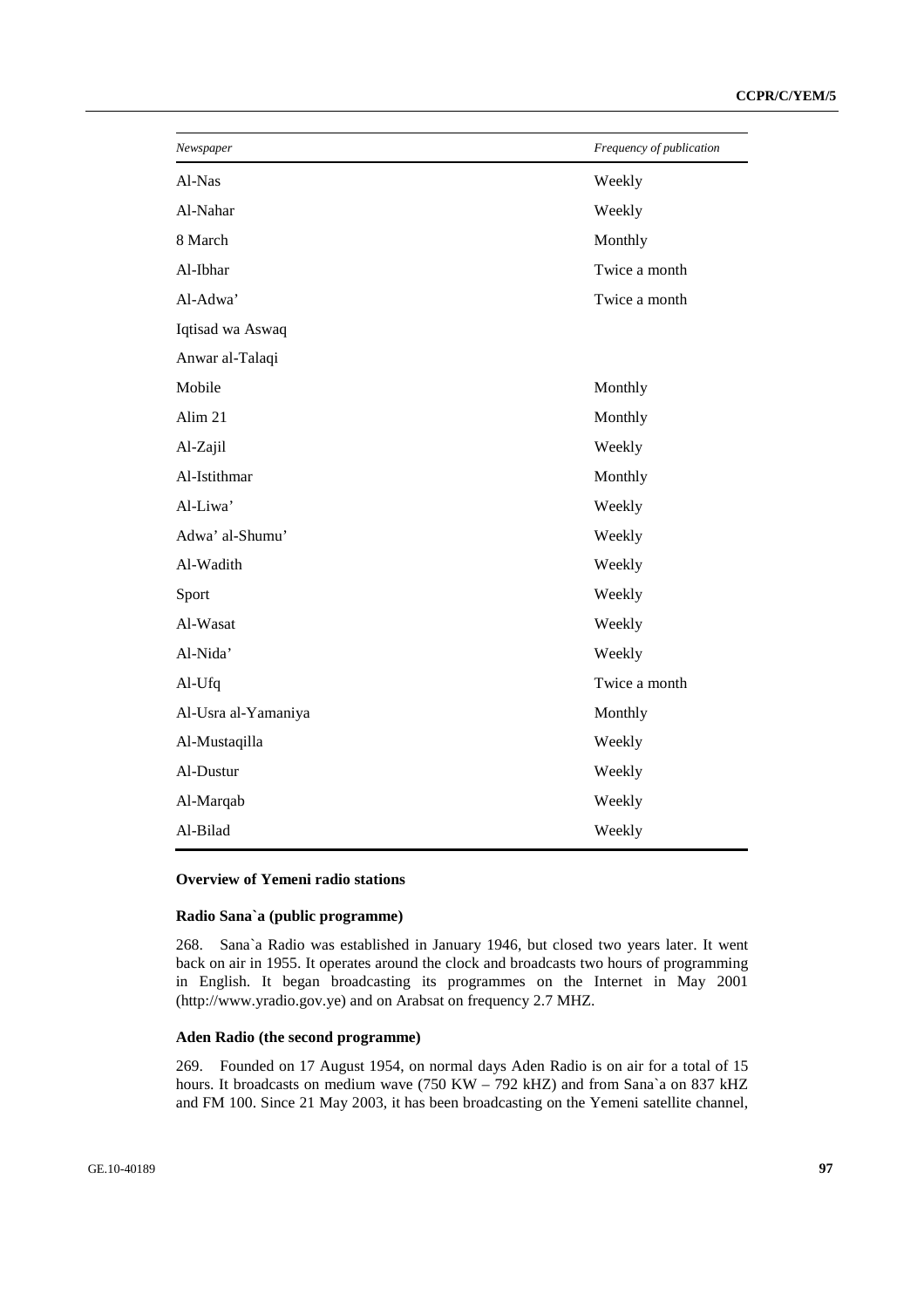via Arabsat 3 (7.80 mHZ). It has also begun broadcasting on the Internet (http://www.aden.radio.gov.ye).

### **Local radio**

 (a) Al-Shabab began broadcasting on 23 April 2003 on medium wave (837 kHZ) and on 96.5 FM It is on air in Sana`a and some neighbouring governorates between 12 a.m. and 2 p.m. and again from 10 p.m. to 12 p.m.;

(b) Ta`izz Radio went on air in 1963 and broadcasts on MW 891 kHZ;

(c) Al-Mukala Hadramawt Radio went on air in 1967 and broadcasts on medium

wave;

(d) Al-Hudaidah Radio went on air in 1968 and broadcasts on medium wave;

 (e) Siy'un Radio went on air in 1973 and broadcasts to Hadramawt Valley and the desert and neighbouring areas;

(f) Abyan (Ja`ar) Radio went on air in 1973.

### **Hajjah Radio**

270. Hajjah Radio began broadcasting in April 2004 on FM. It broadcasts in Hajjah and neighbouring governorates.

#### **Mahrah Radio**

271. Founded in 2004, Mahrah Radio broadcasts on FM in the Mahrah governorate.

272. In 2005, the Government decided to establish local radio stations, such as Sa`dah Radio and Ibb Radio, in all the other governorates of Yemen, as part of a process designed to develop and expand media programming in order to serve the aims of overall development.

#### **Visual media**

273. The Government has taken measures to expand the presence of the audio-visual media on global satellite broadcasts and expand broadcasting of the Yemen Channel and radio 1 and 2, in order to include northern Europe via FOX25, Europe via HOTBIRD 8 and Asia via ASIASAT. It also plans to install another satellite transmitter to expand satellite television coverage and absorb more than eight satellite channels.

274. In addition to the Yemen Channel, a second channel (Yamaniya) was launched in Aden, together with the Saba'a Channel, both of them satellite channels. They began broadcasting by satellite in March 2008. The Ministry of Information has established two satellite channels: a news channel and a religious knowledge channel.

#### **Electronic press**

275. The electronic press is one of the fruits of the democratization process on which Yemen embarked after unification. The electronic press now attracts significant political and media attention in Yemen, the Arab world and the international arena, giving Yemen a high profile on the web.

276. A distinction may be drawn between two kinds of Yemeni electronic media available on the Internet. The first kind consists in newspapers, which are an extension of, or a supplement to, the print version. They are available on the net either in Acrobat files or in hypertext and there is no difference between their content and that found in the print version. The second type of electronic media consists of dedicated Internet sites. Both kinds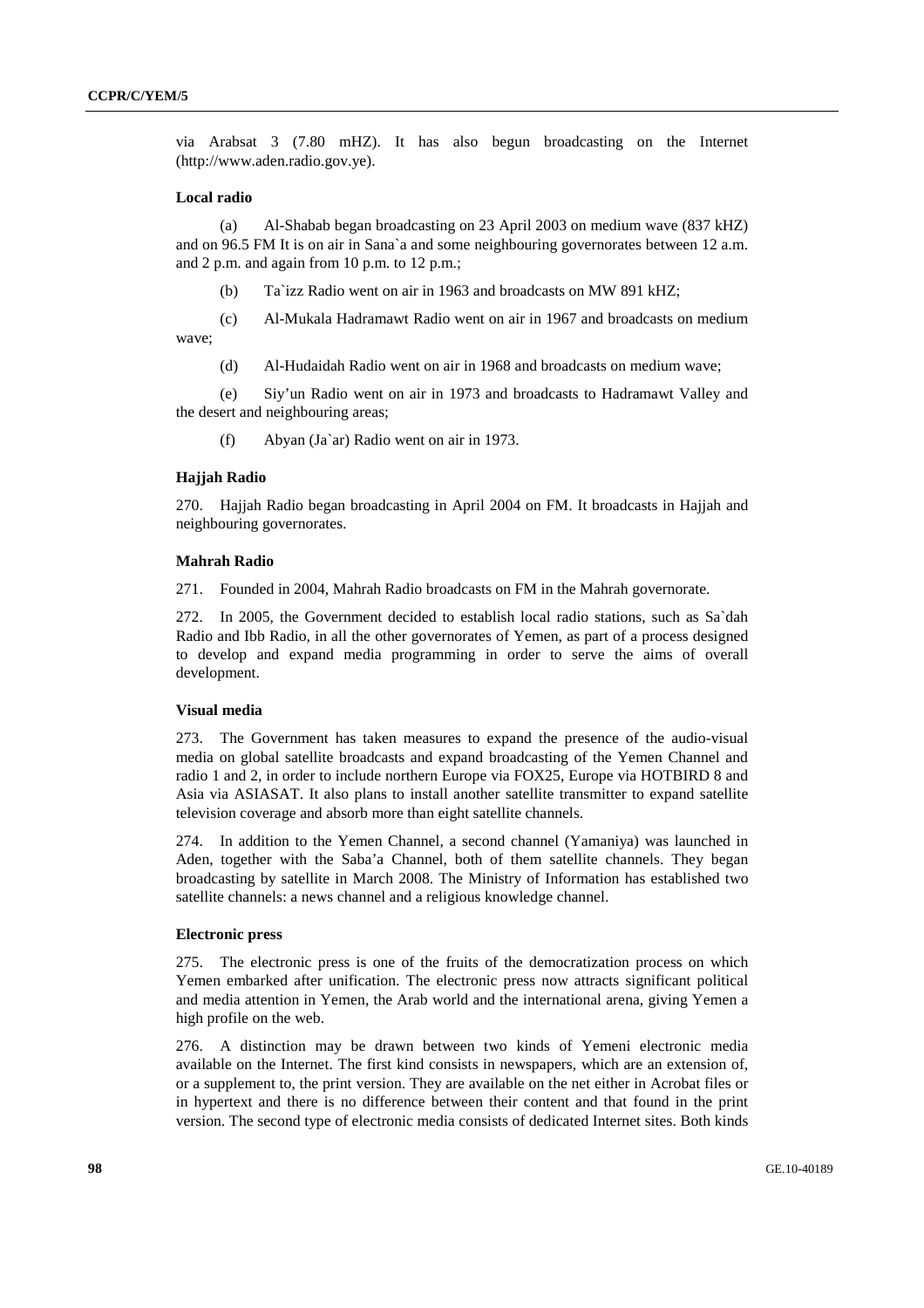combine a mix of media combining diverse techniques and giving expression to different ideologies and forms of political discourse. The following are examples of sites in each of the two groups:

- Political party websites: these sites are an extension of printed newspapers and include, for example, Al-Sahwa Net; Al-Shura Net; Al-Ayyam; Mayonews; Al-Mithaq Net.
- Electronic sites: these are dedicated websites containing texts for which there is no corresponding print version. There are two kinds of such sites:
	- Political party websites: e.g. Congress Net: Ra'y al-Ikhbariyah; Al-Ishtiraki Net; Al-Wahdawi Net.
	- Independent websites owned by private institutions or individuals: e.g. Yemen News; Nass Press; Al-Taghyir; Nabanews; and Marebpress.

#### **Airtime devoted to women's issues**

277. The public perception of women is influenced by how much airtime is allocated to women's issues and how women are portrayed (negatively or positively) in other kinds of material.

278. Given the lack of statistical information on the types of media material which deal directly with women's issues, the question is how to identify media material on subjects which have nothing to do with women's issues but which portray images of women.

279. The Public Corporation for Radio and Television assigns hours of airtime to television and radio broadcasts on women's issues. Press and other institutions have no quantitative or qualitative data on published press materials which deal with women's issues.

280. The table below contains information on the number of hours which the Public Corporation for Radio and Television devotes to coverage of women's issues.

#### Table 54

| Medium                        | No. of broadcasting hours per year | Daily average in minutes |
|-------------------------------|------------------------------------|--------------------------|
| 1. Television                 | 180.35                             | 30                       |
| Yemen and Saba` channel (1-1) | 157.33                             | 26                       |
| Yamaniya channel (1-2)        | 32.02                              | $\overline{4}$           |
| 2. Radio                      | 1 006.06                           | 165                      |
| Sana'a $(2-1)$                | 171.83                             | 28                       |
| Aden $(2-2)$                  | 125.64                             | 21                       |
| 3. Local radio                | 708.59                             | 116                      |
| Ta'izz $(3-1)$                | 105.97                             | 17                       |
| Makalla (3-2)                 | 51.67                              | 8                        |
| Hudaidah (3-4)                | 186.78                             | 30                       |
| Other $(3-5)$                 | 364.17                             | 60                       |
| <b>Total</b>                  | 1 186.41                           | 195                      |

**Number of hours of television and radio broadcasts on women's issues and daily average in minutes, 2008** 

*Source:* Report on women in Yemen, 2008.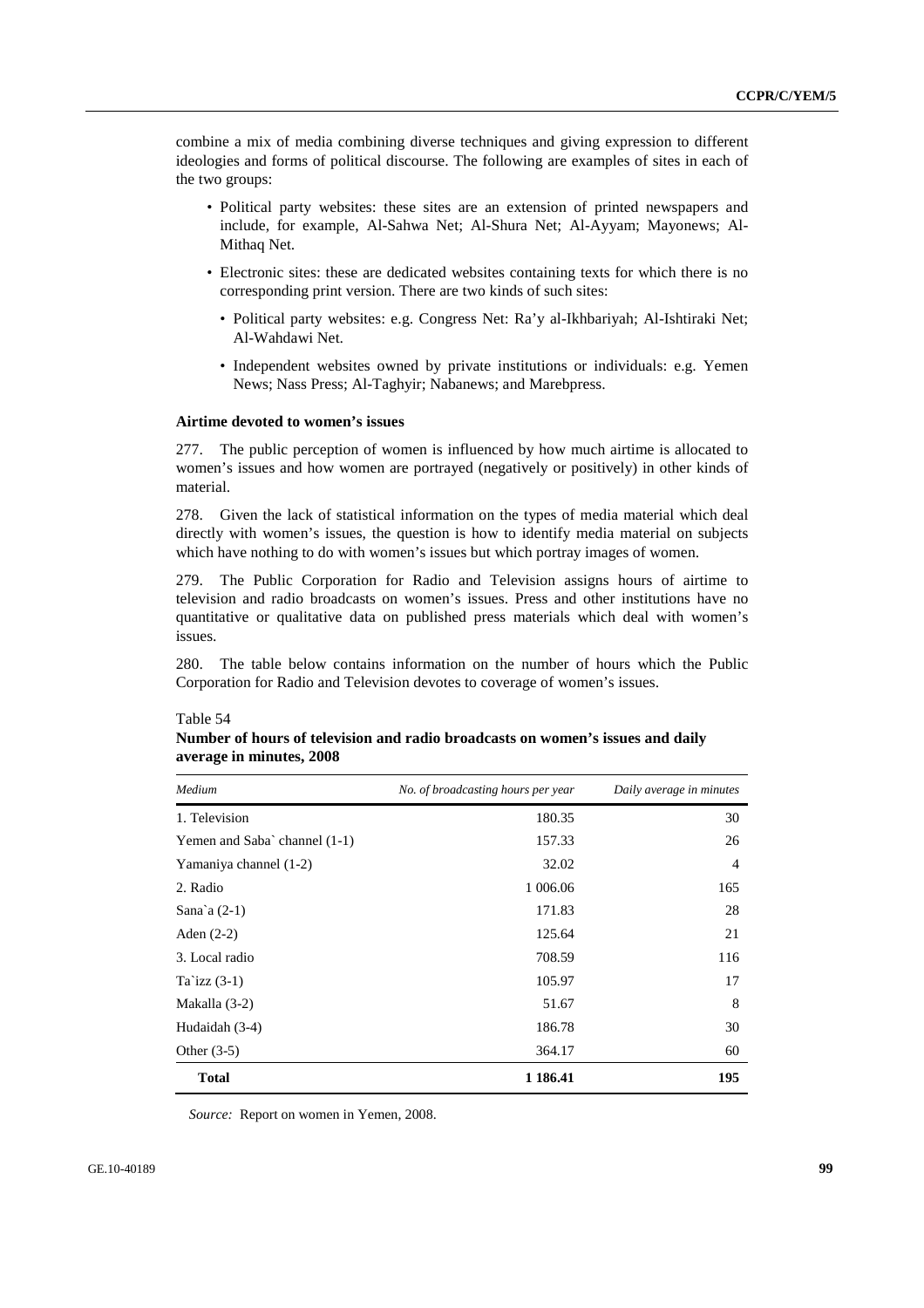281. The data in the above table shows that 195 minutes per day are devoted to programmes on women, making an average of 3.3 hours, of which 2.8 hours are radio programmes and 0.5 are television broadcasts.

282. Fourteen minutes were added to the daily slots assigned to television programmes on women's issues. While this is an important development for women, attention needs to be paid to the kind of material that is broadcast and how women are portrayed in it and to the public.

# **Article 20**

283. The legal position on this article was explained in the previous report.

# **Article 21**

284. The legal position on this article was explained in the previous report.

# **Article 22, paras. 1, 2 and 3**

#### **Freedom of association**

285. The legal position on this article was explained in the previous report. We draw the Committee's attention to the report which Yemen submitted to the Economic and Social Council in June 2008 in accordance with articles 16 and 17 of the International Covenant on Economic, Social and Cultural Rights (E/C.12/YEM/2).

# **Article 23**

#### **Efforts to combat the practice of early marriage of girls**

286. The legal position on this article was explained in the previous report. Yemen's reports to the Committee on the Elimination of Discrimination against Women deal in detail with the matters raised in the Committee's concluding observations. What follows is an outline of the main actions taken to combat early marriage among girls who are minors.

287. The Government, through the efforts of relevant institutions, has taken action to reduce the prevalence of early marriage and early pregnancy and to deal with their harmful effects. Action has been taken in a number of areas, as described below.

#### **Policies and plans**

288. The national strategy for children and young persons is an important part of the work being done to prevent early pregnancies and reduce the risks posed to reproductive health. A number of activities are included, in particular:

The design and implementation of a national plan on early pregnancy issues, birth spacing and reducing reproductive health risks;

(b) Support for initiatives to encourage girls to continue in secondary education;

 (c) Raising awareness of the risks associated with early pregnancy and the importance of birth spacing;

 (d) Expanding reproductive health services and awareness programmes for young people in urban and rural communities.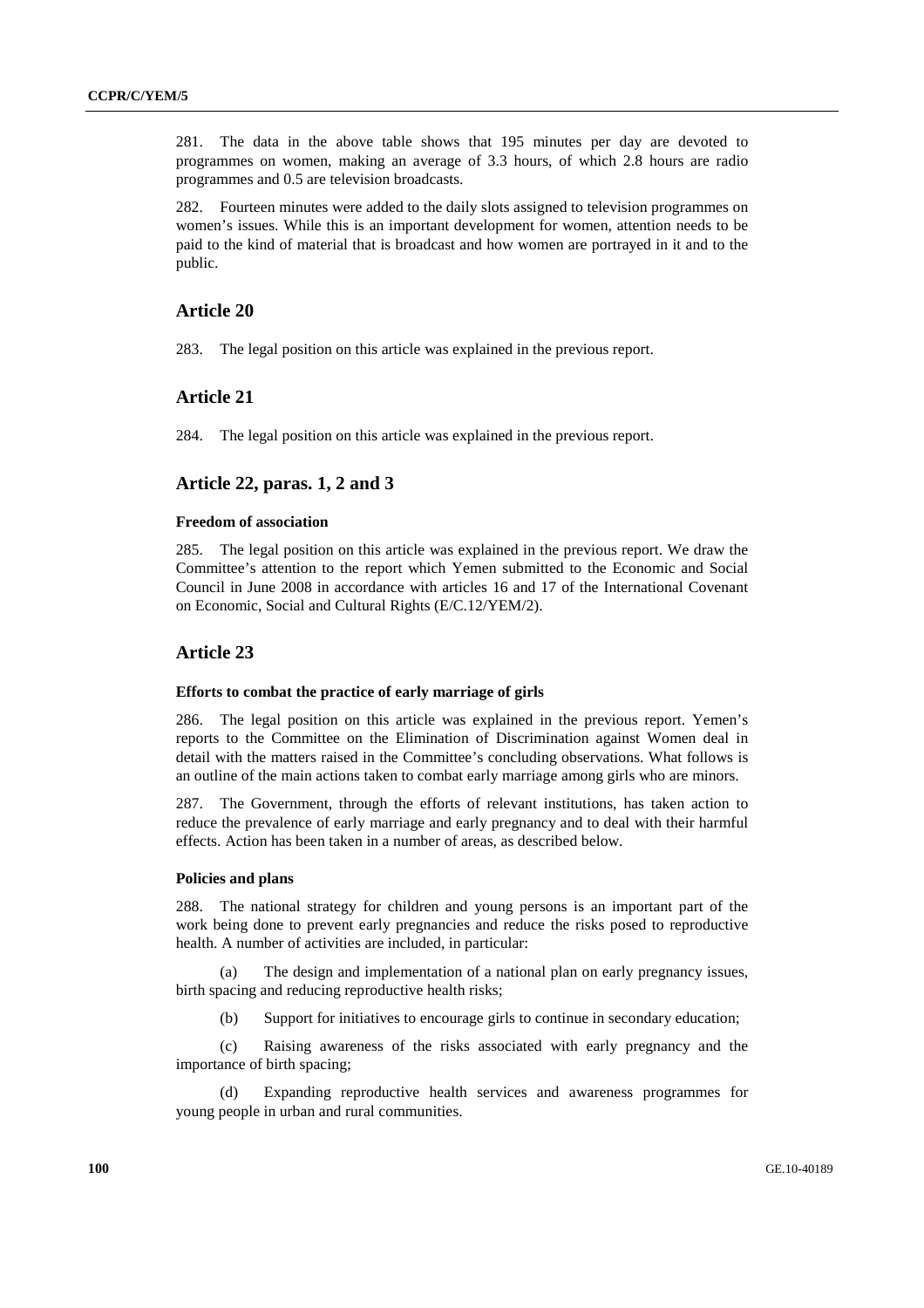289. Children's issues have been included in the national strategy for the advancement of women in connection with two strategic issues:

 (a) The wide gender gap in different stages and areas of education and the high illiteracy rate among women and girls;

Inequalities in regard to health care and services delivery and the lack of incentives and guarantees for women's employment in the health sector.

#### **Legislation and laws**

290. In this connection, the subject of setting a minimum age for marriage was raised in three draft legislative amendments, namely, a draft text amending the laws on children, which was submitted by the Supreme Council for Motherhood and Childhood; a draft text amending the laws on women, which was submitted by the Women's National Committee; and a bill on safe motherhood, which was submitted by the Ministry of Health and Housing.

291. The article on the minimum age for marriage met with opposition in the House of Representatives, however, based on views about Islamic sharia jurisprudence. In order to utilize national expertise to enrich the debate in the relevant House of Representatives committees, the Supreme Council for Motherhood and Childhood held a consultation workshop for members of the House of Representatives, at which working papers were presented on an appropriate age for marriage, having due regard to Islamic law and health, social and psychological factors. The draft amendments are still before the two committees which deal, respectively, with human freedoms and rights and sharia judgements.

#### **Awareness-raising**

292. Civil society organizations play a key role in raising awareness of the risks associated with early marriage and early pregnancy. They work in cooperation with government institutions involved with the Yemen Women's Union and the network of NGOs devoted to eliminating violence against women and others (the Shima Network).

293. The broadcast and print media take this matter seriously and show many of the social, psychological and even health problems suffered by girls and families as a result of early marriage.

294. The Yemen Women's Union, with the support of the United Nations Children's Fund (UNICEF), has run training courses and awareness campaigns in 10 governorates (Hudaidah, Sana`a City, Hadramawt, Shabwah, Mahrah, Abyan, Dali`, Lahij, Ta`izz and Aden) on the risks associated with early marriage and sexually transmitted diseases. The following activities were undertaken:

- Twenty awareness-raising training courses were run in these governorates
- Six hundred members of local communities and staff of education offices in the governorates were trained (100 per cent coverage)
- An awareness campaign was run in 100 schools in 10 governorates
- Awareness-raising activities were carried out among a total of 920,000 women at Yemen Women's Union head offices and among local community members in mosques, schools and neighbourhoods
- Some 1,000 leaflets and publicity messages were distributed among schools and target groups
- An agreement was concluded with a producer on material to be broadcast on school radio and Sana'a Radio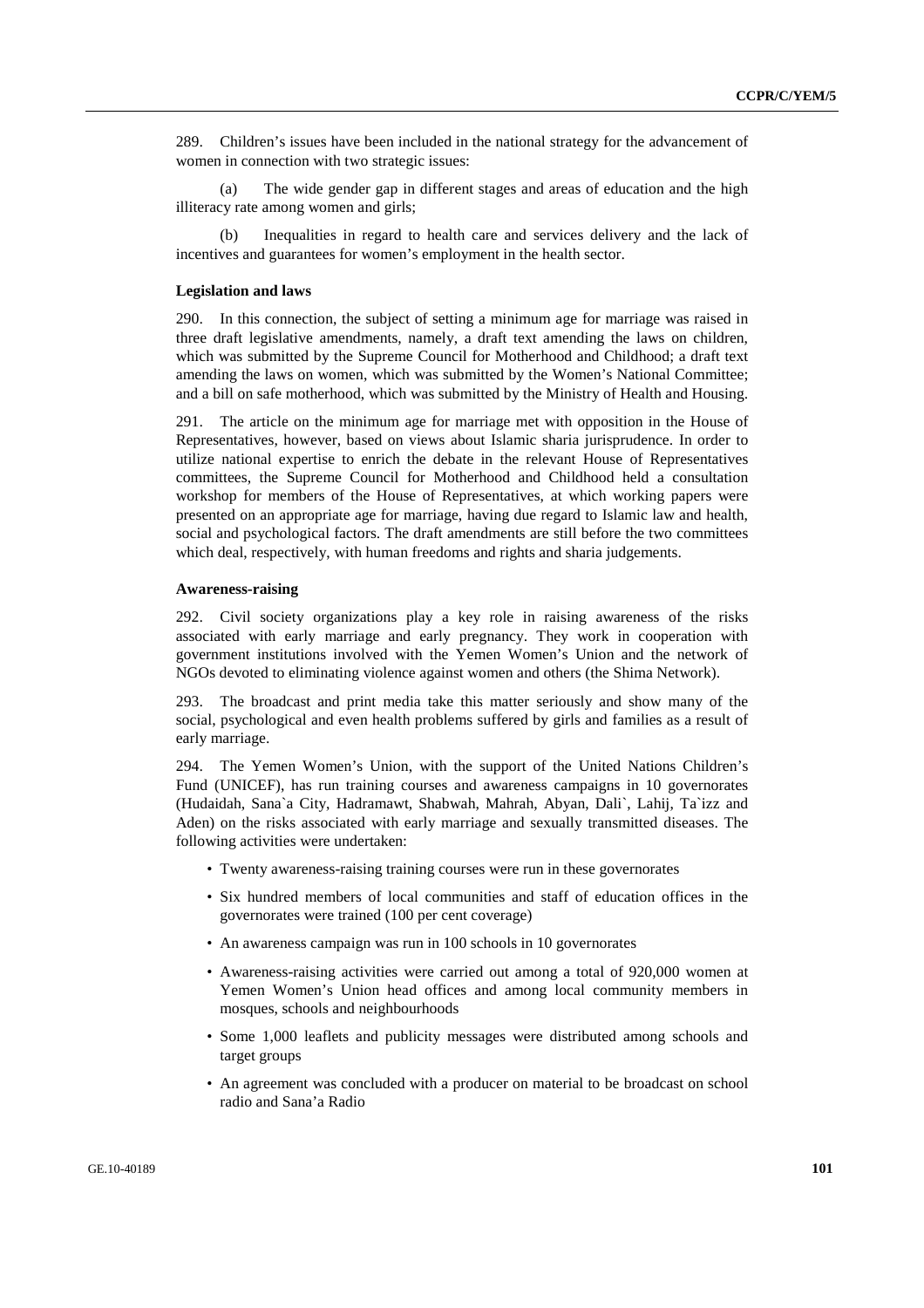295. The Union runs its own programme with support from Oxfam International (awareness programme on the risks associated with early marriage). The programme is delivered at the branches of the Union in Hudaidah and Hadramawt, where awareness programmes and sessions are held with women and men in target groups to discuss the risks of early marriage and the importance of reproductive health. In this connection:

- Two meetings were held at the Union's headquarters for "Friends of the Union" to discuss a plan for a project on the safe age for marriage. Six persons who are well known public figures, educationalists or decision makers attended.
- In coordination with the education office, represented by the Educational Activities Department and the Girls' Education Department, discussions were held on the activities to be carried out under the "Safe age for marriage" project.
- A meeting was held with head teachers to discuss activities to be run in schools in coastal areas during the second phase of the project.
- Eighty sessions to raise awareness of the risks of early marriage were held and attended by a total of 2,633 persons.

296. The Women's National Committee decided to step up its efforts with other members of the Shima network. It organized activities to raise awareness of legal amendments introduced to protect girl children from early marriage. An event was held to mark the International Day for the Elimination of Violence against Women and other events were carried out by girl guide and scout leaders, in which young persons were targeted to raise their awareness of the campaign on a safe age for marriage.

#### **Studies and research**

297. University research centres and centres which deal with women's and gender issues have conducted many studies and research projects on the impact of early marriage and early pregnancy. For example, a field study was done by the women's and gender studies centres at Sana`a and Aden universities on the effects of early marriage.

# **Article 24**

298. The legal position on this article was explained in the previous report.

# **Article 25**

299. Further to the explanation given in the previous report, we should like to add that the Higher Committee for Elections decided that Ali Abdullah Saleh had been selected as President of Yemen in accordance with the Constitution of Yemen, the General Elections and Referendums Act No. 13 of 2001, as amended, and based on House of Representatives Memorandum No. 646 dated 24 July 2006 addressed to the Higher Committee for Elections and Referendums, concerning the completion by the House of Representatives and the Advisory Council of the constitutional procedures for nominating the President of the Republic in accordance with articles 107 and 108 of the Constitution. The selection was made after the Higher Committee for Elections and Referendums had followed all the constitutional and legal procedures for preparing and holding, on 20 September 2006, the competitive, free and direct elections by which the people chose the President of the Republic. The decision was recorded in the reports on the outcome of the elections, which was announced on 23 September 2006.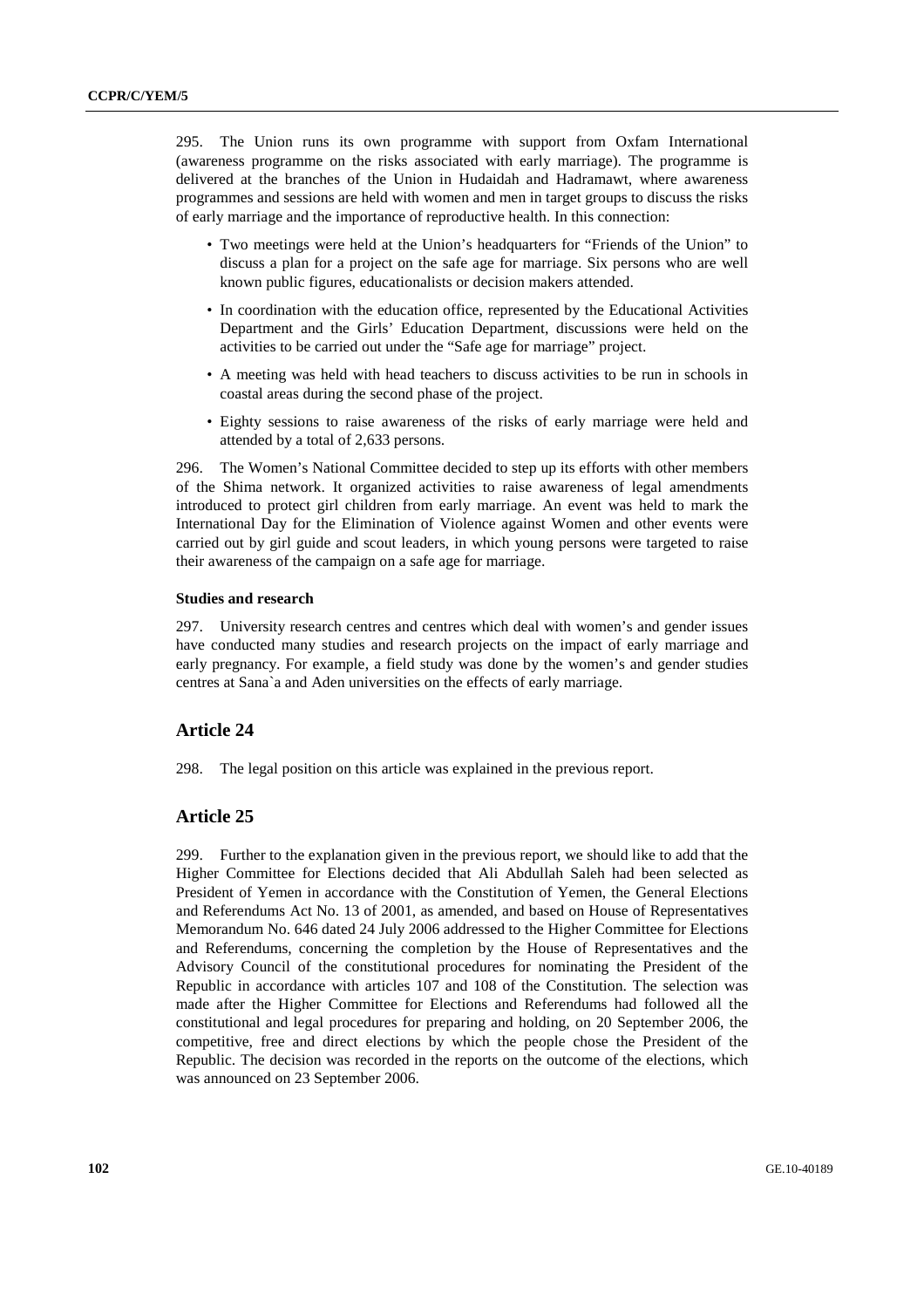#### **Local elections of 2006**

- Number of local districts: 333
- Number of electoral wards: 5,620
- Number of persons on electoral register: 9,247,730, of whom 5,346,805 were males and 3,900,565 were females
- Number of candidates in the 2006 local elections after withdrawals: 1.634

#### **Number of candidates**

300. In the 2006 local elections in the governorates, 2,406 persons put themselves forward as candidates before withdrawals. That figure can be broken down as follows:

- Males: 2,374
- Females: 32

301. In the 2006 local district elections, 22,100 persons stood as candidates, before withdrawals. That figure can be broken down as follows:

- Males: 21,968
- Females: 132

Table 55

#### **Number of electoral districts, and election participation rates**

| Number of electoral districts in Yemen where elections were held    | 301 |
|---------------------------------------------------------------------|-----|
| Number of electoral districts in Yemen where elections were held    | 301 |
| Number of electoral districts on which final selection reports were |     |

| written and election results were announced by the Higher Committee |  |  | 301 |
|---------------------------------------------------------------------|--|--|-----|

| Description                               | Males         | Females       | <b>Total</b> |
|-------------------------------------------|---------------|---------------|--------------|
| Number of registered voters in Yemen      | 4 682 294     | 3 4 1 5 2 2 0 | 8 097 514    |
| Number of persons who voted               | 3 661 182     | 2 540 072     | 6 201 254    |
| Number of valid votes                     | 3 5 2 5 0 4 3 | 2 471 006     | 5996049      |
| Number of spoiled votes                   | 136 139       | 69 066        | 205 205      |
| Ratio of valid votes to total number cast | 96.28         | 97.28         | 96.69        |
| Participation rate (%)                    | 78.19         | 74.37         | 76.58        |

*Source:* Higher Committee for Elections.

### **Adoption of the plan of action for the international Electoral Support Project for Yemen, 2009**

302. The committee to follow up on and facilitate the international Electoral Support Project for Yemen, led by the United Nations Development Programme (UNDP), adopted a plan of action for the project for 2009. It is hoped that the plan will help to strengthen the democratization process under way in Yemen.